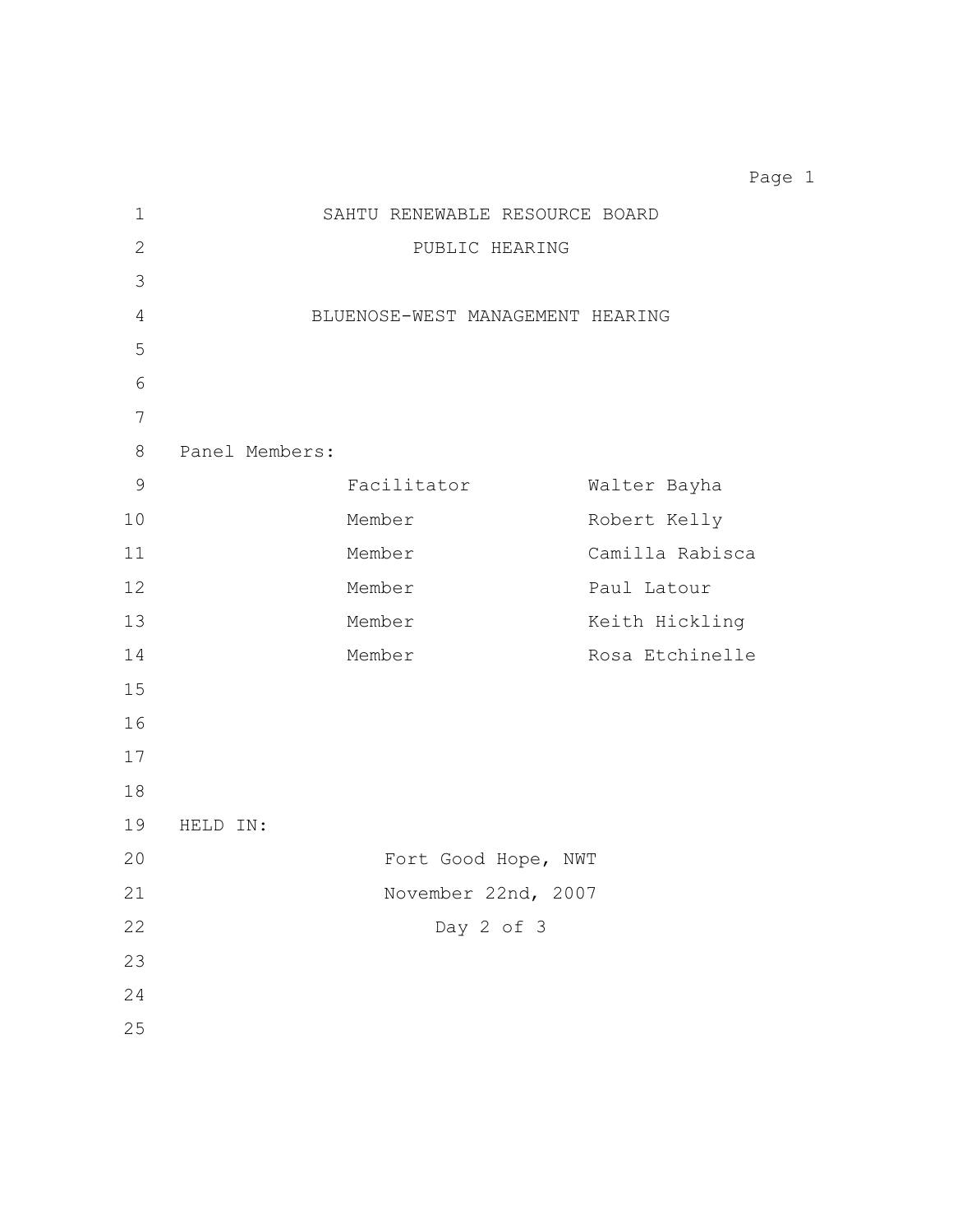| $\mathbf 1$ | APPEARANCES          |                      |
|-------------|----------------------|----------------------|
| 2           | John Donihee         | ) Board Counsel      |
| 3           |                      |                      |
| 4           | Susan Fleck          | $)$ ENR              |
| 5           | Alasdair Veitch      | $\mathcal{C}$        |
| 6           | Marsha Branigan      | $\left( \right)$     |
| 7           | Boyan Tracz          | $\mathcal{C}$        |
| 8           | Jan Adamczewski      | $\lambda$            |
| 9           |                      |                      |
| 10          | Chief Richard Kochon | ) Behdzi Ahda' First |
| 11          | Joseph Kochon        | )Nation              |
| 12          |                      |                      |
| 13          | Wilbert Kochon       | ) Ayoni Keh Land     |
| 14          | Alvin Orlias         | )Corporation         |
| 15          |                      |                      |
| 16          | David Codzi          | ) Behdzi Ahda'       |
| 17          |                      | ) Renewable          |
| 18          |                      | Resource Council     |
| 19          |                      |                      |
| 20          | Harry Harris         | ) Fort Good Hope     |
| 21          | Tammy Proctor        | ) Renewable Resource |
| 22          | Roger Boniface       | ) Council            |
| 23          |                      |                      |
| 24          |                      |                      |
|             |                      |                      |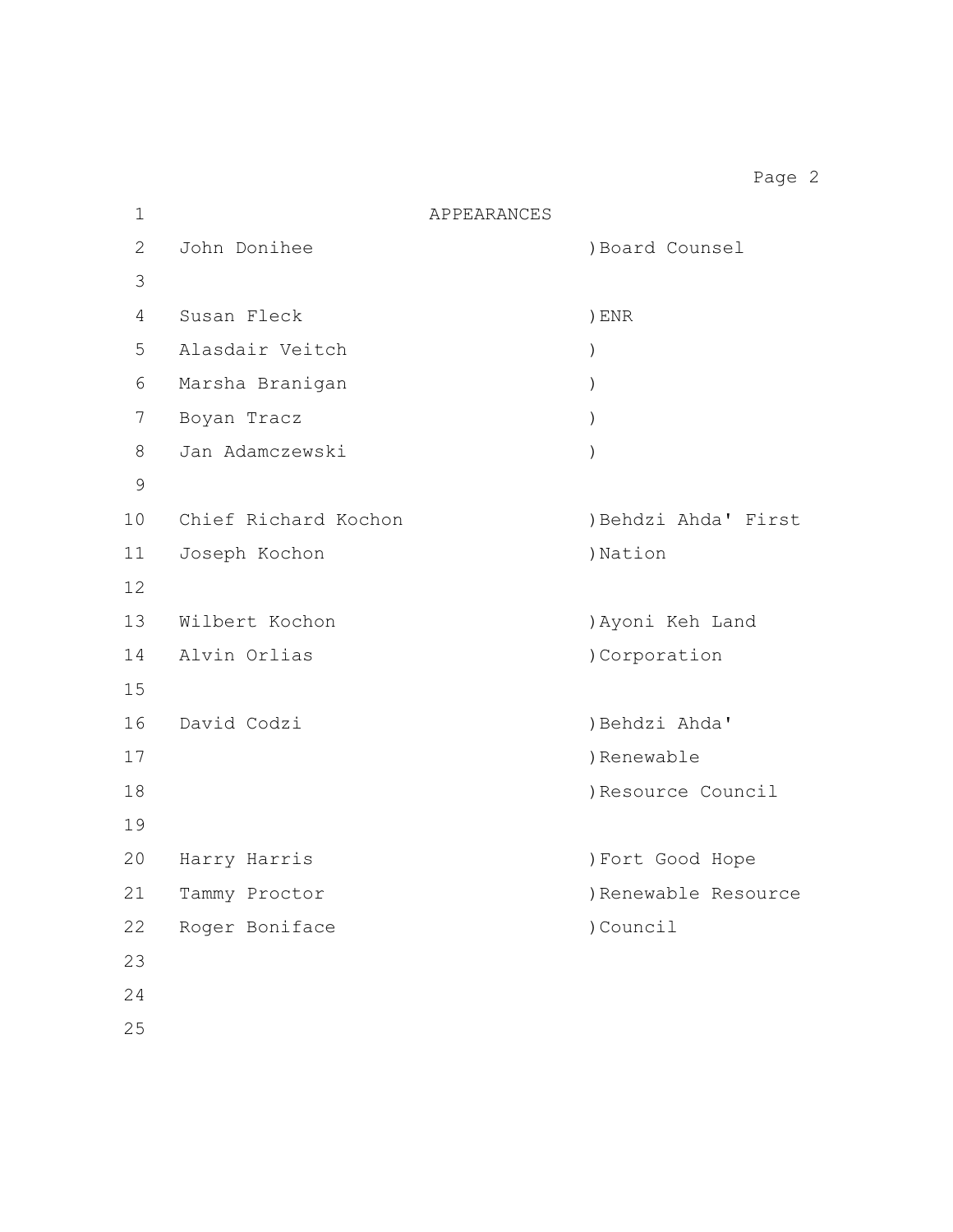Elder Mary Rose Drybone )Colville Lake Elder John Blancho Sr. )Elders And Elder John B. Gully )Community Members Elder Marie Kochon ) Elder Simone Kochon ) Elder Sarah Kochon ) Elder Hyecinthe Kochon ) Charlie Kochin ) 10 Roger Odgaard (10) Norman Wells 11 Edward Oudzi (b) Renewable )Resource Council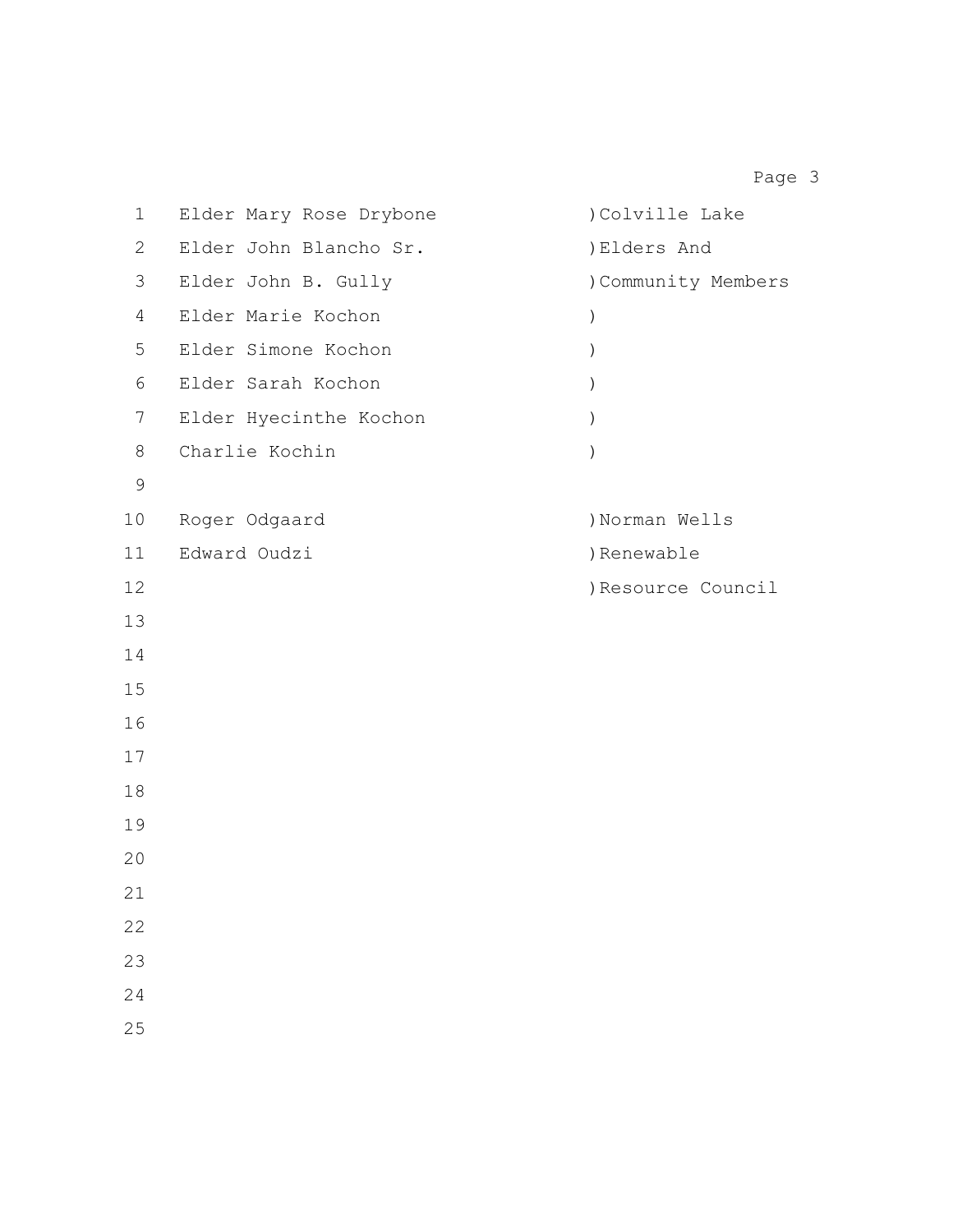| $\mathbf 1$    | TABLE OF CONTENTS                                   |     |
|----------------|-----------------------------------------------------|-----|
| $\overline{2}$ | Page No.                                            |     |
| 3              |                                                     |     |
| 4              | Opening Comments                                    | 5   |
| 5              |                                                     |     |
| 6              | Presentation by Behdzi Ahda' First Nation           |     |
| 7              | Question Period                                     | 41  |
| $8\,$          |                                                     |     |
| 9              | Presentation by Ayoni Keh Land Corporation          | 58  |
| 10             | Question Period                                     | 69  |
| 11             |                                                     |     |
| 12             | Public presentations                                | 76  |
| 13             |                                                     |     |
| 14             | Presentation by Begdzu Adha' First Nation Renewable |     |
| 15             | Resource Council                                    | 143 |
| 16             | Question Period                                     | 148 |
| 17             |                                                     |     |
| 18             |                                                     |     |
| 19             | Reporter's Certificate                              | 169 |
| 20             |                                                     |     |
| 21             |                                                     |     |
| 22             |                                                     |     |
| 23             |                                                     |     |
| 24             |                                                     |     |
| 25             |                                                     |     |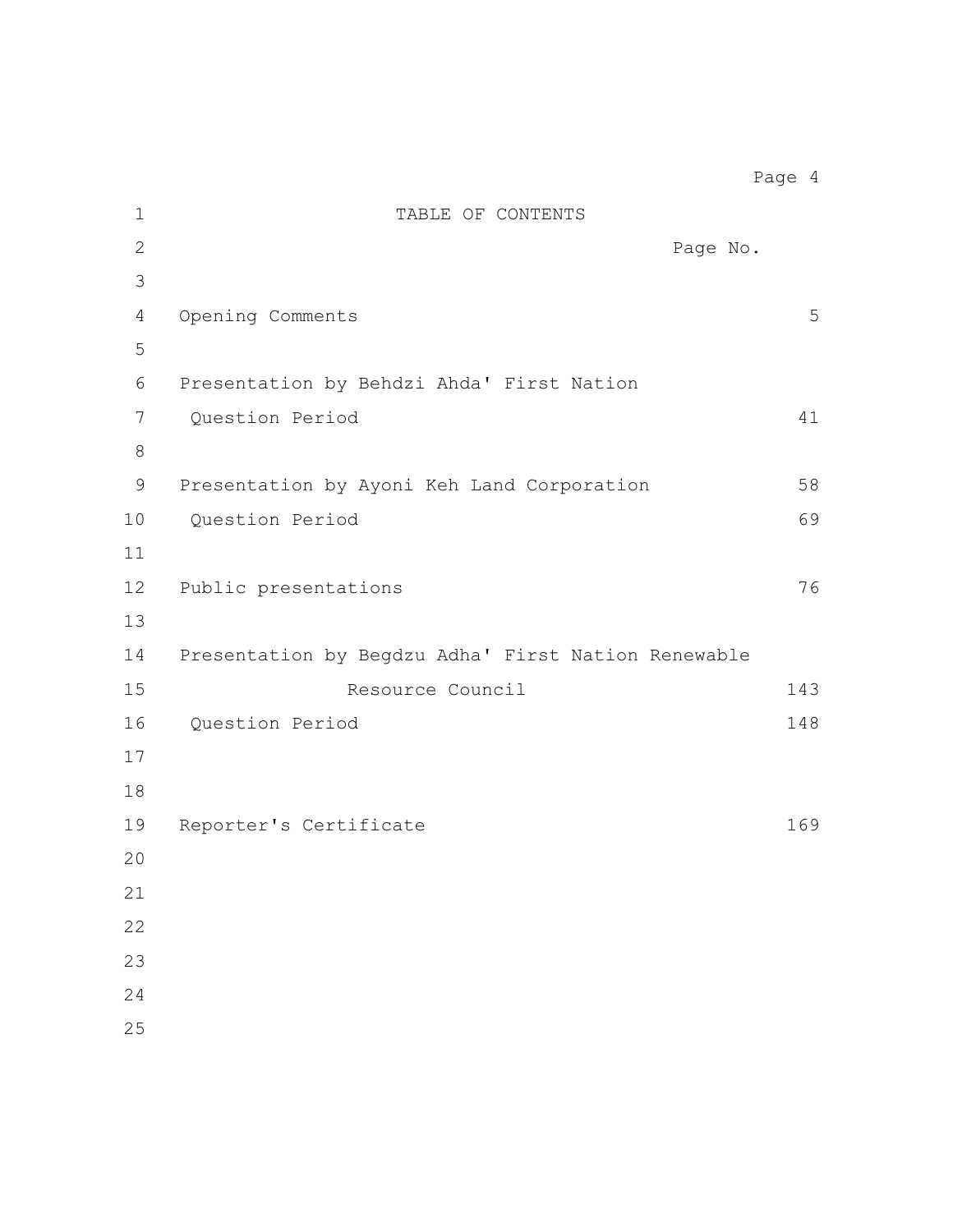--- Upon commencing at 9:44 a.m. THE CHAIRPERSON: Good morning, everybody. Can I get everybody back in their seats so we can get rolling here? (BRIEF PAUSE) THE CHAIRPERSON: Mahsi, everybody. This morning -- I mentioned yesterday when we were finishing off the day there that, you know, we -- we need to try to -- to try to stay on the schedule. And, you know, we -- we try to work on time lines so that it make it a little 14 easier on everybody to -- to, you know, go through this hearing process with us. 16 So, again, I would like to remind people, you know, yesterday I mentioned about ten (10) times that 18 we're -- we're gonna try to start at 9:00 today. And, 19 you know, again today we're -- we're pretty close to, you know, have been sitting here for an hour and that taxes on our boards. Our -- our boards here, you know, take a lot of time to -- to away from a lot of things they do to -- to go through this hearing. So, you know, I -- like again, I'll remind people, let's try to stick by time lines. If people have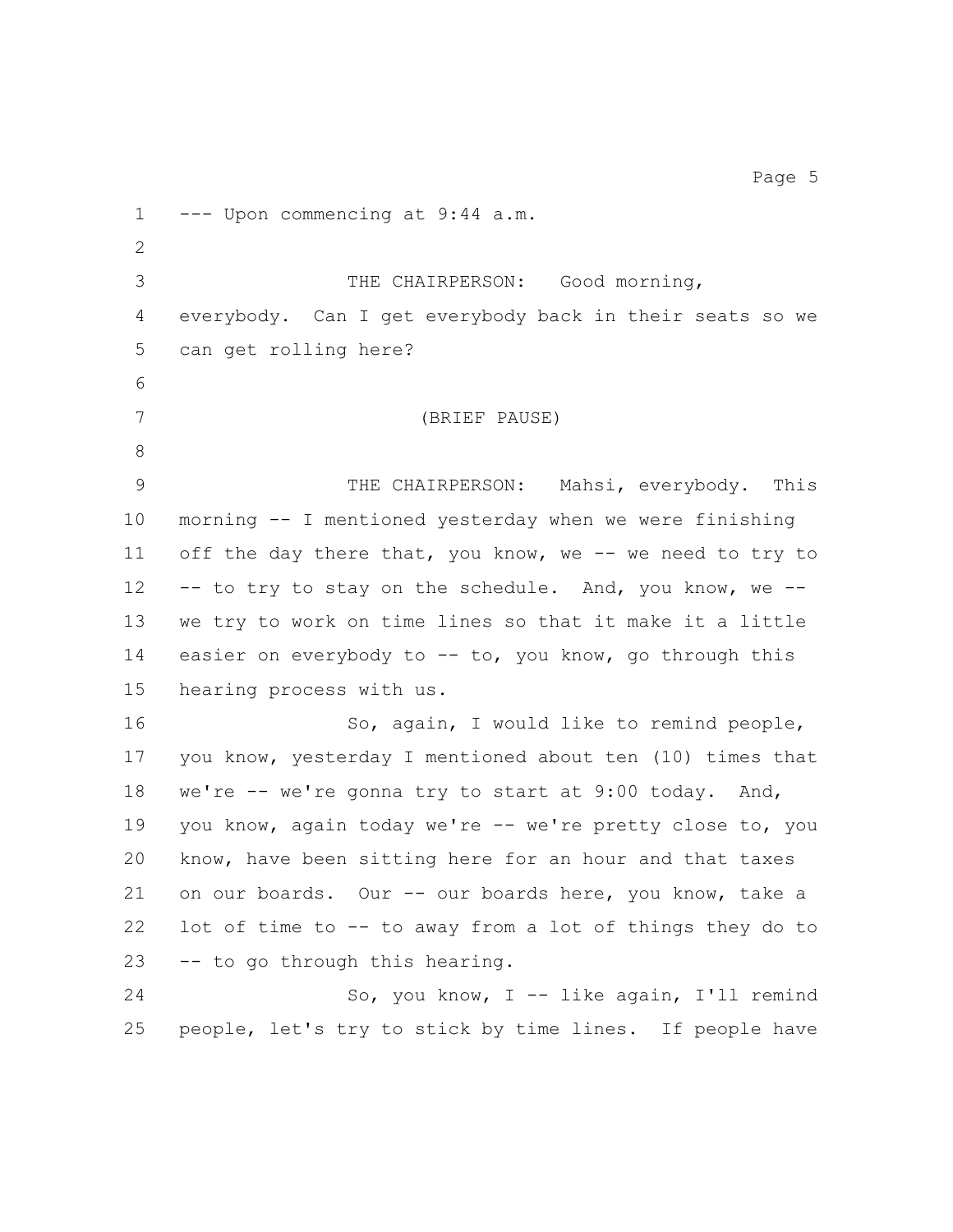issues with that, let me know, and we'll try to juggle our schedule so that we accommodate people.

 But we have a lot of people. We want to hear a lot of people today, so we're gonna try to get the -- the, you know, keep up to our time lines today. So, again, remind people you got to -- you can't make those 7 time lines let us know, because many of -- all -- there's a lot of people on here.

 So, this morning we're gonna start with Behdzi Ahda' First Nations. We have here from Behdzi Ahda' First Nations; we have Richard Kochon. We've got their -- Joseph Kochon, their -- their band manager. We 13 also have on the list, just so you're -- you're alerted 14 that we have the Ayoni Keh, the land -- their Land Corporation president and their vice president. Their president, Wilbert Kochon, and their vice president, Alvin Orlias.

**And, again, please check with me, you**  know, you want to speak. We're gonna go through the same process or the same way we did things yesterday. In the afternoon we're gonna have the Elders and the public have a chance to talk.

 So this morning we have -- the floor belongs to -- to the presentations that will be made by the Behdzi Ahda' First Nations. So, Richard, if you're -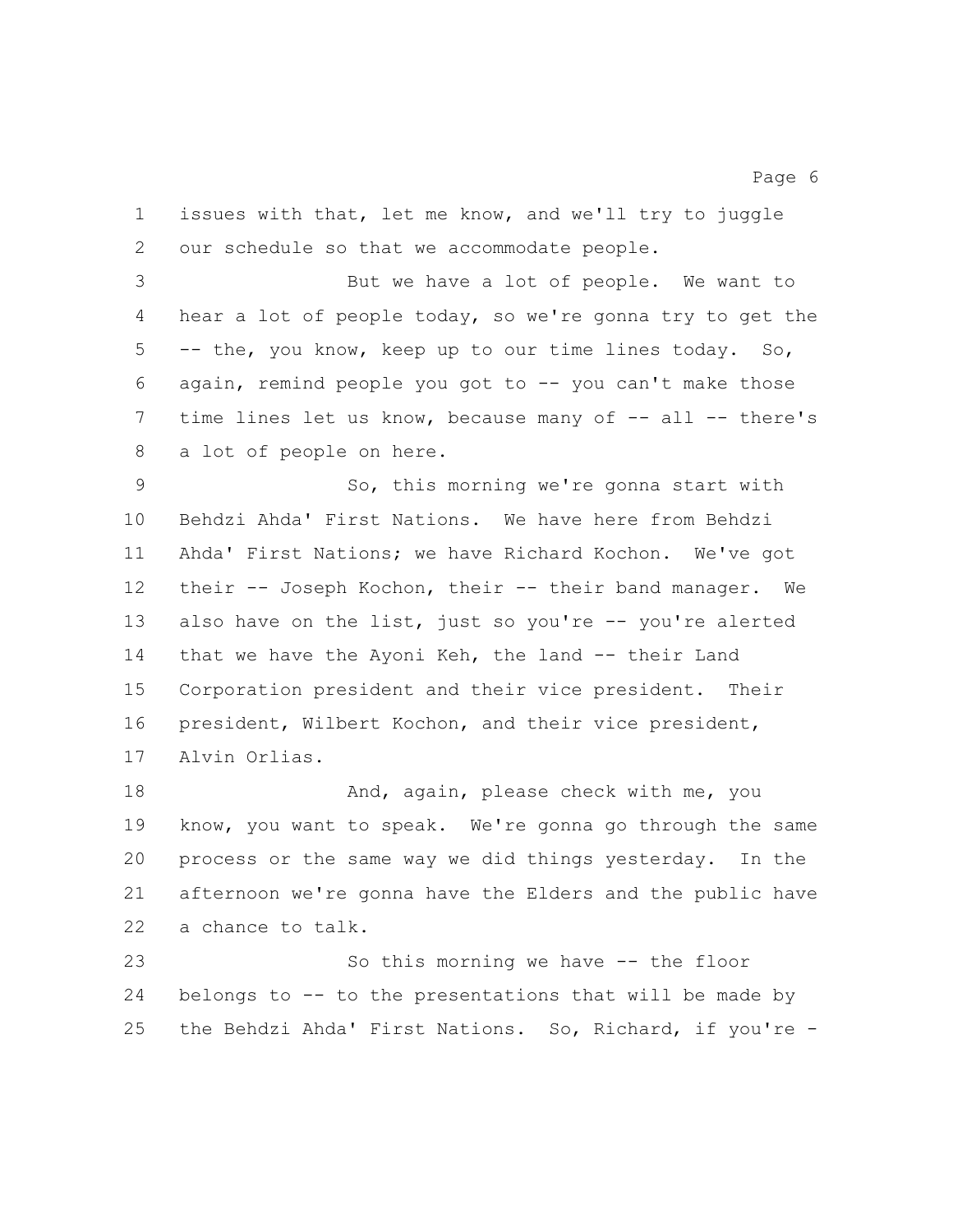- you're prepared you and -- and Joseph can get rolling with your stuff. PRESENTATION BY BEHDZI AHDA' FIRST NATION: CHIEF RICHARD KOCHAN: I want to say in my language. I can't say every thing good in -- in English. 9 (NORTH SLAVEY TRANSLATED INTO ENGLISH) CHIEF RICHARD KOCHON: I am going to speak 12 briefly about how I feel -- my feelings on this issue. This caribou, it's something that's very important to us. We've been caretakers or, basically, taking care of the caribou for a long time as Aboriginal people, as Dene people, we have our own -- our own laws on taking care of the caribou. This was passed down to us from our ancestors. 19 There are caribou; you do not hit it. That's one of our laws. As well, we -- we do not try to manage other people's wildlife on their lands. It -- what -- on our land, where we are, we have caribou and moose, muskox in the fall time. And in the spring time they migrate, and in the summer time it -- it's just, like, it grazes around. And in that time they shouldn't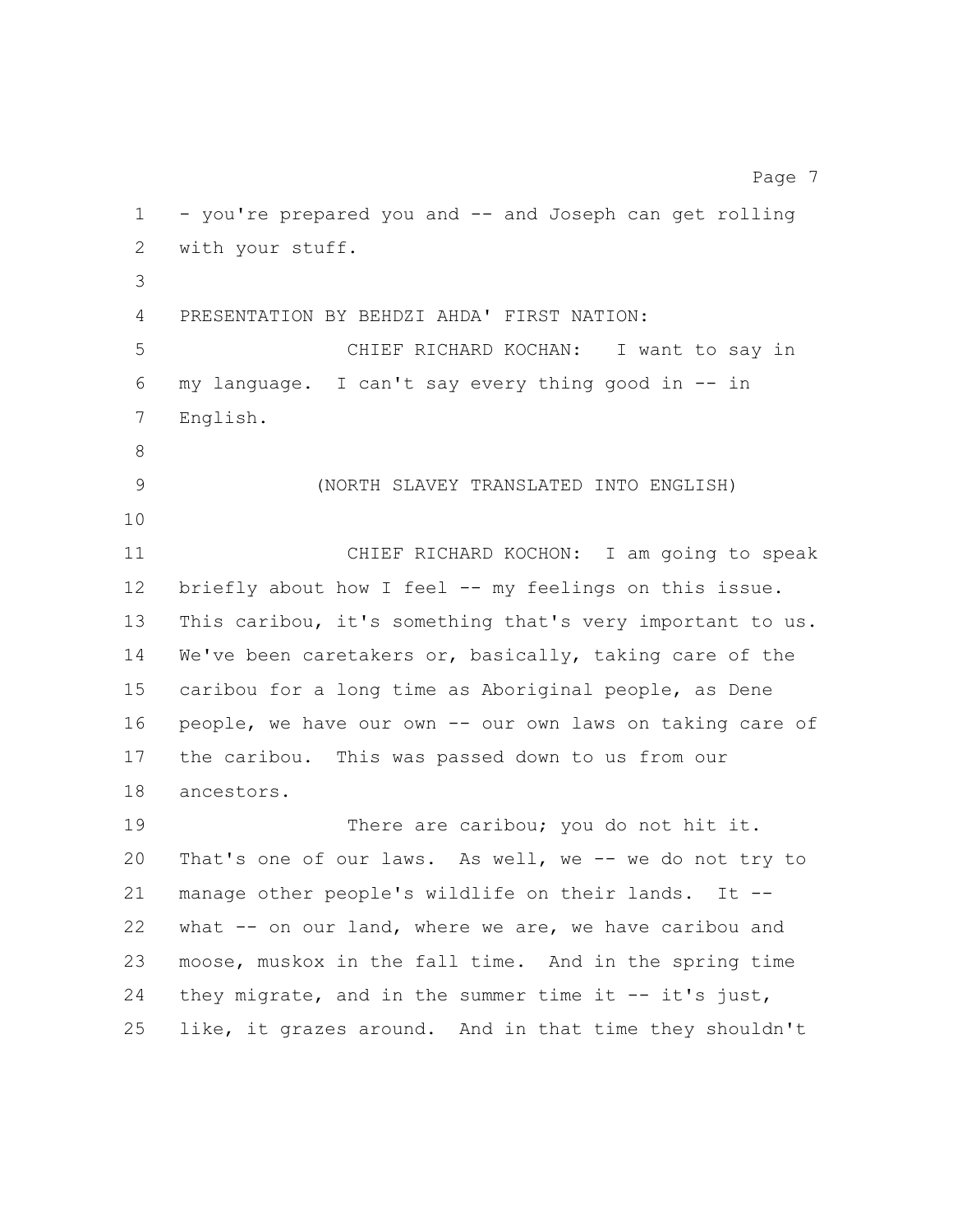like, where there is resources, like, diamonds and things like that. They shouldn't have disturbances like helicopters. You are all people -- you are all the ones that are sitting on these Boards, you have to listen to what the people say, and follow, like, their suggestions. There's a lot of us around Coville Lake that still survive off the land; that provide for themselves off the land. If there is a quota on the caribou, we could make regulations for our self as well. 12 In 1917 they -- they put -- they put a restriction on the muskox back in 1917, and it's still 14 the same to -- up to today. 15 The -- the young children today of school age they don't know how to hunt. We could be the ones that be teaching them. Sometimes I hear about people around Yellowknife shooting caribou and disposing of the carcasses at the dump. We do not do things like this with our meat; with what we harvest. If we are going to talk about managing the caribou, I think the way to go would be to be teaching our young people how to harvest properly. This way it could be managed properly. The caribou sometimes if -- if you're

1 be disturbing where they -- they are out on the land,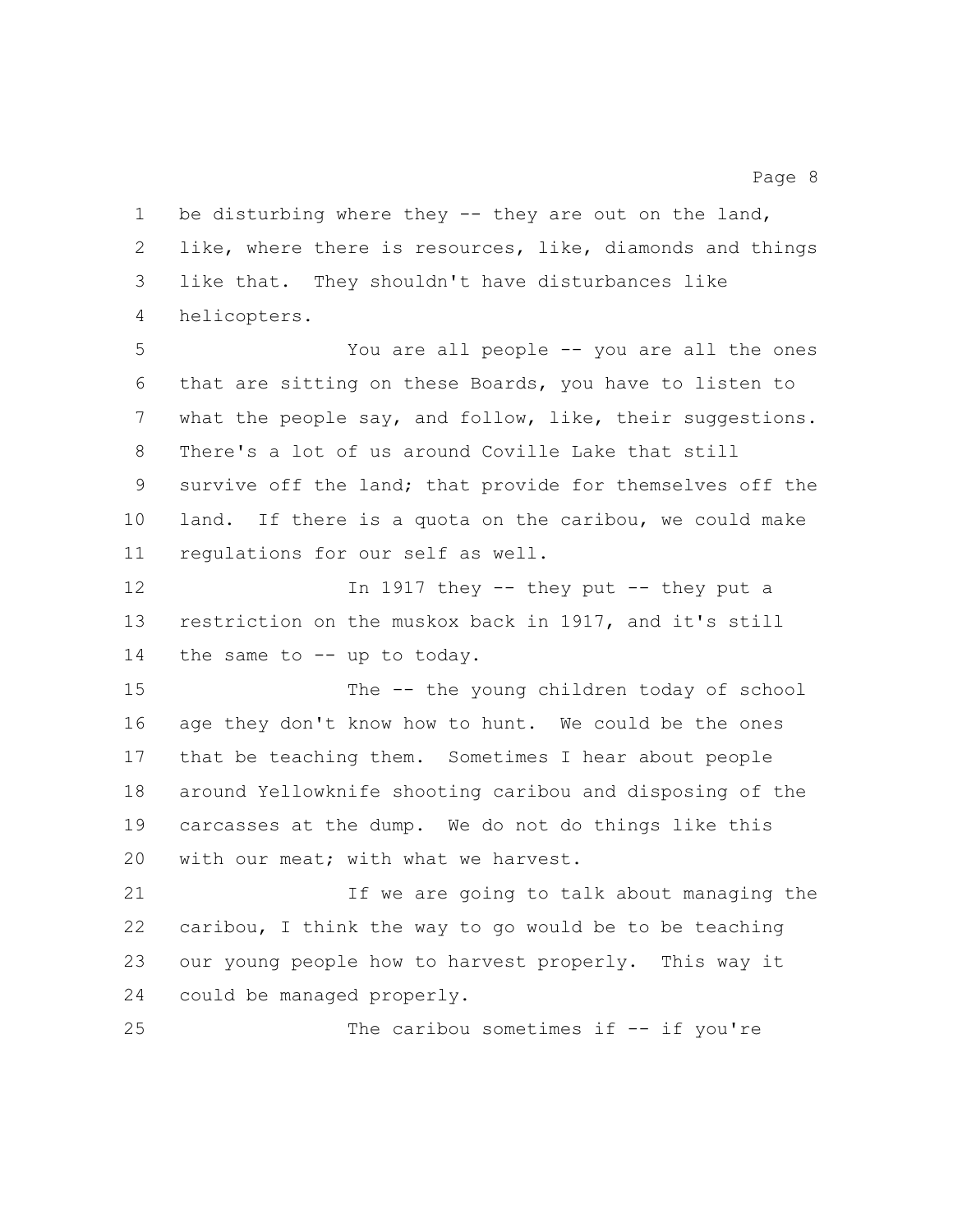gonna -- if you -- we don't shoot caribou all the time. If it becomes scarce, then there's a lot of people that wouldn't be shooting caribou as they see it.

 This caribou that we're talking about the -- whatever the community here, Fort Good Hope, decides, there's a lot of Elders among us here in the community. Whatever decisions they make it should be followed. And in -- in Colville Lake, as well, we have Elders that have come with us because they feel this is something that's very important to them, too. If we want to make a law or regulations on the caribou -- if we -- if we -- we could make laws to manage our caribou.

 Sometimes children are at a very young age 14 and they -- they are taught to hunt, but they -- they don't they're not taught properly, so they wound animals. If you see -- if you see this kind of thing, like, yourselves as game wardens and in positions to -- to change the laws like that, it should be changed so that young people are about twelve (12) or thirteen (13) years old before they start learning to hunt and harvest. 21 In the past, our Elders taught us only to be good hunters. They didn't teach us to be just shooting -- showing off; shooting for nothing. We

weren't taught like that.

25 So, we heard in Colville that they are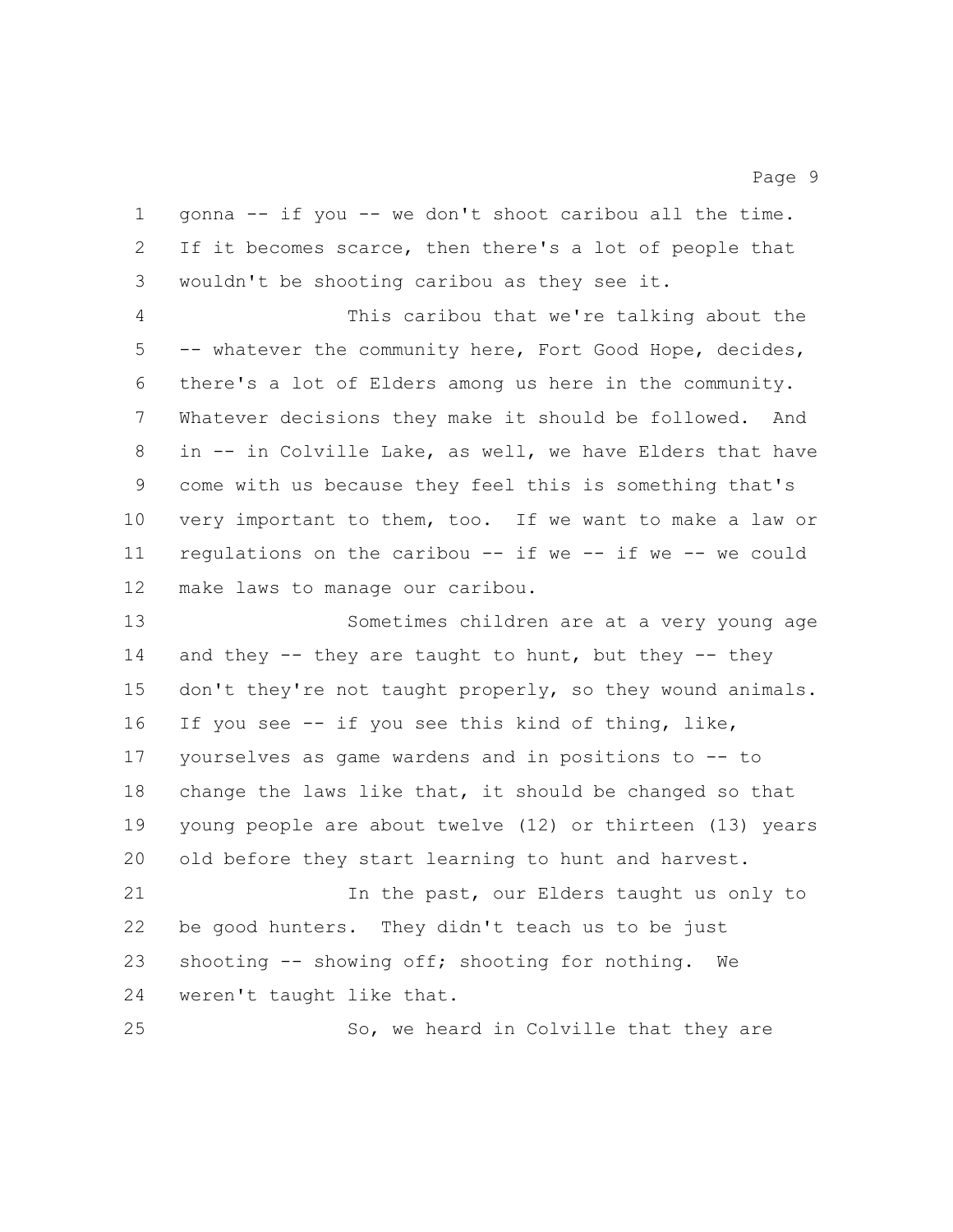going to have this caribou meeting, so that's why we are here; because the caribou is important to us. Talking about counting the caribou -- they shouldn't be always dis -- disturbing it like in the 5 winter. They should wait, maybe, about a -- maybe, about fifty (50) years or so before they start counting. It's just like they're doing it repeatedly, every, like, two (2) years. That's too much. And -- and the tags that they put on to 10 the caribou, we don't -- the collars that they put on the caribou, we don't know how much its disturbed them and -- and the stress it's caused on them. And, as well, these 13 helicopters that are flying around -- like, around them. So that's all I wanted to say. We're a delegation here from Colville Lake. I don't understand why Deline, and Tulita and Norman Wells are not here. If we are going to make regulations, or laws, or anything in regards to the caribou, they are going to be affected as well. That's why I'm wondering why they're not here with us. So that's all I'll be saying for now, and

 I thank you for listening to me. I'm not saying this in anger or anything. I just hope that you listen to -- 24 carefully to what we say. We know that you work for us, and we know that you can listen to our Elders, and do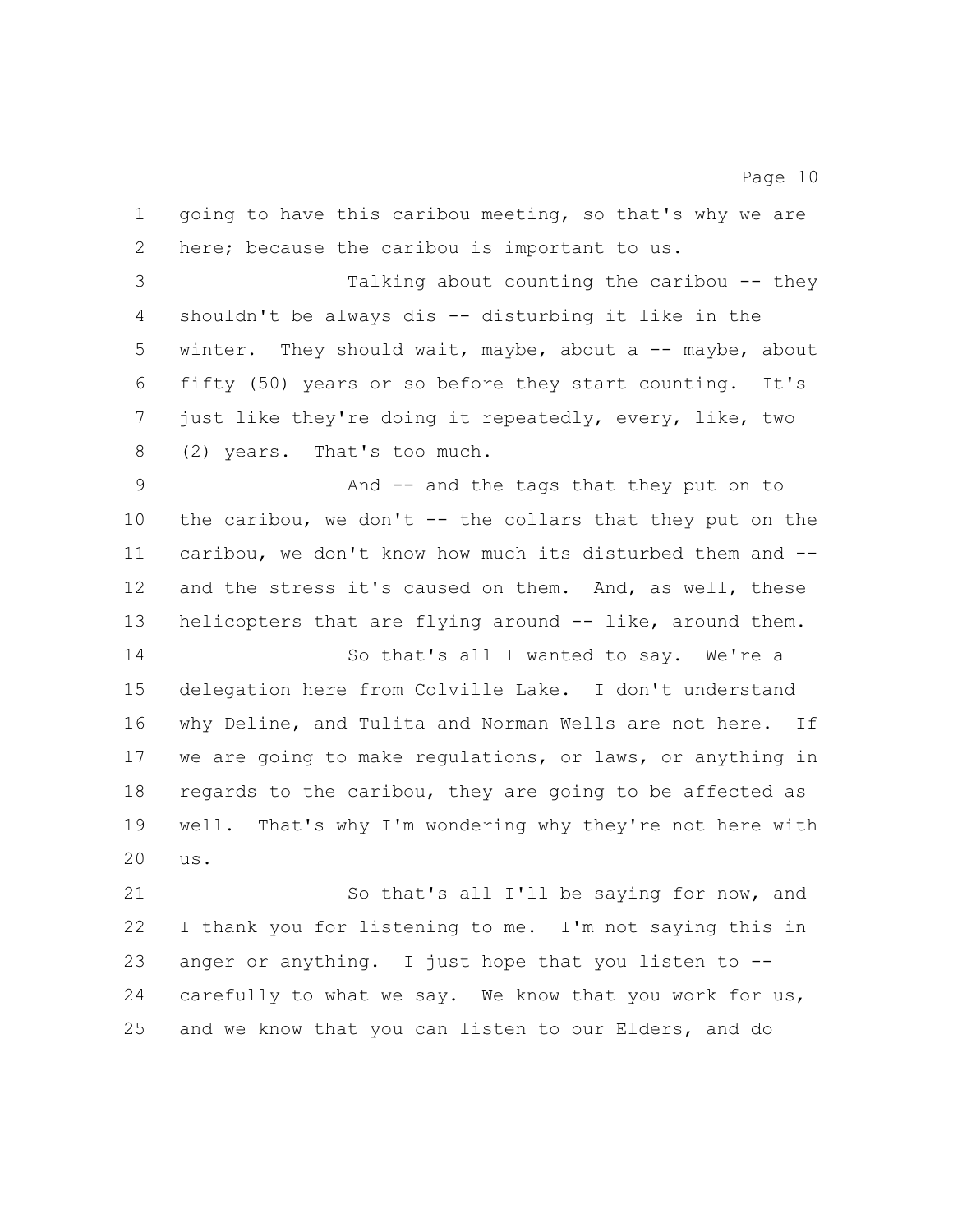something about what they say. Thank you. 3 (TRANSLATION CONCLUDED) THE CHAIRPERSON: Mahsi, Richard. MR. JOSEPH KOCHON: Hello, hello. Before I read off my presentation, I just want to thank the -- the Sahtu Renewable Resource Board for giving us this opportunity to finally voice our -- our thoughts on the - - on this proposed -- or if -- if we do agree with the 11 setting a limit on -- on how much caribou we harvest, whether it's per person or per community. Like, it's -- it's very important to us because -- because we we're the 14 one who harvest the Bluenose-West. 15 I wanted to just ask -- ask one (1) thing. During public forums, such as this, I know when people apply for interveners, that is sometimes -- there's 18 funding available for -- for that type of stuff, because, to date, you know, we're -- we're spending quite a bit of dollars just to get all our members here and to and... So I'm just wondering about that type of stuff. Does it exist within the SSRB or the GNWT? You guys ever heard of any intervener funding to assist, 'cause it's costing us a lot of dollars just to get here. But, anyway, I'll get on to my presentation.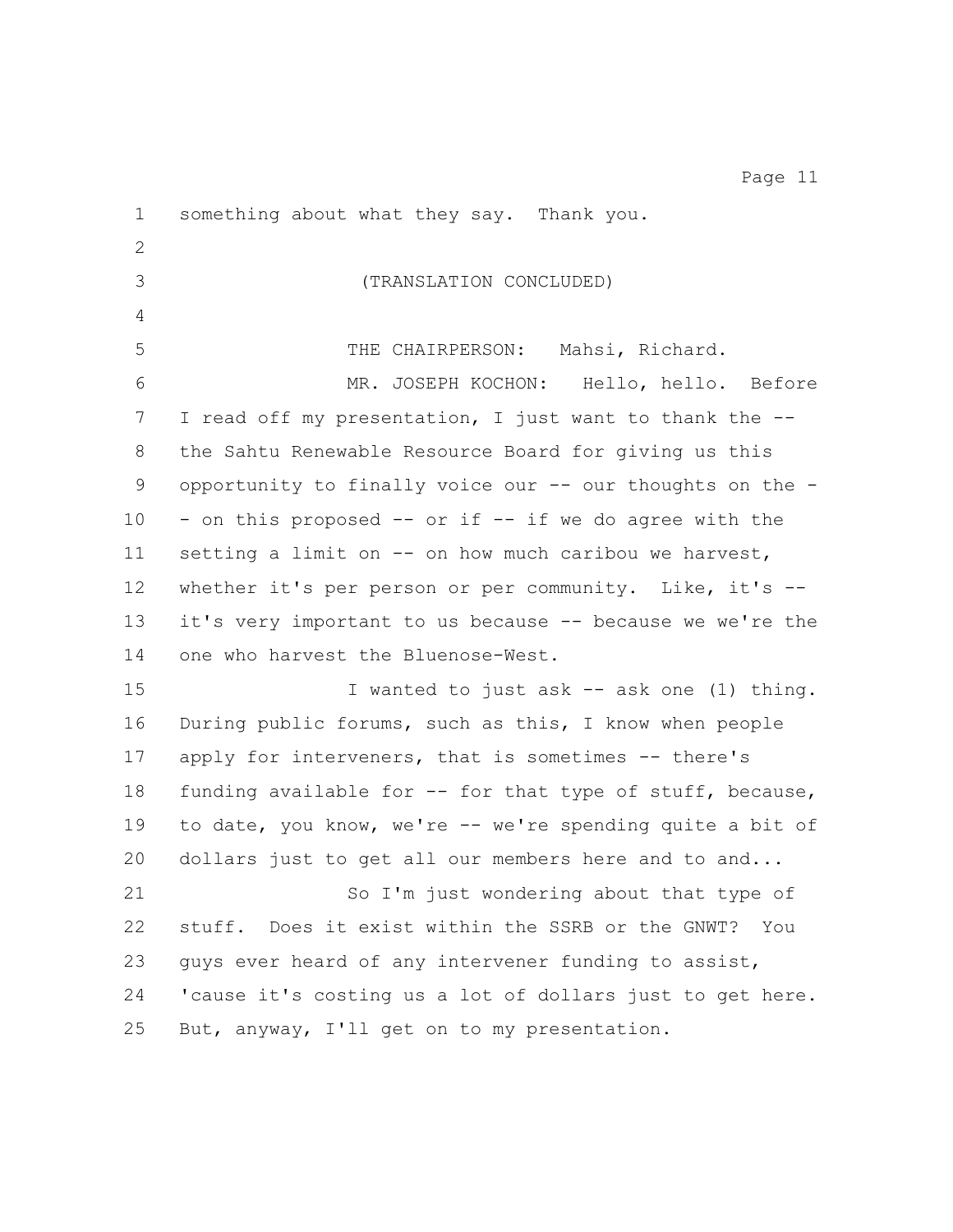The census data conflicts with the Behdzi Ahda' First Nation's October 2006 count, because it's inaccurate and it conflicts with the Behdzi Ahda' First Nation's own numbers. The submission provided by David on behalf of Behdzi Ahda' First Nation Renewable Resource Council describes Behdzi Ahda' -- the Behdzi Ahda' First Nations survey and the results.

 The recommendation of Behdzi Ahda' First Nation is that the Board does not have sufficient information to establish a total allowable harvest for the Sahtu Settlement area, or to make a specific recommendation to the Minister at this time.

 What is required is a joint survey which will involve the community harvesters as well as the ENR bio -- biologists. Ideally, this joint approach should involve harvesters in the neighbour regions as well. This will result in more reliable data, and encourage support from the individual communities.

19 Mr. Chair, does the interpreter have a copy of this presentation?

21 THE CHAIRPERSON: No, just the Board members. MR. JOSEPH KOCHON: So I'm just gonna try

to read it off slow as --

25 THE CHAIRPERSON: I think, you know, we -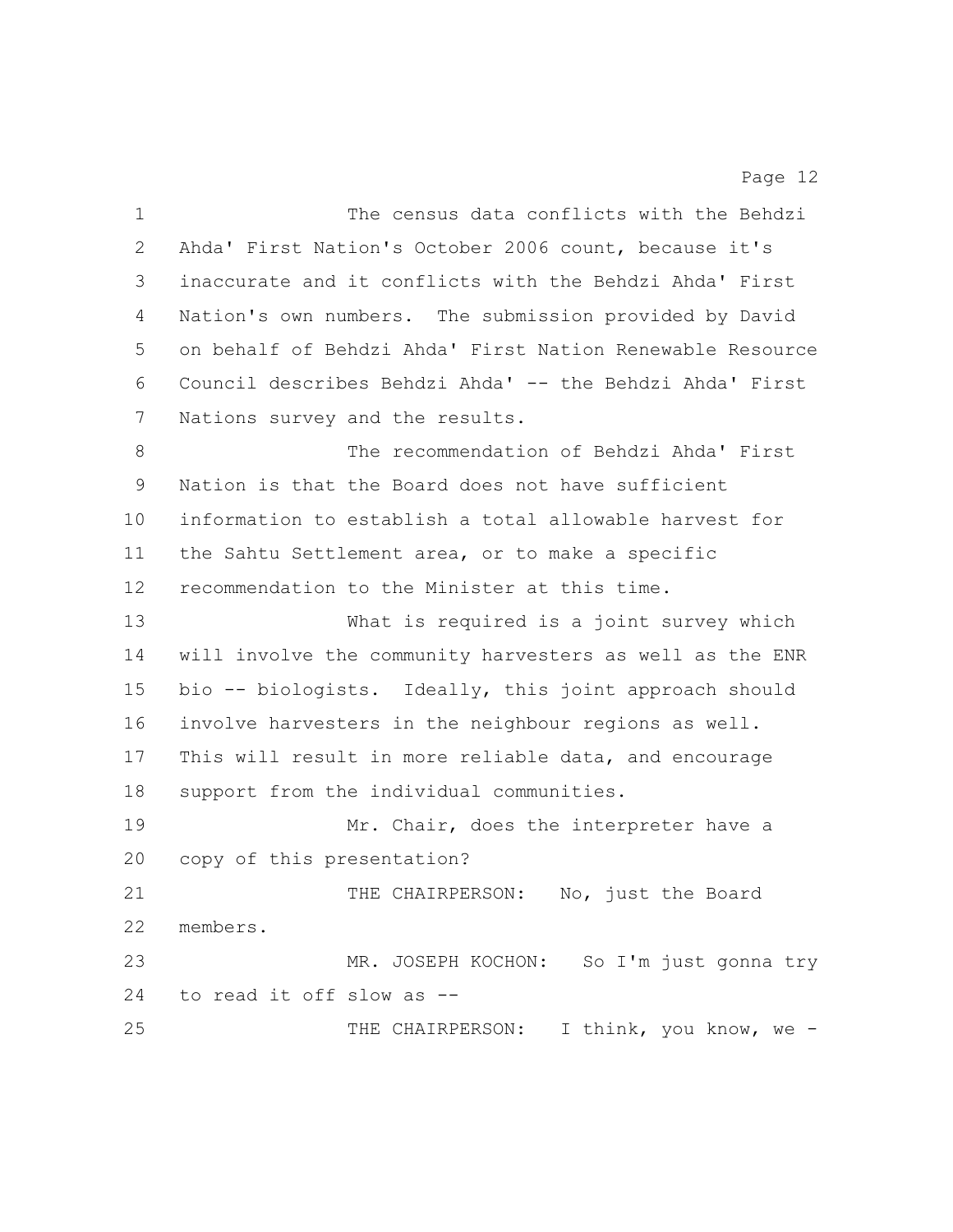1 - we can help you speed up things and, you know, just to -- to help you with -- you remember we have all of this information. Once it's written it's -- we have it here, so it becomes part of the record. But just, you know, maybe to -- to help you with your presentation. Try to -- to go after the stuff that you think that are most important that you want everybody to hear, you know, as you sit here. Otherwise, you know, you're gonna be reading, and then we can -- 10 MR. JOSEPH KOCHON: No, I was just reading slow because the interpreters in case they -- 12 THE CHAIRPERSON: Oh, they do have a -- Jody said they have a copy, so. 14 MR. JOSEPH KOCHON: Okay. 15 THE CHAIRPERSON: But just to make it sort of -- what -- how would I put it -- so that people understand. And remember how the translations go, eh? 18 MR. JOSEPH KOCHON: Yeah. THE CHAIRPERSON: You know, we -- I don't want to have our Elders thinking that we're, you know, we're -- you know, we lose a lot of good information if you try to read off our presentations. So -- MR. JOSEPH KOCHON: Right now you're wasting -- 25 THE CHAIRPERSON:  $--$  I mean.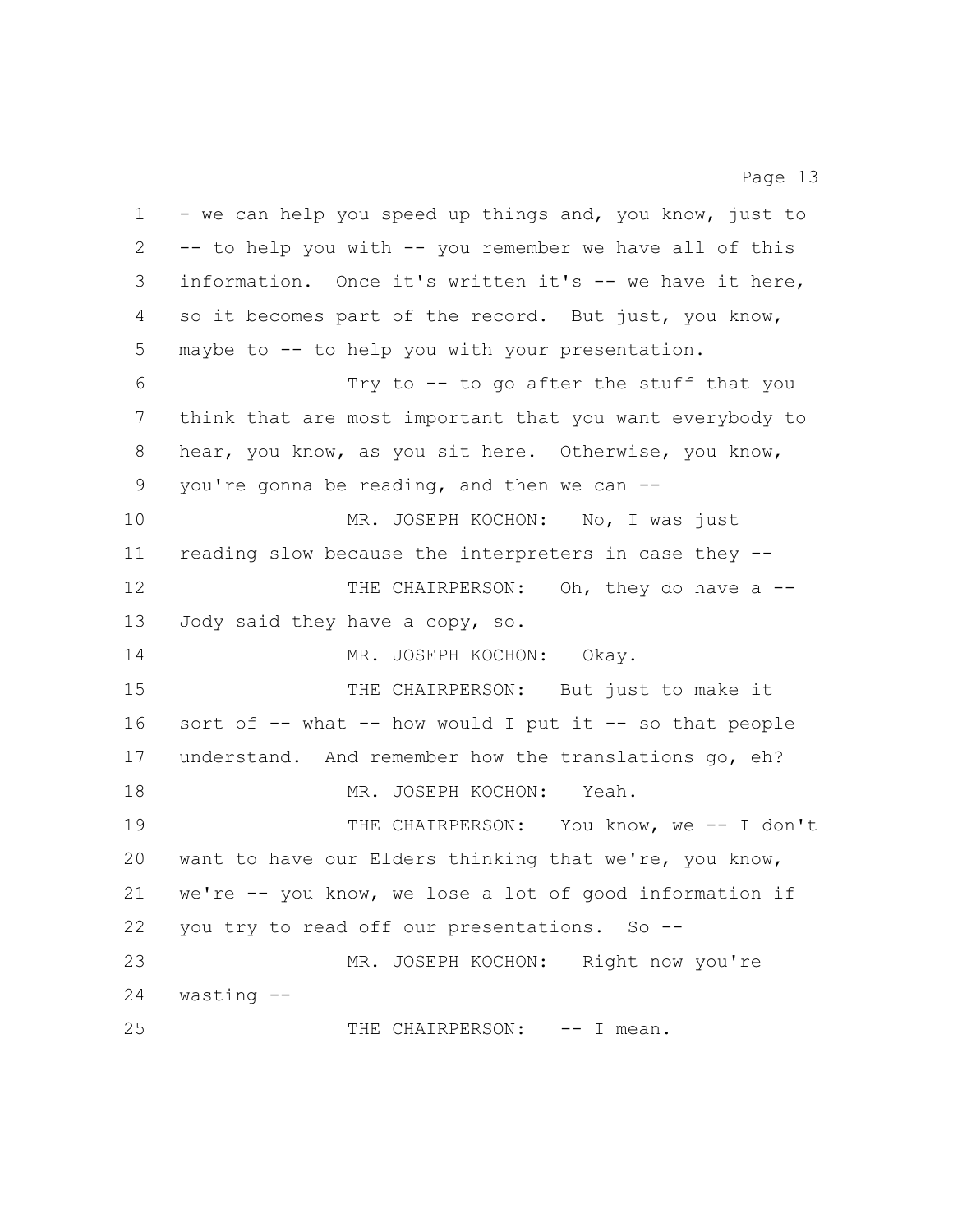1 MR. JOSEPH KOCHON: -- my minutes. 2 THE CHAIRPERSON: Well, this -- I know, and -- and this is -- this is why -- this is why I'm trying to help you. So try -- you know, just be aware of that. 'Cause we -- we can -- you know, the -- the questions are gonna come out will be probably be about everything that you write anyway, so. 8 MR. JOSEPH KOCHON: Okay. THE CHAIRPERSON: Anyway, I hope I'm a little bit helpful there. Okay. MR. JOSEPH KOCHON: Yeah, I hope you could recover my minutes. Okay, while this position is reasonable from the Committee's point of view, the census data which is extrapolated from aerial survey results across the western Arctic does indicate a very significant decline in the Blue -- Bathurst-West Herd. The Sahtu Renewal Resource Board, it's all -- is on record of -- as being very concerned about the decline. Therefore, the Sahtu Renewal Resource Board will want to do something immediately to limit the amount of harvesting within the Sahtu Settlement area. In fact the Sahtu Renewal Resource Board may regard this situation as an emergency. 24 Therefore, Behdzi Ahda' First Nation must be prepared to advance position which will respond to the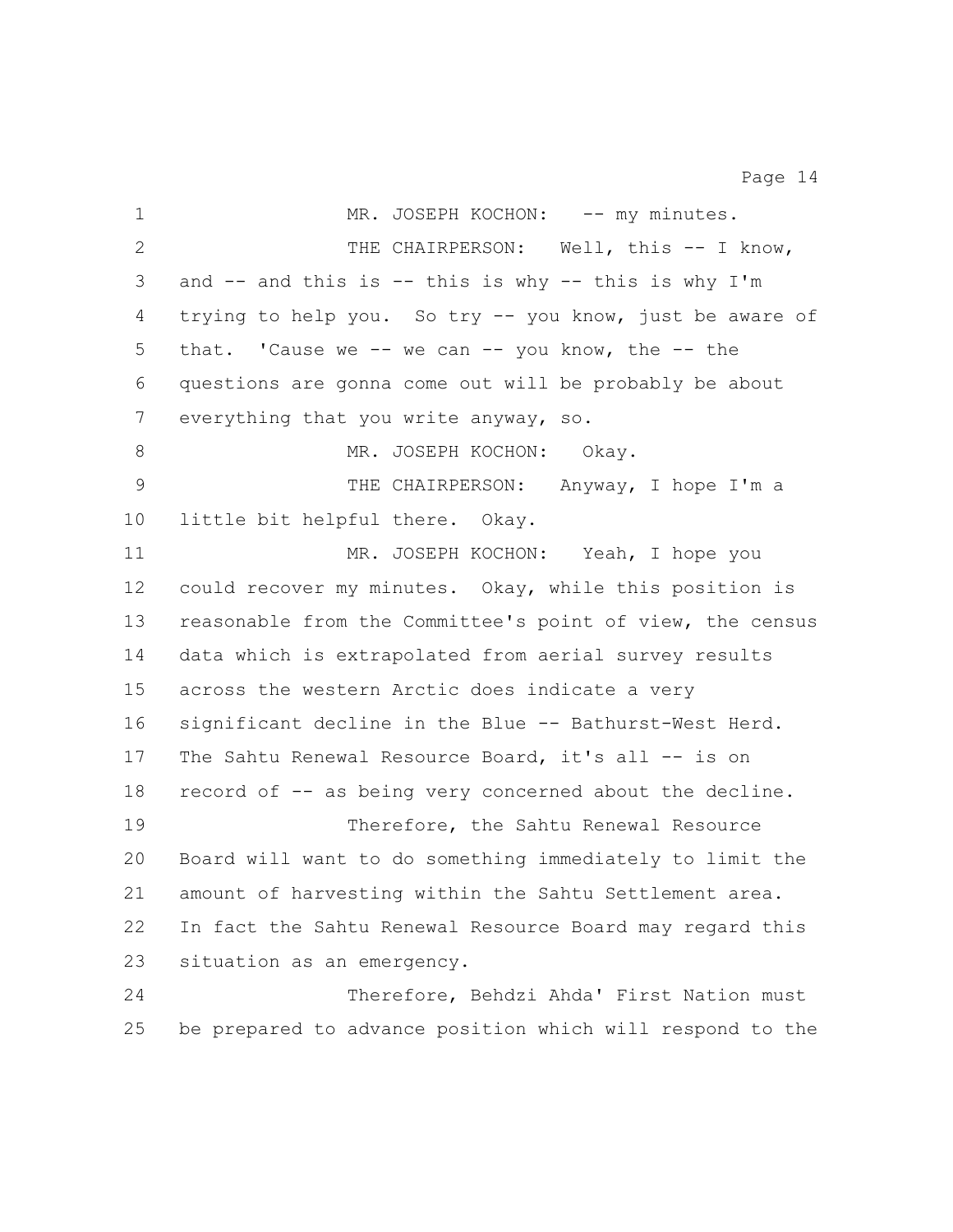necessary, the Minister should be urged to take action immediately to establish a Caribou Management Plan applic -- applicable to the Bluenose-West Herd. It is only through cooperation with harvesters in other regions, which in Inuvialuit, that the problem can be dealt effectively. This approval is consistent with provisions of the Sahtu Dene Metis Land Claim Agreement dealing with the management and migra -- migratory species which are as follow. Under 13.6.2, Government shall work with the Boards, other wildlife management bodies, and users to establish Wildlife Management Agreement with respect to mi -- migratory species. Where an agreement has been 15 concluded for the man -- management of migratory species, Government may exercise its power in management, including stipulating the terms and management plan which shall be binding on all persons. Under 13.6.3 -- I guess that's where we come in -- Government shall work with users of the Bluenose Caribou Herd for the purpose of establishing an agreement for the management of the herd. In -- in other words there's a clear direction in the land claims that Government must work with the Boards and with the users to establish Wildlife

perceived emergency. If emergency measures are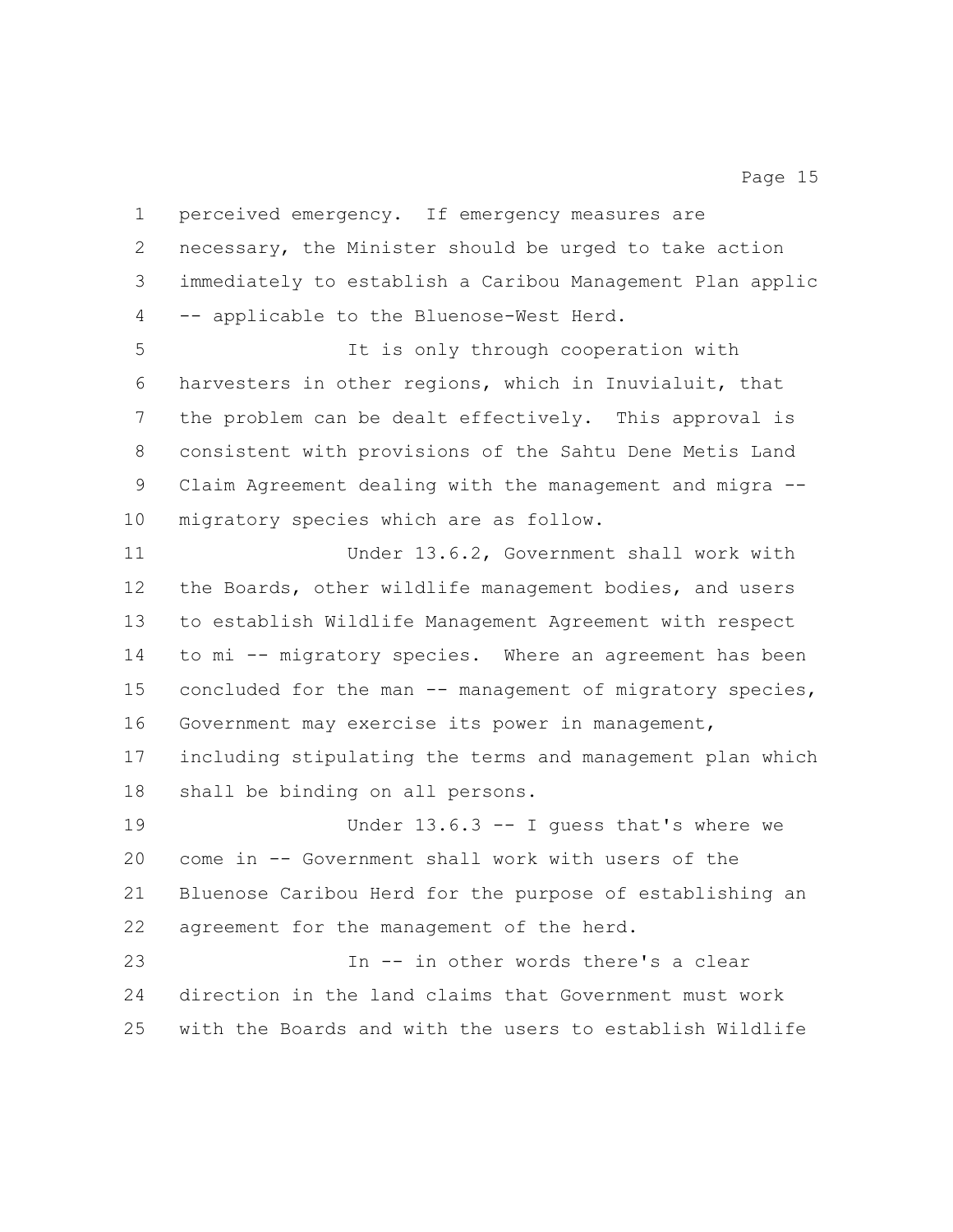Management Agreement for migratory species. The Bluenose Herd is specifically mentioned in 13.6.3 which requires government to work with the users of the Bluenose Caribou Herd to establish a management plan.

 It is only where an agreement cannot be reached for the management of the migratory species that government has the power to intervene and establish its own management plan under 13.6.2.

 However, in Behdzi Ahda' First Nation's 10 view, the government does not -- does not have the power to step in and impose a limitation on the harvest in the Sahtu. A total allowable harvest may only be imposed by the Sahtu Renewable Resource Board following the procedures under 13.5.

 The Management Plan would address the implantation restriction between regions, the division -- Bluenose-East, Bluenose-West -- a tag system to be implemented by the Regional Renewable Resource Board in accordance with the provision of the Land Claim Agreement. Even if the Sahtu Renewable Resource Board and the ENR followed this approach, however, it will take some time to consult with communities in all regions to develop an appropriate management plan.

 Therefore, the Sahtu Renewable Resource Board will likely form the opinion that something should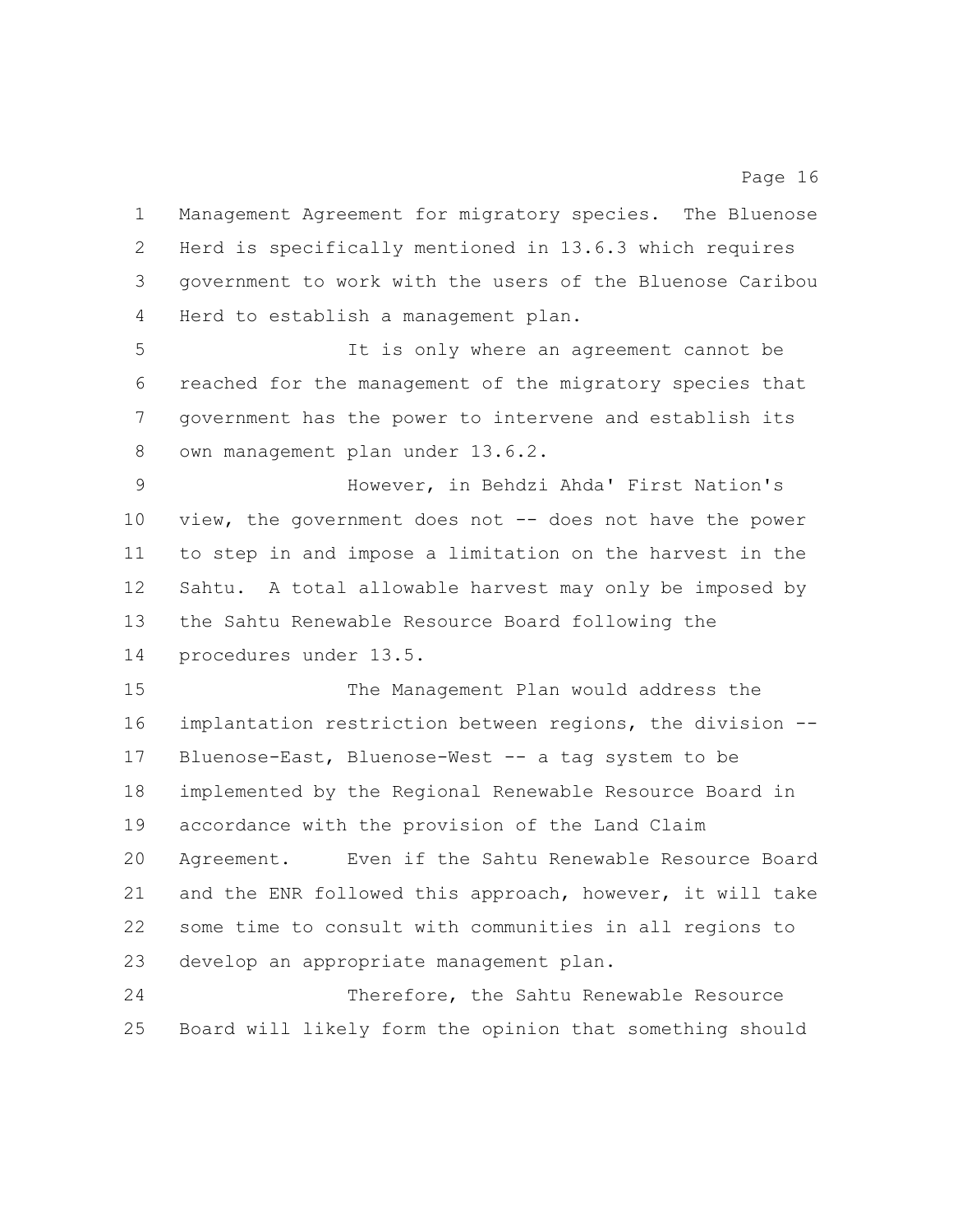be done now to limit the harvest while the preparation of the management plan is underway.

 Further, it is likely that ENR will assist upon action taken, particularly because new regulations have already been imposed on the Inuvialuit communities as reported on CBC on October 16.

 What measures could be taken? Here, again, the only practical solution in the short run may be the Sahtu Renewal Resource Board to recommend voluntary restriction as suggested by the Sahtu Renewal Resource Board in letters to the Minister dated February 17, 2006 and March 24, 2006.

 The idea as set in the total allowable harvest for the entire Bluenose-West Herd at 5 percent for 2006, census as suggested by the Board in its letter to the Minister dated 2000 -- December 20, 2006. And it's letter dated August 3, 2007 is arbitrary and not based on sound methodology.

19 A joint approach to develop a management plan involving the users actively in the formation of that plan coupled with the immediate voluntary restriction on harvesters is the only practical approach. 23 As stated above, the --the doubt -- it is doubtful that the Minister has the authority to establish a total allowable harvest which would only legally affect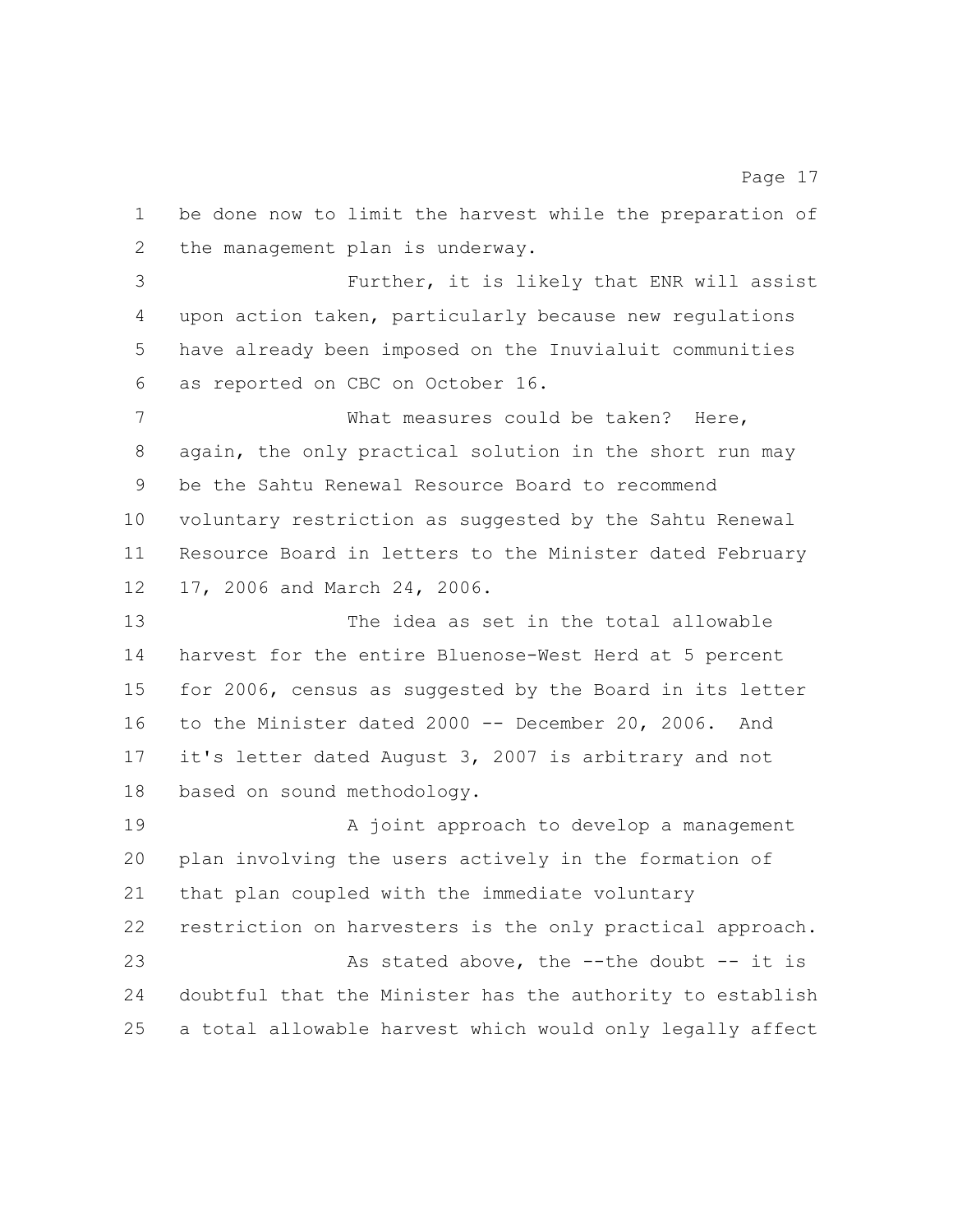which is Sahtu and the Gwich'in Settlement area. Since it's only the Renewable Resource Boards which can make a decision for a total allowable harvest under Section -- under 13.5 of the Sahtu Settlement Agreement and 12.5 of the Gwich'in Land Claim Agreement. All the Minster -- although the Minister has some residual authority under 13.6.2 to establish a management plan, this would only include establishable -- establishment of the total allowable harvest in the Sahtu and Gwich'in Settlement area, which is the responsibility of individual Boards.

 It is only through the cooperation and action, which actually involves the community, that the management plan can be established and enforced. After such a management plan is in place, the new individual Board and the Gwich'in Settlement area and in the Sahtu Settlement area will be in position to establish a total allowable harvest for the region.

 Involving the communities of the Bluenose- West Herd, the Community of Colville Lake has not been involved in the deliberations of the Sahtu Renewable Resources Boards. Although the community depends on the caribou and is a major user, the community and the users of the Bluenose-West Herd have not been adequately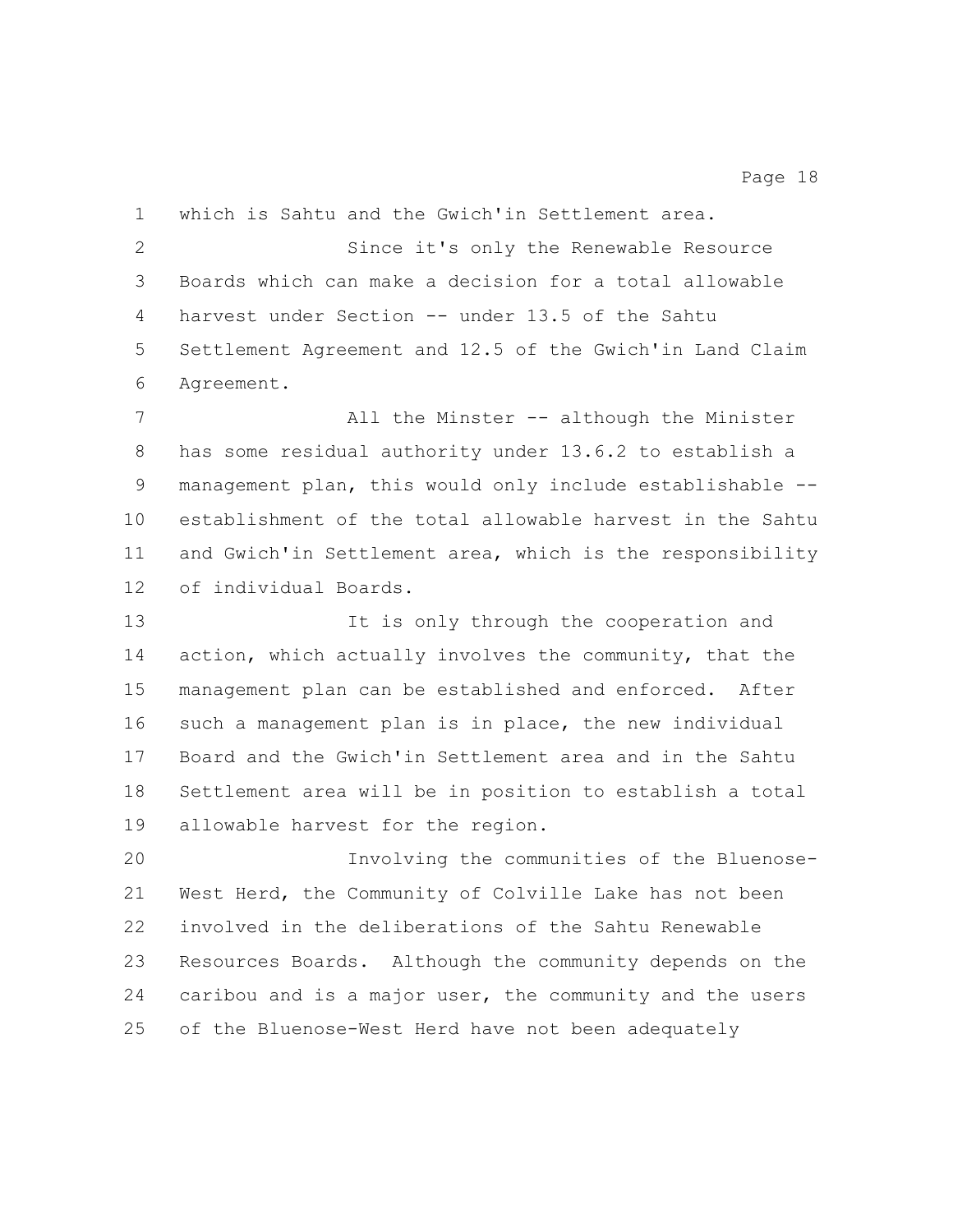involved in the process.

| $\mathbf{2}$ | The establishment of the total allowable                  |
|--------------|-----------------------------------------------------------|
| 3            | harvest has been considered because the -- the herd is    |
| 4            | threatened. It is -- it is a step which has never been    |
| 5            | taken before. The community must become directly          |
| 6            | involved in the planning process. If this is done, the    |
| 7            | process will break -- if this is not done, the process    |
| 8            | will break down and the restriction will not be observed. |
| 9            | The Board has the responsibility to                       |
| 10           | establish a total allowable harvest for the Sahtu         |
| 11           | Settlement area and, until a total allowable harvest is   |
| 12           | established, a harvest by Sahtu harvesters may not be     |
| 13           | limited.                                                  |
| 14           | 13.52 of the Sahtu Comprehensive Land                     |
| 15           | Claim Agreement. After a total allowable harvest is       |
| 16           | established, a Board may okay the harvest -- a Sahtu,     |
| 17           | Dene, and Metis harvest -- to establish a Sahtu need      |
| 18           | level.                                                    |
| 19           | The Sahtu need level may be established in                |
| 20           | part -- for a particular population or for particular     |
| 21           | areas or communities. Under Land Claim Agreement, the     |
| 22           | Sahtu Renewable Resources Board must consult the Sahtu    |
|              |                                                           |
| 23           | Renewable Resource Councils in establishing and adjusting |
| 24           | the Sahtu need level.                                     |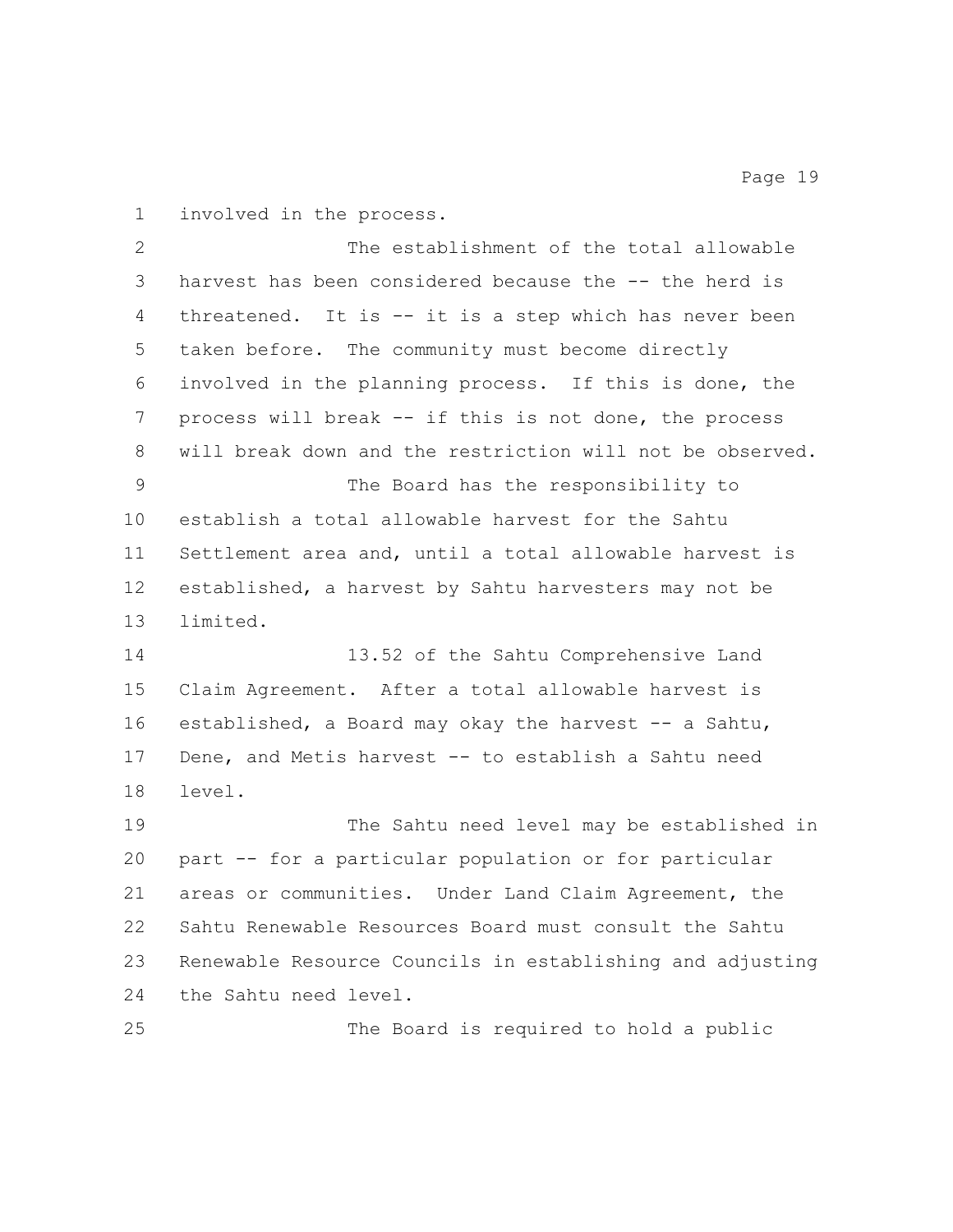hearing if the Board intends to consider the establishment of the total allowable harvest and the Sahtu need level in respect to -- of caribou. Under 13.8.21 since the community of Colville Lake will be drastically impacted by any restriction, a hearing should be held in Colville Lake. If the Board intends to establish a total allowable harvest and a Sahtu need level, any Sahtu Renewable Resource Board strategy must involve the community before any regulation action is taken to limit the harvest. This is clearly required by the Land Claim Agreement. **It is also essential for ENR -- ENR and**  the Ministers to consult with and involve the Community of Colville Lake in any action that is taken to establish a caribou management plan. Thank you for your having consideration. 17 THE CHAIRPERSON: Mahsi, Joseph. Now, 18 that's excellent. Just so the members here are aware, I

 noted some clauses here from the claims, and Joseph had gone over it very well. That's generally the framework that's in the claims when we deal with total allowable harvest.

 So that's very good information. Mahsi, Joseph. Now, usually, like I said yesterday, we're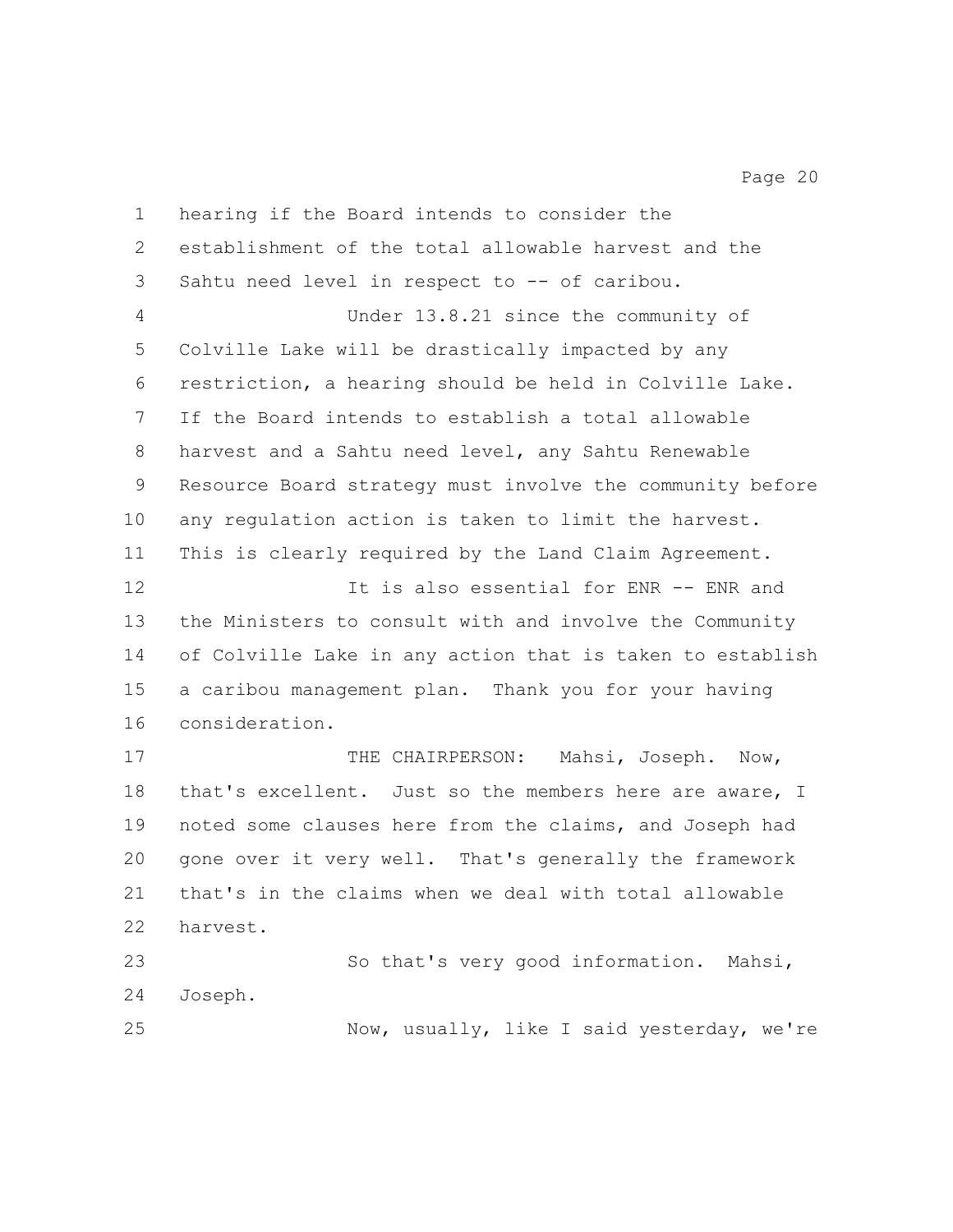going to go through the same procedures, same process that we did yesterday. Now that you're finished with your presentation, you know, we open it up for questions from everybody in attendance here, starting up with ENR. And we'll go through, you know, with other presentations as well. I don't know if Wilbert is here, but his presentation is going to be next, so I hope he's alerted to that. So we'll start off with ENR. If you have questions if you have questions for Richard or Joseph and their presentations. Mahsi. 12 MS. SUSAN FLECK: We don't have any questions. 14 THE CHAIRPERSON: You don't have any questions for him? 16 MS. SUSAN FLECK: No. 17 THE CHAIRPERSON: Okay. 18 MS. SUSAN FLECK: Oh, it's Susan Fleck. THE CHAIRPERSON: I'm going to just go down the list. I don't know if Wilbert is here, but if he's got any questions I'm sure if he hears about it, he might have some questions for you guys. Oh, Wilbert is here? Wilbert, you have a chance to question or add to or question any of the things that Joseph and Richard presented.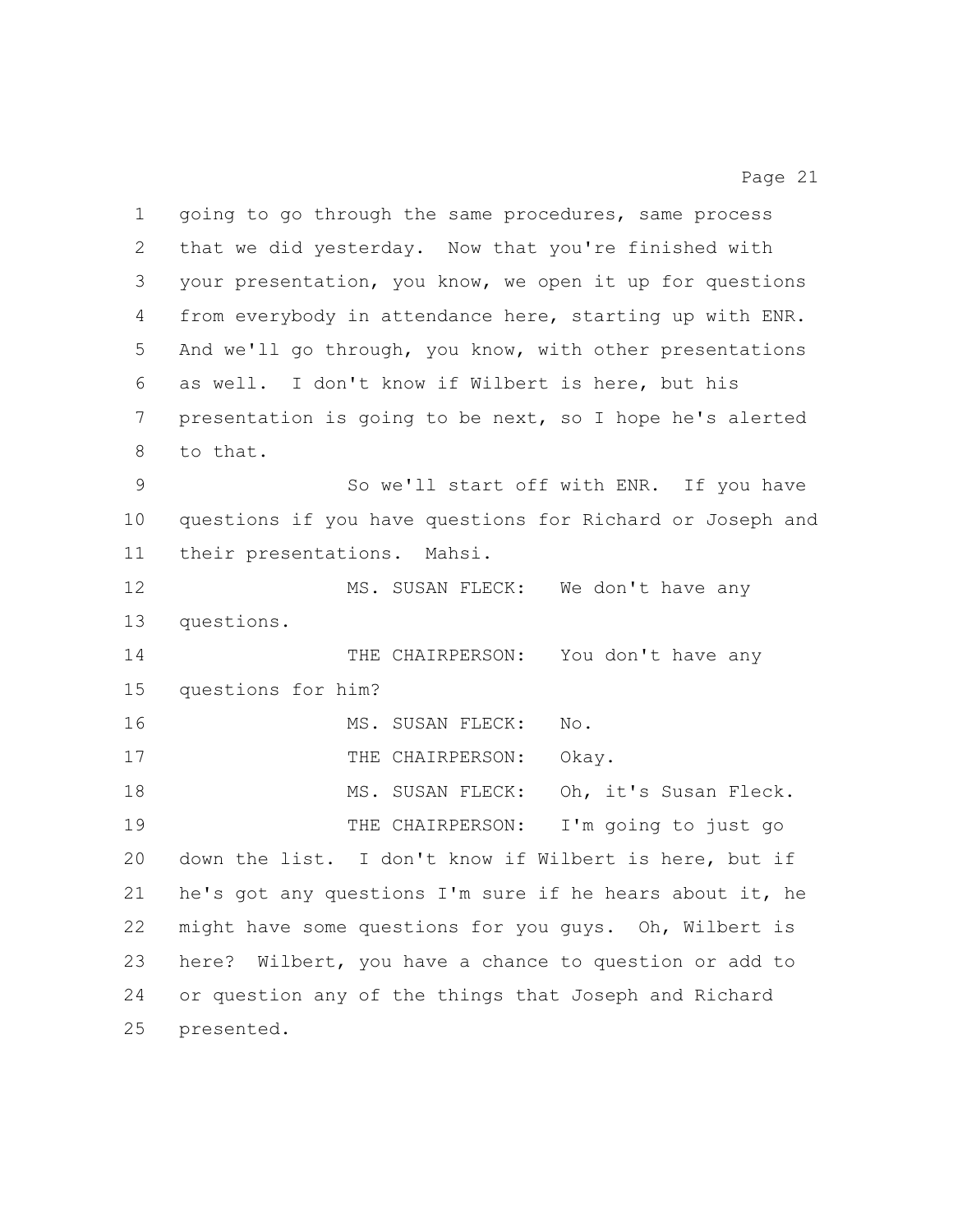1 No? No questions? 2 MR. WILBERT KOCHON: No. THE CHAIRPERSON: Okay. (BRIEF PAUSE) 7 THE CHAIRPERSON: Again, I'm going to remind people that you want to speak, and if you want to be recorded, then you'll have to do it through the mic, or be part of the record. (BRIEF PAUSE) THE CHAIRPERSON: Behdzi Ahda' First Nations or the Behdzi Ahda' Renewable Resource Council? Okay. You know, I'm just going down the list here, and I have Colville Lake Elders. You know, yesterday I mentioned that I'm going to allow the Elders to speak if they want, but like I said yesterday, generally, when you have Elders that speak, they tell things in stories. So I'm not going to put this, you know, the questioning part, but I would allow them to speak in 24 the afternoon; like, I keep telling that. And then any

of the community members?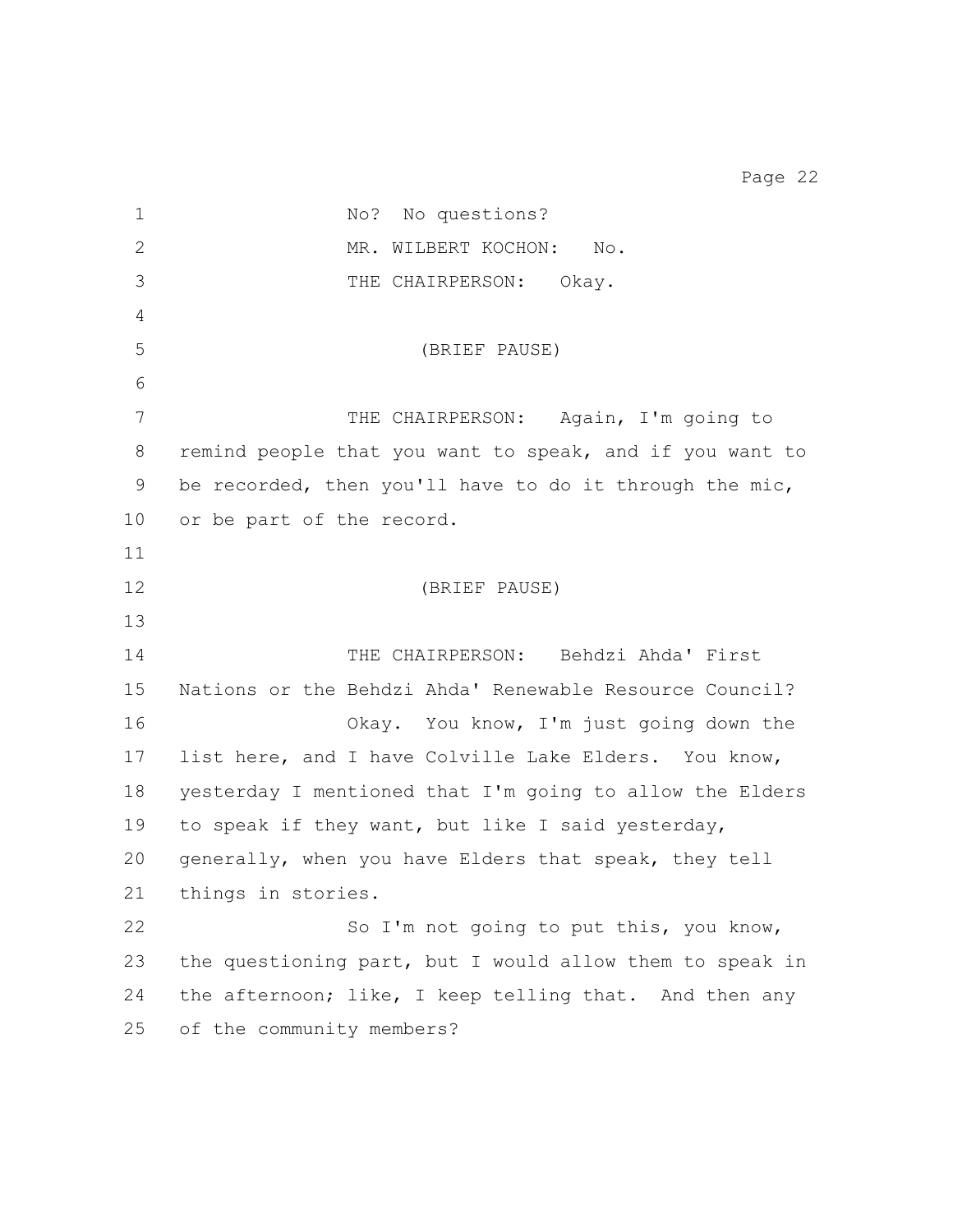1 I saw Roger. I don't know if Roger can hear me. He's probably sitting around here somewhere, and I'm sure he heard the presentations from Richard Kochon and Joseph Kochon with the Behdzi Ahda' First Nations. You have a chance to question any of the information they have. Roger...? Remember, you have your own presentation, as well, later on. MR. ROGER BONIFACE: Yeah. THE CHAIRPERSON: Okay. Thanks, Roger. Okay, that's Roger Boniface. No questions at this time. Roger Odgaard with the Normal Wells RRC. No questions at this time? I think Edward is representing them, but I don't know if Edward can hear me. Edward, can you hear me? You don't have to speak; it's just questions. You have your own presentations to make later on. Okay, that's fine then. Wilfred is not. We have nobody here from the Tulita RRC, right; not as far as I know. Okay. We also have general public. Just one (1) of the things that we try to do at this Hearing 23 is to try to cover -- you know, we don't want to miss anybody if there's somebody that wants to question all of the presentations that we have here.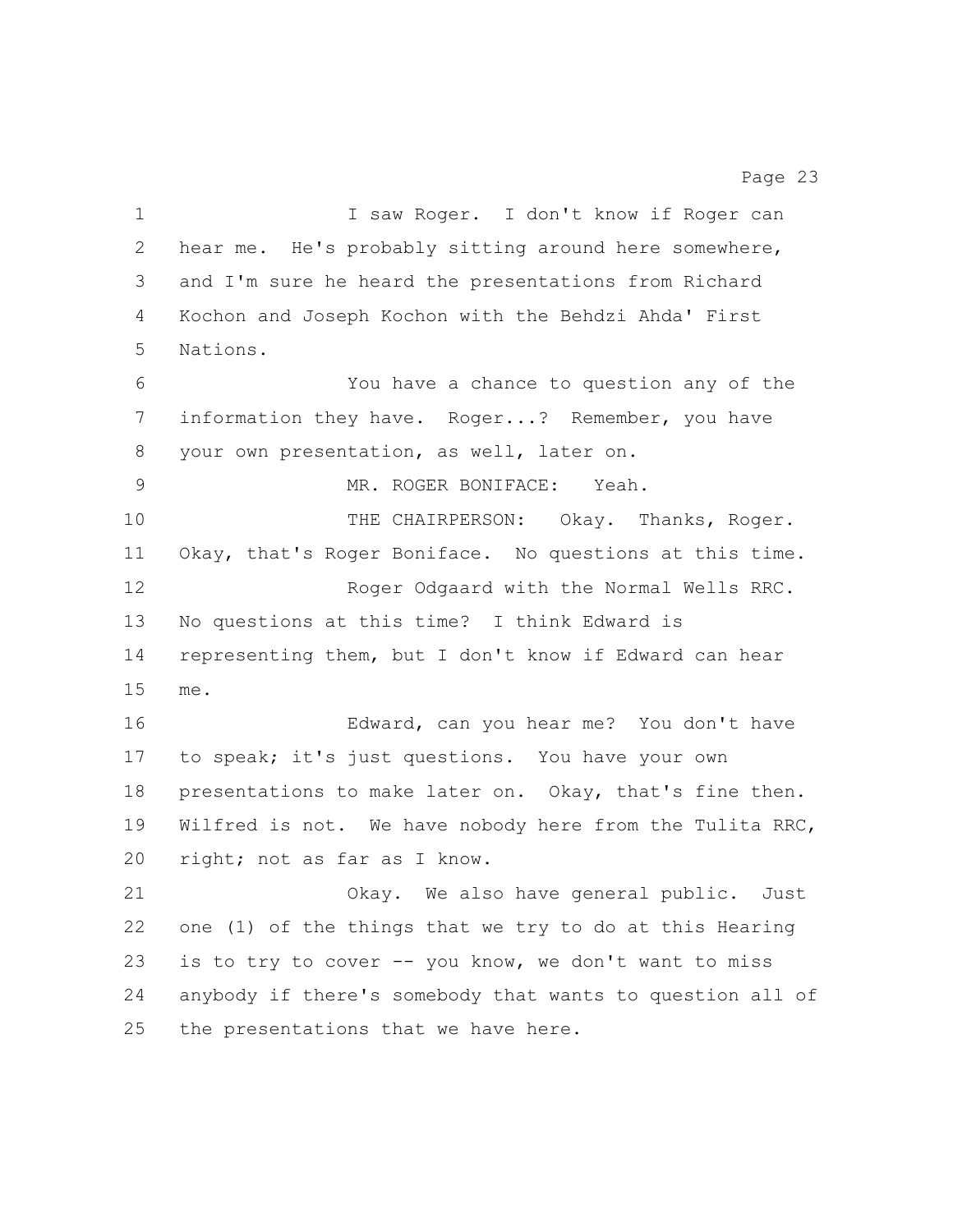Joseph, you wanted to add something on the -- this is David's presentation up there, right? MR. JOSEPH KOCHON: Yeah. THE CHAIRPERSON: Okay. (BRIEF PAUSE) 8 THE CHAIRPERSON: Okay. We don't any questions from the general public, then we get into our staff here then. (BRIEF PAUSE) 14 THE CHAIRPERSON: We'll start off with our legal staff. We do have a question? QUESTION PERIOD: 18 THE CHAIRPERSON: George, use the mic, otherwise we can't pick you up. MR. GEORGE GRANDJAMBE: Yeah, I just -- I 21 just wanted to  $-$ - to just say something. Like, you  $-$  you mentioned something about the general public. I -- I just want to ask a question that has nothing to do with the agenda but I feel should have been on the agenda. Like here you're talking about all kinds of policies and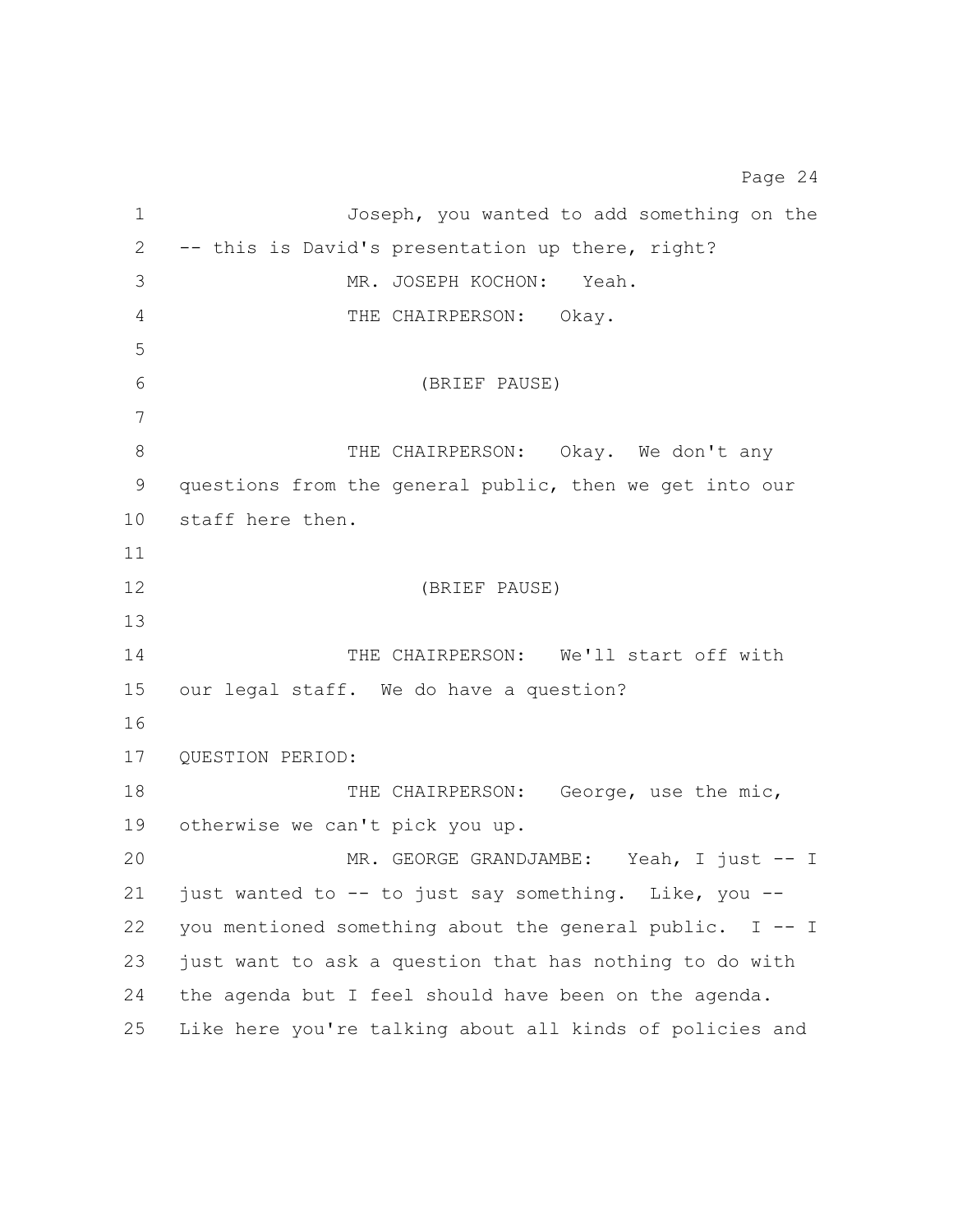stuff like that with caribou management and -- and bird migrations and all -- you know, whatever -- whatever the case may be. I don't see anything that has to deal with -- with incentive programming in the community.

 And the type of incentive programming that I'm talking about is -- has nothing to do with money. It has more to do with training programs. There's a lot of use right now in our -- in our communities that -- that don't have trapping experience and would like to learn trapping experience. A lot of our youth people would -- would like to do that.

 There's also people of my age who don't have any experience at all in -- in how to manage ourselves out in the bush by way of trapping, hunting, fishing, all that kind of stuff. Most of us have just finished school and went right into the wage economy, so, we've never had the opportunity to be able to go out and learn our -- our traditional way of life.

 I don't see anything on your agenda to deal with those kinds of issues at hand. I think -- I think it's -- it's an important issue and I -- I feel that it should have been on the agenda and somebody should have had something to say to it.

24 Right now we have nothing in -- in the Sahtu that is provided in the form of an incentive to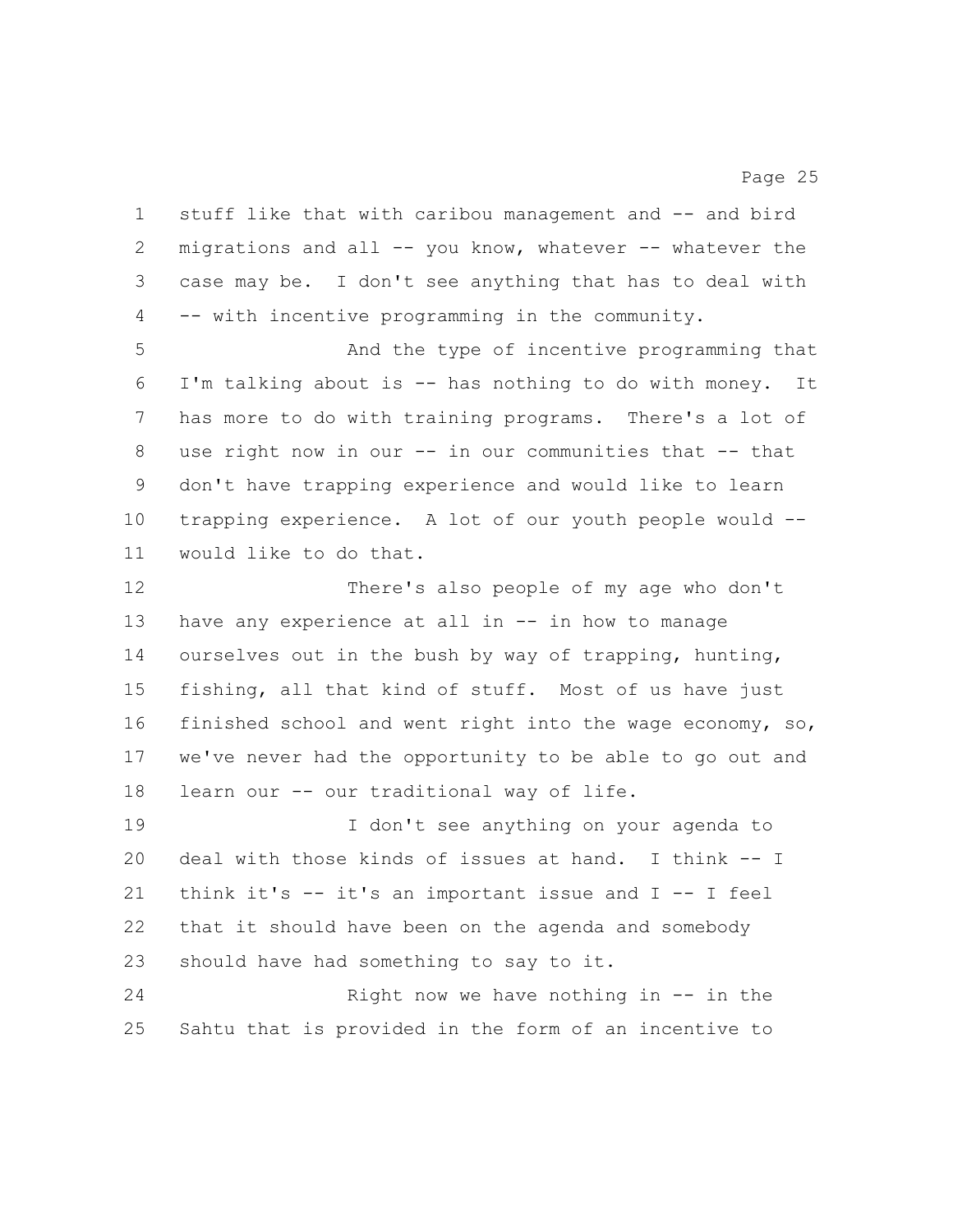encourage people to -- to go back to living their traditional way of life. And we're always talking about that. We're always talking about back-to-the-land programs and that we should -- we should start taking our traditional way of life seriously and yet I don't see anything on the agenda that we could speak to that particular issue. So that's all I wanted to say. Thank you. Mahsi.

 THE CHAIRPERSON: Thanks, George. You know, I wish I can, you know, respond in a way that would give you some satisfaction but, you know, at this stage it's a question period for Behdzi Ahda' First Nations and, you know, I allowed George to speak here because, you know, he's got some good points but I think, you know, we can probably bring that up or somebody will probably bring it up during the times the Elders are going to be speaking.

 This is a hearing. It's a hearing. You know, the Board is holding a hearing and that's exactly what it is, a hearing. We are hearing people. We want to listen to people before we make a decision. So the agenda has very little to do with us. The agenda is generally comes about because of the information that the public gives us.

But, George, you know bring it up if you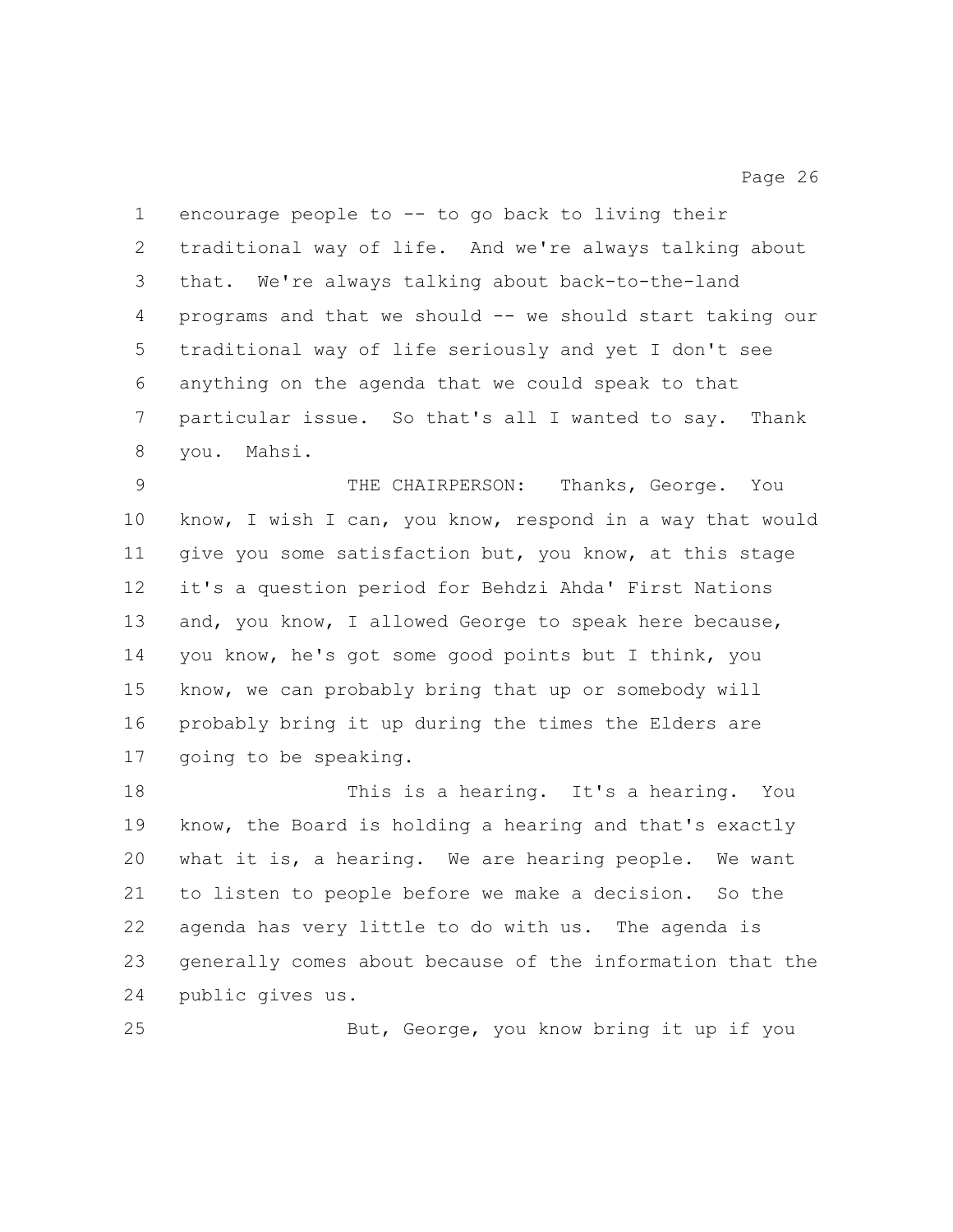want. There's a number of times that you would have an occasion to bring it up with our staff. So you can do that. Just check with Jody on the scheduling and some of the information that we're going to be dealing with. So maybe right after lunch you can deal with that directly with one (1) of our staff. We do have some programs. I'm sure, you know, if you want to ask any of the presenters that we have, you know, the RRCs are going to present. You know, it would be a good time bring that up with them. And I think it's an excellent area that George brought up because, you know, we did bring it up 13 many times about making sure that -- you know, and everything helps. Hunters need to know, you know, that basics of hunting. I'm sure you heard many times that we have some pretty big numbers in terms of wounding loss out there, especially with caribou. 18 So, you know, this is all I want to spend on that. We still go back to again to our staff, to our legal counsel for questions. We're still on the question 21 period. We have -- okay, Susan, would that...? MS. SUSAN FLECK: It's Susan Fleck. I -- I just wanted to get some clarification. I'm -- I just wanted to confirm that there will be a presentation on the work that Colville did to -- to look at caribou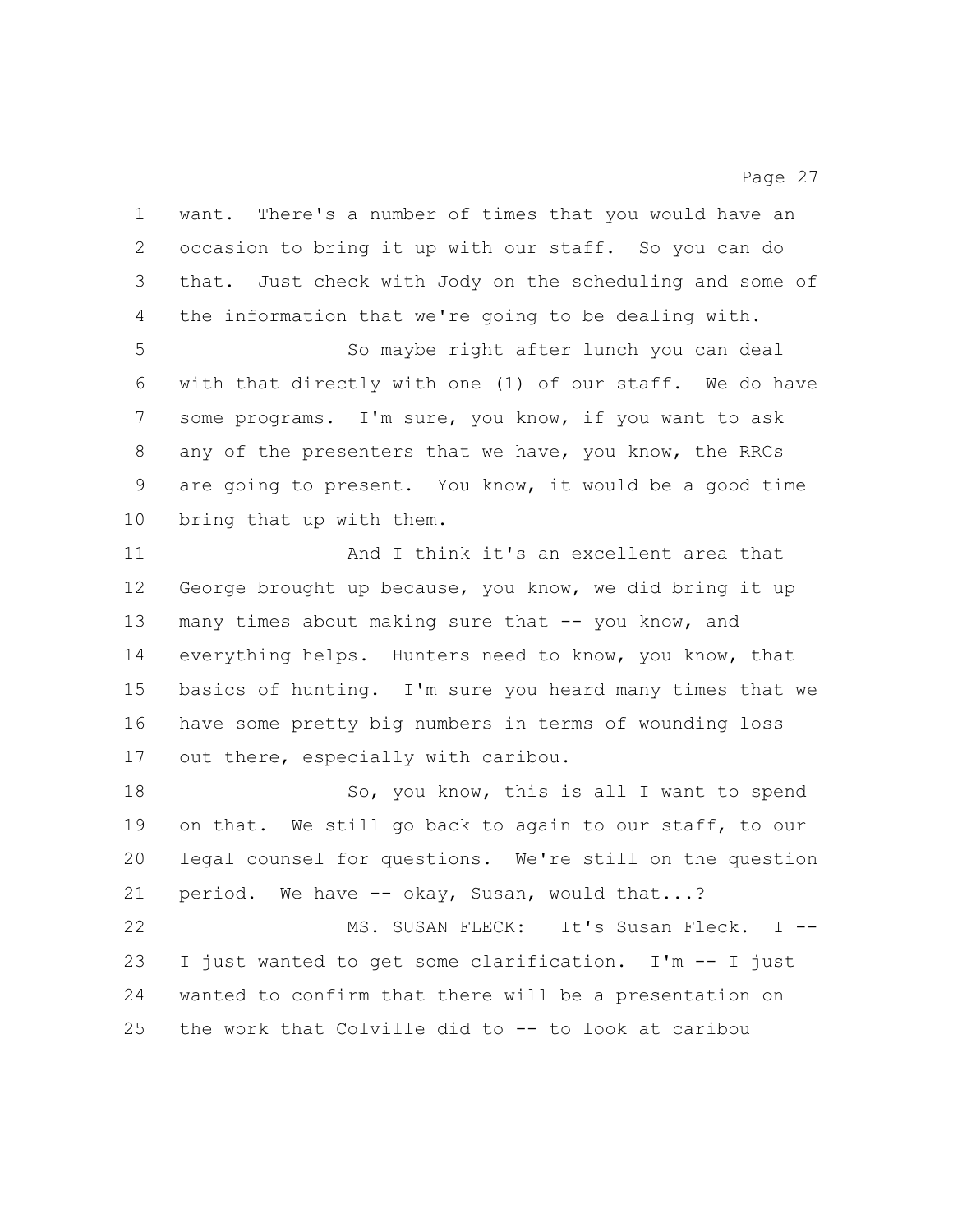numbers because we did have one (1) question for that and 2 we can wait until that  $--$  if  $--$  if that's going to happen.

 THE CHAIRPERSON: Yeah. Thanks for bringing that up and, yes, David is going to bring it up when he does his presentation for -- that's David Codzi with the Behdzi Ahda' Renewal Resources Council and that's right when we have presentations from the Ayoni Keh Land Corporation and then we have presentations from the Behdzi Ahda' RC as well.

 So I'm going to go back to -- you're on question period here so we'll go back to our staff, our legal counsel, and we're start there again unless somebody else has any questions but I don't see any hands. Oh, Michel? If you could try to use the mic then we can record this stuff.

(BRIEF PAUSE)

 ELDER MICHEL LAFFERTY: I'm Michel Lafferty and I'm on the Board of Directors for RRC. I've got a question, I guess, kind of on the -- a little bit traditional knowledge. Unless our people -- like, when the caribou start migrating in the fall time they always say, you know, don't bother them --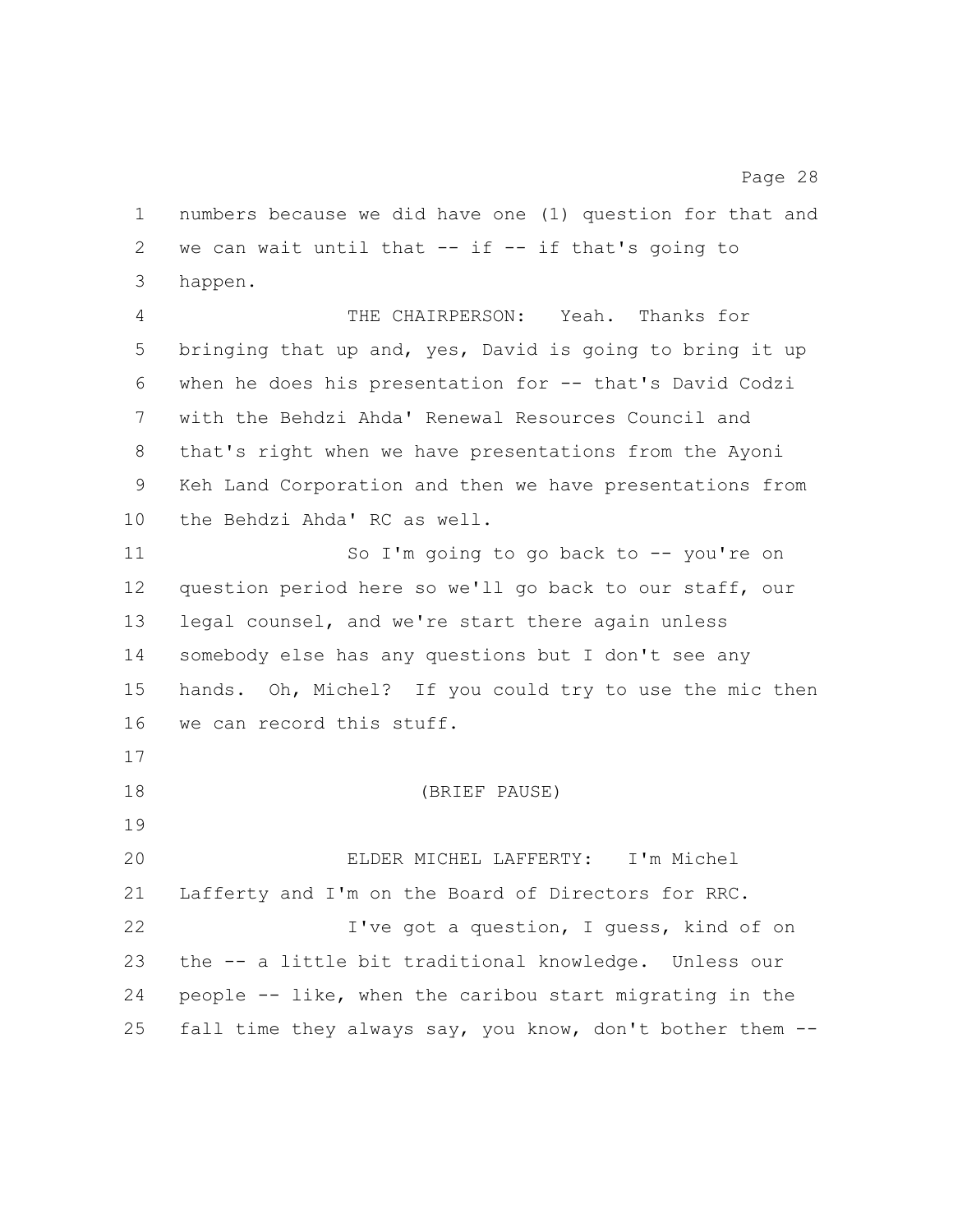them when they're first coming up, when their migration starts up and people at Colville Lake, they're right on the route of the migration in the fall time. And I'm just wondering if there's going to be something done about that or maybe they could experience leaving it for one (1) fall and see how the caribou acts or just wondering if they're going to do anything about it. I'm pretty sure they all know that tradition. I noticed last spring I think -- Chris probably know Bob Ruttan. He approached me before he left and he said he was going to write me a letter to make a presentation to the Sahtu Renewable Resource Board concerning the caribou migration but to -- up to this date I don't think I -- no letter has come to me from him. So my question is about the -- the migration in the fall time. That's it I guess. THE CHAIRPERSON: Thanks, Michel. Michel, before you sit down the letter from who? I didn't pick up that. ELDER MICHEL LAFFERTY: Letter from Bob Ruttan. He's a scientist I think for caribou. He said - - 25 THE CHAIRPERSON: Can you note that with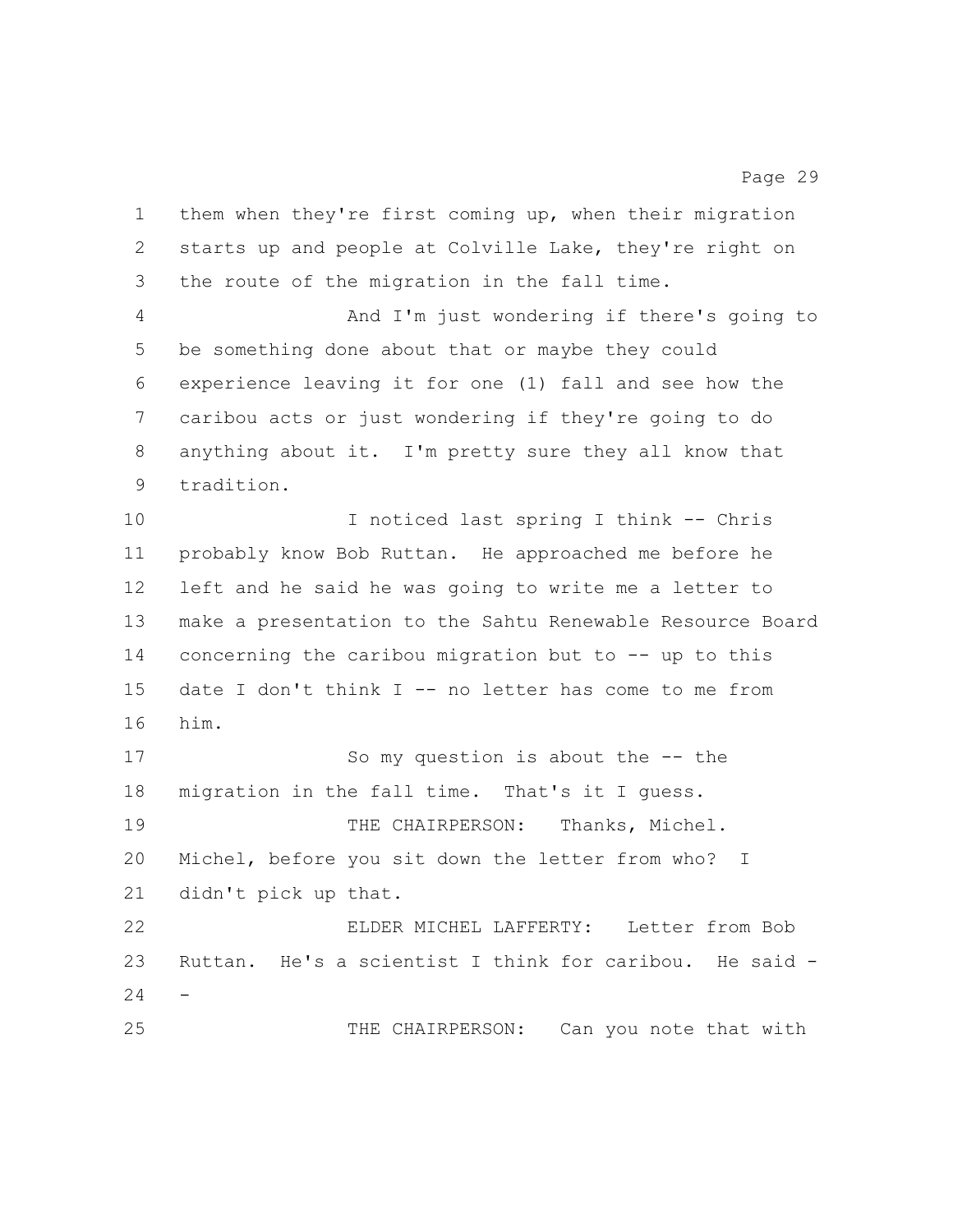| 2<br>ELDER MICHEL LAFFERTY:<br>Okay.<br>3<br>not right now.<br>4<br>5<br>ELDER MICHEL LAFFERTY: Okay.<br>6<br>THE CHAIRPERSON: Okay. Thanks. Ka.<br>7<br>8<br>Nation so -- okay.<br>9<br>10<br>Ahda' First Nation.<br>11<br>12<br>13<br>14<br>15<br>16<br>-- this type of a simple traditional thing. I don't<br>17<br>18<br>19<br>THE CHAIRPERSON:<br>20<br>Richard.<br>21<br>CHIEF RICHARD KOCHON:<br>22<br>23<br>24 | $\mathbf 1$ | Jody here so I know which person you're talking about?    |
|------------------------------------------------------------------------------------------------------------------------------------------------------------------------------------------------------------------------------------------------------------------------------------------------------------------------------------------------------------------------------------------------------------------------|-------------|-----------------------------------------------------------|
|                                                                                                                                                                                                                                                                                                                                                                                                                        |             |                                                           |
|                                                                                                                                                                                                                                                                                                                                                                                                                        |             | THE CHAIRPERSON: Okay. Later on I mean,                   |
|                                                                                                                                                                                                                                                                                                                                                                                                                        |             |                                                           |
|                                                                                                                                                                                                                                                                                                                                                                                                                        |             |                                                           |
|                                                                                                                                                                                                                                                                                                                                                                                                                        |             |                                                           |
|                                                                                                                                                                                                                                                                                                                                                                                                                        |             | Remember the questions are towards the Behzdi Ahda' First |
|                                                                                                                                                                                                                                                                                                                                                                                                                        |             |                                                           |
|                                                                                                                                                                                                                                                                                                                                                                                                                        |             | MR. JOSEPH KOCHON: Joseph Kochon, Behdzi                  |
|                                                                                                                                                                                                                                                                                                                                                                                                                        |             |                                                           |
|                                                                                                                                                                                                                                                                                                                                                                                                                        |             | I think if we could maybe set up a meeting                |
|                                                                                                                                                                                                                                                                                                                                                                                                                        |             | between the Behdzi Ahda' First Nations Renewable Resource |
|                                                                                                                                                                                                                                                                                                                                                                                                                        |             | Council and Good Hope Renewable Resource Council, I think |
|                                                                                                                                                                                                                                                                                                                                                                                                                        |             | those things could be talked about. I don't think we      |
|                                                                                                                                                                                                                                                                                                                                                                                                                        |             | have to go through a public forum to -- to agree on this  |
|                                                                                                                                                                                                                                                                                                                                                                                                                        |             |                                                           |
|                                                                                                                                                                                                                                                                                                                                                                                                                        |             | think we have to negotiate or whatever on $-$ it's just   |
|                                                                                                                                                                                                                                                                                                                                                                                                                        |             | common acknowledge that we could talk about. Thank you.   |
|                                                                                                                                                                                                                                                                                                                                                                                                                        |             | Thank you. Go ahead,                                      |
|                                                                                                                                                                                                                                                                                                                                                                                                                        |             |                                                           |
|                                                                                                                                                                                                                                                                                                                                                                                                                        |             | I think that kind                                         |
|                                                                                                                                                                                                                                                                                                                                                                                                                        |             | of -- we have to meet about that kind in our communities  |
|                                                                                                                                                                                                                                                                                                                                                                                                                        |             | and caribou, if you do something wrong with it in the     |
|                                                                                                                                                                                                                                                                                                                                                                                                                        |             | past like that, they know. That's why we have to really   |
|                                                                                                                                                                                                                                                                                                                                                                                                                        | 25          | respect the caribou. That's why we've got in our law      |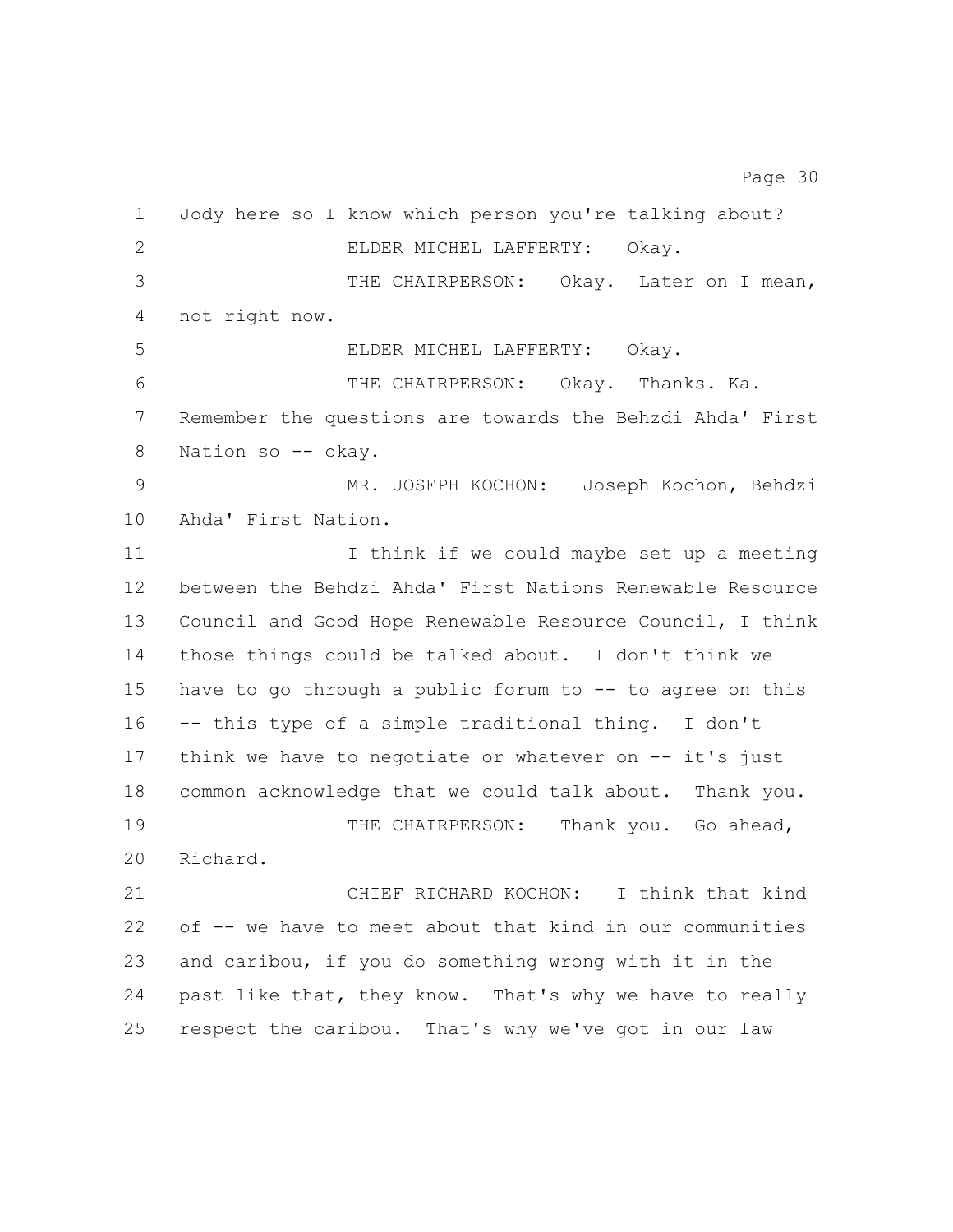that -- that our grandfathers taught us that and said don't -- don't hit a caribou. That -- that had happened about forty (40) years like that around in our area. The caribou, they almost moved -- they were going to move away, eh, but one (1) of our Elders he -- he dreamed about it and he -- he bargained with them. They were -- they were already going to move away but -- but this one (1) Elder he -- he bargained with it and he -- and they just barely stayed around Colville Lake. So I think those caribou, if you -- the way you treat it, if it's not treated good in that area they don't -- they don't go to that area anymore. So I think we should really protect the caribou in our community. We'll have to meet with one another. So I just wanted to say that to the -- it's good to -- good to meet with other communities; that way we -- we share our knowledge with one another. That's how we'll -- we'll really protect the caribou really the way our Elders have protected it. And then those -- we've got to learn there's people that never hunt too. We've got to learn them somehow and some of the White people, they don't know our ways, too. We have to learn them that -- that 25 knowledge and then that way  $-$  that way we don't  $-$  we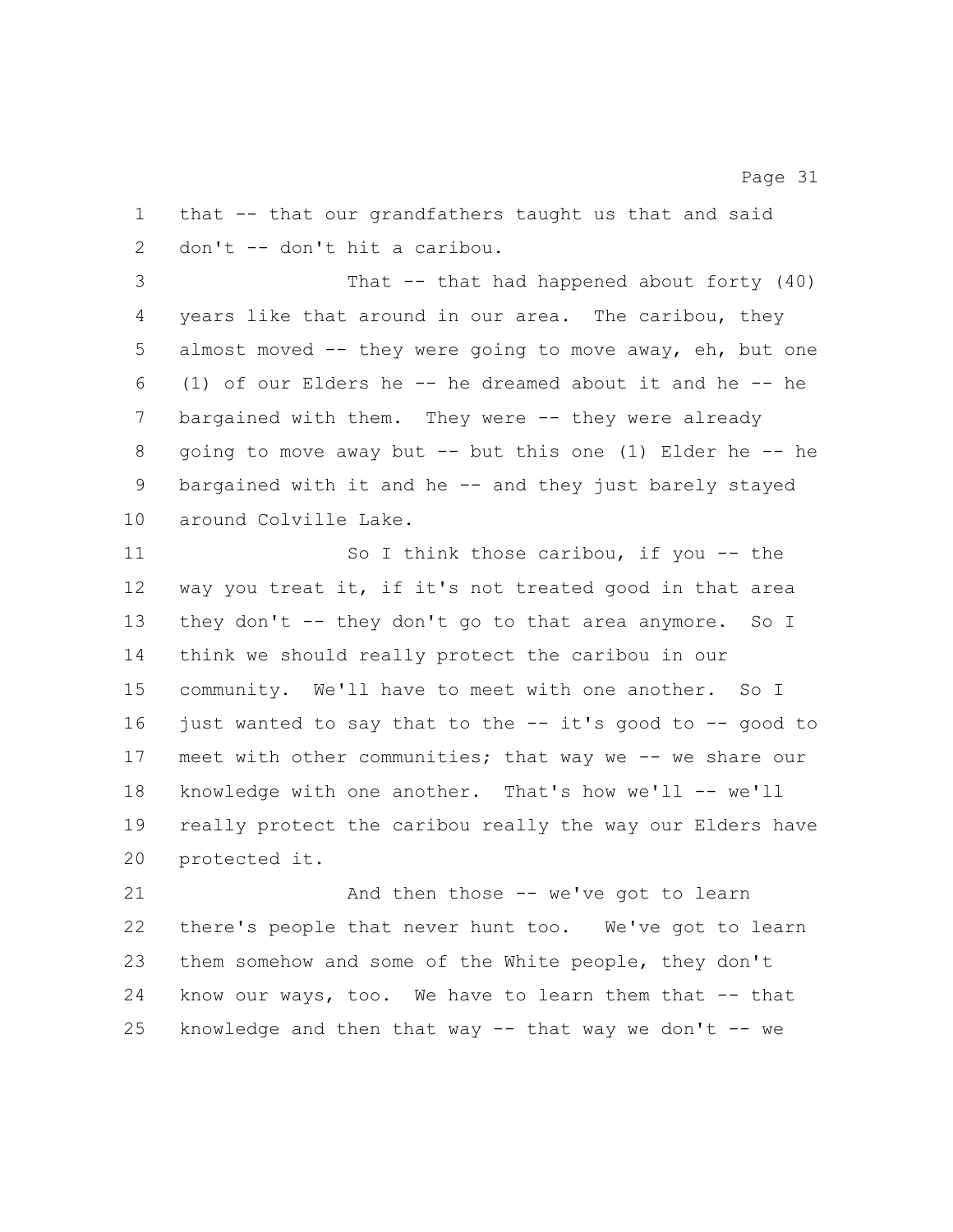don't really talk about something that we don't have to talk about it. Sometimes we talk too much for nothing. That's all I wanted to say. Thank you for letting me speak. THE CHAIRPERSON: Mahsi, Richard. We're still on that question period so if -- oh, we've got 7 Henry. So just state your name and --8 MR. JIM TABAC: Jim Tabac, Maf -- hunters. Okay. My questions are for Richard and Joseph. In the past we've talked among ourselves and wondered why the caribou were declining and you guys say you have your own laws. Well, so do we. Our Elders taught us not to shoot caribou that come and the first 14 ones that come not to bother them. So I'm wondering, like, we're trying to preserve the caribou. Would you guys be willing to give up the Horton Lake hunt? That's my question. THE CHAIRPERSON: Okay. Question? Yeah. Go ahead, Joseph.

 MR. JOSEPH KOCHON: Right now we're saying that this forum is that we don't agree with the -- the count that's been presented. We're not really satisfied that the numbers are going down. We don't really agree so -- so we really can't just say that -- that we have to start doing this thing.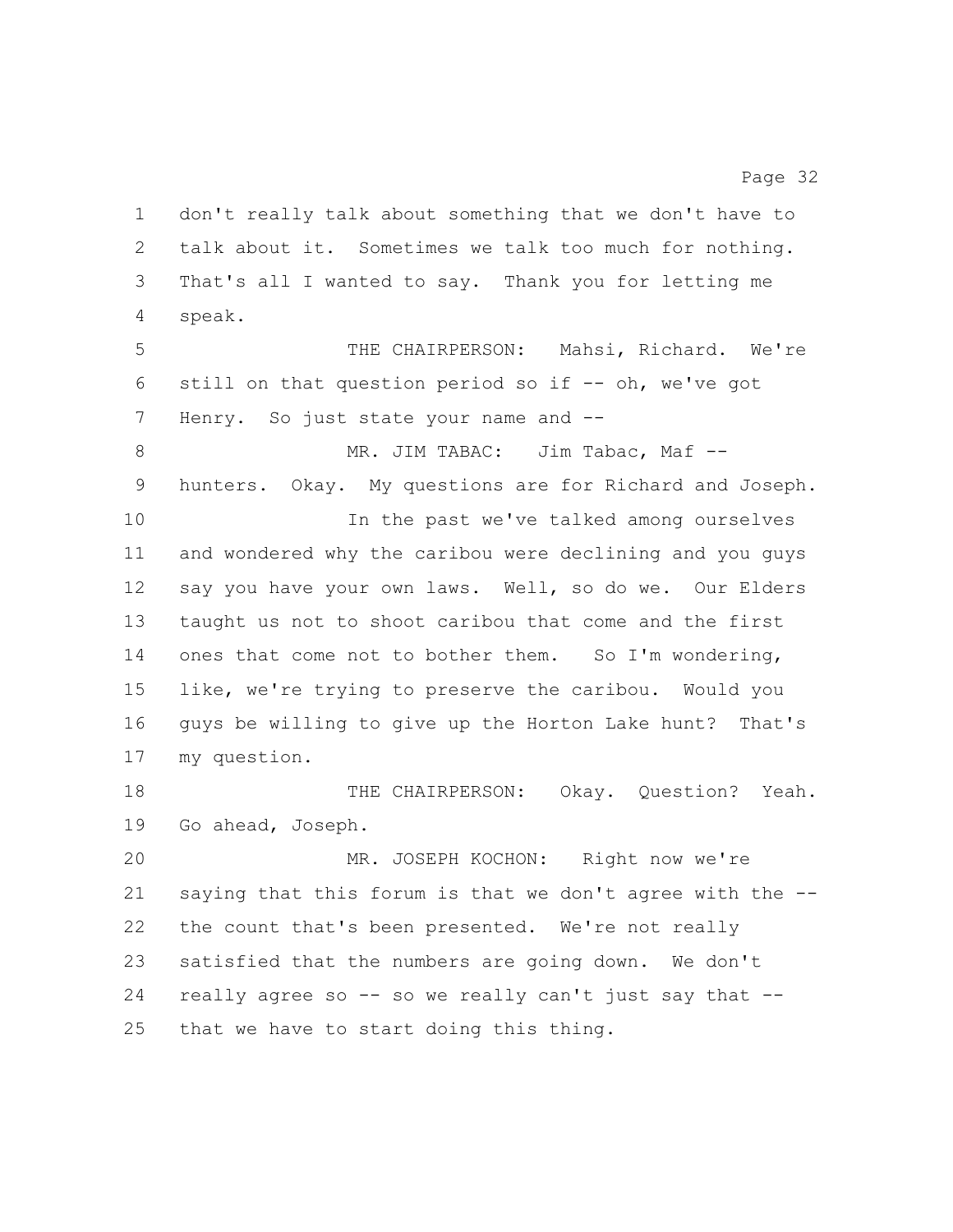| $\mathbf 1$ | All we're asking for is a compromise that                 |
|-------------|-----------------------------------------------------------|
| 2           | we're going to ask -- we want to do a whole new           |
| 3           | management plan with maybe your existing system and --    |
| 4           | and do these things together. So you're speaking about a  |
| 5           | decline of caribou, you know, which you already made a    |
| 6           | decision that you agree with what ENR is saying with the  |
| 7           | numbers that -- that were presented and everything.       |
| 8           | As I mentioned to Michel earlier that if                  |
| 9           | we sit down together and talk about this between Good     |
| $10 \,$     | Hope and Colville Lake, I think we could -- we can have a |
| 11          | good understanding of what we're going to do in the       |
| 12          | future together but then say if you want to arque it in a |
| 13          | public forum as this, then, I'm not sure if it's the      |
| 14          | place to do it but if it has to be, then we can prepare   |
| 15          | ourselves for any -- whatever arguments should be         |
| 16          | presented. Thank you.                                     |
| 17          | THE CHAIRPERSON: Thanks, Joseph.                          |
| 18          | Remember, got to remind people that these questions are   |
| 19          | for the Behdzi Ahda' First Nations and, you know, the     |
| 20          | Board Members are here just as part of their hearing and  |
| 21          | at this time we                                           |
| 22          |                                                           |
| 23          | (BRIEF PAUSE)                                             |
| 24          |                                                           |
| 25          | I think maybe just, you<br>THE CHAIRPERSON:               |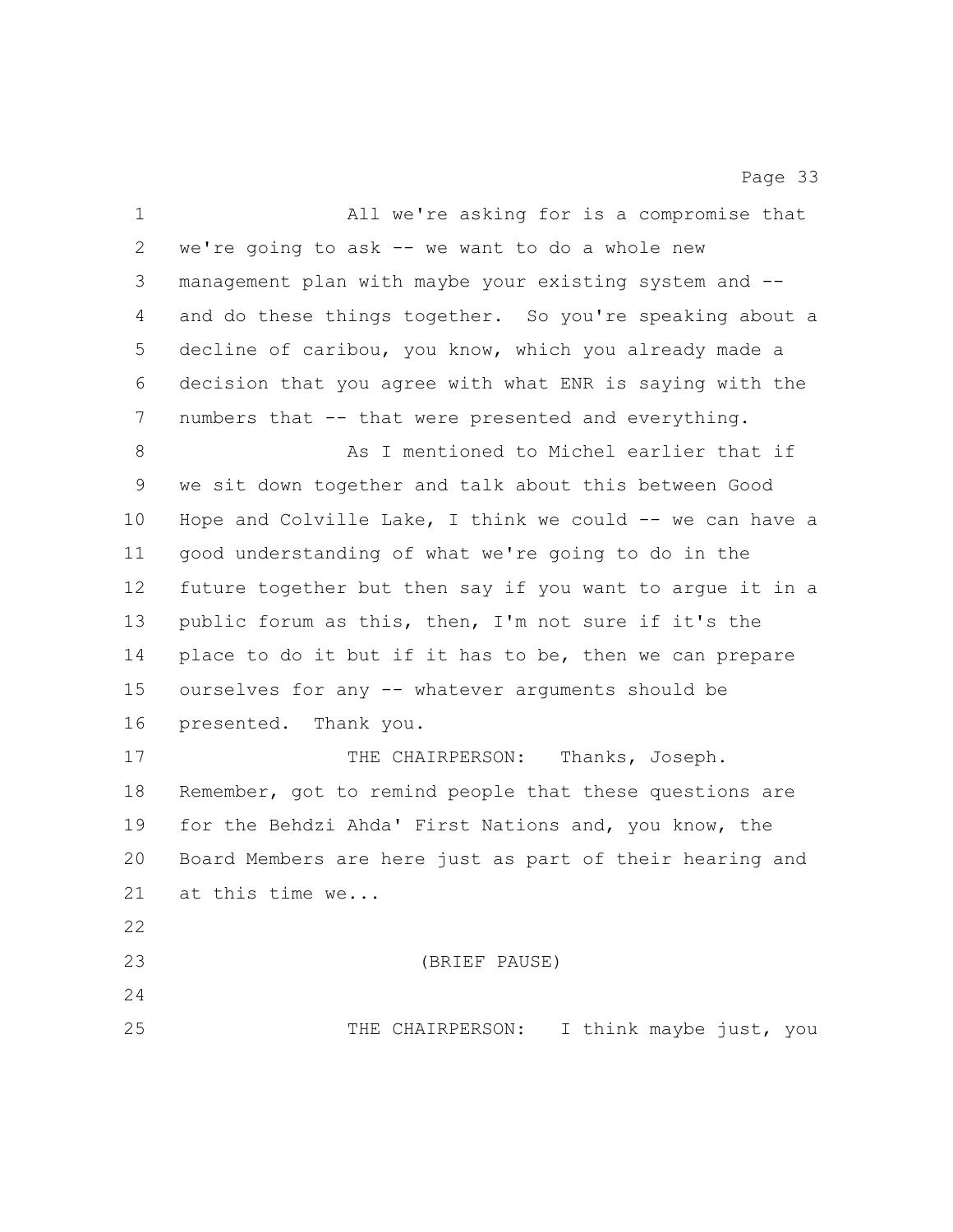know, all the time we have to clarify things; make sure people understand where everybody is and how things work and then, like I said, I thank you for the presentations that you made, Joseph, and -- that makes it clear, you know, and you have an understanding of where the Board is coming from I -- you know, I would just point -- one (1) 7 of the members just pointed out, we don't -- you know, we're here to also listen to those numbers that you're talking about from ENR with the caribou numbers and the census that they've done.

11 The Board, at this time, doesn't take a position on those things. I realize how things have gone in the last two (2) years but I don't think our Board has ever stated that we are, you know, in agreement with all these censuses.

 I think the Board is always in a position to try to manage and do things that the public of Sahtu wants and that's where we're coming from and this is the reason why we have this whole -- holding a hearing. We're hearing and eventually we'll make a decision but I hope I'm clear on that because, like I said, the Board is hearing.

 We haven't made any decisions yet. We got -- basically got caught up in a lot of the issues with caribou and because we deal with other boards, you know,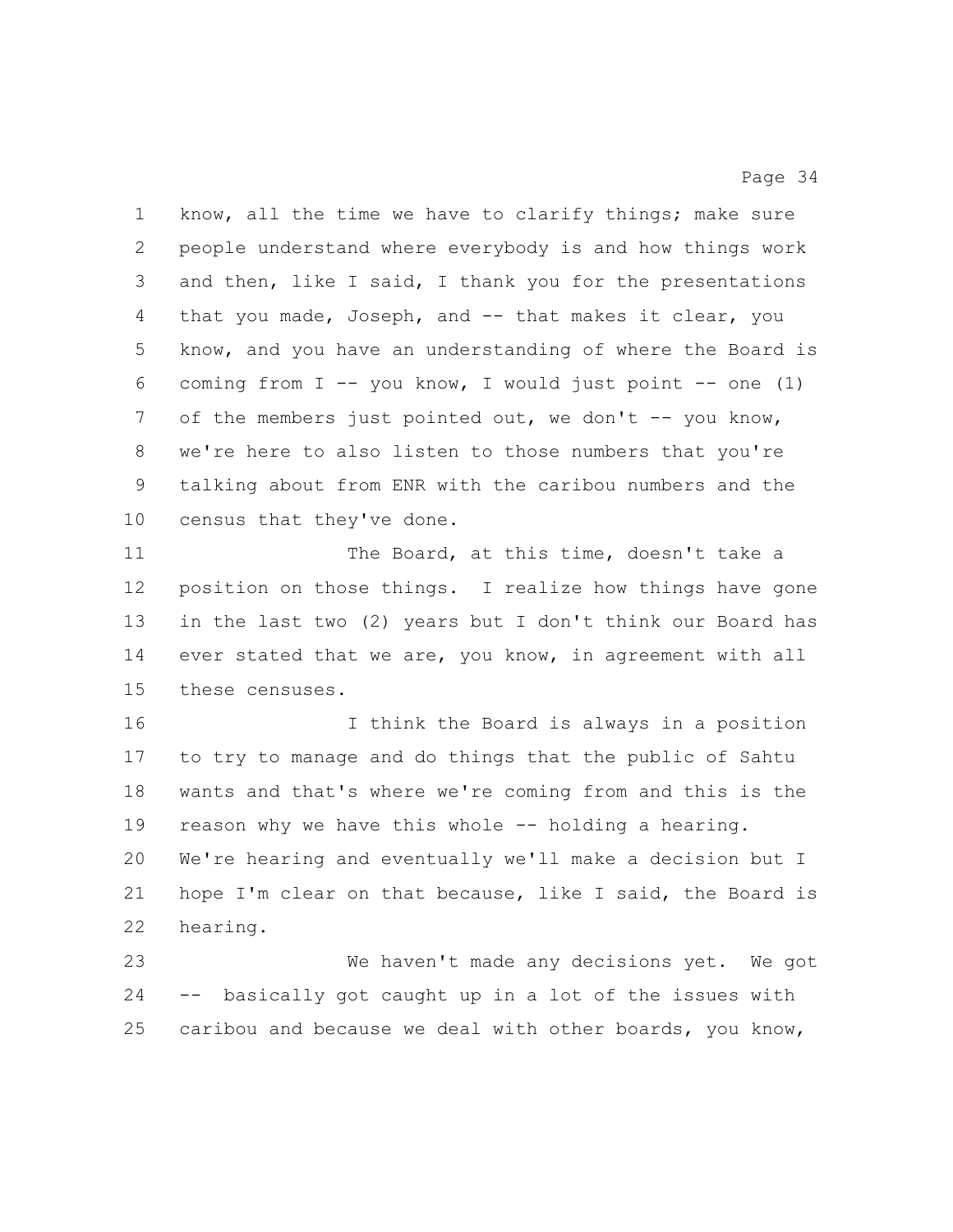remember we deal with many other co-management boards and how the latest one would be the Wek'eezhii co-management board, so, I hope I'm fairly clear on that.

 So let's go back. If we don't have any more questions for -- and I want to remind the people here at the Hearing is that, you know, and I think Joseph sort of made it fairly clear. Some things could be dealt with very simply by doing, you know, the things that Joseph suggested about having meetings and stuff.

10 10 I hope the members respect each other and, you know, phrase their questions and concerns in a way that is not very confrontational. I think you could do a lot of things that, you know, we can learn from the Dene and how they do things. And I hope the Board doesn't get in between that.

 I don't want to see the Board here create issues between organizations; that is one (1) of the furthest things we want to stay away from. We want to keep things positive. We want to keep things rolling so that people have a chance and feel good about coming here and saying things.

 I think there's a lot of political issues that we don't want to deal with. That belongs to the people that deal with it, the politics of the day and a lot of things at the RRCs and between a lot of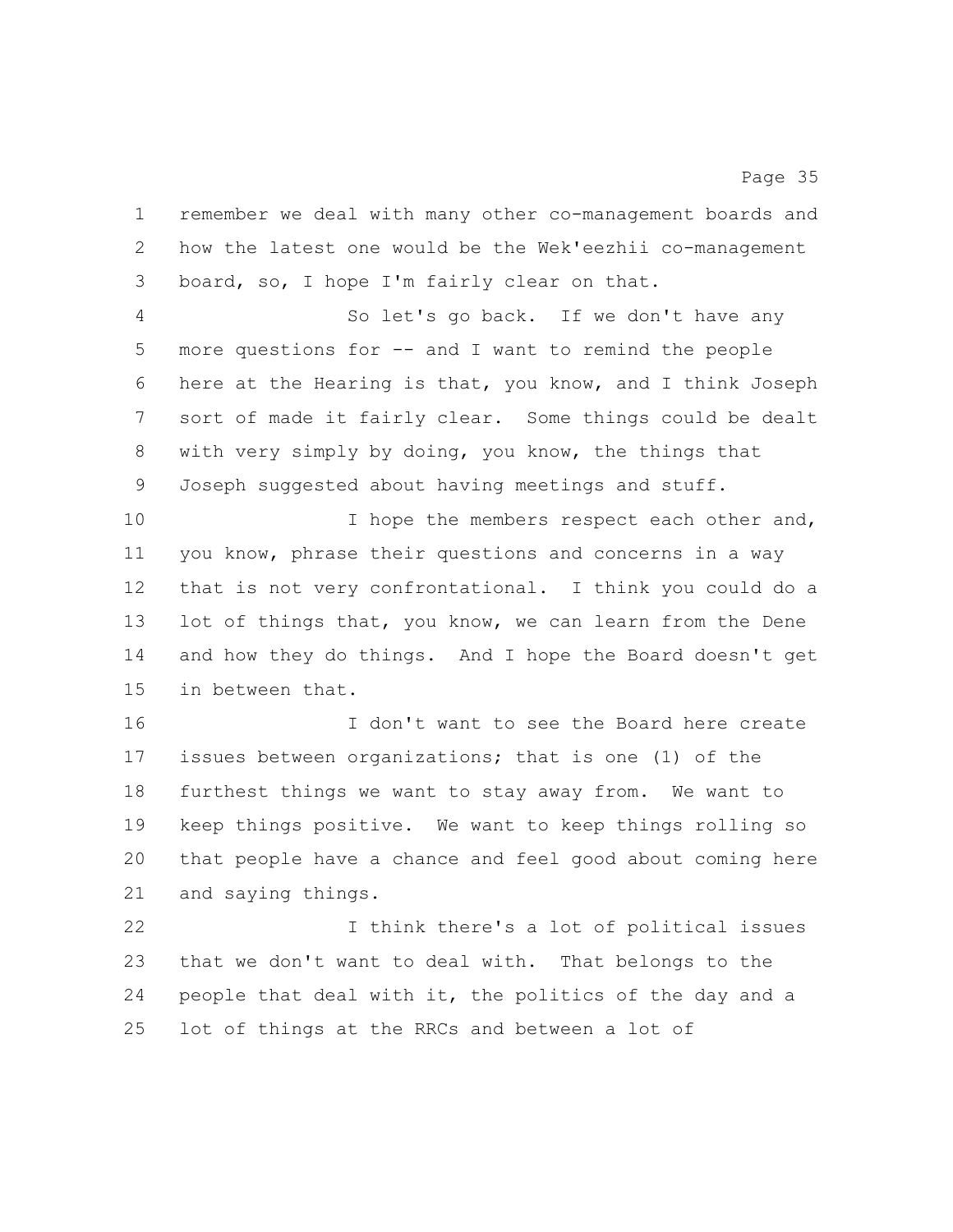organizations. So let's go back to -- you know, we're still on the question periods with the Behdzi Ahda' First Nations and I remind our members and the people that, you know, let's keep this respectful. And, you know, I remind you again this is the first hearing that our Board is holding. I want it - - I want it to be something I could remember, not something I want to forget. So I'll remind the members again and we still have questions from the public. 10 We have Lawrence and then, Roger, you 11 want...? Okay. So use the phones -- or the mics. (BRIEF PAUSE) MR. ROGER BONIFACE: I've just got one (1) question for the staff and possibly the Board. I can see that Colville is here in full force but where are the other three (3) communities: Norman Wells, Tulita and Dillon (phonetic). I think in a meeting as important as this they should all be here, especially the leaders. Thank you. THE CHAIRPERSON: Thanks, Roger. That's really good and again, Roger, as soon as you put that in the mic I'm sure they'll pick that up. Lawrence, you want other questions?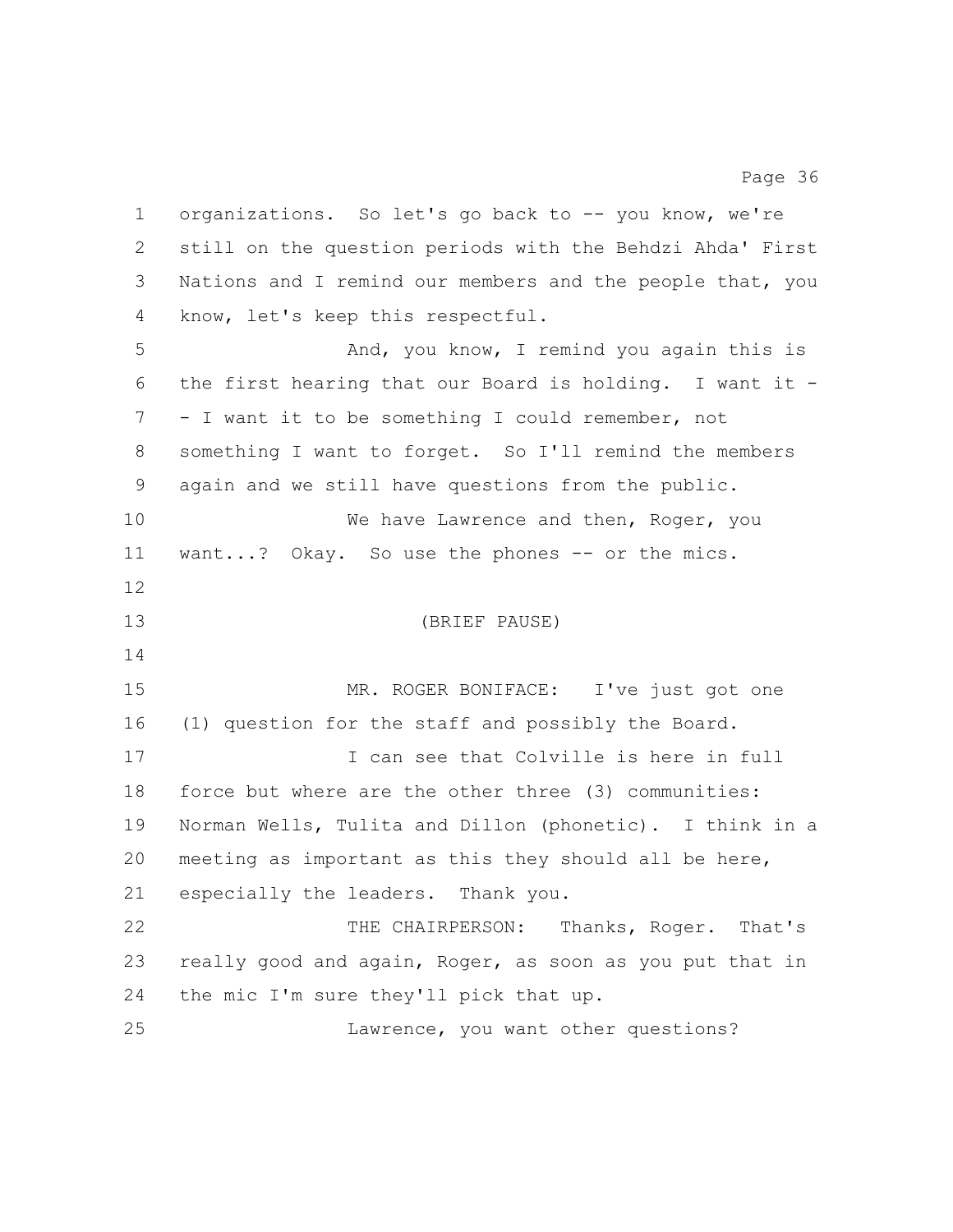MR. LAWRENCE MANUEL: Good morning. My name is Lawrence Manuel. I'm sitting on the RST board. Anyway, I guess I'll just say what I want to say and maybe to -- to Joseph and everybody else. I guess over the years I've been doing a lot of hunting towards Colville Lake. In 1995 I went to Horton Lake. Joseph and his wife and them they invited me to go there. And the years, over the years, I've been studying the caribou myself and I notice, like, every year the people are going to Horton Lake and I've been watching the caribou closely. And I start noticing they're starting heading north of Aubry Lake now. You know they talk about -- the Elders talk about, do not bother the first herd that comes in. Well, I guess from my point of view when they go to Horton Lake at the end of August, you know, that's when the caribou are just starting to come. So I've been watching it and studying the caribou myself too, just like these guys here and I notice since then the caribou are starting to push north of Aubrey Lake and of Colville Lake now. My father always talked to me about not bothering the first herd and this last spring, last January, I had to go for caribou to Colville Lake and I had to go right into the Inuvialuit border and the grass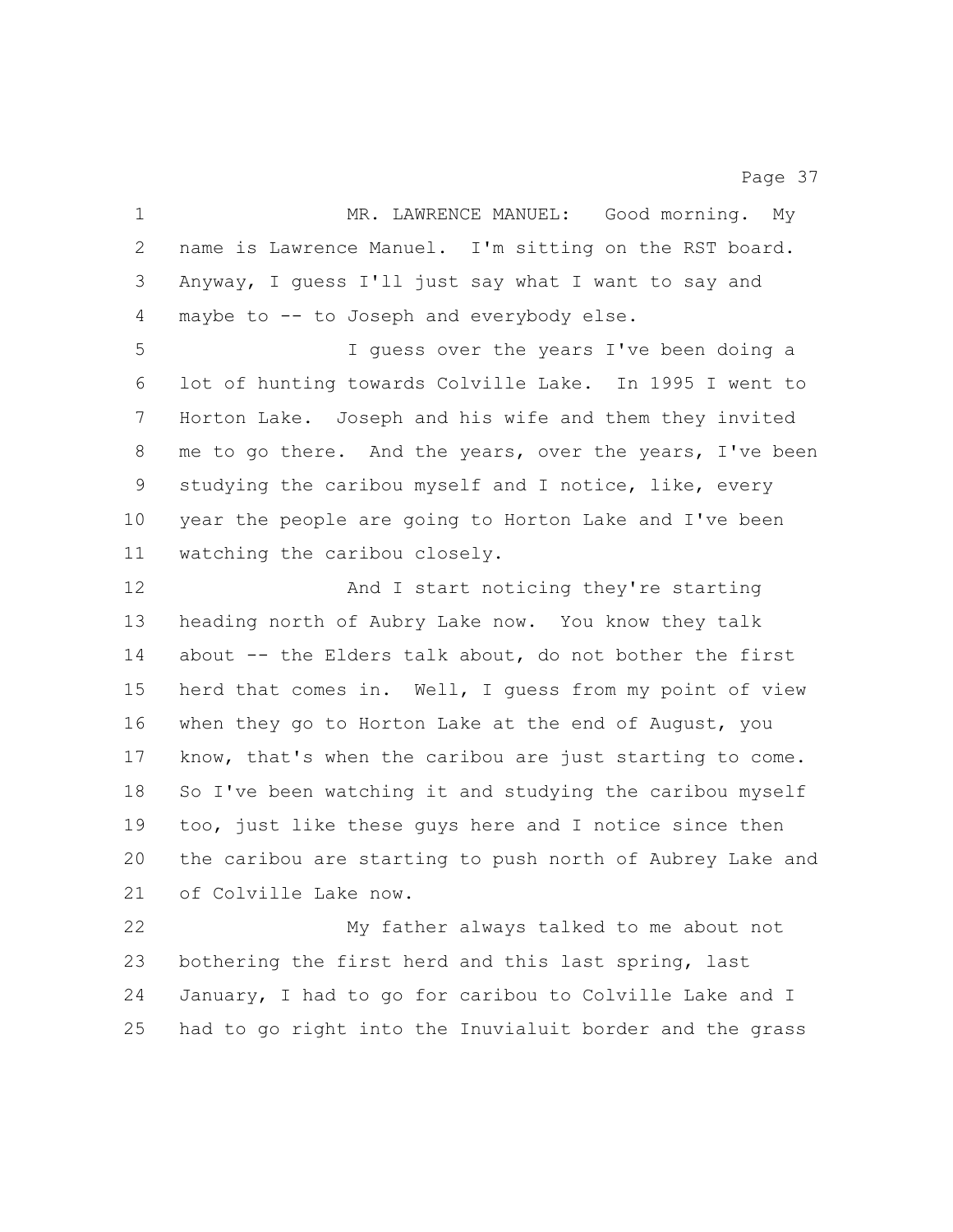into the Sahtu border just to get caribou. That's quite a ways from here.

 And, you know, I want to ask Joseph and everybody that's here, you know, if we can -- if they can leave Horton Lake for a year or two (2), see what happens with the caribou, shall we see if they can come back this way again into Colville Lake.

 In '93 or '92 I know there was caribou just out here, just on the back of our door here. And they talk about -- I don't know if you guys know Ken -- Ken Lambert. Ken Lambert, he's the one that was a renewable resource officer that time and they did a cleanup and Elders told them just not to -- to put in the garbage but he didn't listen. The renewable resource officers, they're the ones that told them to throw it in the garbage, their carcass. And what he did was he burnt all this meat.

 You know, caribou they can smell a long ways, maybe that's what happened. Like, earlier Richard mentioned about not hitting caribou and it's true. They're very smart animals, they're just something like a crow. You know, crow, every time when I go hunting, anywhere I go, I notice there's always a crow following me, even where I was way down towards Gassen Lake, there was car -- there was even wolves around there, I mean,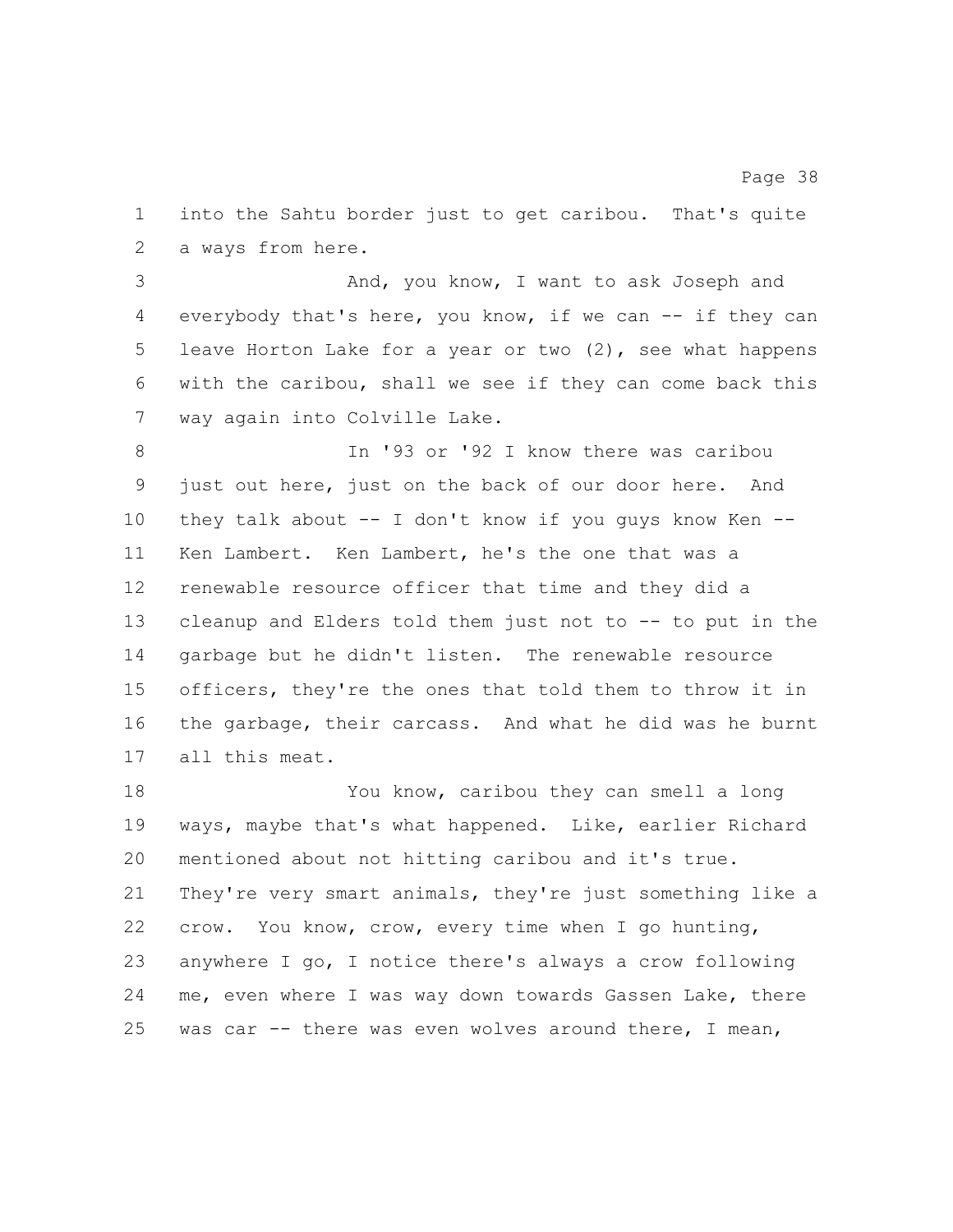crows. That what the wolves they see. If they see cari -- crows flying around, they know there's caribou there. So I think we should really think about putting a, like a -- getting rid of the wolves here, it could be that too. So that's my question for Joe and them, if they could, you know, at least leave Horton Lake for at least two (2) years and let's see -- let's see what happens with the caribou. Thank you. Mahsi. 10 THE CHAIRPERSON: Mahsi, Lawrence. Joe, do you want to respond to that? He has got -- MR. JOSEPH KOCHON: Joseph Kochon -- 13 THE CHAIRPERSON: -- quite a few --14 MR. JOSEPH KOCHON: -- Behdzi Ahda' First Nation. 16 Again, as I say, if -- if there's a -- I think the way we could probably respond with -- to this is that we, you know, we could easily set up a meeting between the Renewable Resource Council and -- and our Renewable Resource Council. But in -- to take to this public forum, again I could say that if you want to put it out for a public -- in a public forum, I don't think our presentation has anything to this but then the -- it's

totally different, you know, right now we're talking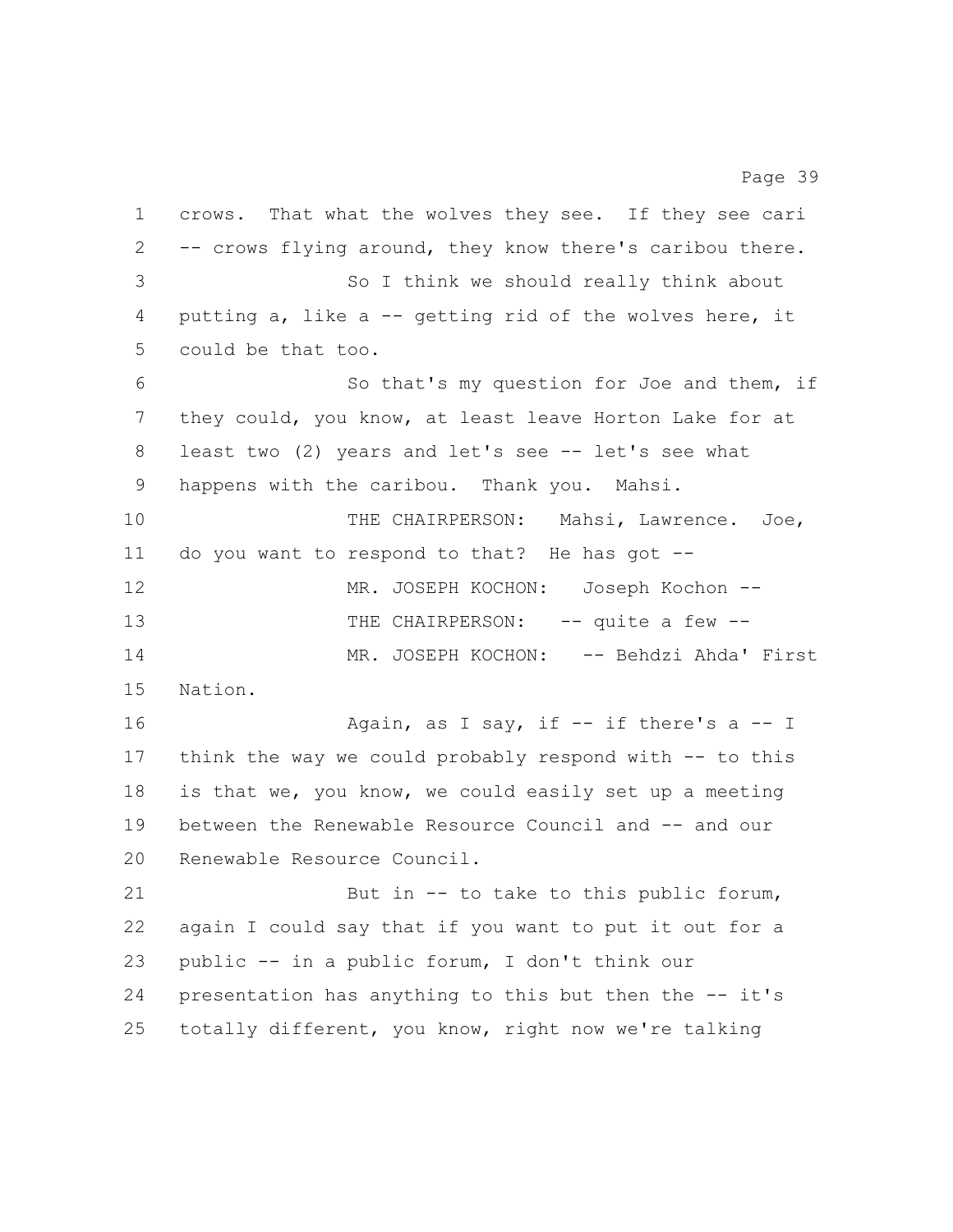about how much caribou that can be shot.

2 I think this could be dealt with in a way where it's away from the public record. I'd -- I'd rather we deal with it on -- on a separate forum rather than put it on -- on this public record where -- where everything has to be recorded. So, that's my answer to that.

8 THE CHAIRPERSON: Yeah, thanks, Joseph. Go ahead, Richard.

10 CHIEF RICHARD KOCHON: The -- that Horton Lake, when we -- that just a while ago we start that, we wanted to learn those kids or get the young -- young kids to -- on the land. If you stay in town here, you don't learn anything, huh? That's why we bring our kids out there to -- just to see the land that their ancestor were on.

 And then if we -- if we go on the land and 18 we -- we stay out there where there's -- we don't really 19 have to talk about anything. If we stay right -- the caribou, well they changed their route, there's -- us people we're not -- we're not the boss of that route, huh, where it goes.

 That's what our Elders say, huh. It's not going to just stand right close to the -- where we could shoot it up easy like that. It's got our -- our caribou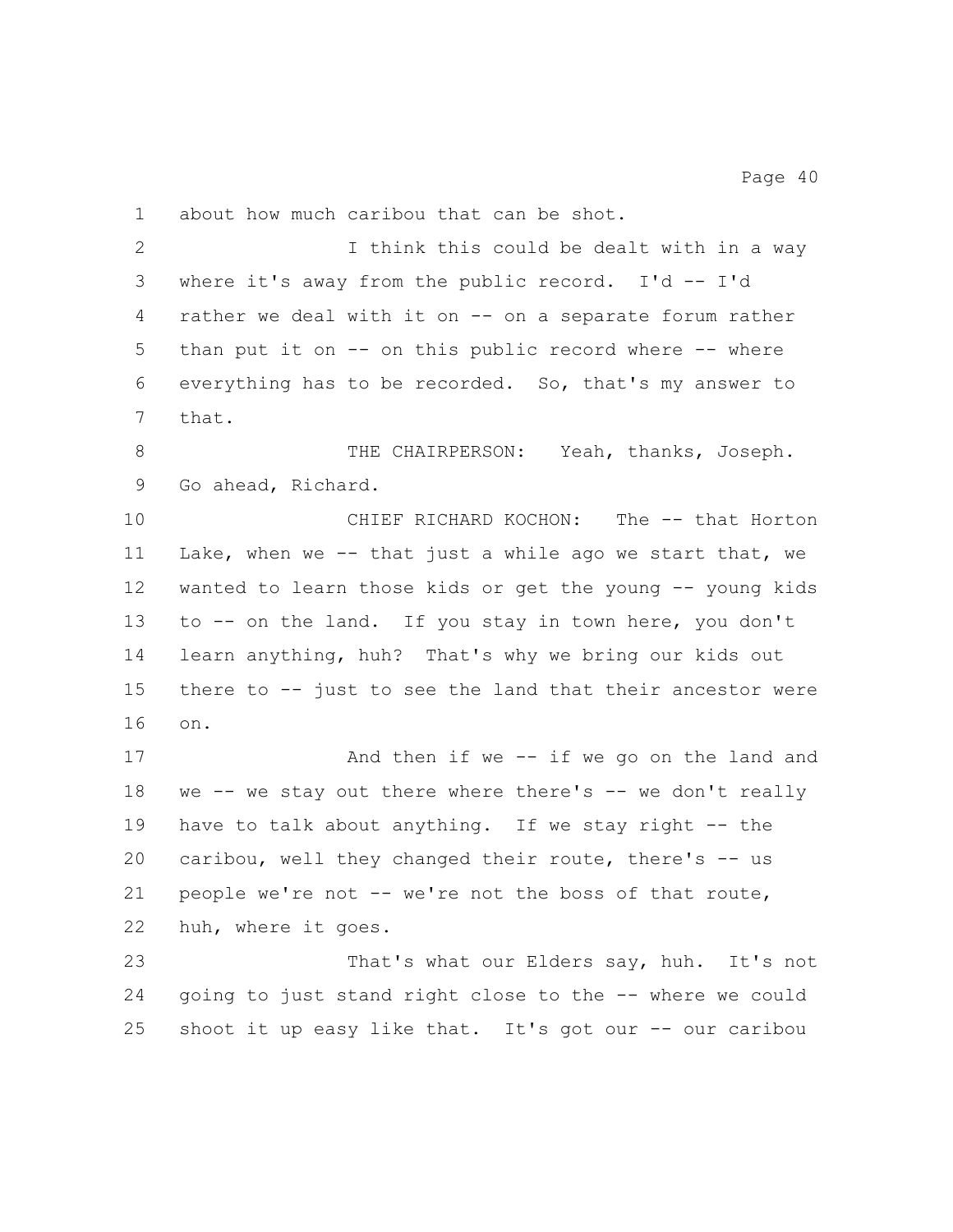have survived it from beginning of this time, huh, and there's nothing wrong with for me. You wait and then we'll go to the barren land this fall. We were right on that where it was going by Horton Lake, it was all over the barren land.

 And -- and it -- it -- some of it went by Colville, and there was again we were trying to keep the noise away. There -- there was choppers there again this fall. Last fall too, they did a count and then they moved away that way and were -- were doing that count with the chopper and they again moved away.

12 So, if we really want to see the caribou, we could go -- if we go out there where it is we stay there, there's plenty of area -- you got to -- you got to look for it. Then we go on a road, you just see hardly anything. It's not easy to see, you know, the caribou. 17 That's -- that's a really strong animal. Sometime it help us, too, with our sickness and them, too, if they're sick sometime, we help them. So thank you for that question. THE CHAIRPERSON: Mahsi, Richard. The -- you know, again we are still in question period. Our own staff, you know, I am going to go back to that. I think we had allowed everybody else to speak if they want; we

have our own staff that would probably want to ask some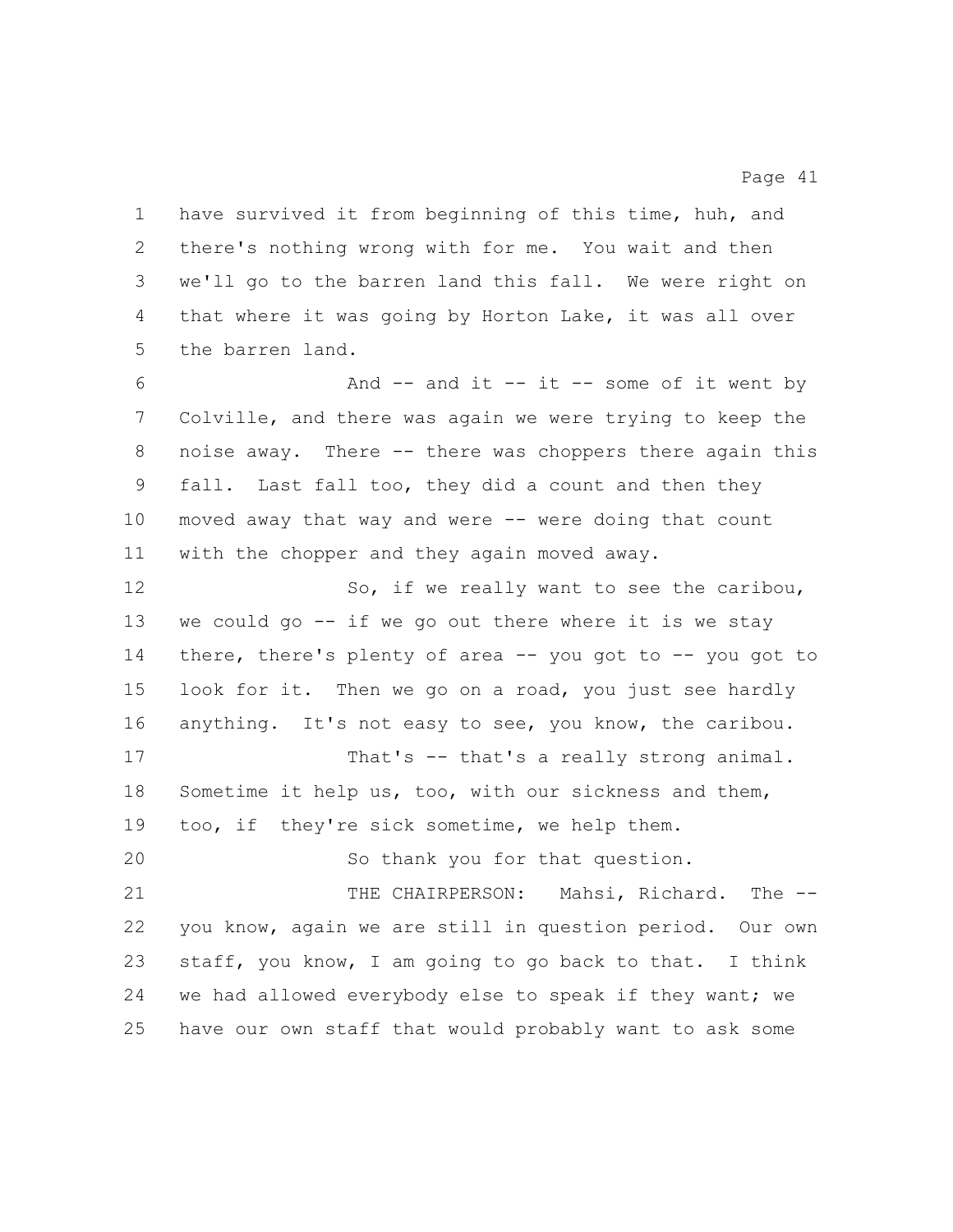questions as well so we will start. We usually start with our legal counsel, John Donihee. MR. JOHN DONIHEE: Thank you, Mr. Chairman. I just think I just have probably one (1) or two (2) questions. One of the recommendations made in the submission that's up on the -- the wall here is that voluntary restrictions should be used in the short term to try to solve some of these problems until the land claim provisions can be followed through in the way that they're meant to be. 12 I'm just wondering if you are able to give us any indication of whether the community has used these kinds of voluntary restrictions before and, you know, how they work, how they would work, so that the Board could have some understanding of how successful you think these measures might be. THE CHAIRPERSON: Thanks, John. Go ahead. MR. JOSEPH KOCHON: Joseph Kochon, Behdzi Ahda' First Nation. I think some of these things -- it's -- it's all in -- in the land claims, and it's something that's could be available. Like, I know the Board requested that

there be some type of a voluntary restriction be put on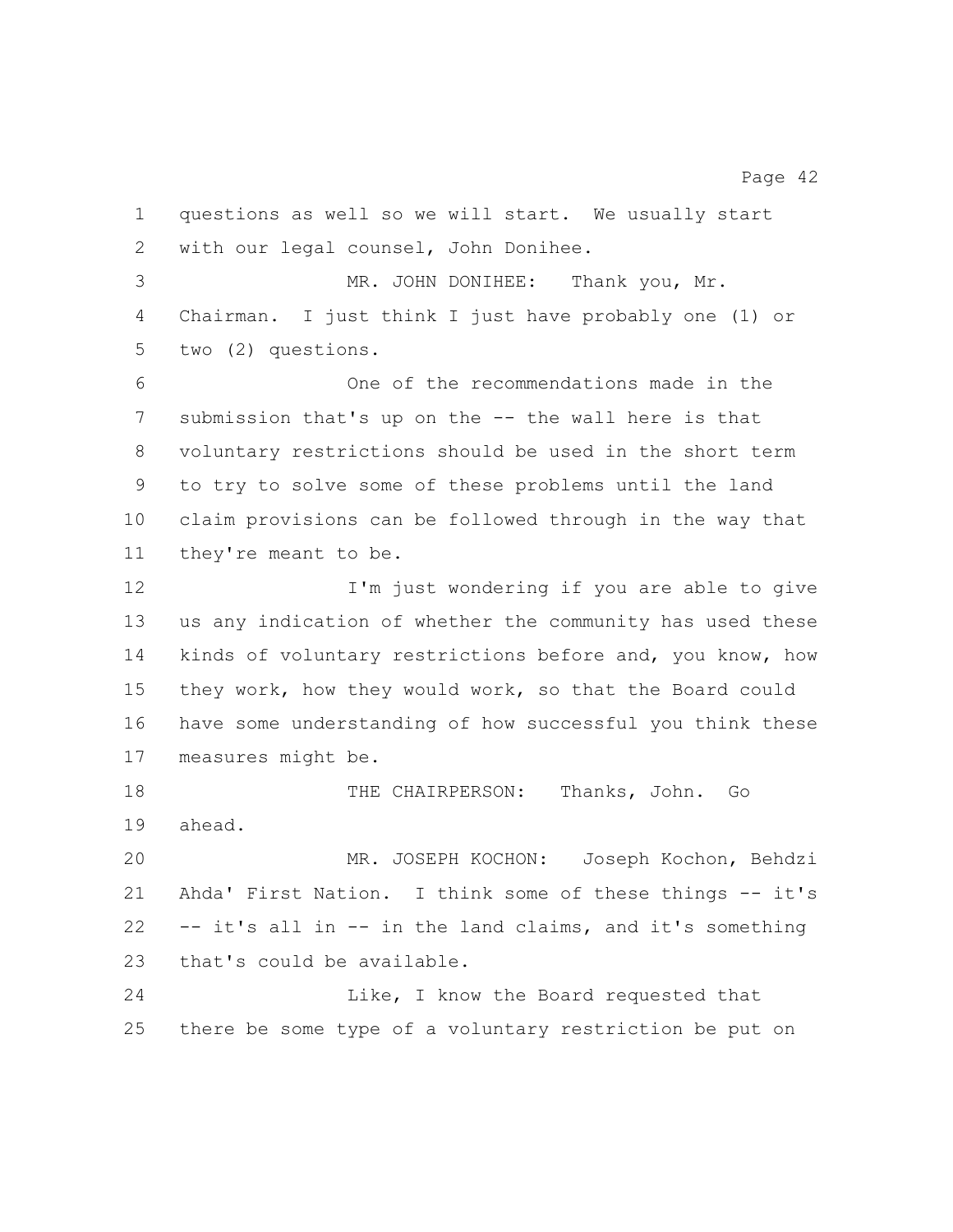the -- shooting only cows or shoot -- try not to shoot cows. So it's something that we never initiated before. It's just whatever we picked up from the land claim book that could be used. You know, it's a constitutionally- protected document and we understand it. We know that we have certain rights in there and those are what we're recommending forward. THE CHAIRPERSON: Yes, thanks. 10 MR. JOHN DONIHEE: Thank you, Mr. Chairman. Just -- John Donihee again. I have one (1) other question, I guess. 13 The -- the management plan that you're suggesting in your presentation that's required, I'm assuming you're aware that there was a management plan developed for the Bluenose Herd. Jody had a copy of it here. They -- they showed it in the -- a picture of it in the ENR presentation yesterday, too. It was never finalized, and it's probably been a few years since that attempt was made to get a management plan in place. And so, again, I'm just wondering, from the point of view Colville Lake ,how -- you know, what -- what do you think the management plan should be addressing and, you know, how -- how quickly do you think that your community could respond to a new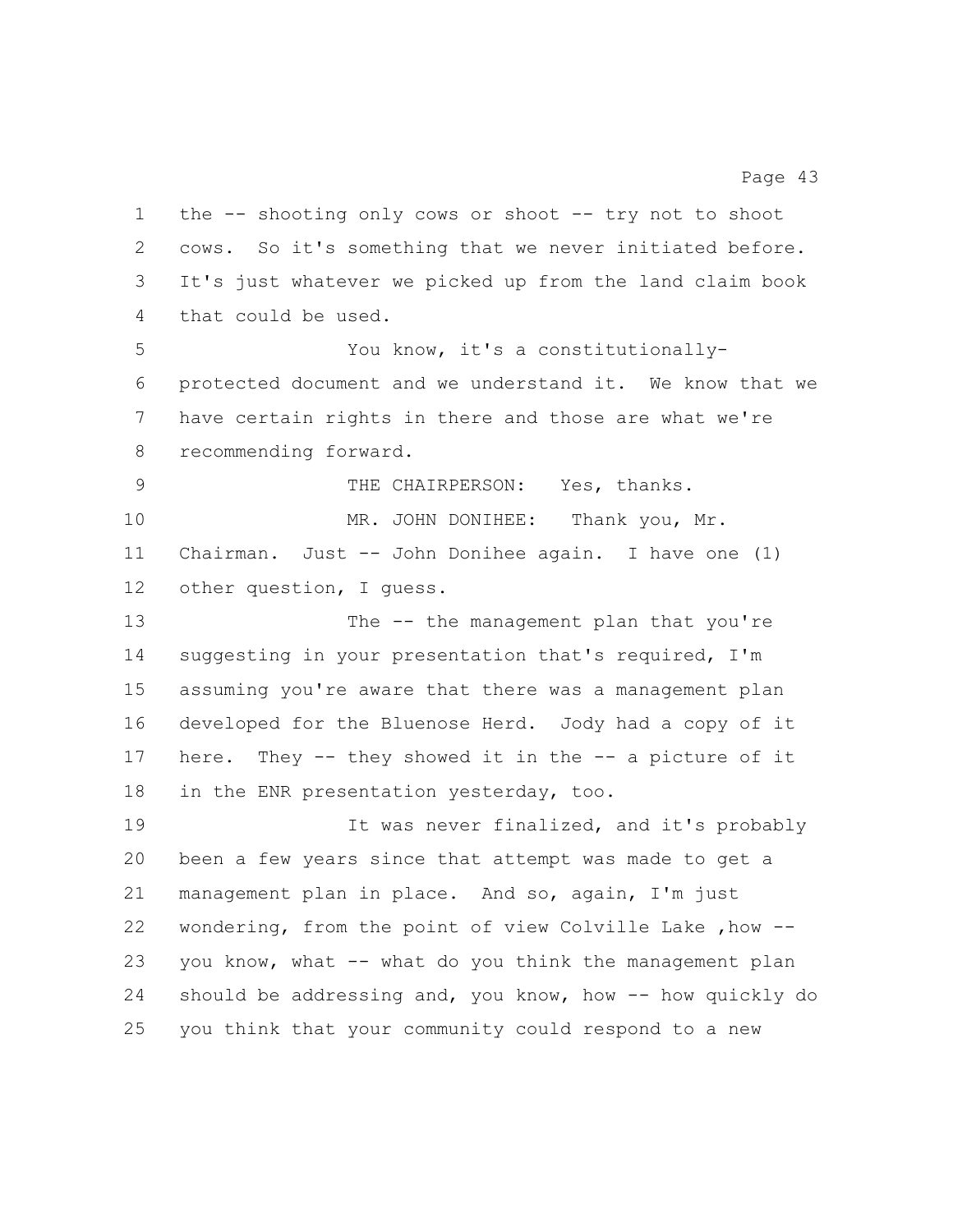effort to try and -- and get a plan in place to address the apparent decline in caribou.

Page 44

 MR. JOSEPH KOCHON: Joseph Kochon, Behdzi Ahda' First Nation. If you look under the chapter 13.63, under that is says that the Government shall work with the users of the Bluenose-West -- Bluenose-West Herd, you know, that's meaning us; that we're the users of the Bluenose-West, so all we're asking is that, whether it's ENR or whoever develops the management plan, work with us. You know, we've been always excluded from -- from that type of a plan.

12 So I -- I'm not sure if any other communities are involved in creating a management plan. You know, things are always created for us, and we're never really involved in -- in that type of a process. So, I think, for us to -- to use a section in the land claims that it's constitutionally- protected again, you know, it's -- I think that's the only way we can counter 19 what's happening now. So -- so that's -- that's my answer to that. 21 THE CHAIRPERSON: Thanks, Joseph.

 Any...? MR. JOHN DONIHEE: Thank you, Mr. Chairman. John Donihee. Those were the two (2) questions that I had. Thank you for your answers.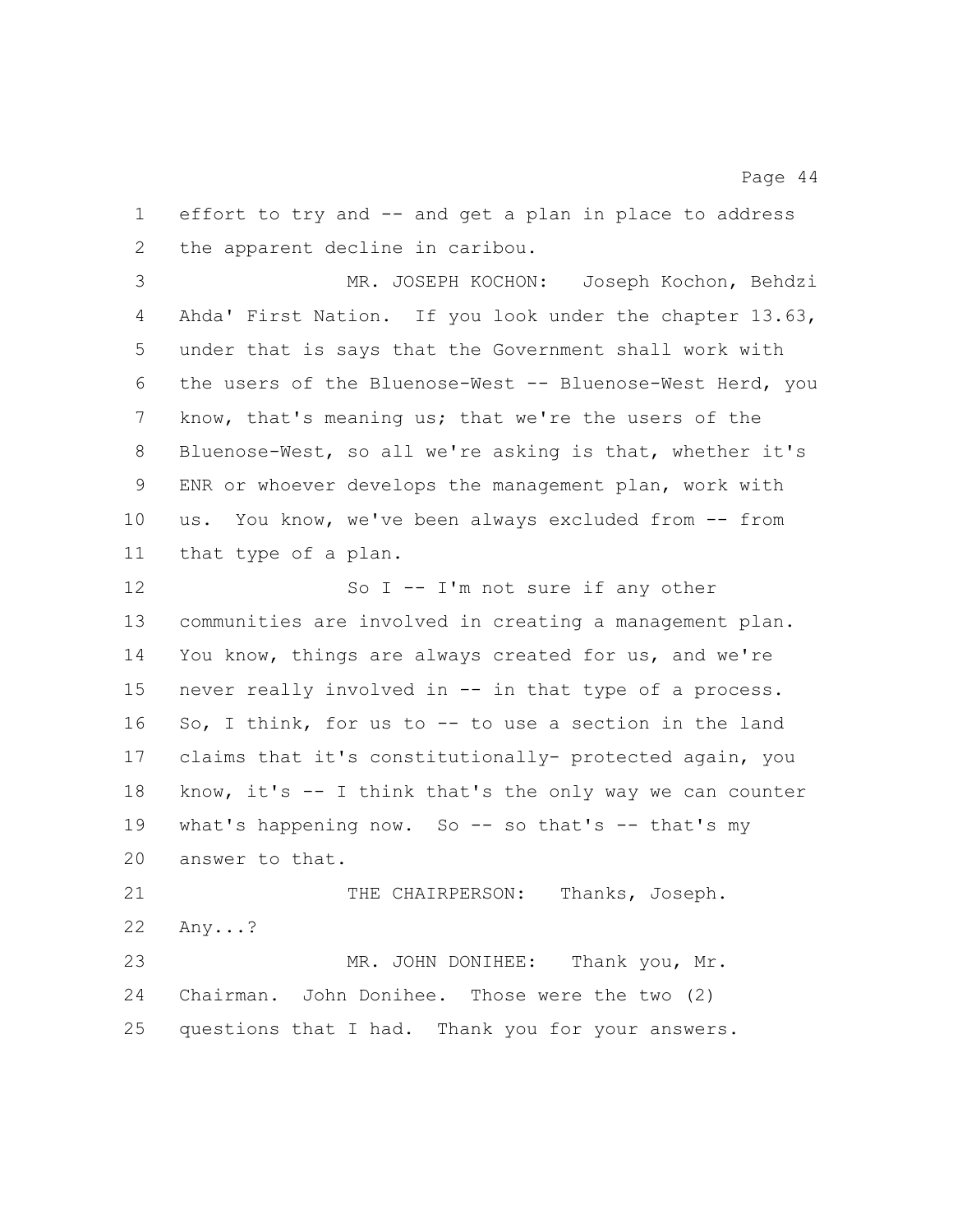1 THE CHAIRPERSON: Yeah, thank you. The - - do any of other our staff have questions? We will go to the Board last. No more? Okay. Okay. We are just following a process 5 here and at the end if, you know, we do not have any other questions, we will get the Boards to have their turn and ask some questions to clarify things or to get more information. So, Paul you want just start? MR. PAUL LATOUR: Good morning, Paul Latour here, Board Member. First of all, I'd like to thank you very much for your presentations this morning. It was very, very useful and -- and informative and I look forward to hearing your caribou survey presentation also. I have a question that kind of follows from Mr. Donihee's question and it's related to communities' involvement in -- in management planning and -- and this whole Bluenose-East -- or West caribou issue and you make the statement in your presentation that the -- the communities, as users of the Bluenose-West herd, have been -- not been adequately involved in the process. And, like, I guess I'm thinking back to the processes that happened way back, going back to around 2000 in developing that draft management plan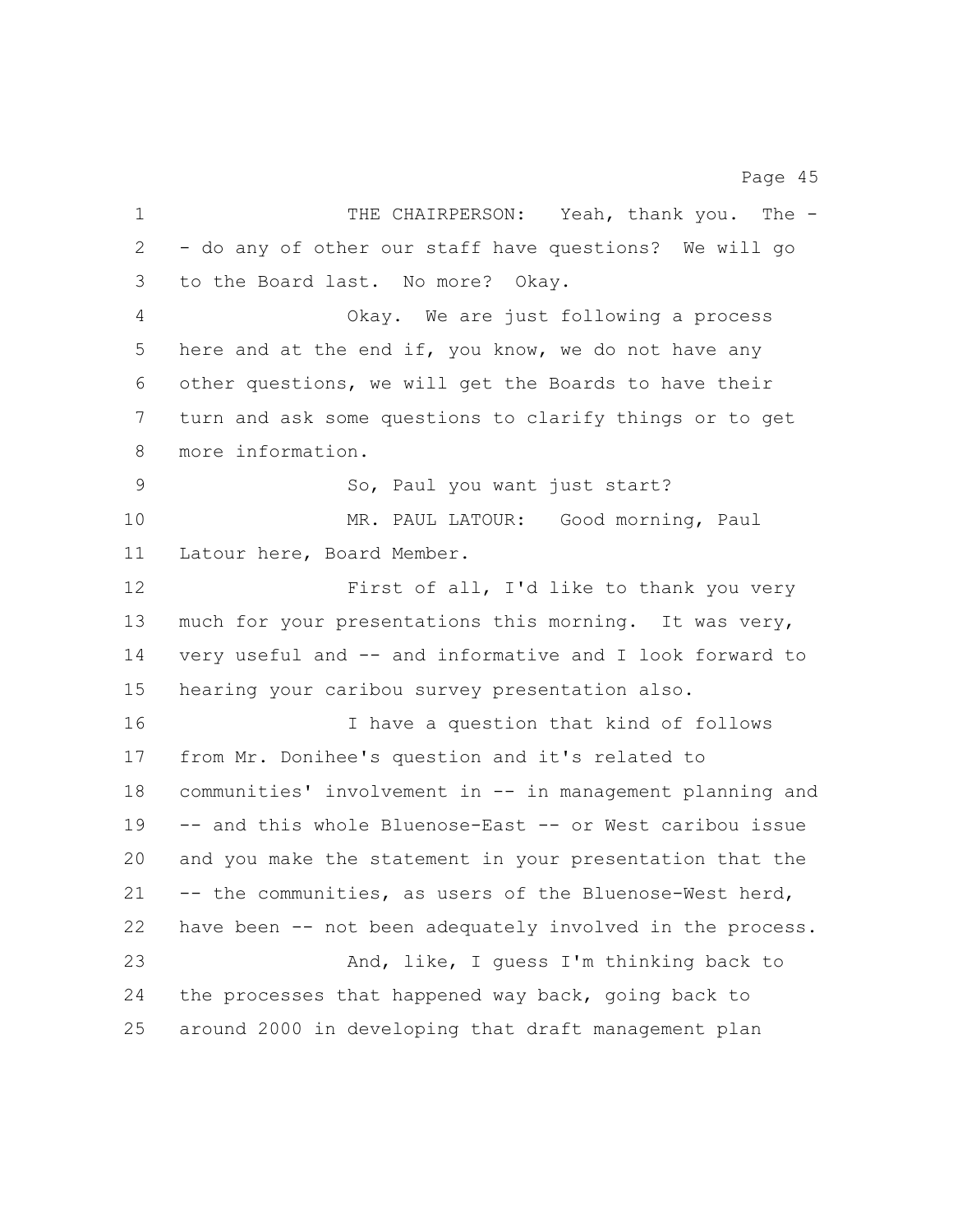where there was, at least, two (2) big tours involving fourteen (14) different communities, both in the Sahtu, Inuvialuit, and Gwich'in settlement areas, and of course Colville Lake was part of that.

 And then since then there's been a number of meetings where I believe ENR staff have gone into communities like Colville Lake and talk -- talked about caribou, about caribou monitoring, about plans for doing field work on a particular year.

 And I think yesterday we asked ENR to provide us a list of all those meetings that have gone on so this Board can get a better idea of exactly how -- what effort has been made to -- to get communities like Colville Lake's opinion on -- on caribou management.

 So I guess my -- and then of course the Renewable Resource Board has had a number of meetings. We have regular meetings where these caribou matters get talked about and I know Colville always has people there and the RRC members come in or representatives from the RRC come in and talk and are allowed -- are given opportunities to voice their opinion.

22 So, I guess all I have to say or to ask, I'm kind of wondering what more in Colville Lake's 24 opinion can be done along  $-$  along the area of  $-$  of communicating back and forth with your community and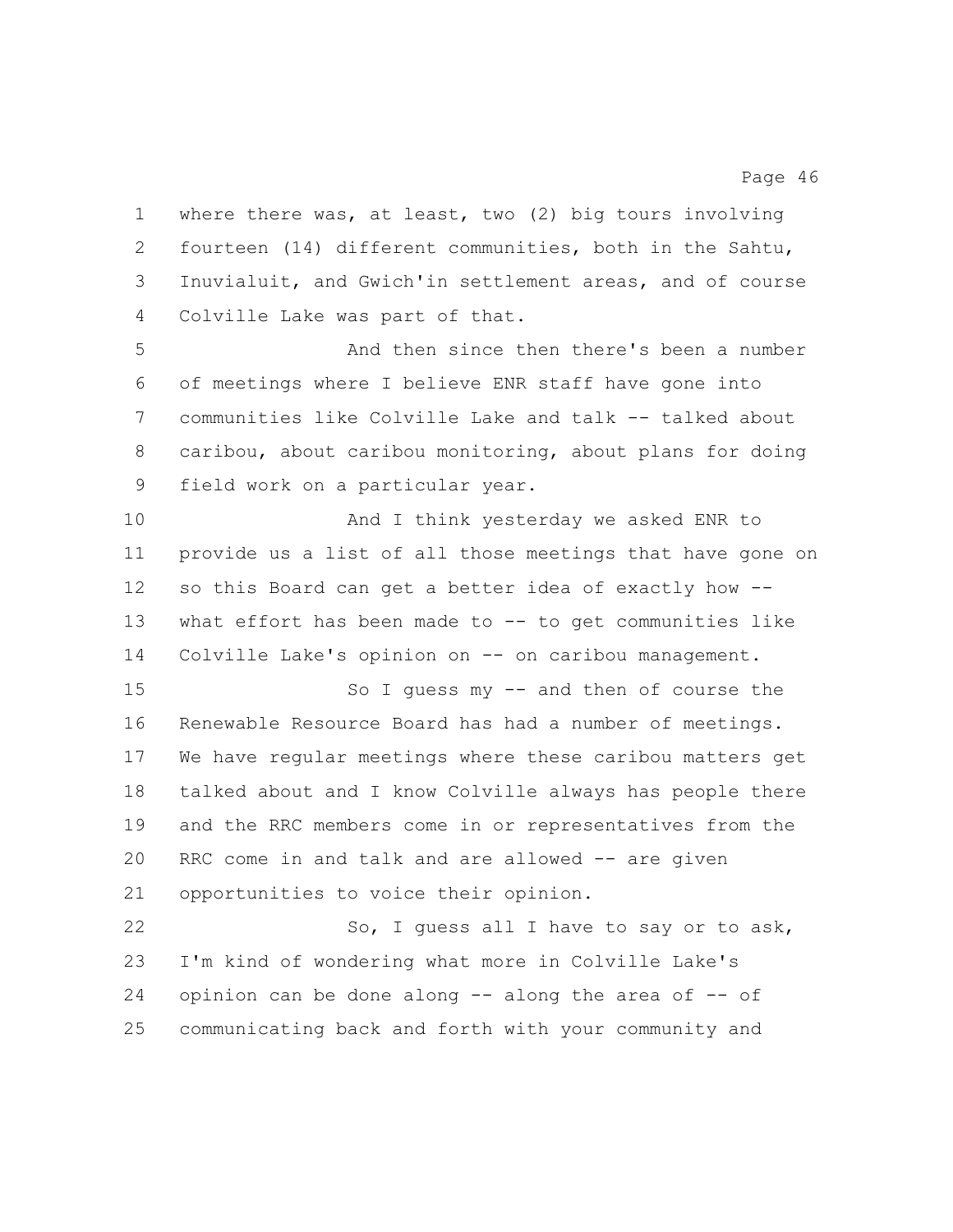other communities in -- in the Sahtu for that matter, I'm -- I'm just wondering what more can be done in your opinion. And that's my question. THE CHAIRPERSON: Yeah, thanks, Paul. Go ahead, Richard. CHIEF RICHARD KOCHON: The -- I know, like, we still have to work on this, you know, like, like, for to teach how to hunt like that, you know, it's really good to learn that. You know, these days the -- the young people sometimes they chase caribou right through the bushes with skidoo like that, huh. 13 That -- that kind too they -- we have to - - it's better to walk after with snowshoes like that, huh. That kind of things we could help the caribou like that. Even if you walk after, you could catch it up, huh. And that kind of thing we have to teach to hunt properly. It would be really good to have Sahtu Renewable Resource Board or put up some kind of workshop or, you know, this kind of teaching to our young people, huh. I hope -- I hope some day they could put up some 23 kind of a, you know, like, teaching one -- or sharing

you know that kind of a way you -- you -- and then you

knowledge and teaching how to hunt caribou properly. If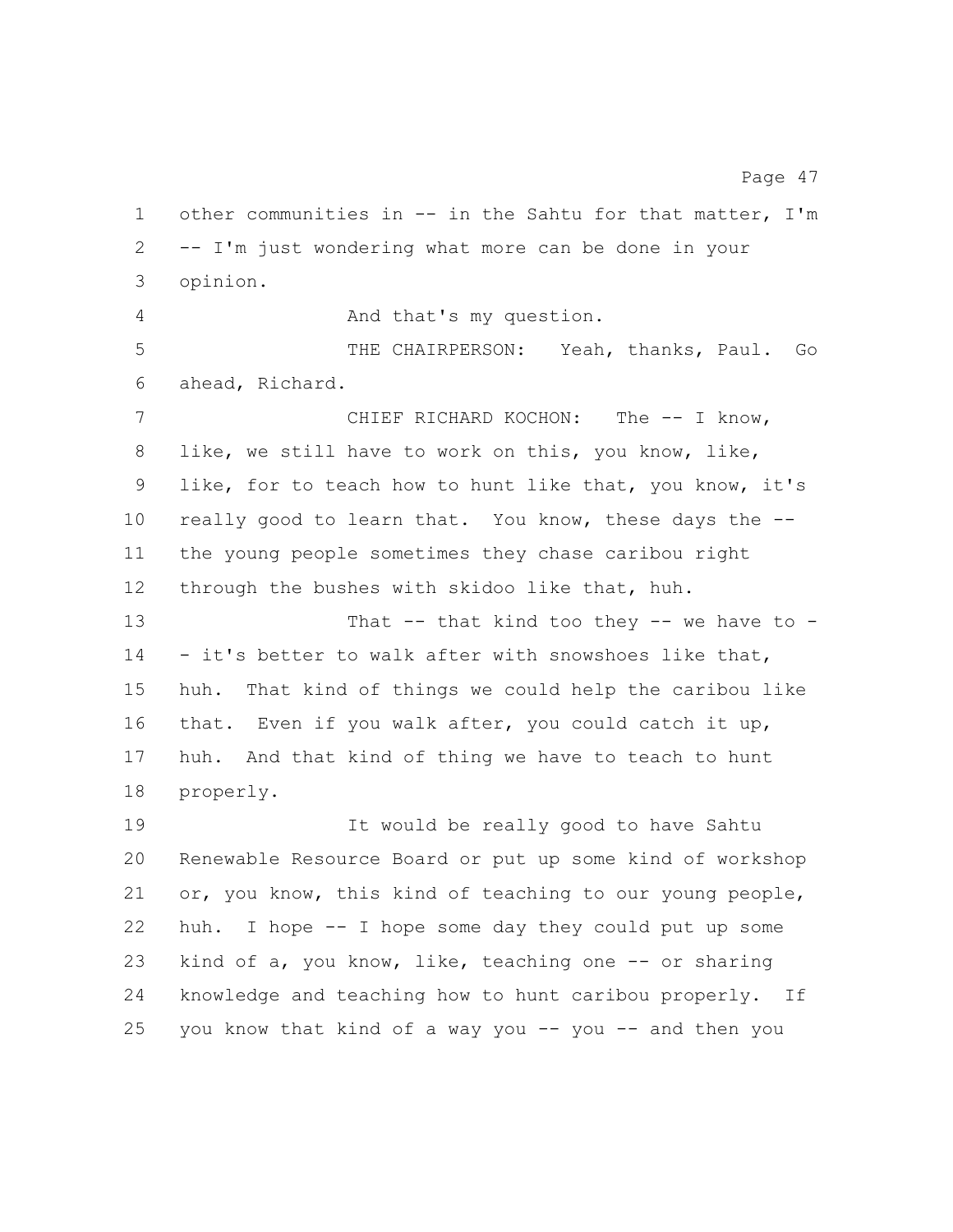hunt properly, huh.

 But right today there's with -- where some of our young people that's what I'm -- I'm trying to learn our young people and never have time to do that, like, sometime I -- a couple of years ago I went after some of my young people and here they were just chasing caribou around the island and there the -- about seven (7) caribou just ran right in the front of me, just, their tongue was just long, sticking out. 10 That -- that the kind I want -- I want to teach my young -- young kids and not to do that to caribou. And they wounded two (2) caribou, they -- they don't even know that, like, these little kids, huh. 14 That's when I really want to learn them somehow to -- not to wound caribou. And that other wounded caribou I had to walk after and it was shot in the back leg and it's just swollen, huh. A good thing I walk after it and I shot it

 anyways. I was thinking that, what -- what if my leg was shot like that, it is pain and a great pain.

 So that kind I hope Sahtu Renewable Resources if they could maybe make money available to -- to learn our, maybe do the whole Sahtu together somewhere 24 put a workshop like that, how to design a -- design how to hunt like that properly. That'd be really good.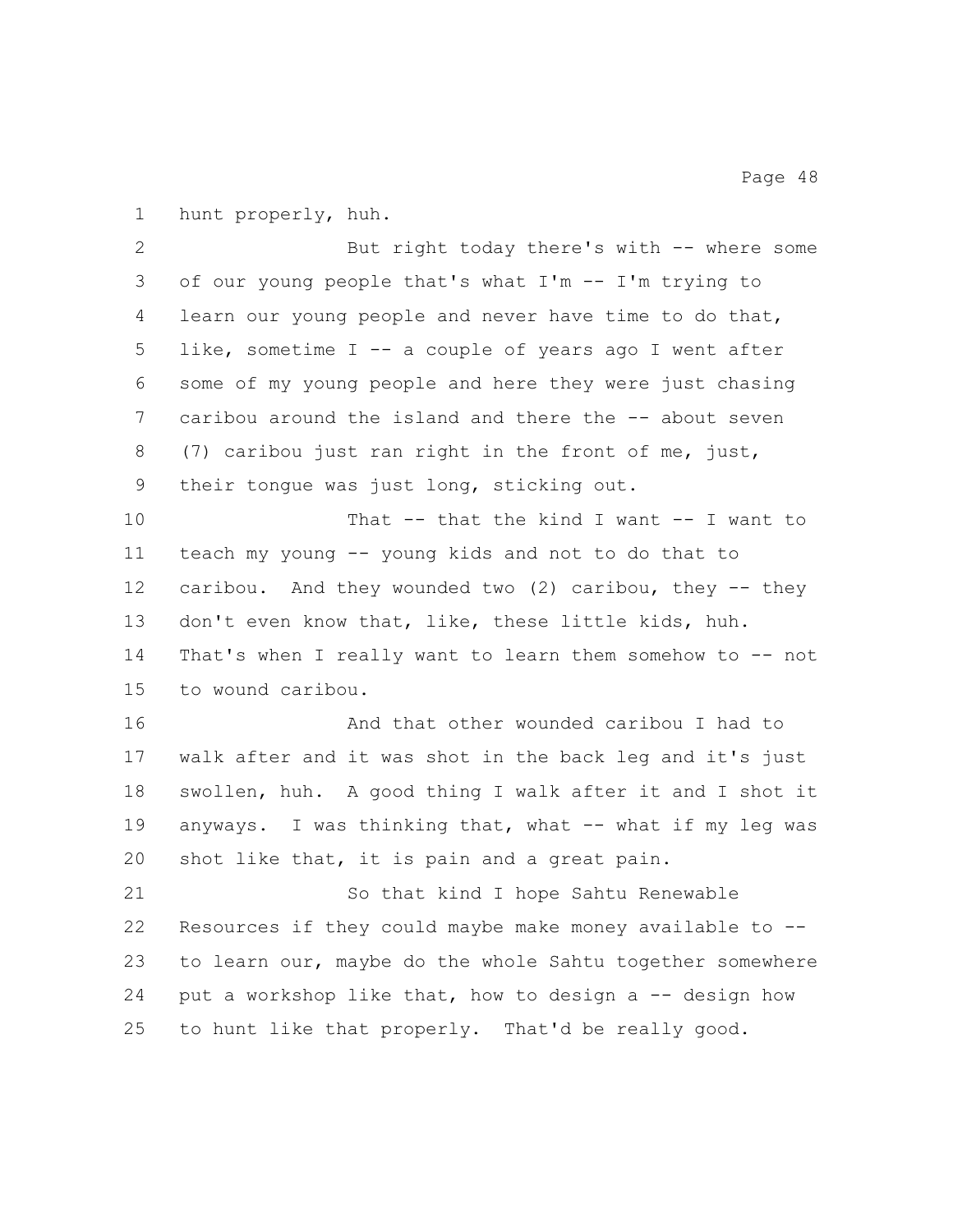But alone we're always busy too with our community work and we can't -- just like we don't have the time to do it. And then that will really help the -- the caribou, huh.

5 A long -- long time ago, you know, when there -- there was hardly no caribou and even then the people said they don't see the caribou went down or like that. And then later it came more, huh. So that -- we have to have some kind of teaching to our young -- young people. I just wanted to say that to the Sahtu Renewable Resource Board. Thank you for listening to us and I 12 like...thank -- thank you for listening to us. THE CHAIRPERSON: Yeah, thanks, Richard. 14 MR. JOSEPH KOCHON: Maybe just clarify your question again. Is it what could be -- could you 16 just repeat your -- the last question you said? 17 MR. PAUL LATOUR: I was just -- my question was -- I'm trying to get a feeling from Colville Lake, your community, what -- given all the -- the meetings and efforts that have been made to get your community's opinion on caribou management and surveys and all those sorts of things, all the meetings that have gone on in the past, government people going into your community, Renewable Resource Board meetings where RRC representatives have -- have been here to talk about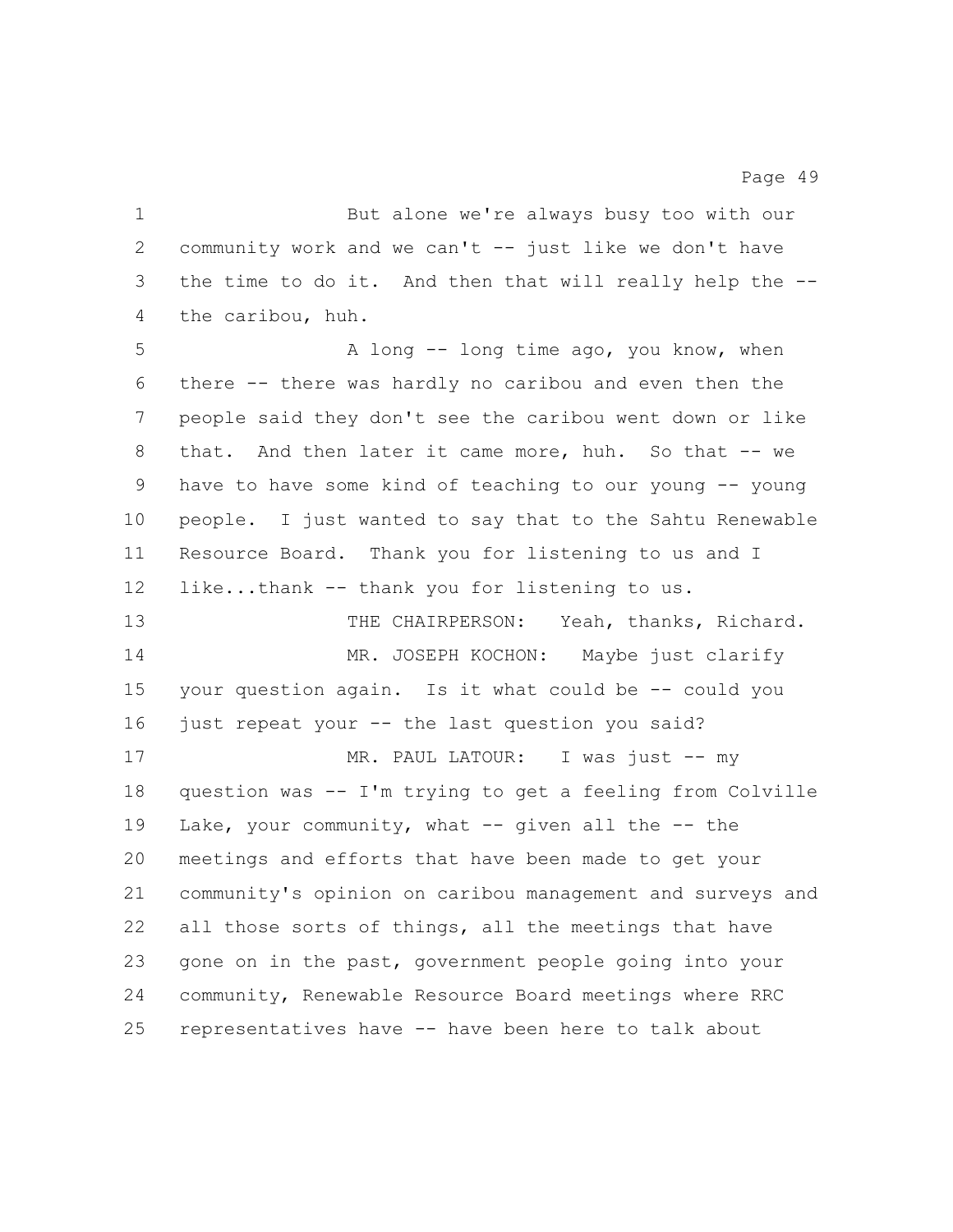caribou.

 I'm just trying to get a -- a better feeling for what, in your opinion, more needs to be done along those lines? And I'm talking about more meetings or -- I even see here a reference to a public hearing in Colville Lake, and I'm not even understanding that really; is that something beyond what we're doing here? Another public hearing? That are very expensive to do, take a lot of time, take a lot of organization, getting everybody to, you know, to be able to attend and that sort of thing. So I'm -- I'm just kind of -- I'm -- I'm a little puzzled or what if you're not, I guess, as to what 14 -- what more can be -- can be done. And I know yesterday we talked about involving community people in the actual work, for instance, and I think we made some steps in that direction even just yesterday. 18 There's -- we all know the management plan, we need a new management plan and I think there would be -- all communities involved with that would be given plenty of opportunity to participate. So I'm just wondering what, in your opinion, needs to be done more? 24 MR. JOSEPH KOCHON: Some that -- when I asked for a public hearing, I'm asking for this caribou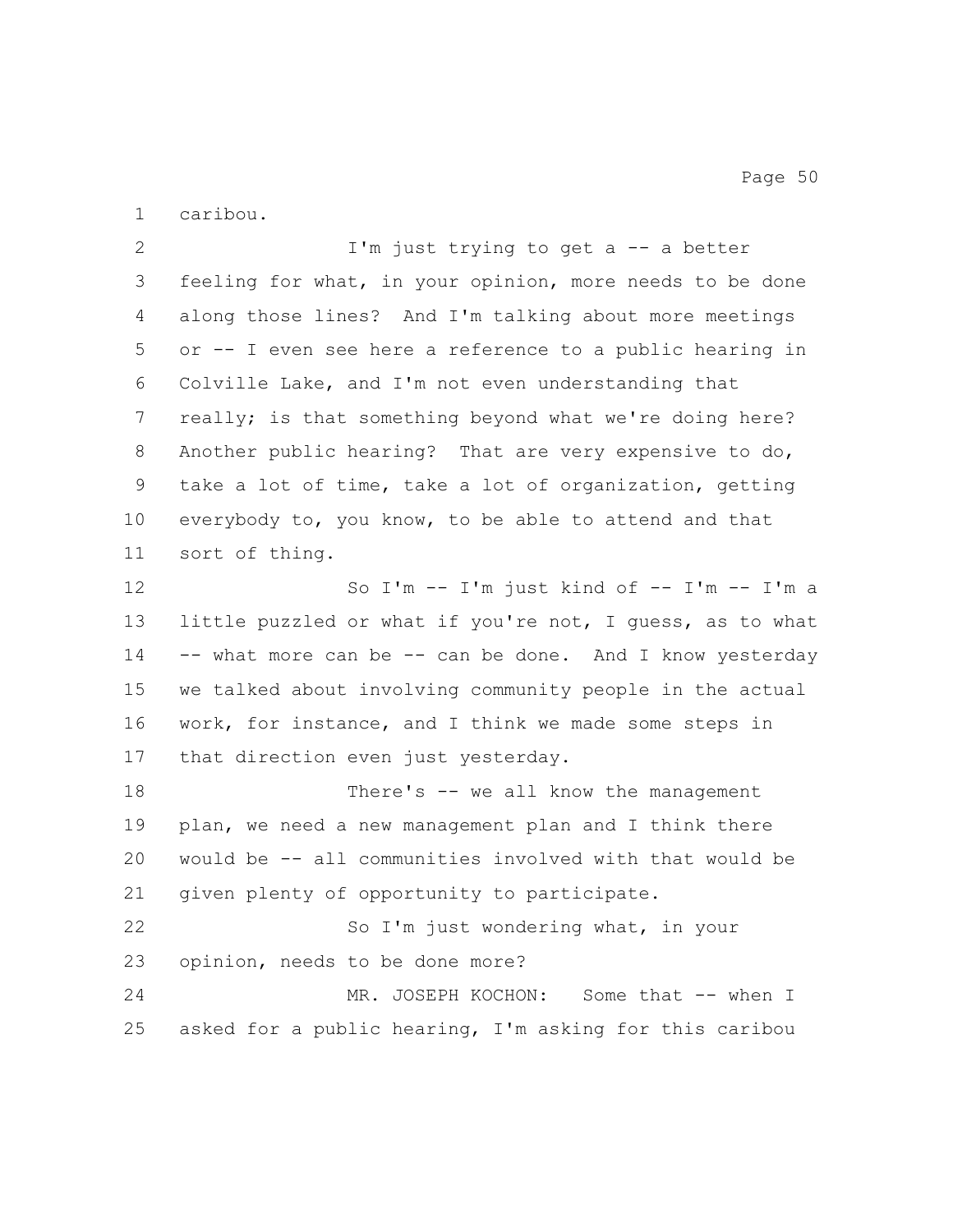hearing should have been held in Colville Lake because we're directly impacted if there's going to be any reduction of -- of harvest.

 I guess one of the disadvantages that we always have is that we don't have the dollars such as government to hire lawyers, consultants. I'm sure yourself you have the dollars to retain lawyers and professionals to provide whatever information to your -- to your organizations.

10 And that's something that we don't have. Right now we're doing this, finding money from within our own organization, so, we don't have the dollars to -- to hire a lawyer to -- to give us all the update, you know, although a lot of our members have attended some of the meetings, they're not fully aware of what it's really 16 about, you know, whether it's developing a management plan or -- or, you know, it's talking about what can be done between other regions, like.

 So that's why, you know, a lot of our Elders, you know, even today being here they're kind of at a loss, you know, it's a public forum, you know. I'm 22 at a bit of a disadvantage because  $I$  am  $-$  I'm aware, as you know, like, the JRP hearing, you know, where you have to -- everything's formalized and I realize that this caribou hearing is formalized so that, you know, you sit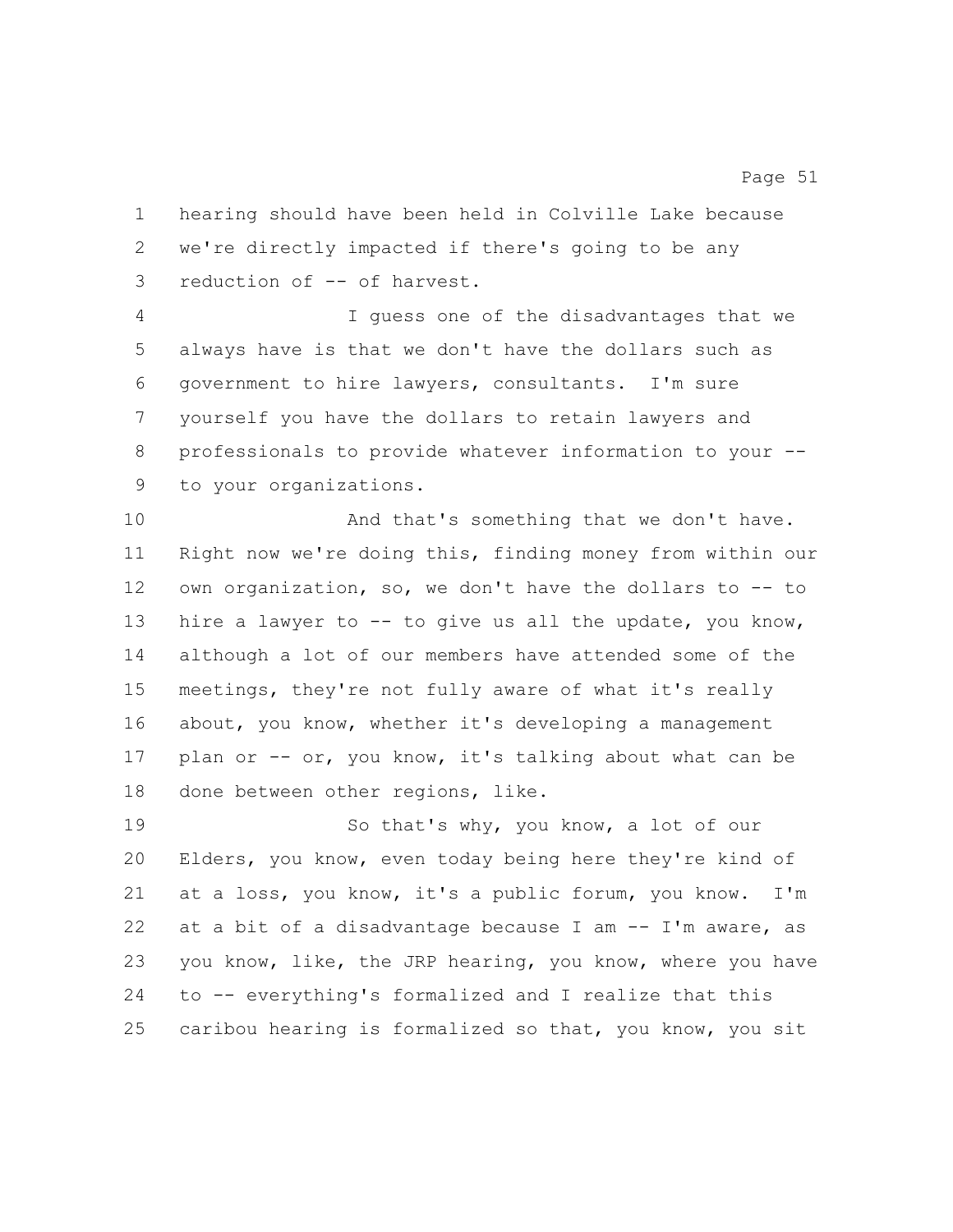down like you're sitting in Court.

 But, you know, we do have a lawyer but then he couldn't make it here today and I hope this is not the only hearing that we're going to have regarding this. I know it's going to be something that's going to have to take more than one hearing just to -- to settle this. I didn't -- I'm not aware that it should be just a 8 -- a hearing for three (3) days and -- and you make up your mind, you know.

 I'm sure -- I'm not sure what are the rules, like. So everybody else, all their organizations you need public boards, they all have professional staff 13 to them but we don't. Even our Chief and our -- whoever represented that they sent to the meetings, they don't take the time to drag their lawyer or professional people to interpret some of the -- the material to them.

 Even today, you know, a lot of this stuff 18 it's new to people, you know, they -- they want to make their -- their talks but then they didn't realize we -- 20 we enlisted them as Intervenors; that's -- that's how they're all listed.

 And if we didn't take the time to read some of the rules of what you guys had, as well they kind of scrambled to find kind of the rules of -- of this forum and they were not readily available to us but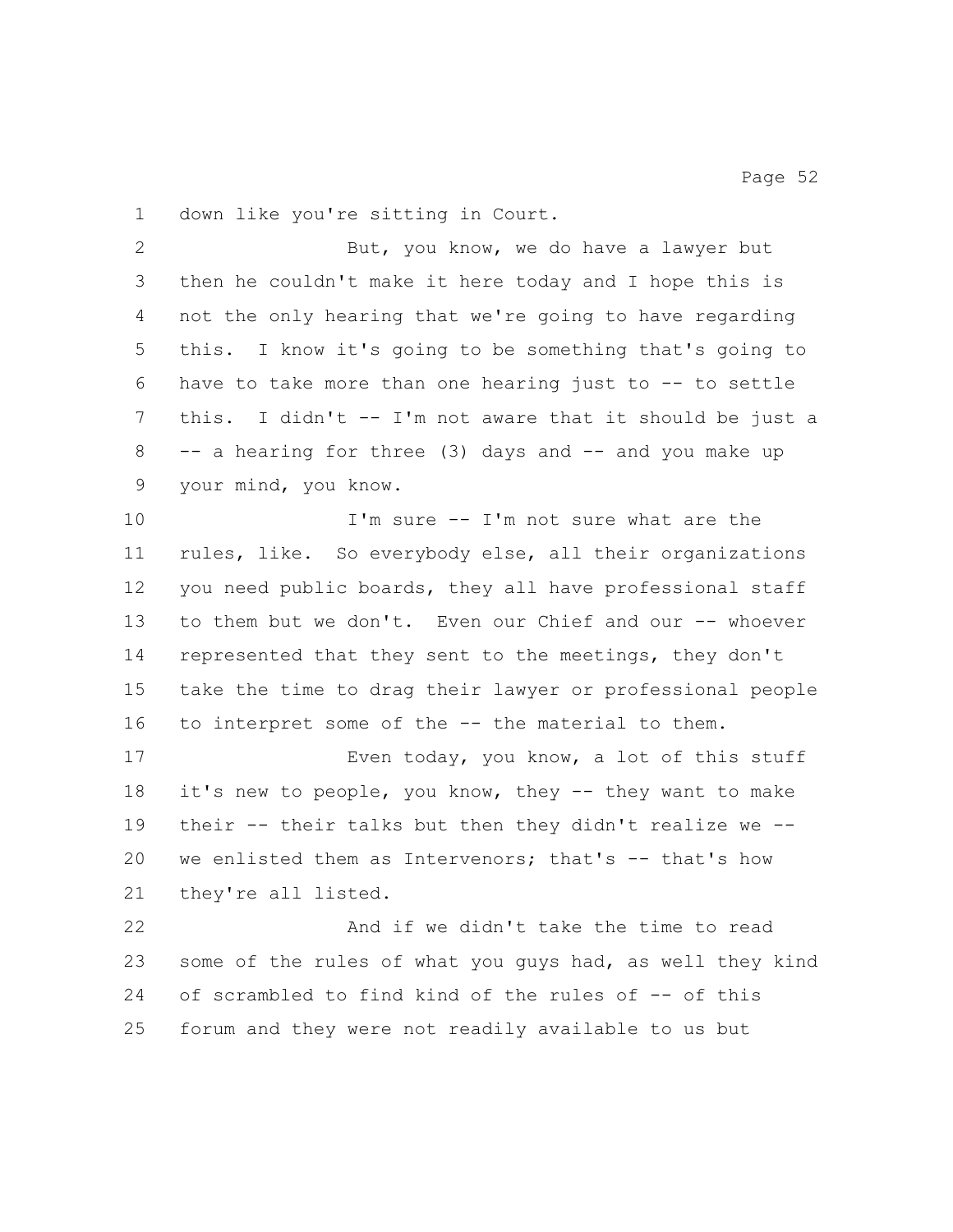somehow hanging around and we -- we found them. So -- so that's the disadvantage we have all the time, is that, like, some -- some of us that have an understanding of -- of whatever meetings are going to happen but then some don't that attend some of these meetings. 7 So communication-wise, you know, maybe, I guess that really has to be understood. Even today, you know, some of our Elders are here, they don't know fully about the rules and regulations of this type of things. They can only speak on what they know, so. 12 So that's my answer to... I hope that's going to help give you a bit of an insight on your question. 15 THE CHAIRPERSON: Yeah. Paul..? Thanks, Joseph. Those two (2) questions? Probably highlighted a few more there, Paul? 18 MR. PAUL LATOUR: No. 19 THE CHAIRPERSON: Okay. You know, just, at the beginning I thought, you know, I would only deal with clarifying things and making sure that people do understand and I am going to say it again, I do not want a formal court hearing here and I mentioned that this morning, but we do have certain expectations. And one of the biggest ones, and I am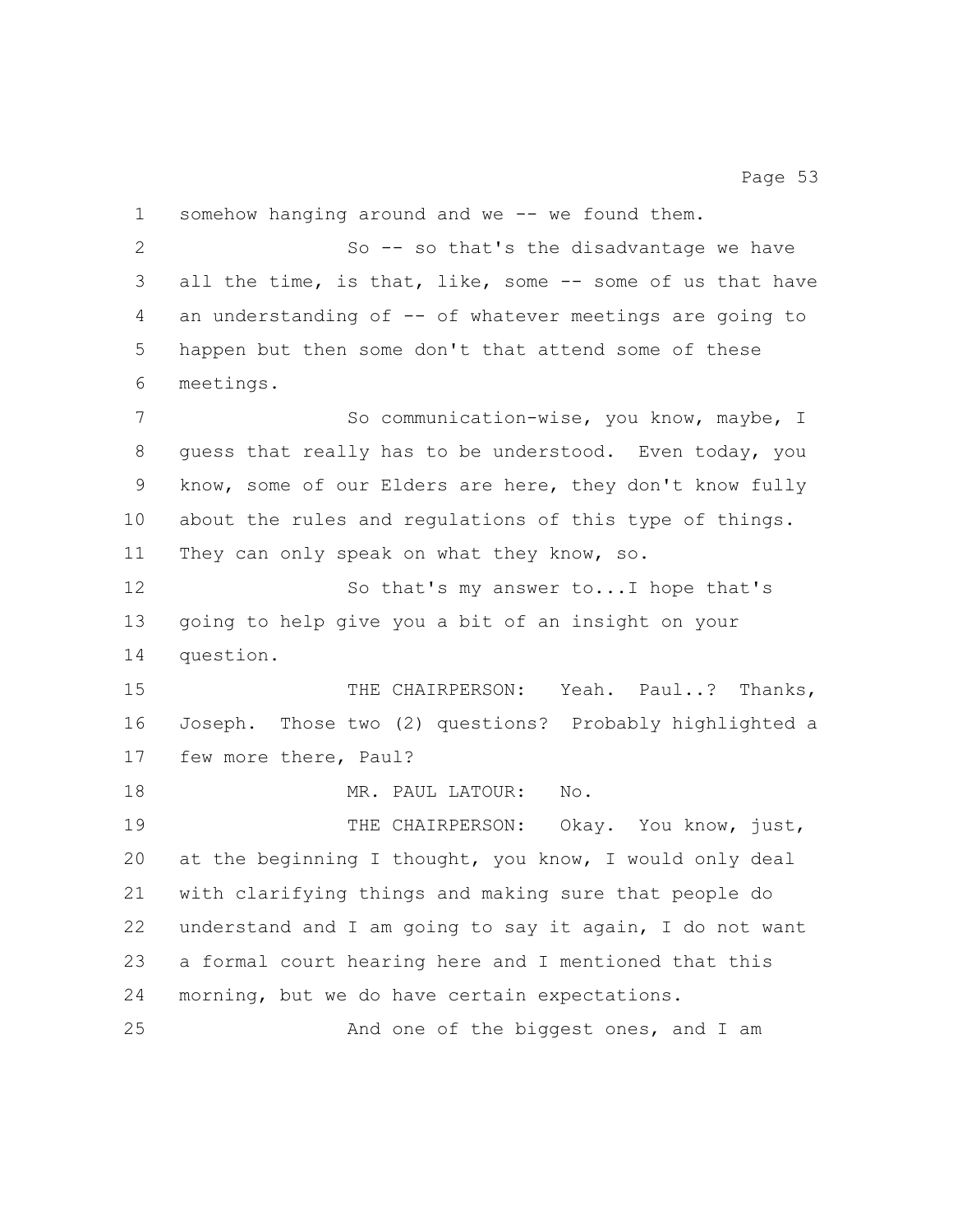going to repeat it again, is being fair to everybody. I want to be fair to everybody. And we have to, we are bound by, you know, the procedural stuff that we have to follow here ourselves, that we adopted. So unless there are other ways in this world that we can make things fair for people, and I know, you know, it feels like that, you know, I have been in the courts many times in my life as an, you know, my former career as an officer. So it is -- it is demanding, it is taxing. But in order for people to deal with each other, you need to do that, to a certain amount, otherwise people do not know and if they do not know what is going on, then they are going to be concerned and annoyed. So I think you realize where I am coming from. **And again, this is the first hearing,**  first in the Sahtu that we held, you know, we needed a lot of help and, you know, we certainly would note what you said, Joseph. So we are still on the question period and I do not want -- like I said, I am going to keep mentioning it, the questions have -- do we want to keep things respectful, you know. One of the biggest things I have learned over the years and it has taken me a long time, you know, thirty (30) years, you know, the Dené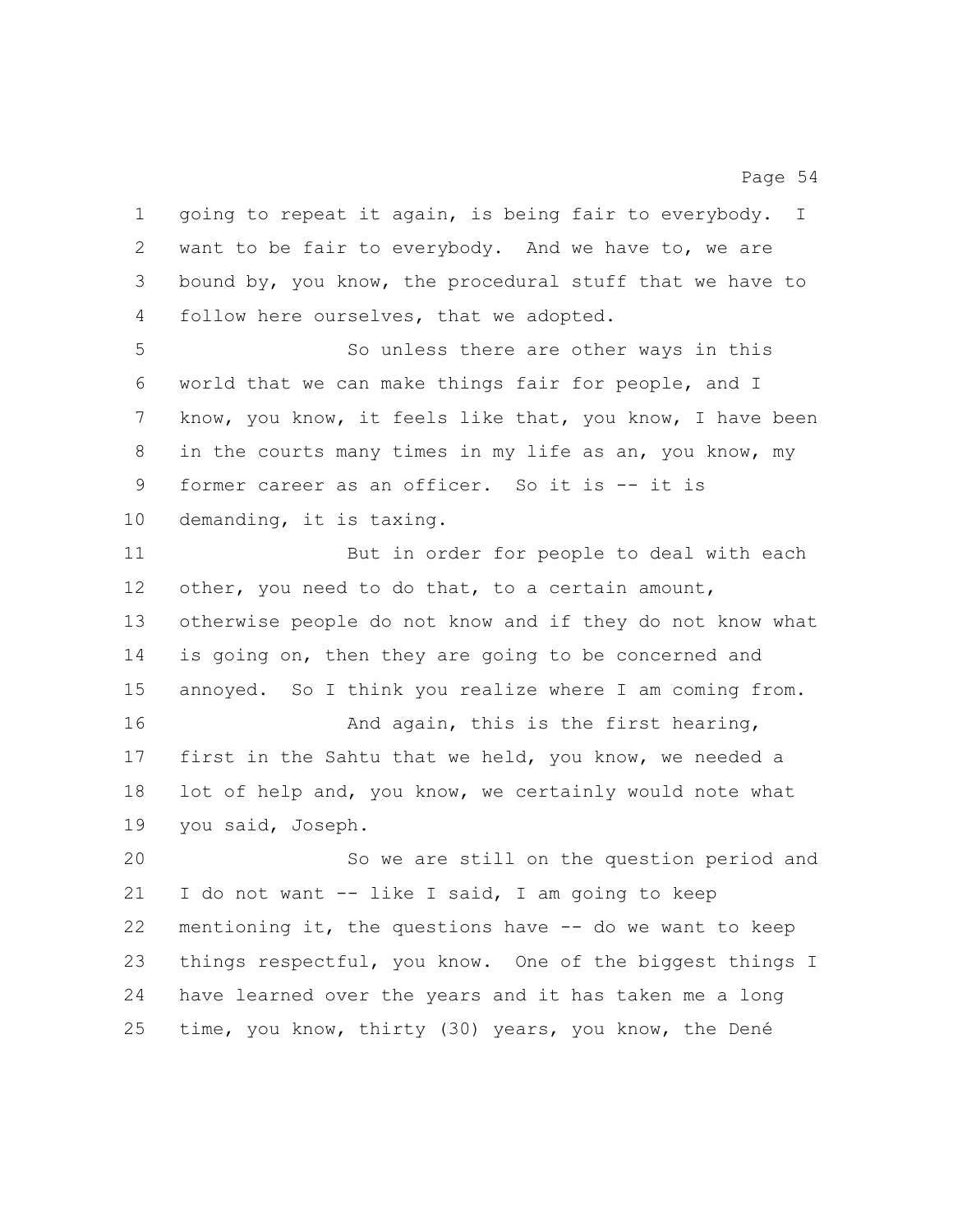people do not question each other. It has taken me thirty (30) years to learn that, but they do question each other in other ways. But it is not a, you know, why this, why that, it is more of, how can I do things better, what can I do for you, where can we meet, what can I do for you tomorrow, never mind yesterday; if you did not like yesterday let us talk about tomorrow. So I think those are kind of ways that I like to hold a hearing. I do not want to, like I said, I do not want to see people confront each other and then us being in the middle because we seem like we create it then, and I am learning a lot. We are still on question period. I am going to allow, if our Boards want to add to what we have done so far. Any of our Board members, because this is your time to continue with the question period. Rosa...? MS. ROSA ETCHINELLE: No. 20 THE CHAIRPERSON: No, okay. 21 MR. KEITH HICKLING: No questions. THE CHAIRPERSON: No questions, thanks Keith. Camilla...? MS. CAMILLA RABISCA: No. THE CHAIRPERSON: From Robert...?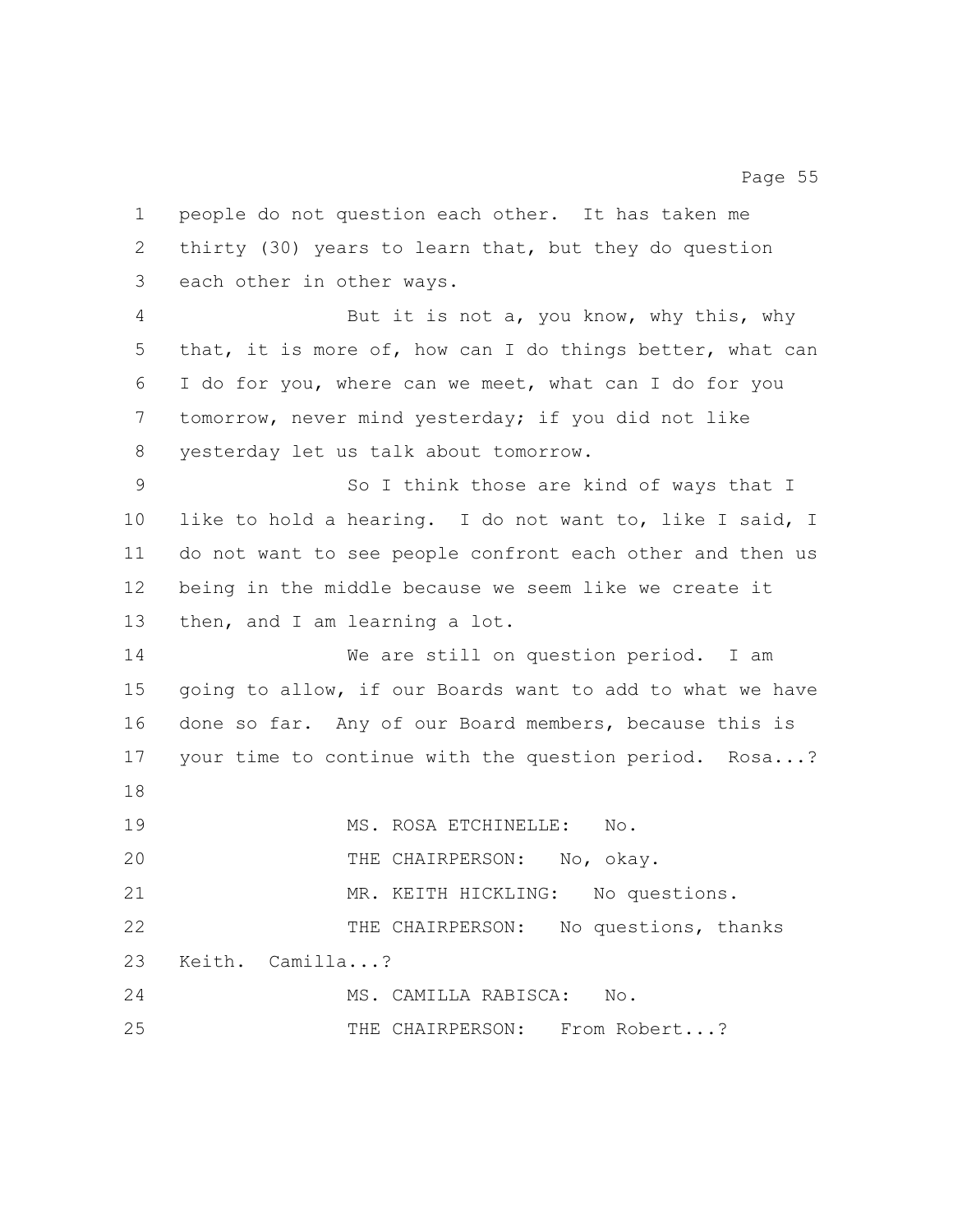| $\mathbf 1$  | MR. ROBERT KELLY: No questions.                           |
|--------------|-----------------------------------------------------------|
| $\mathbf{2}$ | THE CHAIRPERSON:<br>Thank you. And then on                |
| 3            | top with that I would like to thank, you know, Richard    |
| 4            | Kochon, the Chief of Colville Lake, certainly Joseph that |
| 5            | probably does a lot of work for him as a Band manager, I  |
| 6            | want to thank them for bringing up the information.       |
| 7            | Okay, we are so close to dinner that I do                 |
| 8            | not think people will want a break. I do not see, I       |
| 9            | mean, you guys are all ready for more meetings here. I    |
| 10           | think maybe, you know, another half an hour or another    |
| 11           | three-quarters of an hour, or forty (40) minutes and we   |
| 12           | are going to be at noon and maybe we will take a long     |
| 13           | hour and a half lunch break.                              |
| 14           | We might as well continue because I think,                |
| 15           | you know, Wilbert, you are probably ready for your        |
| 16           | presentation?                                             |
| 17           | MR. WILBERT KOCHON:<br>Yes.                               |
| 18           | THE CHAIRPERSON: Tulita. Okay. Well,                      |
| 19           | rearing to go, and he has pulled up his shirt<br>see,     |
| 20           | there.                                                    |
| 21           | And again, I am going to remind people                    |
| 22           | that, you know, and I appreciate all the presenters, they |
| 23           | have taken the time, they have done a lot of work to give |
| 24           | us that good information, you know, let us make sure when |
| 25           | we question people that it is in the most respectful way. |
|              |                                                           |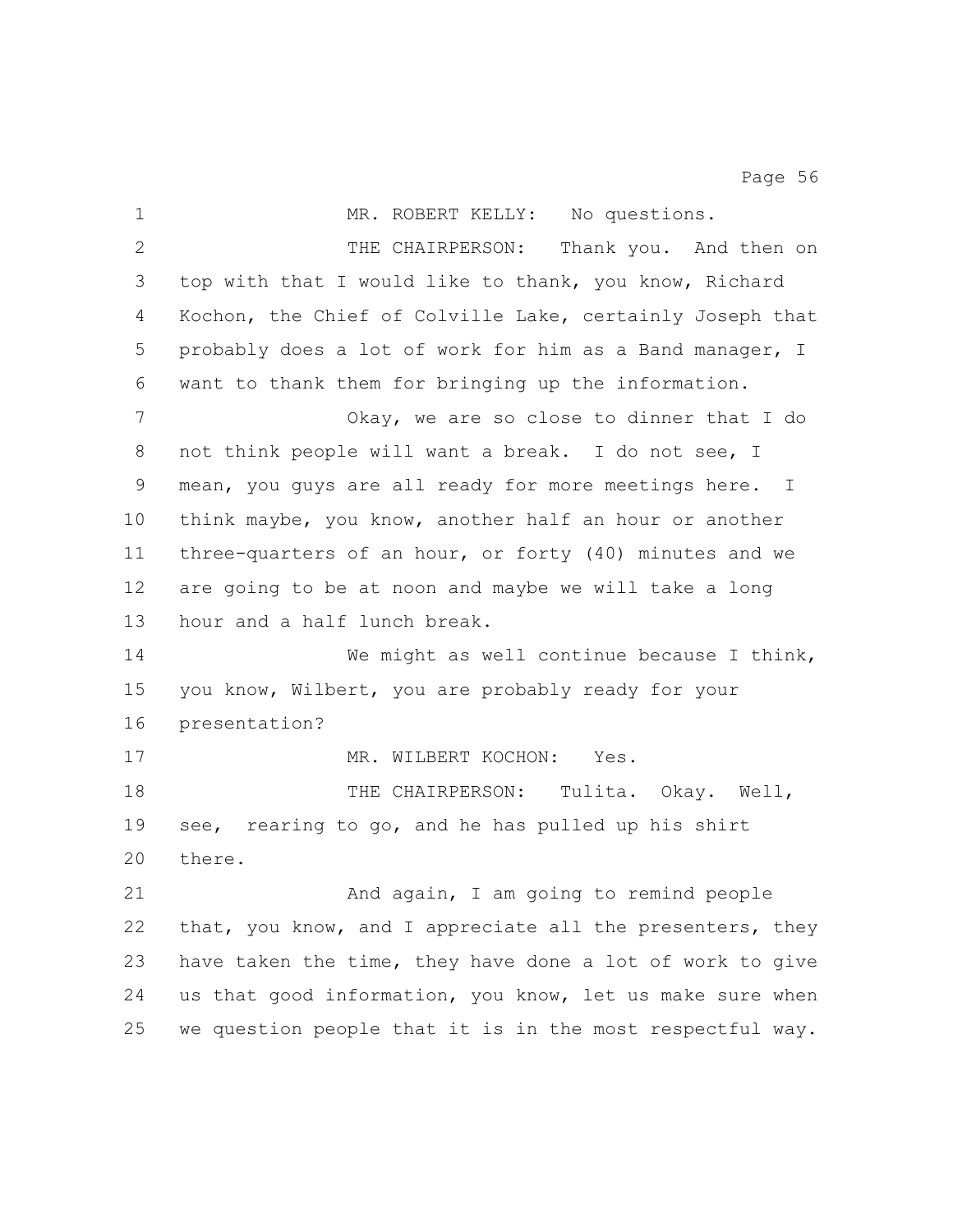1 And just to make sure that, you know, it gets back to the public that, you know, one of the first things I thought and I am just going back to the funding that Joseph is talking about, we are in the same boat. The funding that we have here certainly does not come out of our budgets. 7 And certainly if we can minimize, you know, I did not realize that Brian or your legal help wasn't gonna be here. If -- if that was the case then, you know, I -- John came along basically to help the Board not necessarily to deal with the public. 12 12 I mean, like I said, today I had a lot of questions for John and certainly our -- our boards did to do with our claims. You know, what does -- what does the claim say about our hearing. Is this right? You know, every -- everyday I have questions here about whether I should be able to do this, or do that, or whether the boards can do that. So that's why the -- the legal people are here, and I really appreciate them as well. (BRIEF PAUSE) THE CHAIRPERSON: Yeah, okay. Yeah, 24 Wilbert if you're ready, state your name and...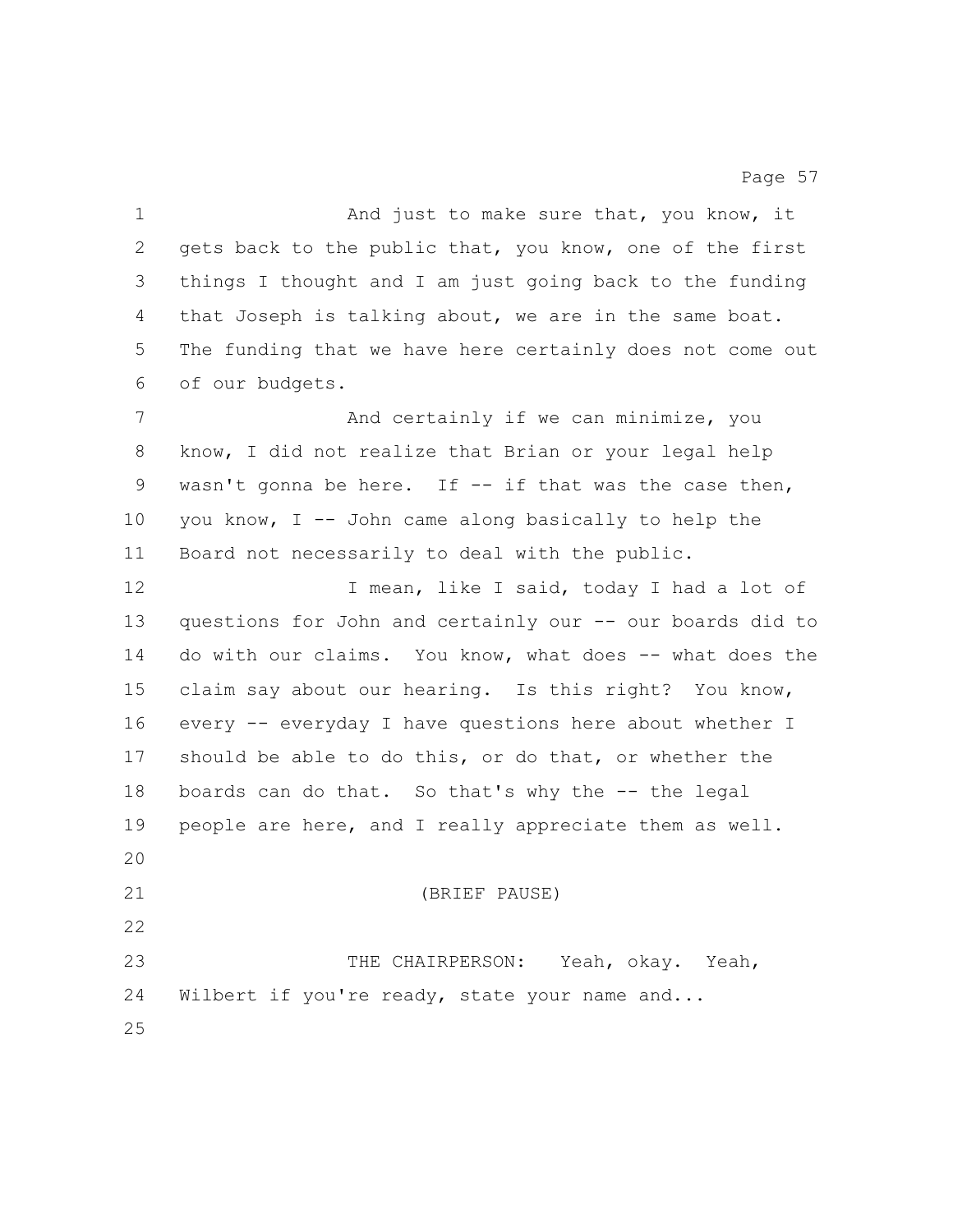PRESENTATION BY AYONI KEH LAND CORPORATION: 2 MR. WILBERT KOCHON: Wilbert Kochon, Ayoni Keh Land Corporation. You just stole five (5) minutes from me so are you going to add another five (5) minutes to my time, I guess. THE CHAIRPERSON: Well, that -- that's fine. We can... MR. WILBERT KOCHON: I'm not as formal as my brothers, but I'm gonna speak straight from the heart. So I want you guys to listen to what I have to say as a board and ENR. Like, that's the way my grandpa always taught me is to speak from the heart. And a lot of things I thought about, and it's not to disrespect the people that do the study on caribou or that -- I know they work hard to try to work for the public. 16 But then myself, the reasons I didn't ask questions yesterday is that I feel that I have more experience on the land and the caribou than the people that do the study, or like the biologists, or the people that do the study anyways. I feel I have more experience out there that people never come approach me and ask me what do you think about the caribou or. I know they asked me to do some study, but I wasn't comfortable to, but I never did that. That's the reason why I never ask

questions, yesterday. I'm not disrespecting anybody, I'm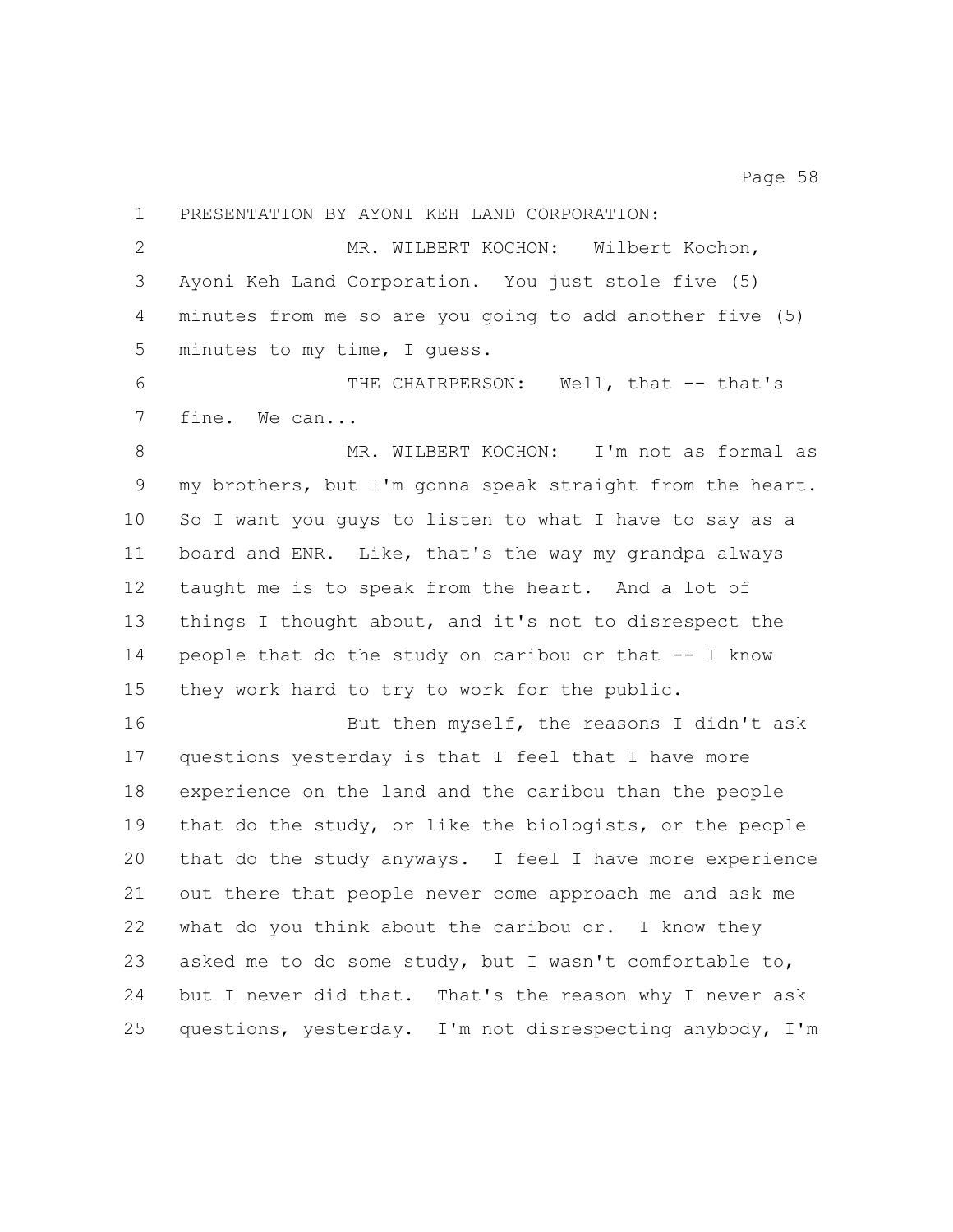just saying what I'm thinking. This comes straight from the heart and...

 And I went through a lot of stuff in my life, but I -- I took couple months off just to go out in the land and kind of refresh my mind. And I was listening to my grandpa and -- on the tape just then, I know somebody brought in the paper and talked about this hearing that the Renewable Resource Board want to have a hearing about caribou.

 And I know I was listening to my grandpa talk on the tape. I never heard that tape before but he was telling a story to us telling me of what's gonna happen, and what governments, or what people are gonna try to -- to do to you or try to tell you what to do. And I'll just say it that the message is that we live off this land. It's the way the Creator created us. We -- we don't have to pay for the stuff that's out there, caribou, anything that we live on. You

 White people you stay out there, live out the way that the Creator created you. You live off whatever you work 21 and on the -- whatever you go out there.

 But he's -- this then -- that's when I read that thing and it -- it started bothering me so it kind of -- I don't know how it happened, but I listened to this tape. Maybe you should listen to it, it's a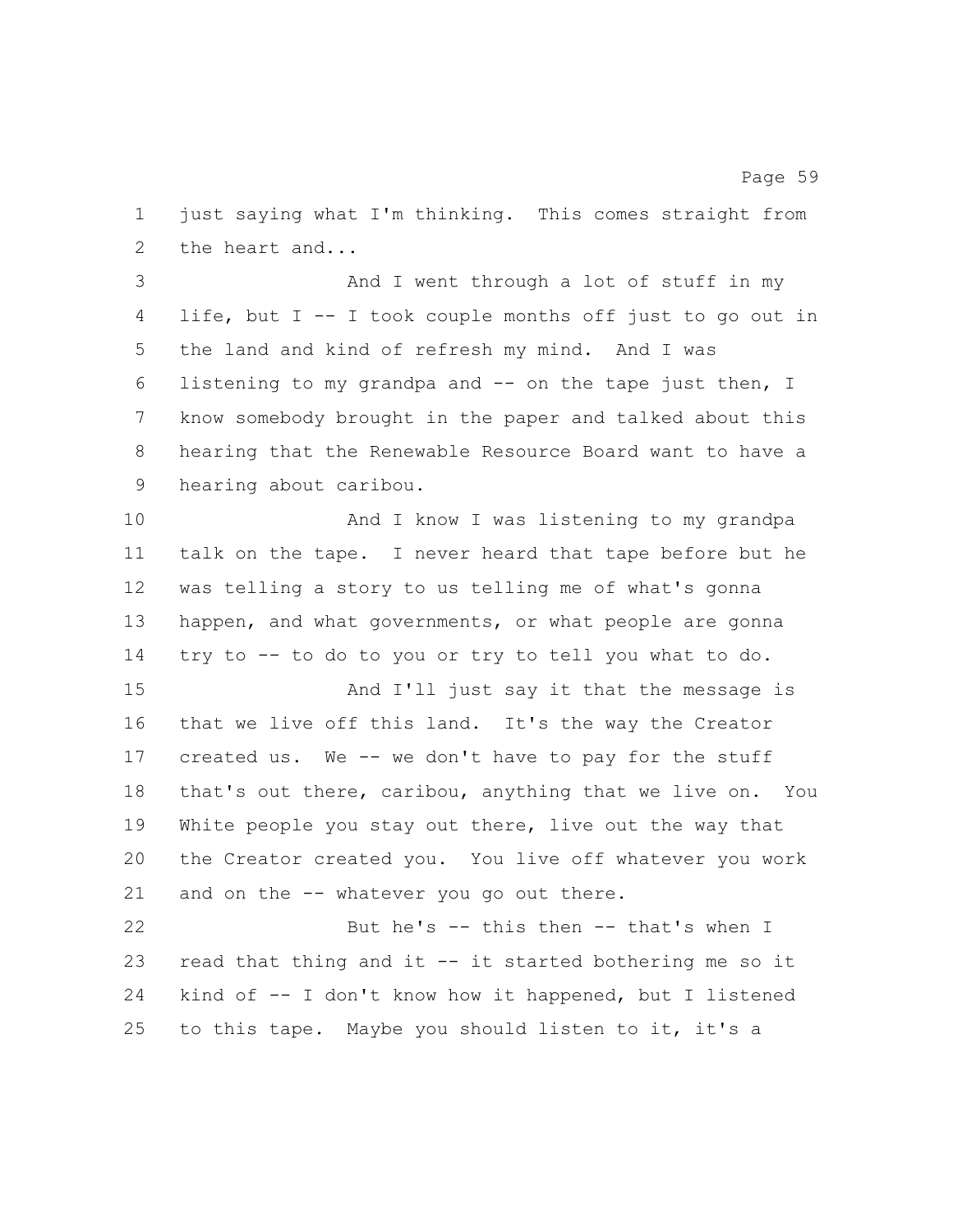| $\mathbf 1$ | really good message to everybody about ourselves,         |
|-------------|-----------------------------------------------------------|
| 2           | industry, and governments. And listen -- listen to the    |
| 3           | grass -- the people that live off the land cause, we're   |
| 4           | out -- I'm out there every day and night. Listen to the   |
| 5           | land, the caribou, and the elders on their paths.         |
| 6           | And even though my father's right behind                  |
| 7           | me, and they don't have a concern about the caribou's     |
| 8           | going, the numbers going down. And $I$ -- I was trying to |
| 9           | find that word, but that -- so that's why I went on the   |
| 10          | land and every day I'm out there, and I listen, and I see |
| 11          | caribou every day.                                        |
| 12          | That one $-$ I was counting caribou for two               |
| 13          | (2) weeks in that crossing -- crossing. So I said I       |
| 14          | thought they said the caribous are declining. Where are   |
| 15          | all these caribou coming from? And they're saying that    |
| 16          | caribou's changing their out, it's just that like last    |
| 17          | year, like, people say they're studying caribou.<br>The   |
| 18          | caribou seem to go where people are on the land. If       |
| 19          | you're not on the land the caribous not gonna go to you,  |
| 20          | but around here there's hardly anybody on land. There's   |
| 21          | certain people out there, but the -- I know there's some  |
| 22          | caribou going, and I'm slowly but around last year's      |
| 23          | Colville they said to us, like, they said the caribou is  |
| 24          | going by Aubry Lake. There was no caribou on Aubry Lake.  |
| 25          | There was nobody around there. And this year there's      |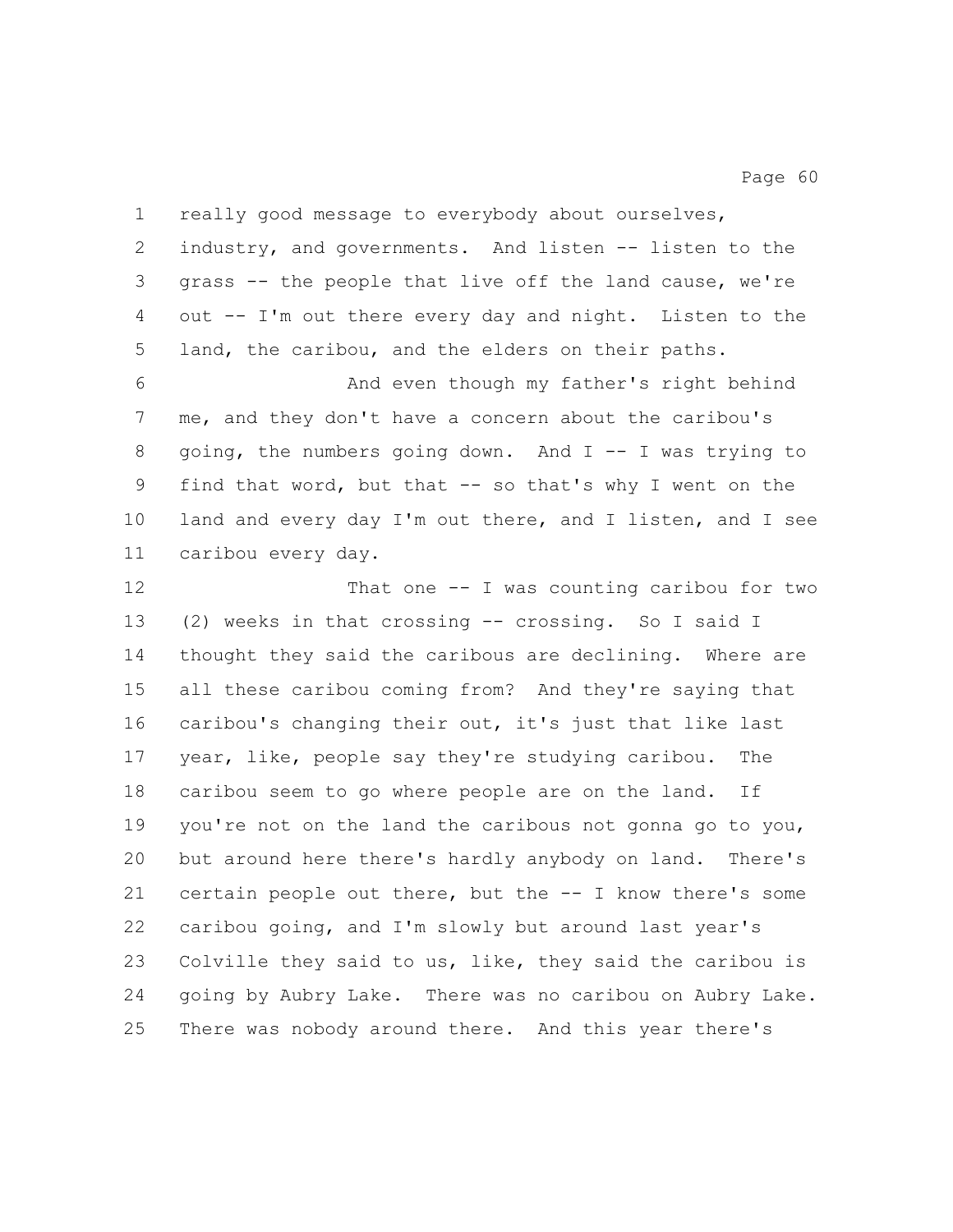people staying there and the caribou are going by them right now.

 And right where we're -- we all see the caribou -- every caribou went to us where -- where we're staying on the land there's about five (5) six (6) families out there, and they all got caribou. And that's something my grandpa talks about. The land is a living thing. If you don't use the land, it's not alive. So the caribou knows that. He knows you have to live off it to survive out there.

 It's -- it -- you have to be out there to know, and I don't know a lot of you understand, but you really have to be out there and listen. And a lot people talk about no caribou, but a lot of them are not out there. They have to be out there. The caribou is -- it's a smart animal, and we don't know about it, very much about how it thinks. It's got no borders. 18 And this is and I -- I did that tour back in '86, '87, I can't remember when it was it at. MR. ALASDAIR VEITCH: '95. MR. WILBERT KOCHON: '95, okay. I went -- I went to all the Kuklatuk (phonetic) all the Inuvialuit settlement anyways and the Nunavut, and but all of people think the same pretty -- in the same line

and they said it was kind of hard to manage it because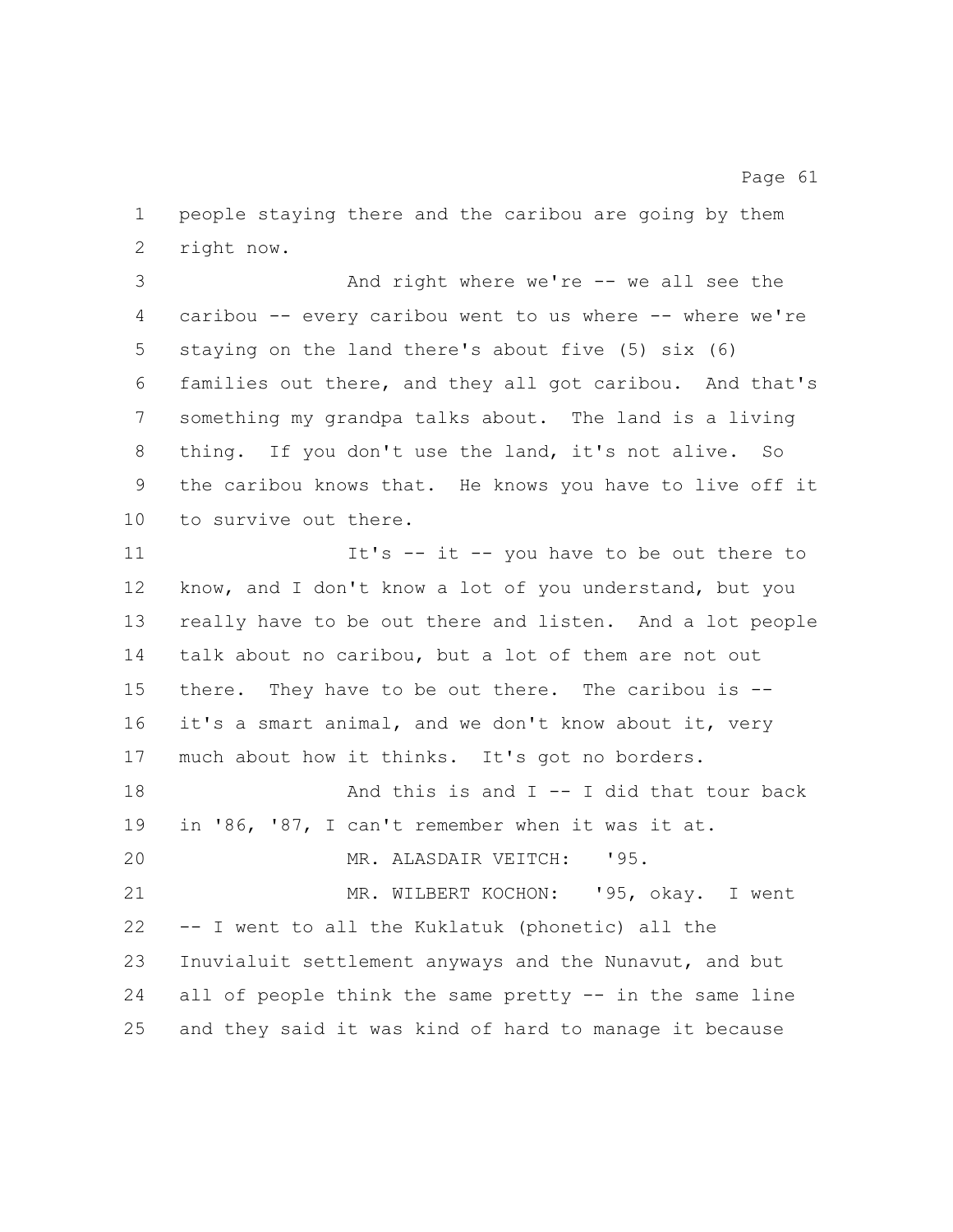you can't make rules for it cause the caribou can go back over there. We can't stop it. There's nobody feeding it. It feeds itself. It lives it own life like it's, so a lot of elders are saying, well, how can you manage caribou.

 Maybe we can all come together at that time as a lot of elders that's agreed to kind of work together to do a management plan, but I have never seen it. I don't know where that draft is, un -- unless it was on that tour, but. I know I -- I thought was a really good tour with did and all the elders are saying 12 that, and I never see that draft yet, so I hope that comes out and to work on that and get everybody together from the Nunavut and Inuvialuit and work on a management plan.

 I think I'm talking too fast so I got to slow down. I forgot there's a translator behind me so. So my grandpa always say you got to respect people the same way you respect animals. And I don't believe the -- like the -- they did a study, and I was out there. I'm out there all the time and I don't believe that the caribou's declining, it's just that they're getting harder to find. There's a lot of noise from the diamond mining and that, so. And people are talking about now shouldn't the leaders -- I don't think, well, shouldn't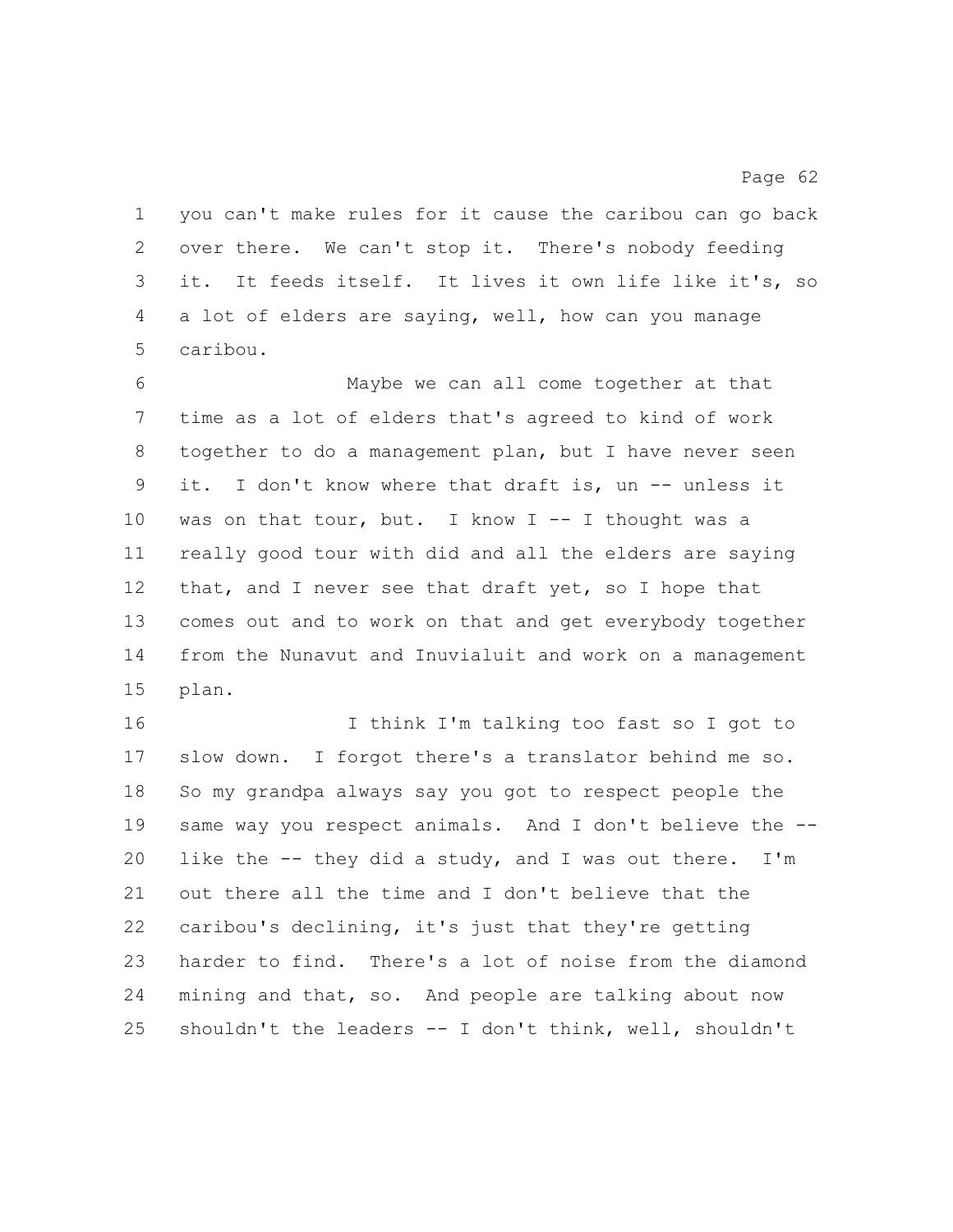the leaders, I think we're just visiting them and the caribou we don't know how it thinks.

 It's just the way it has been treated in the past. You don't respect it. That's what you have to teach your young people to respect the caribou and the land. Like ourselves we been through a lot of industry and it -- it -- that kind of bothered me a little bit too, but then we have to. So that's why when the elders got concerned about that, we kind of stood down the industries from coming in. And it kind of helped a little bit, it kind of made the caribou come back a little closer. As soon as the industry was gone, they came back more closer to Colville.

 So there's a lot of things in the -- that we have to work on, work it together, not separate and the governments, the boards, and -- but I had a lot of things to talk about but I think the Elders going to really tell you a lot of stories, and I don't want to talk for like, let them talk and you can listen to them. And some, they tell you a story.

 They're not gonna tell you what to do, but they're gonna tell you a story. That's the way they are. 23 They never really tell us what to do; they always tell us a story and you find these thing -- little things in the -- in the stories, and that's how you move forward.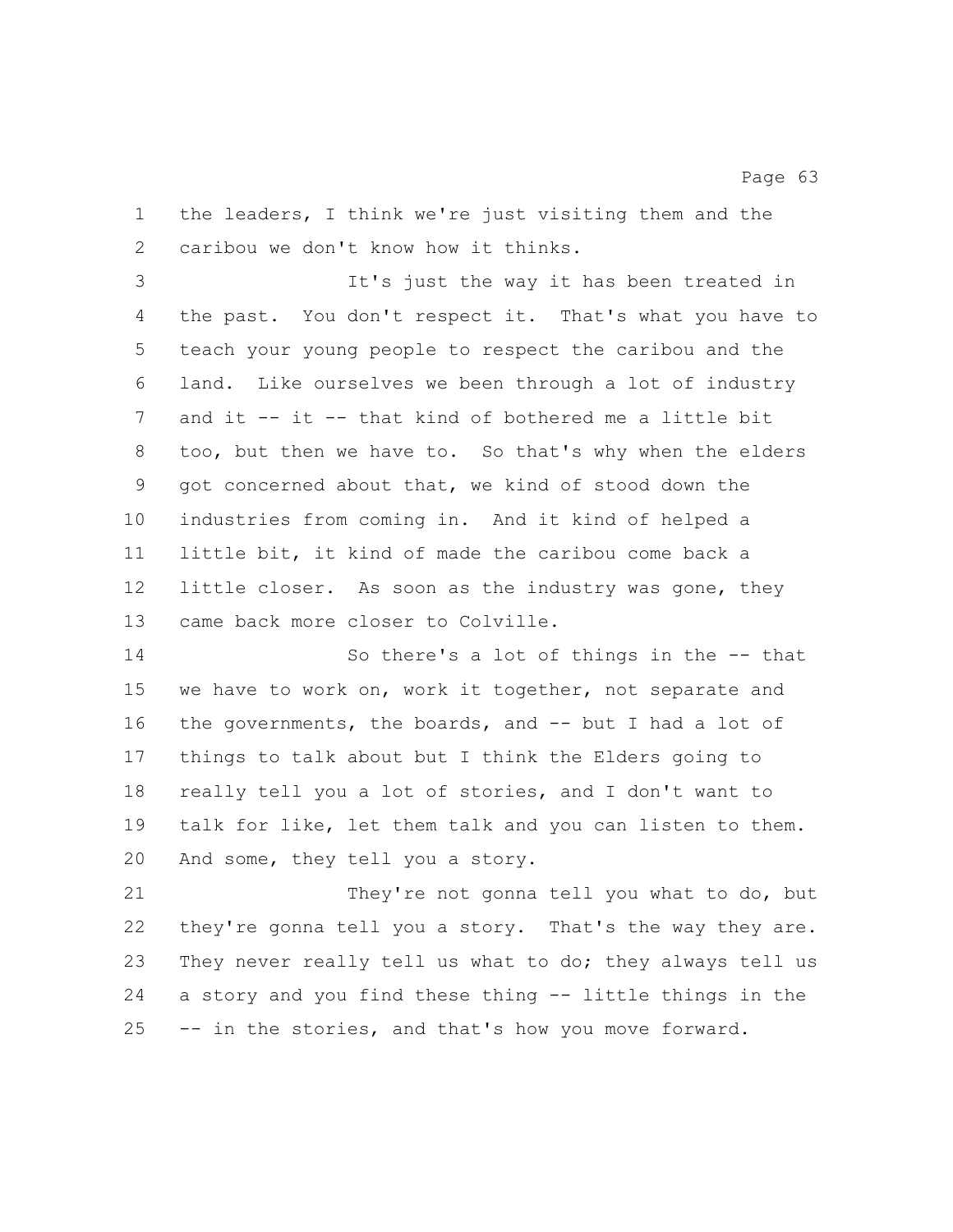But if you don't listen, you just keep doing what you think is the best. But listen to the Elders when they talk. There's -- there's a lot of them 4 behind me that are -- I feel -- I feel strong, because they're behind me. There's a good knowledge from the past. Like my father is seventy-three (73), seventy-four (74) years; he's sitting out there trapping. I think he's outdoing a lot of people that are just living and probably not doing nothing. So those kind of things you should really listen. 12 He's gonna be up here talking too, so those kind of people you listen to and what happened way back. And he's gonna bring up a lot of things that happened in the past. And the caribou, we don't really know about it, and we just do the survey once in a while and think you really know about the caribou. I don't think so. 19 19 If you live on the land, you'll really understand it. If you really want to understand the caribou, you go out there. You live out there. Live on the land and listen. 23 I know that a lot people are -- are claiming the global warming and that, it's got a little 25 bit of change on that, but if you see the land, it's just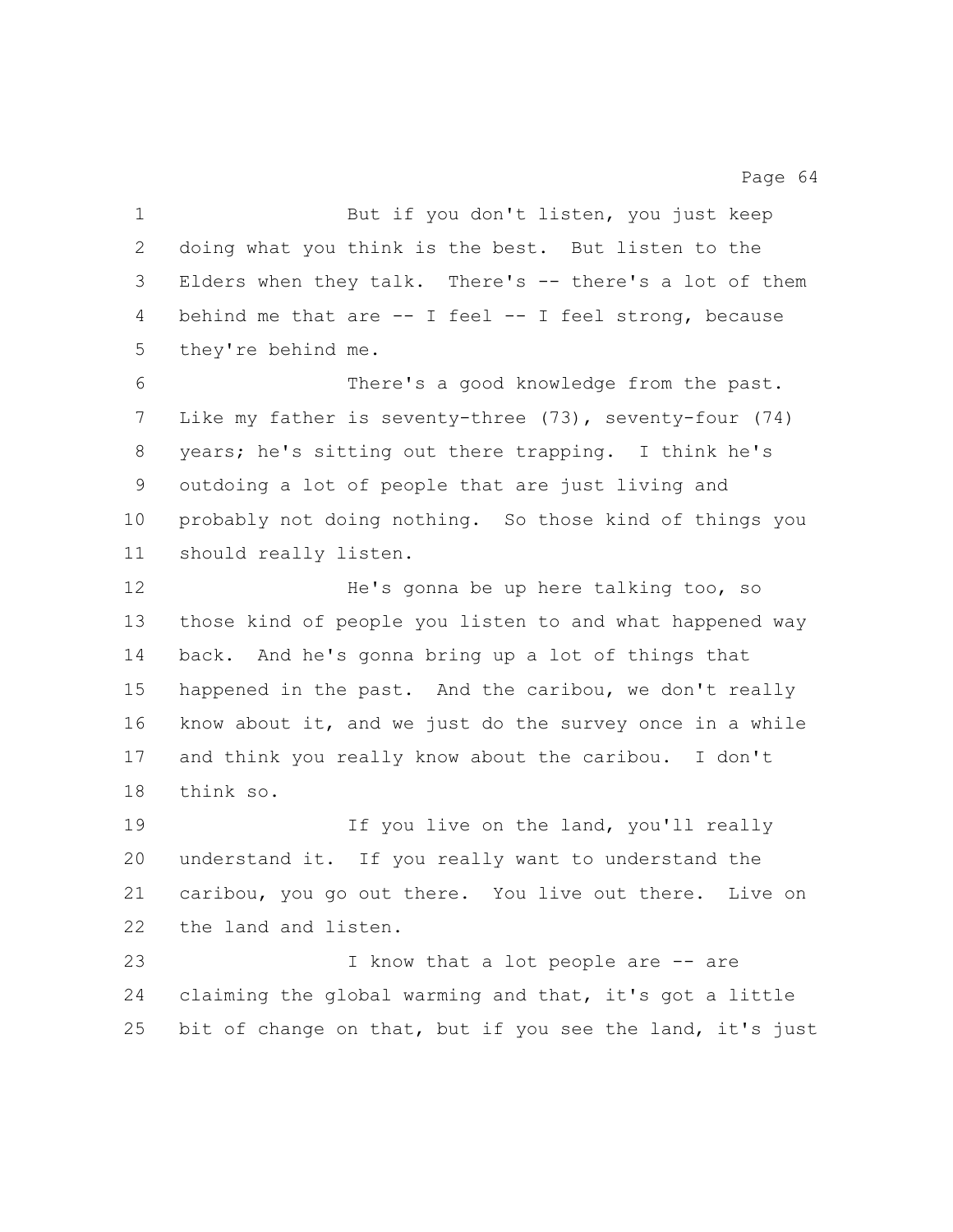warm -- global warms hasn't changed but the landscape. Everything's still the same from the past. How many years have been out there.

 I'm not gonna say my age, but I've been out there for what; over twenty (20) or thirty (30) years, so. Think I'm not that old, but I've been out there. I'm from the -- I'm from back when they used to - 8 - we used to slip the, well, trapping with dogs. And then we -- it changes. A lot of people think we're still living in that past, but we're not.

 We're modern style hunters and trappers too, but we still keep hold on to the -- the words the Elders gave us, and that's how we'll move forward.

14 And I hope that -- I know most of you, some on the Board and from ENR, and I have a lot of friends in ENR and I always talk to them. So I think I educate them about the things that we do and they -- they understand.

 And to listen to the people, listen to the stories that they're gonna tell you about the caribou. Like what they did in the past and the muskox. Right now is over populated and the Elders want to shoot it, but there's a restriction on it so they think they're gonna get charged. But I asked the officer, Can Elders go hunting, and they said, Yeah, sure, okay, well, I'm gonna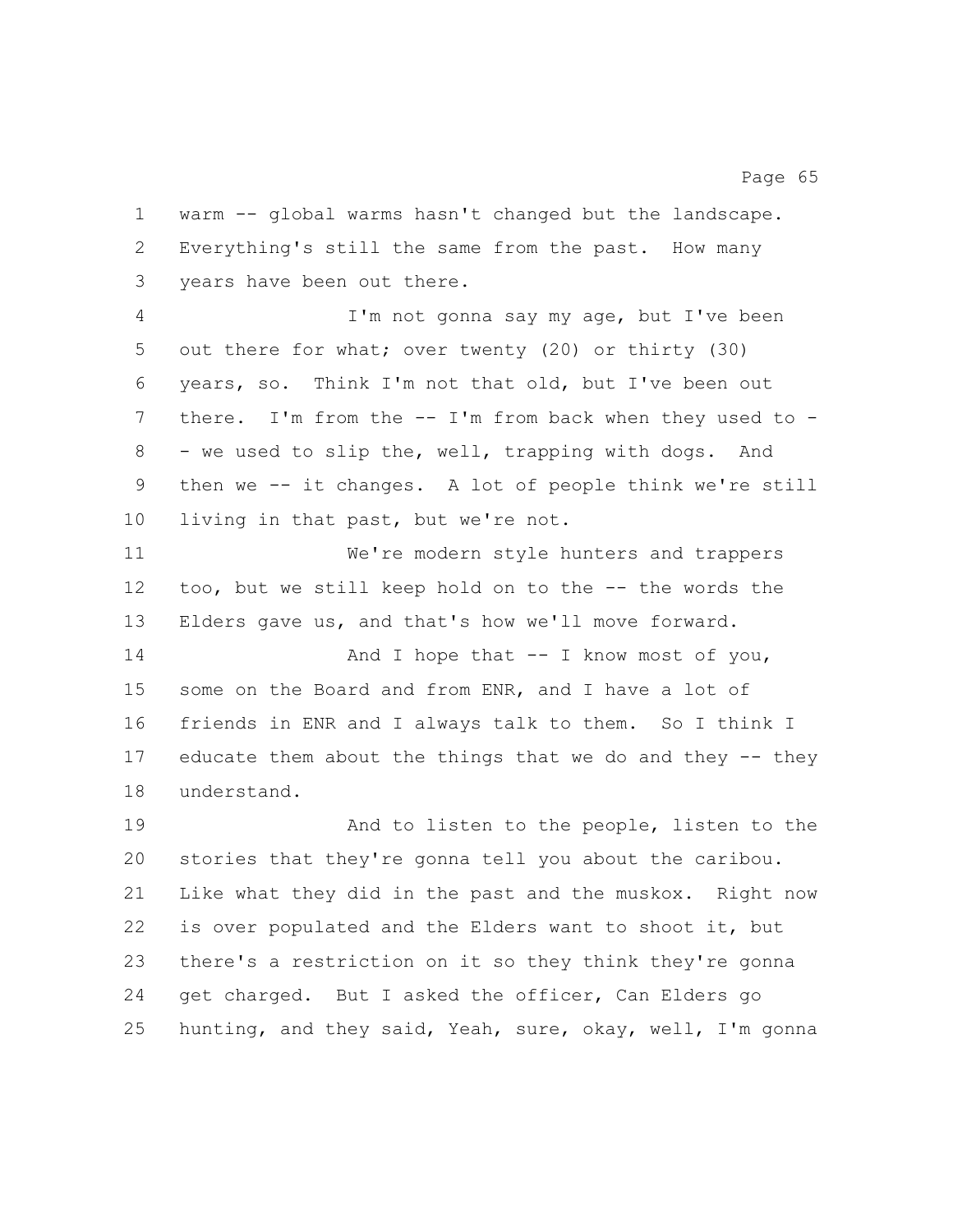go out and start shooting muskox.

 As long as the restriction is on there, the Elders are not gonna go out there. They don't like to be restricted. And if the officers or the, you know, or whoever is responsible for that should talk to the Elders and tell them that they're allowed to shoot some muskox. 'Cause a lot of them, that's what they used to live cause in the '50s or '40s, '50s, around there, that's what they mostly live on, was the muskox. That's why the numbers dropped.

**And the caribous were not around Colville**  or -- and people used to have to go -- to walk from Colville Lake to the past the Horton right to where there's no trees, just little shrubs. That's how far they used to get caribou, and that's walking and packing. 16 Now we have it so easy. We can go anywhere with skidoo. So if you think about the things that they done; all the work they had done just to survive on the land. And you see some of their doing, like they built corrals on the -- on the barren lands. You see how much work they done just by hand and carrying all these sticks. And you look around where they build that corral, it's -- where you opening is about two (2) miles long. It's not very wide. And then it goes way -- I don't know how -- how many miles, but -- and you look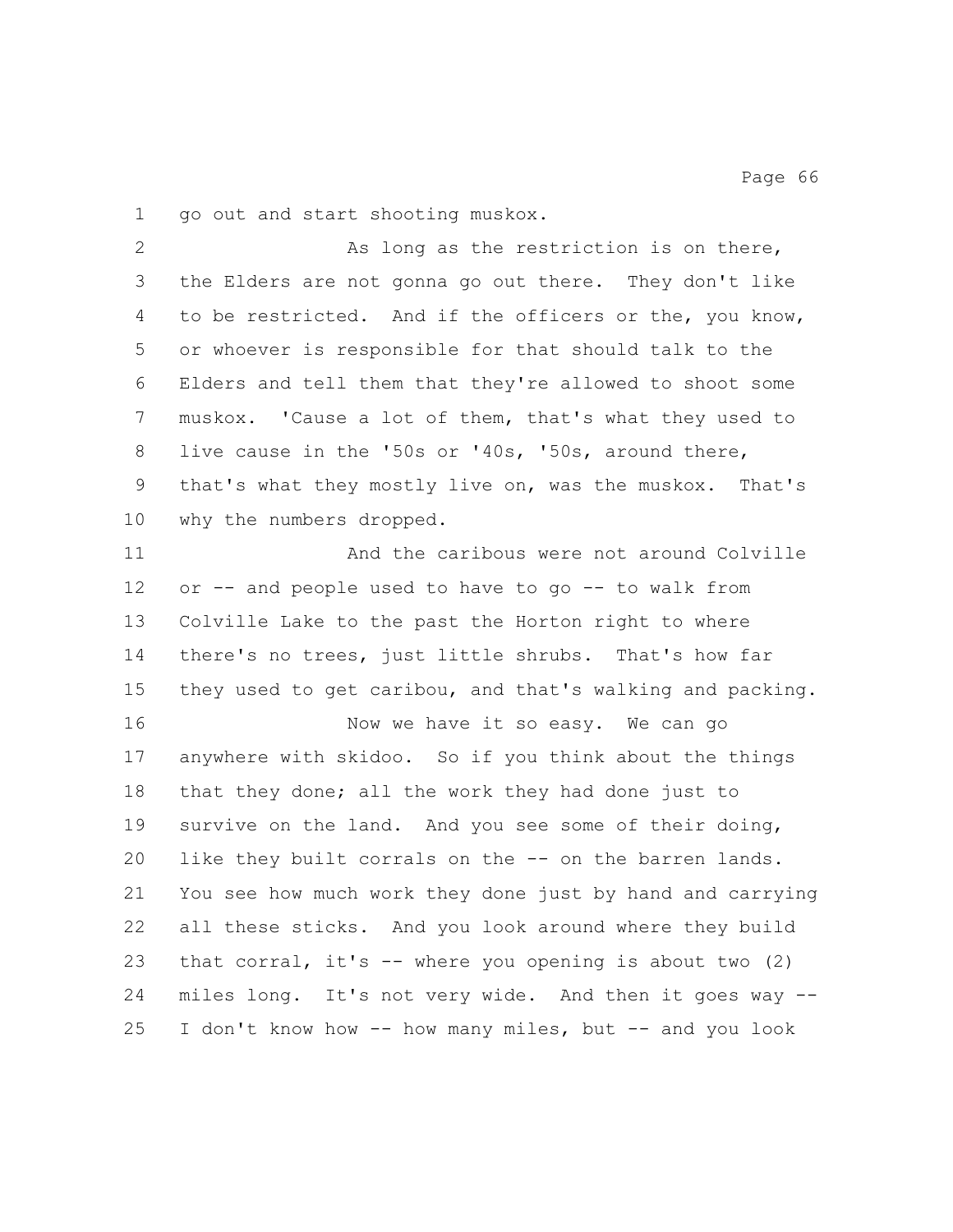around; there's no trees. Where did they get all that trees from, just from packing.

 Like those kind of things you see and you really respect the people that done and lived off the land that time. So that's how much they respected caribou.

 So that's why I'm saying listen to the people. Listen to stories that they tell you. They're not gonna tell you what to do. So I don't think the Government should tell us what to do. Just maybe work together and over the plan or something and to show each others what we know. And then we don't have to go through this kind of hearings like, it kind of really bothers me to -- to hear to this kind of formal meeting cause a lot of Elders want to speak, but they're kind of held back and -- and it -- it kind of bothers me, cause it's -- it's an important thing, the caribou. It's our life.

19 I had -- I was thinking of a lot things, but then I'm being nice today. So I think you should be happy. But I wanted to thank the Renewable Resource Board and the ENR for listening, and just see what kind of questions you can ask them now. I thought of more, 24 but then the Elders are going to tell you so -- see, they're gonna speak from the heart. And that's all I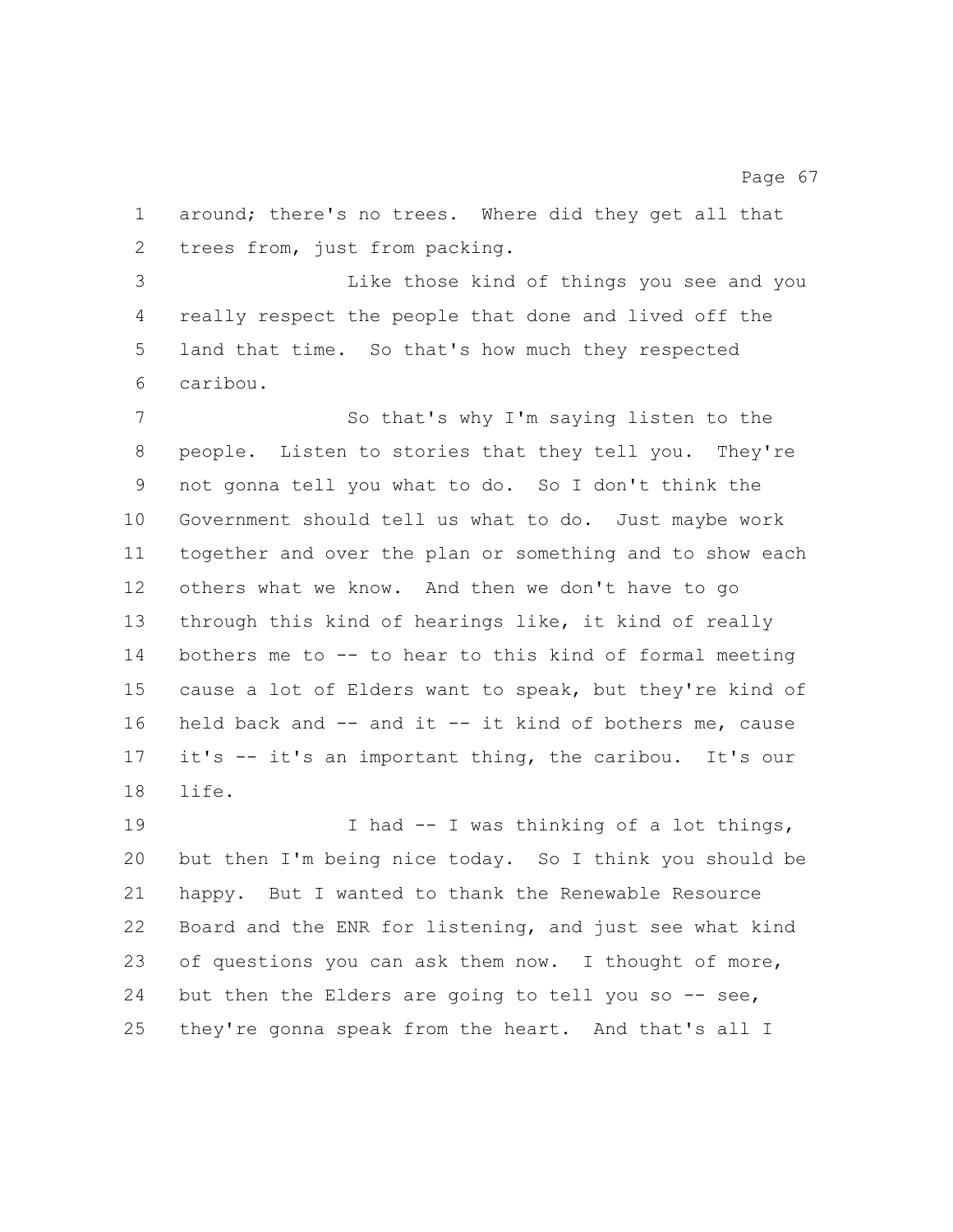have to say, thank you. 2 THE CHAIRPERSON: Yes, I must say, Wilbert, I'm -- I'm glad that you're nice to us today. The -- you know, at this point we usually get into a question period, but I have a feeling maybe we -- we should, well how far our -- our dinner is going to be at -- at right at 12:00? (BRIEF PAUSE) 11 THE CHAIRPERSON: So we can get into questions, I guess. And, Wilbert, are you comfortable with the questions? I -- like I said, I don't want to make people, you know, seem like they're -- it's confrontational. It's more for information than anything else. 17 MR. WILBERT KOCHON: Yeah. THE CHAIRPERSON: Wilbert's covered a lot of stuff, and I think, you know, some of the things that he talked about is very important to -- to our process here. We -- I'm going to go run through all the lists again starting with ENR. You had, you certainly have listened to Wilbert's presentation so I'll start with you, I guess. MS. SUSAN FLECK: Susan Fleck, ENR.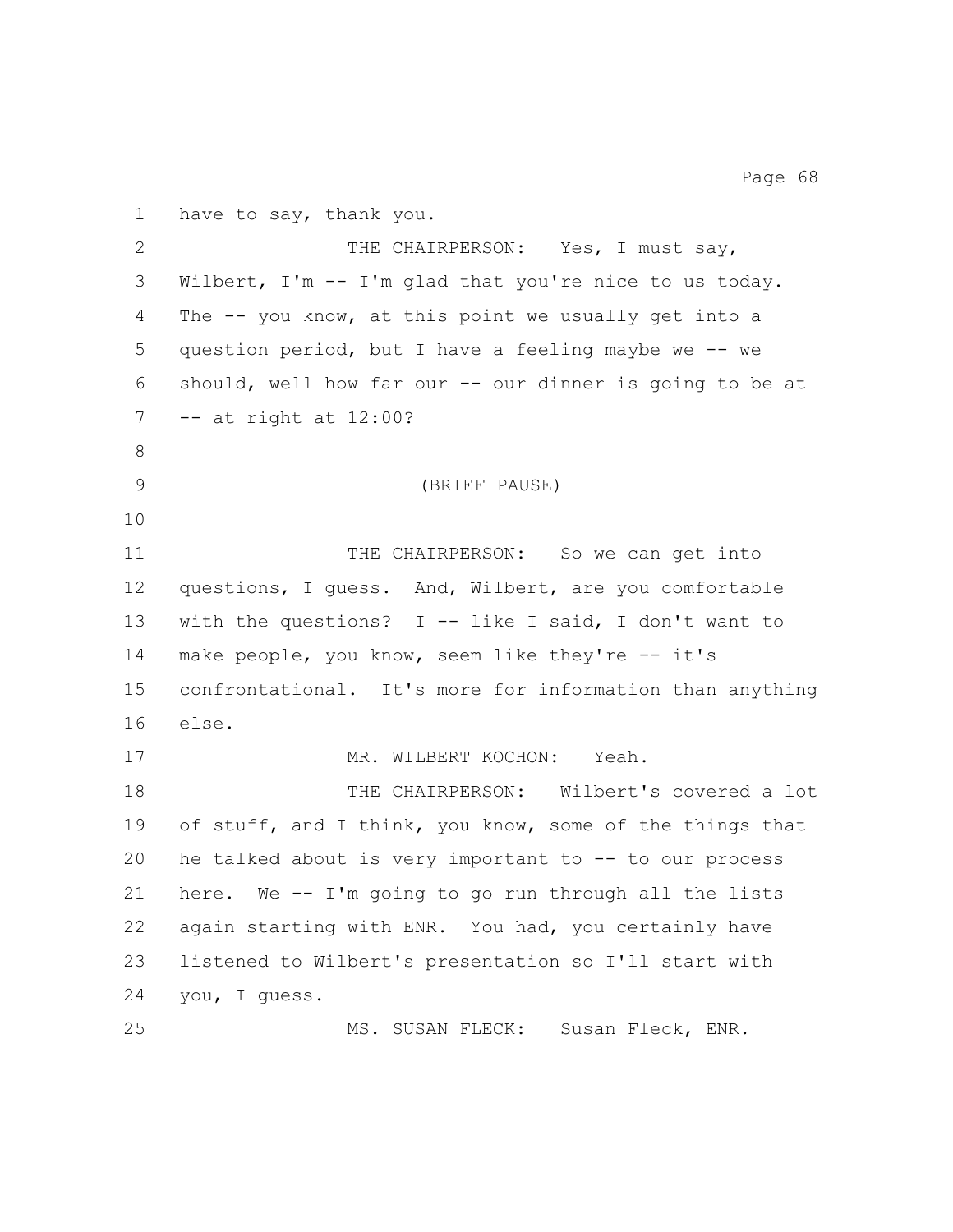Thanks, Wilbert, for your words from the heart, and we don't have any questions.

 THE CHAIRPERSON: Okay, those guys are really nice to you, too. The -- they don't have any questions. I guess, you know, I guess I have a list again, and I'm gonna keep saying it. I'm sure maybe Richard's got any more questions. If he doesn't, I'm just making sure here. Richard, Behdzi Ahda' Resources Council; David, no questions? Thank you.

 We've got Colville Lake -- well there's Colville Lake community members, but, you know, like I said, they probably be more comfortable this afternoon when we open up for the Elders. So I'm going to look at it that way at this time.

 Roger, you have any questions? RSC, Good Hope? Roger here? Isadore, okay. Isadore, that's for Walter or you're for -- with the -- you are with the Land Corp, Yamoga Land Corp. Okay, just say your name there 19 just so that the records are there.

QUESTION PERIOD:

 MR. ISADORE MANUEL: Hello. My name is Isadore Manuel. Just has a -- have a question for the Board.

THE CHAIRPERSON: Well the -- the just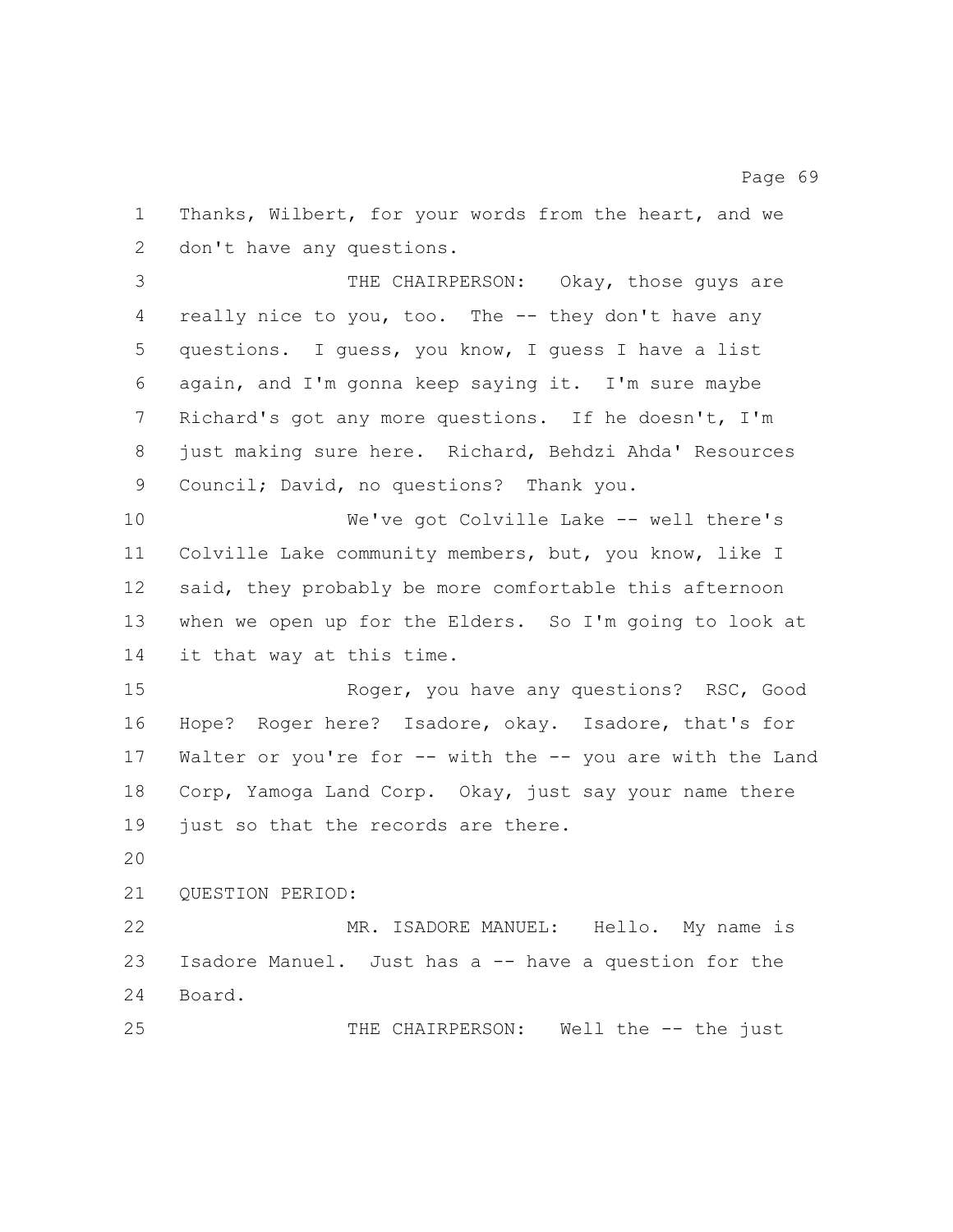before you get into it, remember the Board -- I will, you know now finally comes in now, I have to deal with it. The -- the Board if it's to do with a -- this is a hearing. So we'll take your question, but -- yeah, go ahead. MR. ISADORE MANUEL: Well, is -- you said questions anyway so. THE CHAIRPERSON: Oh, questions for the Land Corporation and Good Hope. They -- or Colville Lake. 11 MR. ISADORE MANUEL: Yeah. 12 THE CHAIRPERSON: They made the presentations. The questions are directed to them. 14 MR. ISADORE MANUEL: Oh, okay. I -- I just wanted to thank the Board for holding this meeting - - this hearing. I know it's a -- it's important for the Sahtu people. It's very interesting topic. I just want to get my information straight. I know this has been -- being -- was quite organized for the last, you know, two (2) months, and I know the information doesn't get to everybody. And people start to think at the last minute, and when the meetings or the hearings start. I just wanted to really get what's the

main intention of the Board for this Hearing. And if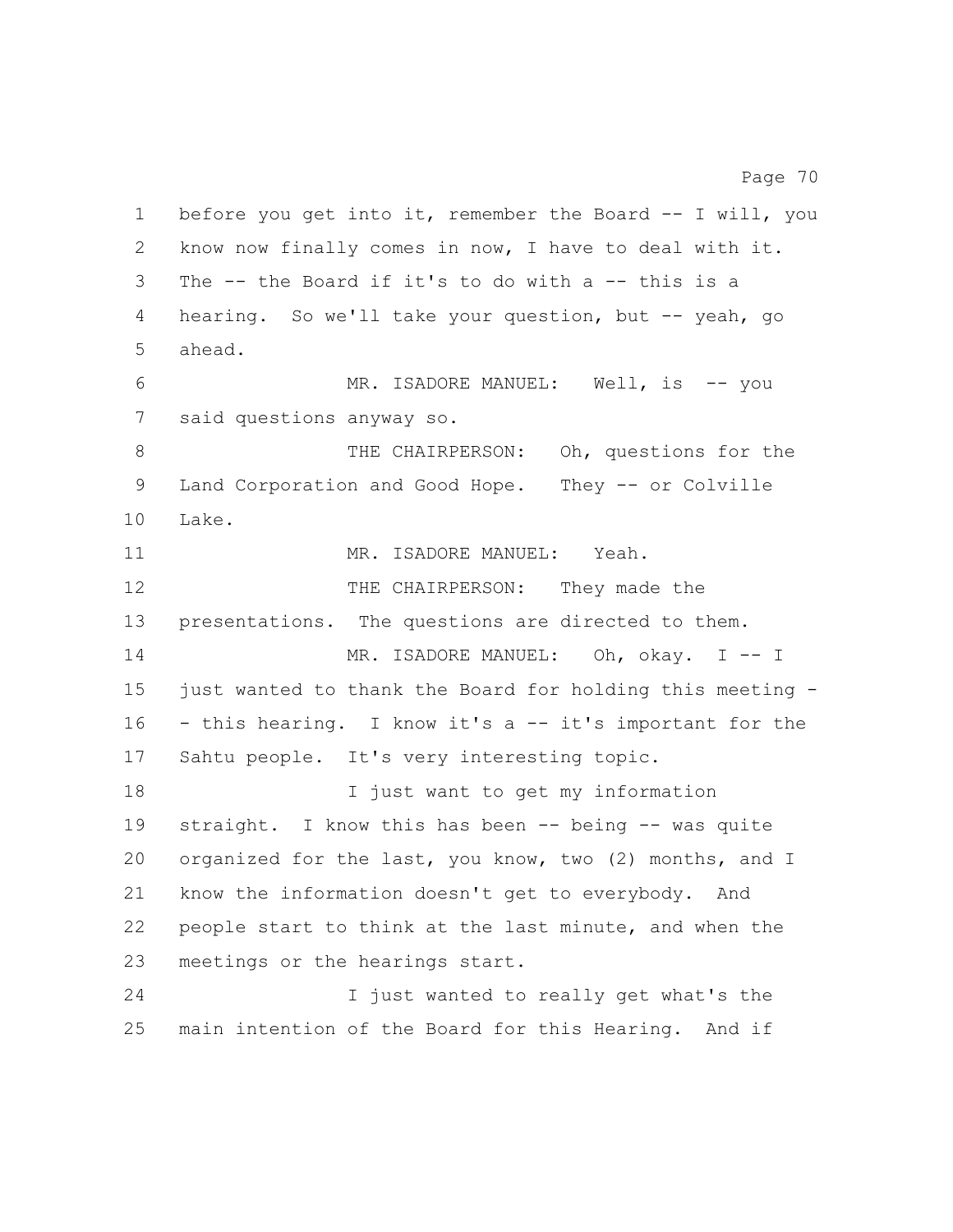they're going to, in the end, after the Hearing, if they're going to make a decision. But I also think that, you know, that the things may change and you might -- you may not decide, but it's -- I'm really glad that you -- you had this Hearing and you're getting everybody's views on the caribou. 8 And -- and your -- your -- I don't know, in the end you might decide, you know, just say we're going to limit total harvesting on caribou. But, you know, I'm -- I'm asking is if you're going to make a decision right away on -- on the limit -- limiting the caribou? THE CHAIRPERSON: I don't want to sound like the judges that you seen now, but you know some of the words they use, you know, "giving you latitude," and I'm sure that's what they mean when they allow to -- to sway our thought. But we're trying to focus on just the total level of harvest that we're looking at or proposing 20 that ENR and again say that very clearly. 21 See that -- that's what happens when, and -- and Isadore pointed very clearly, with that's what happens when you miss half of the meetings, and, you know, you ask questions that probably would of been

answered the first day.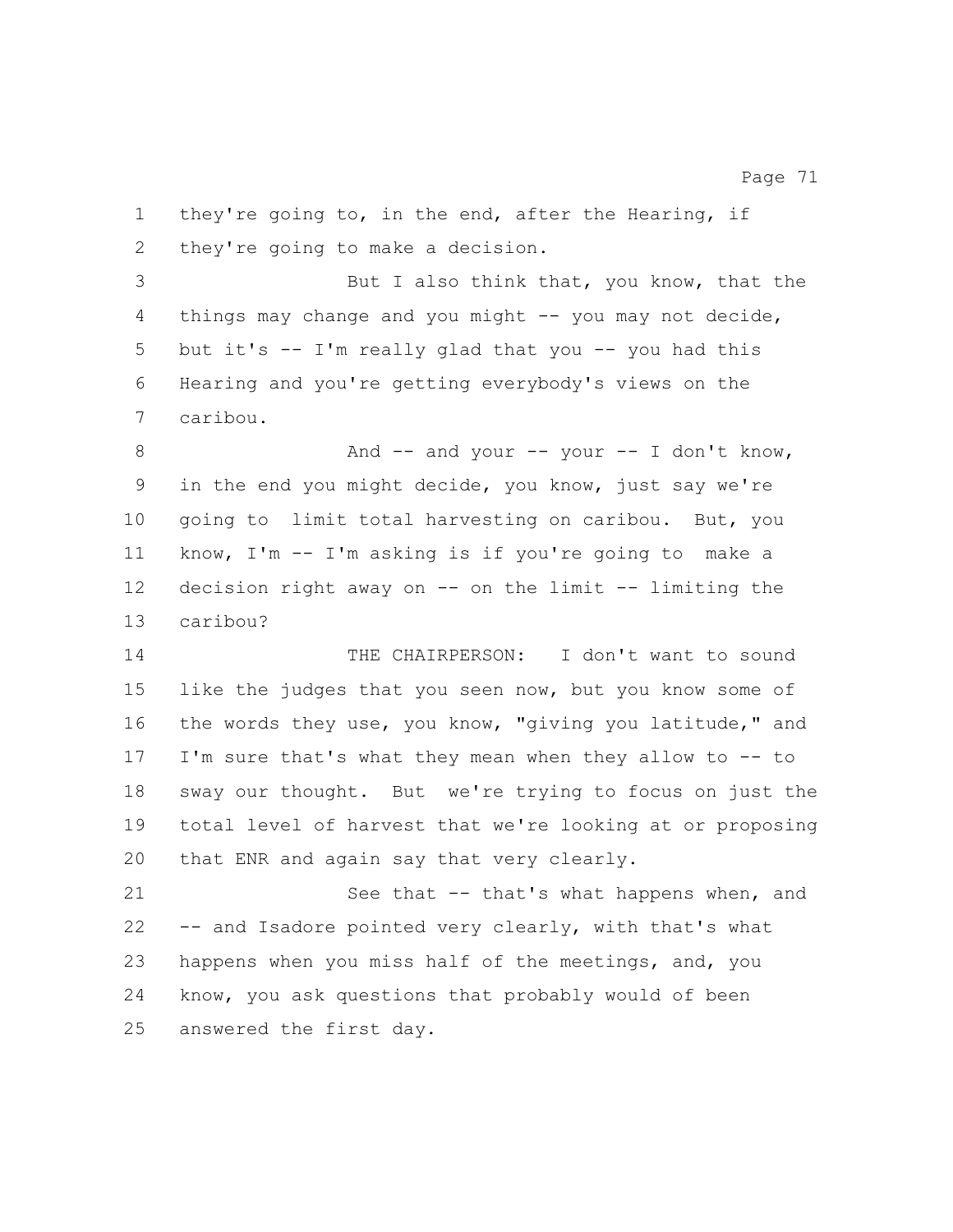But I'm gonna answer Isadore anyway because it helps the Board and it helps -- it helps people understand what is the intention of the Board? You know, what is the Board going to do with all the -- all the information that we have. Is the Board gonna make a decision? Yes. This is your Board. Your land claims created that, and the Board has a decision to make. And before that decision is made the Board is going to collect information, evidence, and listen, and say, Well, each one of the Board's here, I can't tell them what decision they're going to make. They're going to have to make their own decision. I'll help them. And 14 this is what you guys are doing; is helping us make a decision about the caribou. I know many times people talk about when 17 they say, you know, we -- we shouldn't be talking so much about caribou. But, you know, I'll tell you the story, I didn't want hear it. The whole thing started when Colville Lake said you would have to have a whole Hearing, and they -- they said that very well in our -- in their presentation. And I'm glad they did because it makes -- it forces our Board to do things the way that claims said they should be doing it. So, yes, there is a process. We'll make a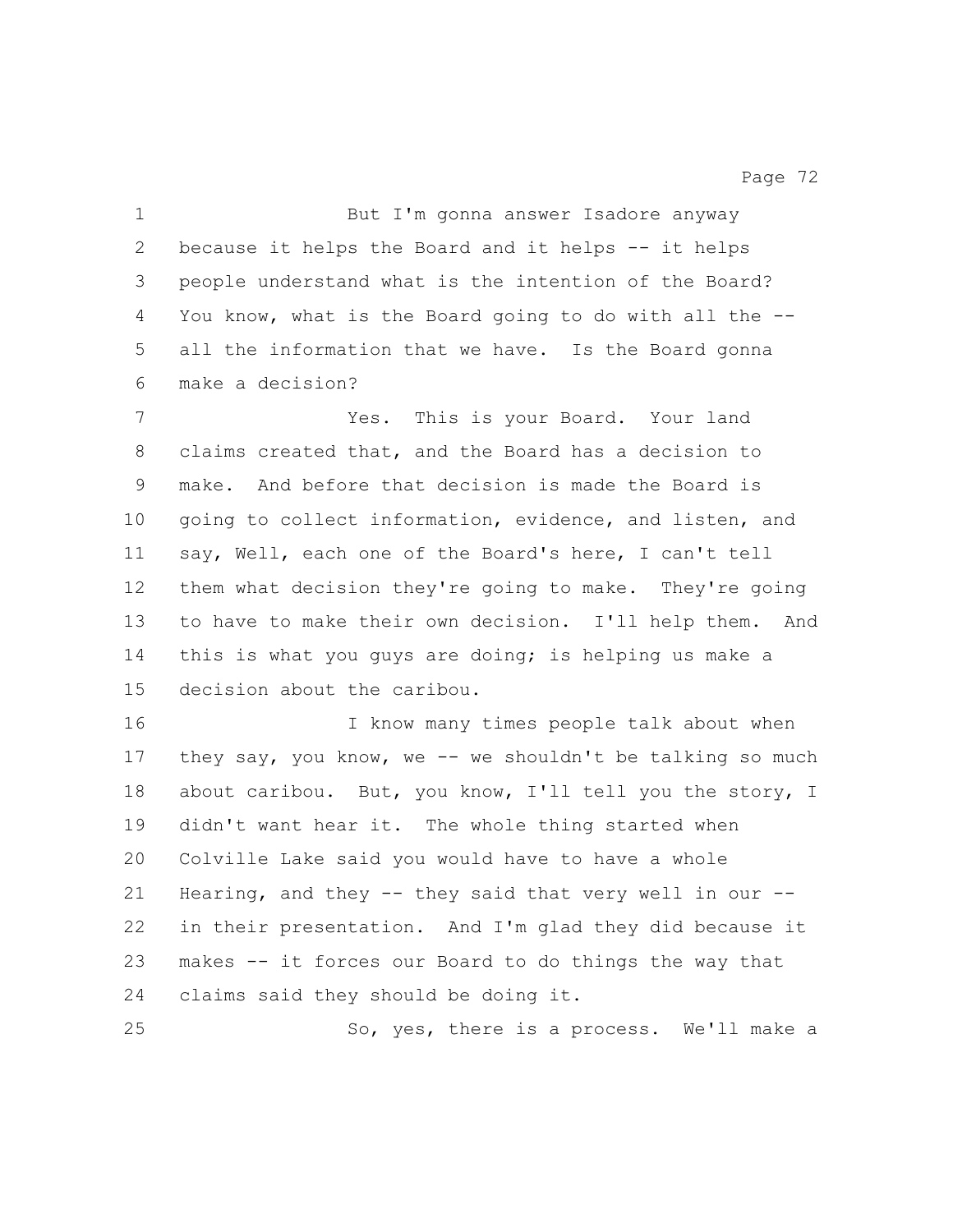decision, you know, you -- you can probably -- the information is probably there, and if, you know, talk to Jody on some of this. But from what I know, we have a certain amount of period to make a decision. And then what happens after that; our decision would go to the Minister of Renewable Resources or Environment and Natural Resources -- whatever they call it today. 8 And -- and then it comes back. You know, they got sixty (60) days. If they need more, give them another thirty (30) days. At least that's what our legal people tells me. 12 Like I said, we have to follow what it says in the -- in your claims. And I'm really glad that I'm doing this Hearing because it makes me understand -- it really makes us understand that the Board makes 16 decision on wildlife if the communities require that, and if the RRC's want that, and if the First Nations want that. So, yes -- yes, we are gonna make a decision, but there is a process we go through there to make a decision. So I don't want to elaborate any more on that. We're still on the question period for -- for Ayoni Keh Land Corporation. So I was -- I guess Roger's no -- no questions for Roger. Roger Boniface 24 said he didn't have any question. We have  $I - - I$  don't want to scare off Roger Odgaard, so maybe I -- I wouldn't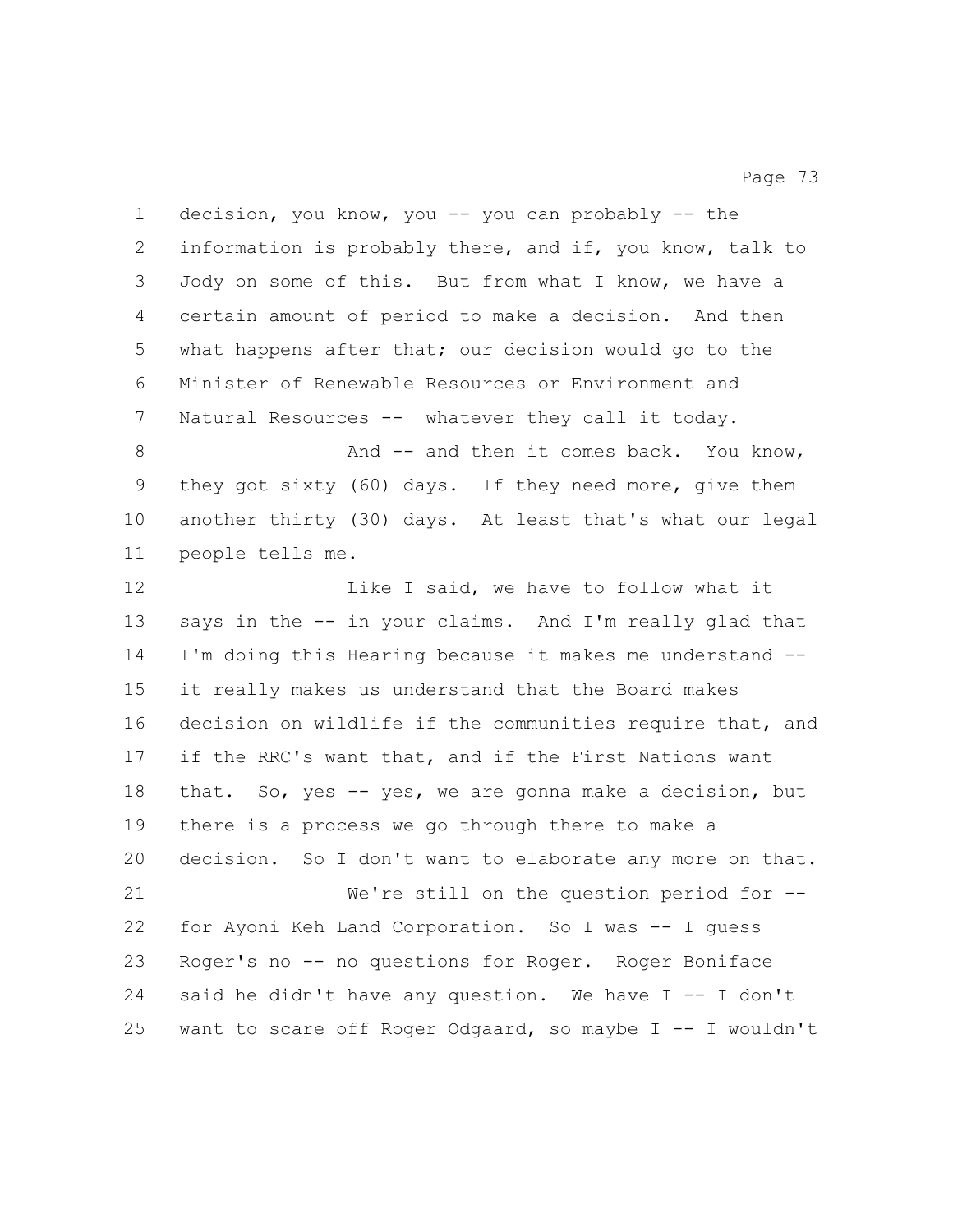say any of this. Wilford is not here. 2 The general public -- we'll go back to the general public, if we have any questions from the general public? 5 Now while -- while we're waiting, Roger, we're -- we're in the question period for -- for Ayoni Key Land Corporation. They just finished their presentation, and we're doing the question. Okay, that's really -- that -- that sort of fits my schedule over here for -- for lunch here. We'll get into the questions for our staff and our legal counsel. So we'll start with the legal counsel. Do you have any questions for Wilbert's presentation? MR. JOHN DONIHEE: John Donihee, thank you, Mr. Chairman. I don't have any questions for you. Thank you for your presentation. THE CHAIRPERSON: Thanks, John. We don't have any questions from other staff? 21 MS. JUDY SNORTLAND: No. 22 THE CHAIRPERSON: Thank you, Judy. Okay, we -- we get to the boards. The boards have any questions? Well, nothing from Rosa, Keith, Hope. MS. JUDY SNORTLAND: No.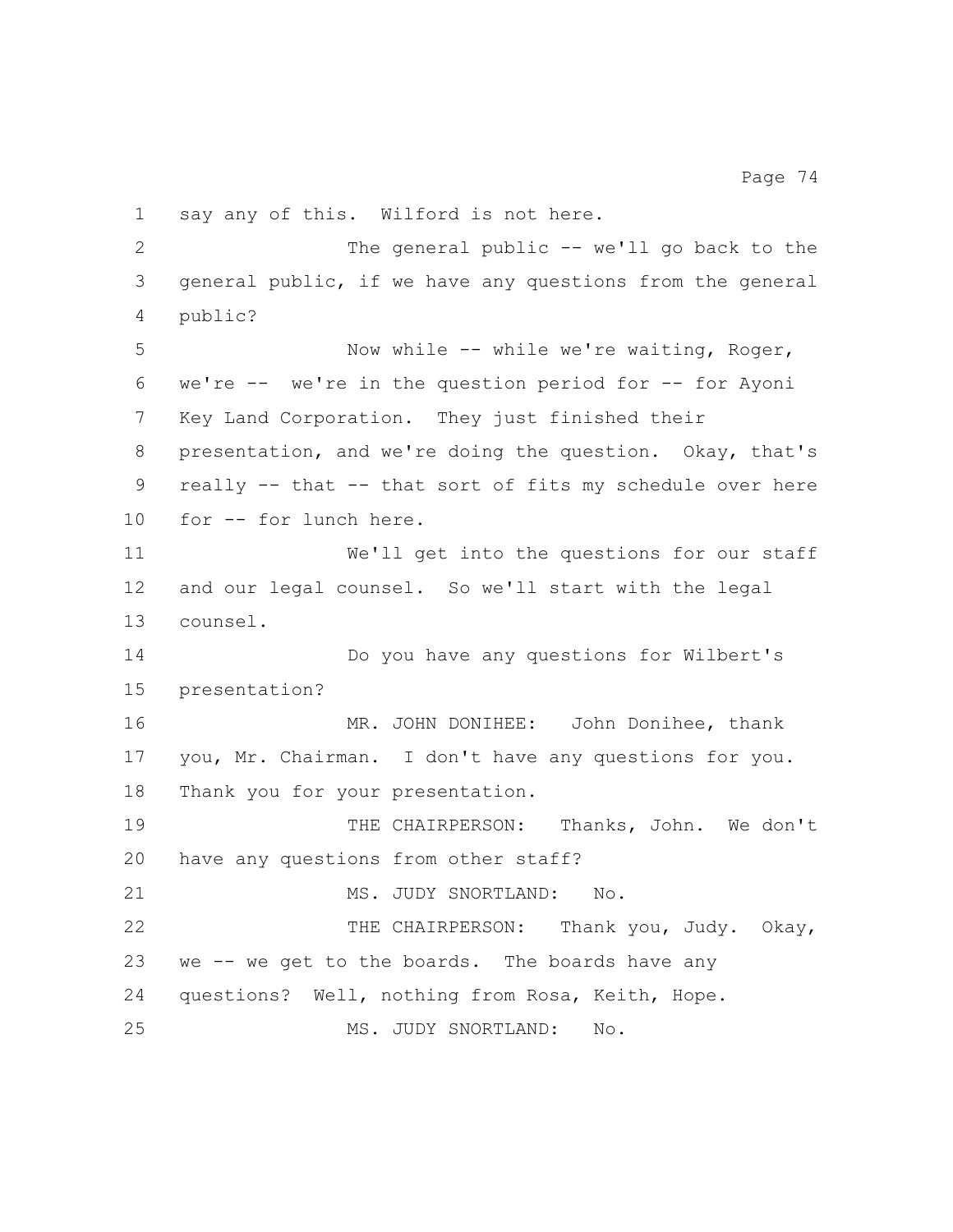1 THE CHAIRPERSON: I have a lot of questions, but I'll be nice to you. I won't -- I wouldn't say them. Thanks, Wilbert, that was nice. I think we'd be -- we might as well take a break now. I'm not gonna keep going here. Lunch will be here in ten (10) minutes, so you can stretch your legs and get ready for lunch. Mahsi, thanks. --- Upon recessing at 11:45 a.m. --- Upon resuming at 1:33 p.m. THE CHAIRPERSON: I mentioned at the beginning of the meetings that we would allow for -- right after lunch to provide for the general public to speak. So I have a list of people that wanted to speak and make their presentation, so I am going to allow that. 18 And the first person I have here is Thomas Manuel. Thomas Manuel, I am sure everybody know Thomas. (NORTH SLAVEY TRANSLATED INTO ENGLISH) 23 THE CHAIRPERSON: Thomas, you have to speak into the microphone, so maybe if you sat at the table, people could hear you better. Thanks, Thomas.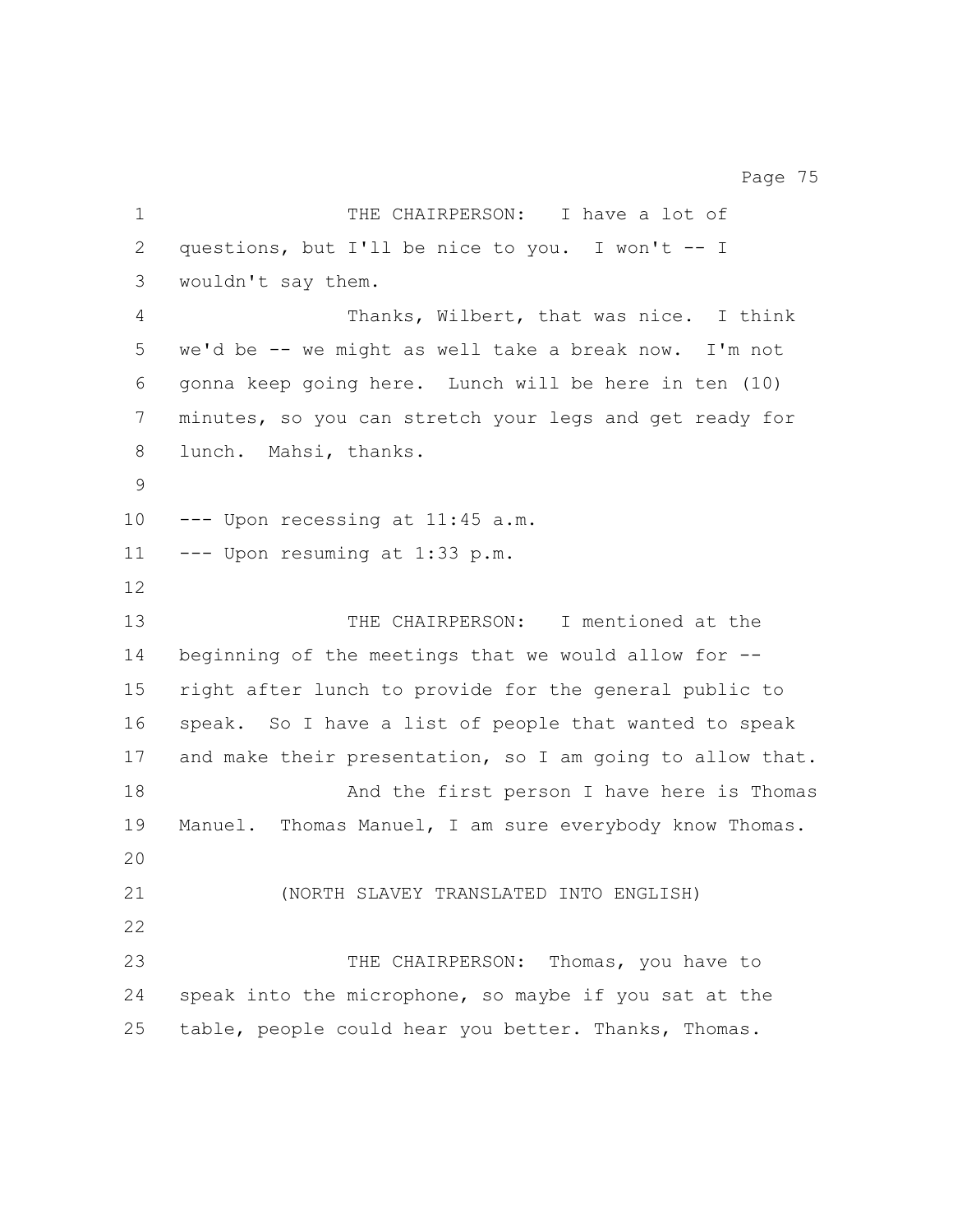Mahsi. If you push on the button on the microphone and the light is on then we -- it'll be working then. (NORTH SLAVEY TRANSLATED INTO ENGLISH) PUBLIC PRESENTATIONS: ELDER THOMAS MANUEL SR.: Yesterday, I 10 sat here, and I listened to all of you as you spoke, and this morning, too. Myself, what I would like to speak about, I want to talk about a long time ago how things used to be, how things went with us. That's one (1) of - - that's what I'm going to be speaking about. 15 A long time ago, in this area here, there used to be no caribou in this area here, and the wildlife, it was quite scarce, too. And the time that I am speaking about on our land, there was rabbits and there was fish lakes, that was what we used to survive the winters by these. 21 And in 1947/1948, around that time, just around Nogait -- that area, that's when we first heard about the caribou coming into that area. And before that time we, people of this area, didn't know about caribou. And the only time was when the people from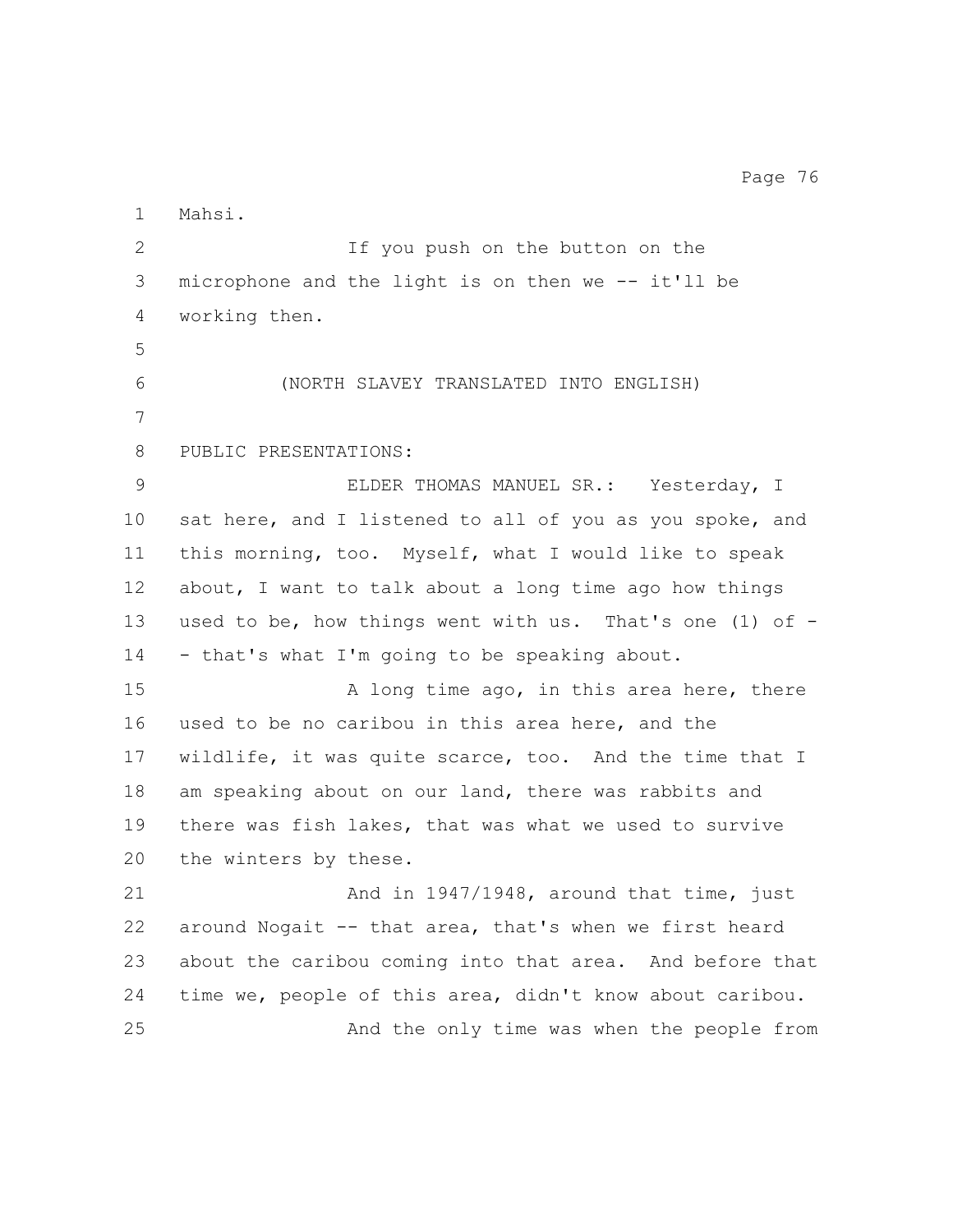Colville Lake would come up to this area was when we see caribou meat. And this time that I am talking about, the -- the moose were quite scarce back then, too. And when I was a young child, the Renewable Resources officers, they used to monitor everything.

 They used to keep track of all what we harvested and there were certain restrictions on 8 different animals especially the -- the ducks and stuff. And then -- and then the migratory birds were kind of restricted and -- and our relatives would go out onto the land, and these animals that we used to go out for, we don't want to put restrictions on these from our people. There's people who utilize the land and these things should be open for them for their livelihood. They would benefit from these animals, so I didn't -- I don't want to see restrictions placed on those animals. When I grew up, in the springtime, you couldn't kill waterfowl, you couldn't kill moose. 19 19 I remember those times and to -- today, I don't want to see wildlife being restricted from people 21 that use the land. It's what they live off, and they kill these animals for their livelihood. So I'm thinking about that now.

 Myself, all the things that I am thinking about that in regards to caribou, they're speaking about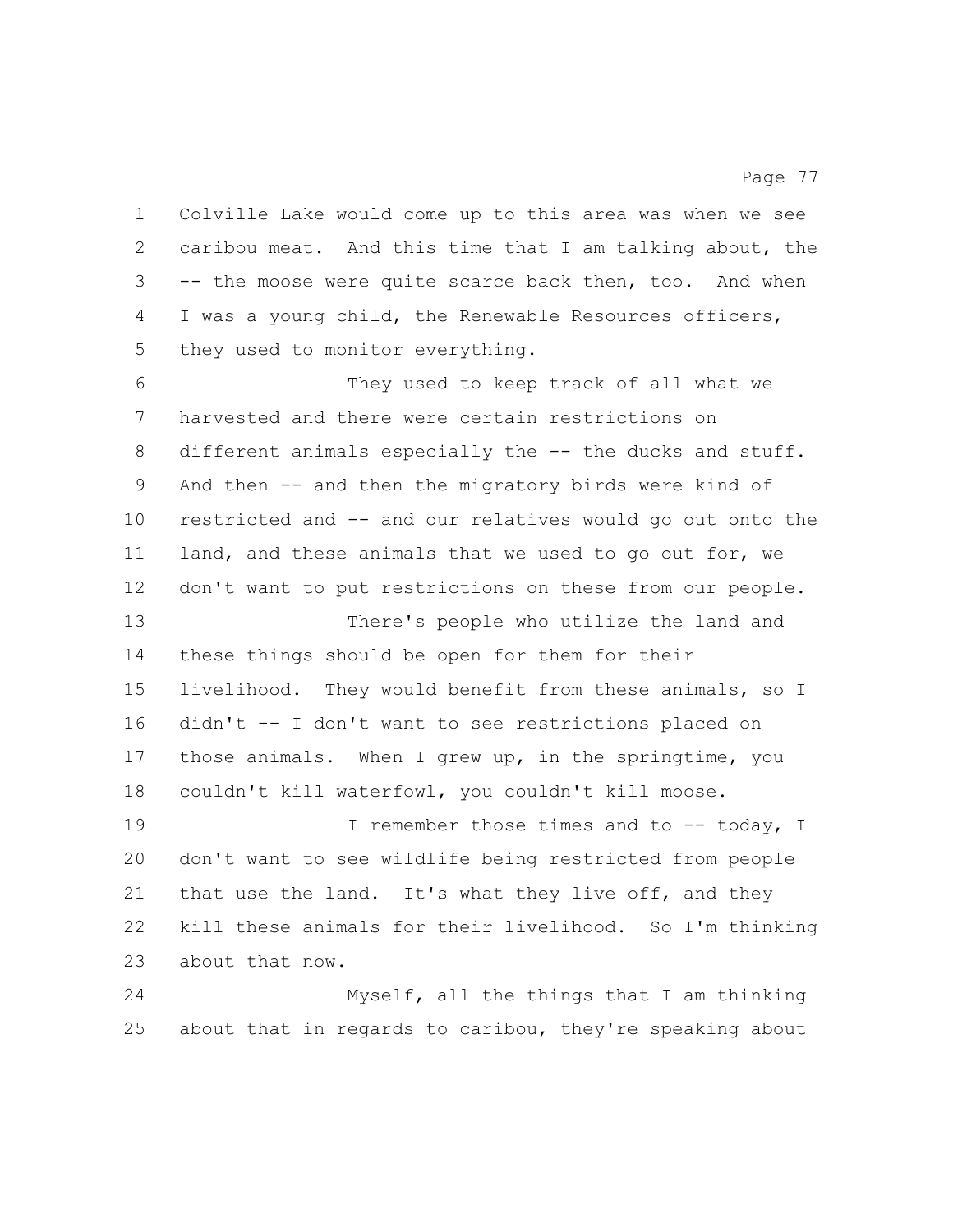how the numbers are decreasing. And within our boundary here, there is a lot of wolves in this area, and if you really look at what they are surviving off, you have to think about that.

 Sometimes you see a pack of thirty (30) wolves or more, and the wolves too, we, as Dene people, how we hunt, they, too, are hunting for themselves, just like we do as human beings. And last year, there was one (1) person who -- he noticed that four (4) moose had been killed by wolves on the island across from here.

11 And just down from here and up the river, too, all on the islands, the moose -- I'm not sure how many in one (1) year -- how many moose in one (1) year are killed by wolves. And also out on the land, caribou, there are many that the wolf kill off and in the springtime when the wildlife have their young, it is at that time, too, that the wolves prey and kill a lot of those animals, too.

19 And yesterday, one (1) of the -- the lady that's sitting over there, she spoke about the -- the forest fire. And the forest fire, too, sometimes in our boundary area, when there is a forest fire sometimes it's close by us, and there is big land that burns.

 And on this land there are berries that grow on which the wildlife depend on to live. And also,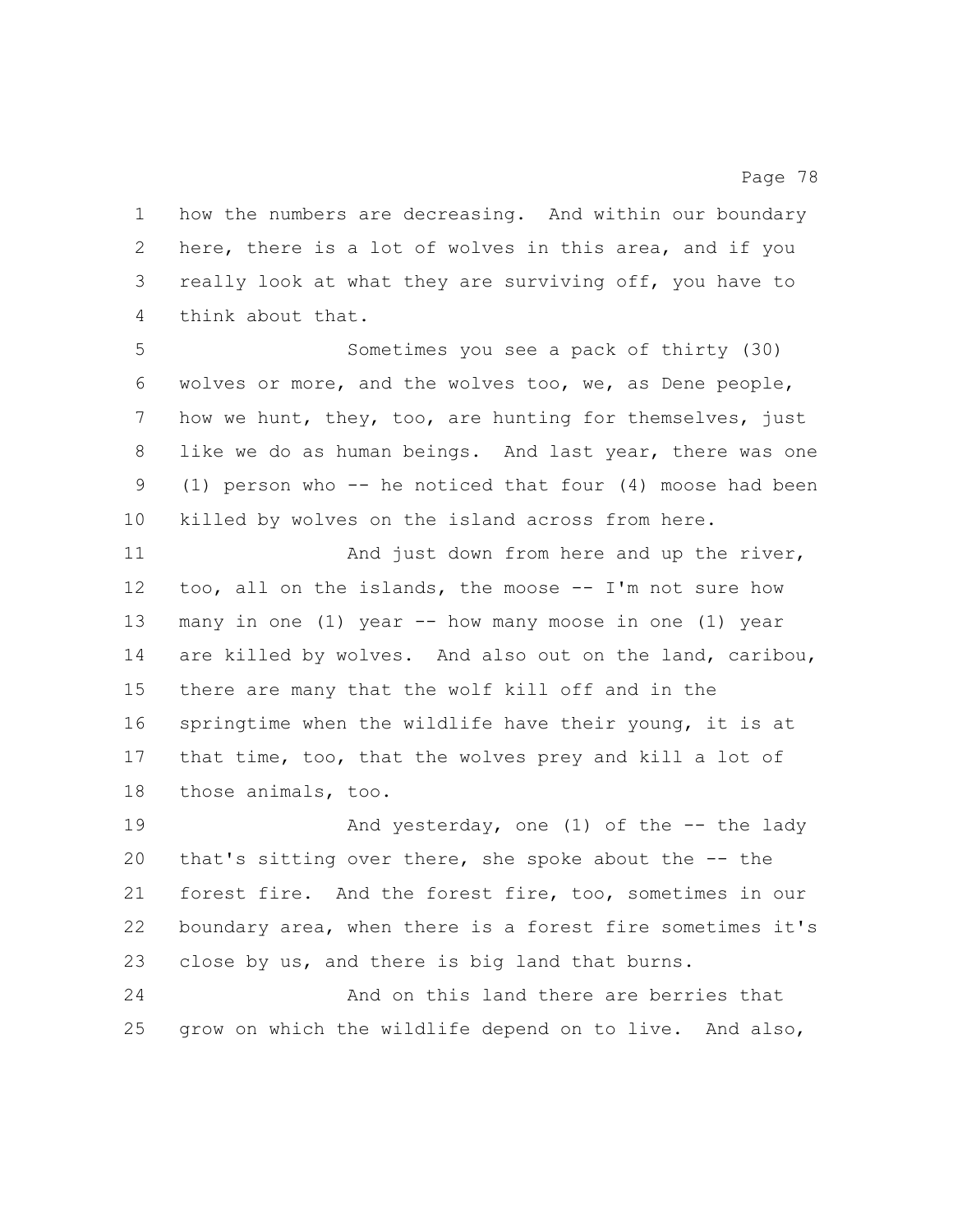all the food that -- from the land for the moose and the caribou -- not the only that, but also all the different creatures that live out on the land that have little dens and live on the land, all that burns, as well.

 But even though all this occurs, the government, they don't -- they just let the fires burn. And we, as Dene people, and within our group boundary area, we look after our area. From a long time ago, our ancestors, back when they were around, they used to look after -- they had their own Dene laws and that's what they used to follow, and they looked after everything according to their Dene laws, the animals, the land.

13 And we, as Dene people, too, we look after ourselves, too. And back then, the time that I am speaking about, our ancestors they really worked hard to 16 survive on this land, and they just like made -- cut the trail for us who are following behind them. And this time that I am speaking about, there was no meat to be 19 bought at the store, and during the winter you never saw, eggs, or oranges, and stuff like that in the stores. Just one (1) time in the spring, the barge

 would come down and, at that time, they would bring in eggs and maybe oranges, and that's the only time you saw those items. That's a time we grew up. And so be -- I wanted to talk to you about these kind of things, and I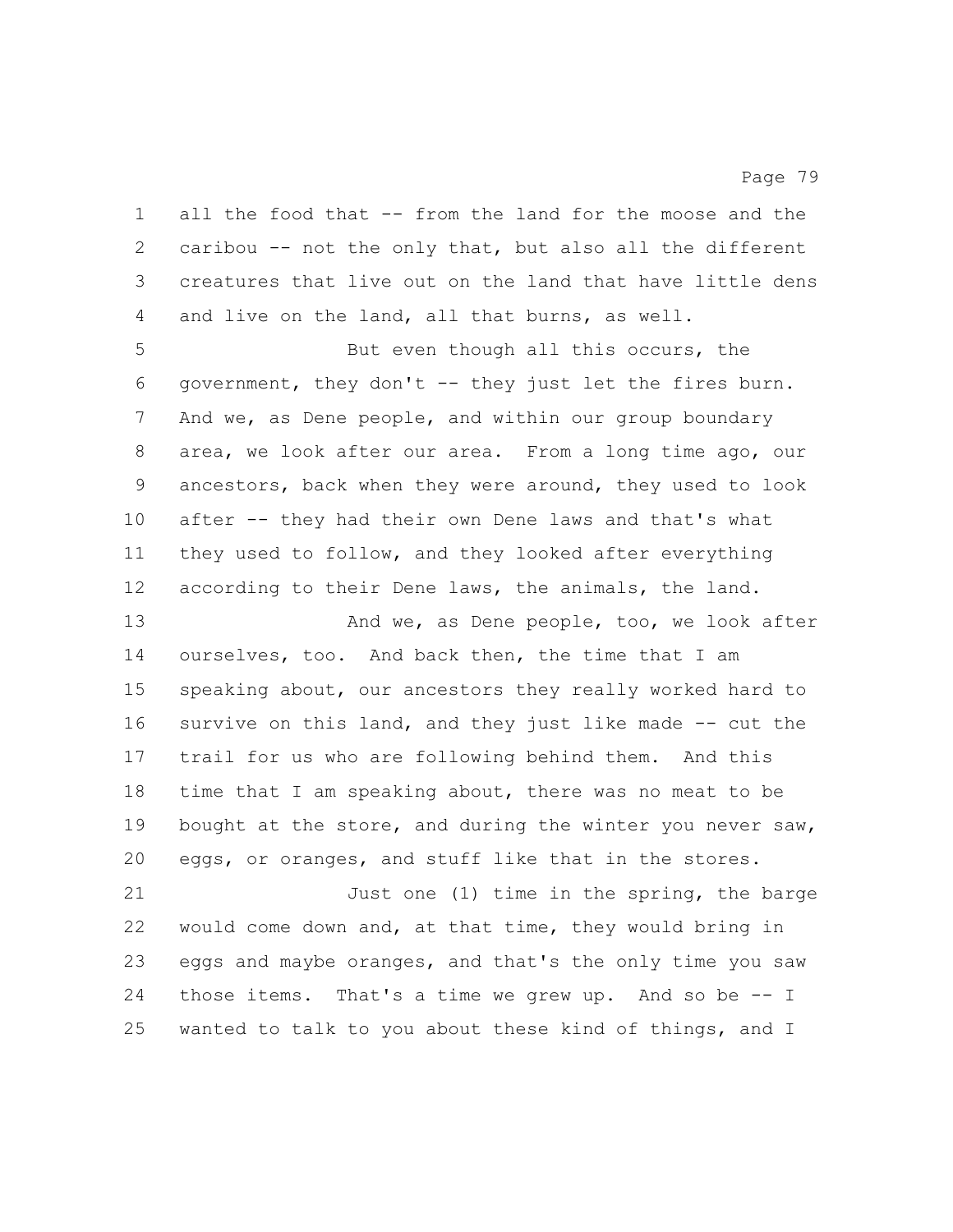thought about back then how things used to be and our ancestors. They worked so hard back then.

 Today and in our boundary area across in the mountains there are tourists, big game hunters that go hunting across there, and it's from the past twenty- five (25) years or so that they've been going across into the mountains to go hunting for big game, animals that have antlers and horns.

 And they kill these and they take this -- the hides and the meat -- they take the horns, but I'm not sure what they do with the hides and the meat and it's in our boundary area, and I'm thinking about that. 13 And -- and I'm just wondering if -- like the -- the game warden -- there's no one really monitoring what they are doing in the mountains there.

 And it just seems like that they just do 17 whatever they want, and the government in one (1) year, 18 all -- all the animals that they killed -- whatever they 19 get, they're not paying us as Dene people, all that money goes to the government.

 And so we are -- it would be good if we be more concerned about things like that. And the White people that come here, we ask them to come and meet with us, but they haven't come to us yet. We are still waiting to meet with them.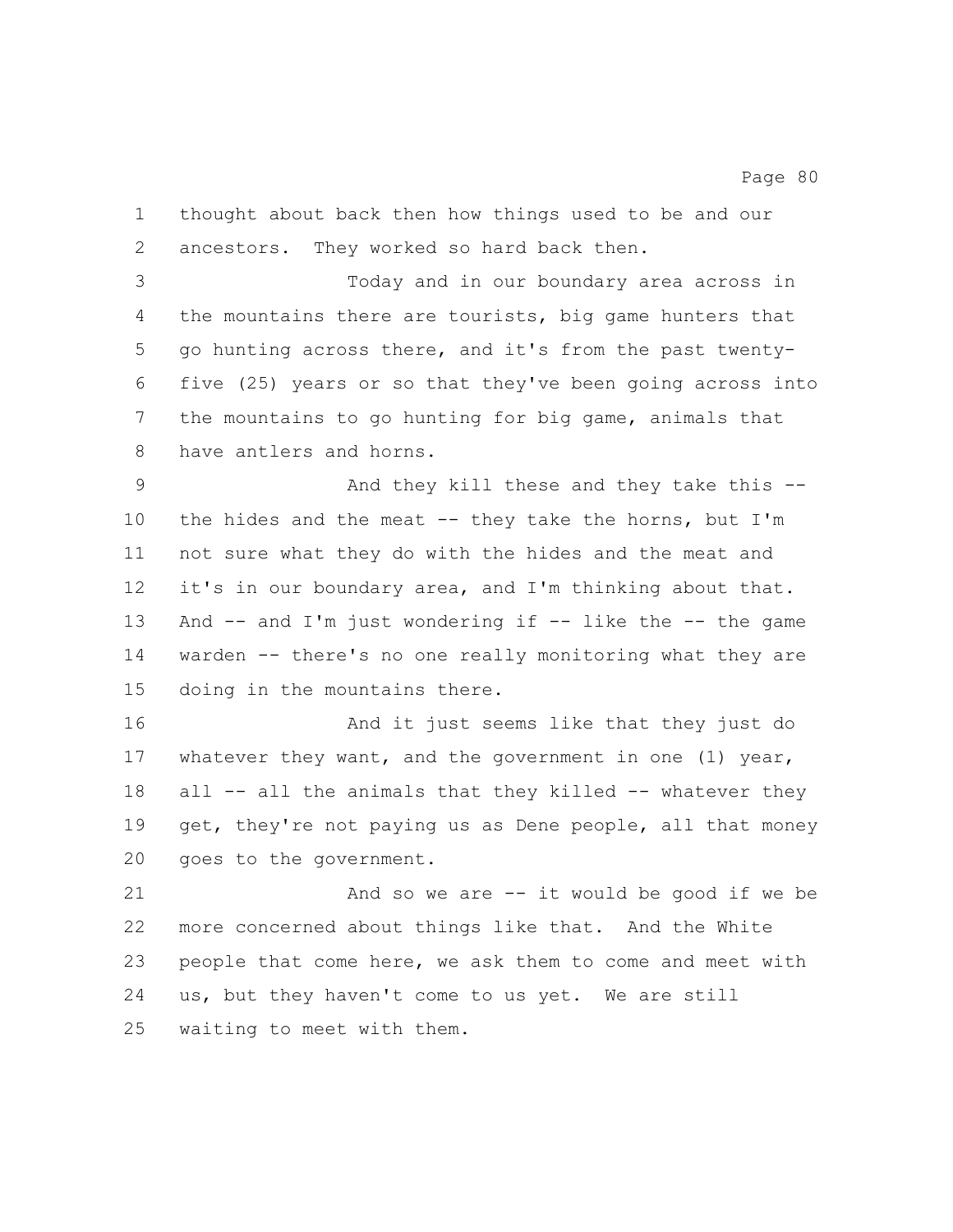| $\mathbf 1$ | We want to know exactly what kind of                      |
|-------------|-----------------------------------------------------------|
| 2           | activities they are doing on our land, that's why we want |
| 3           | to meet with them. In the past four (4) years or so,      |
| 4           | just down from here, the oil companies did a lot of work  |
| 5           | day and night, the vehicles used to be travelling back    |
| 6           | and forth on the land -- on the winter roads.             |
| 7           | And in 1967, in this community $-$ I                      |
| 8           | started working in this community, and from that time,    |
| 9           | we've gone down towards Colville Lake to get caribou.     |
| 10          | And for how many years, the caribou numbers have pretty   |
| 11          | much stayed the same.                                     |
| 12          | And it just seems like since the oil                      |
| 13          | companies have started to work out towards Colville Lake, |
| 14          | for two (2) years, there was a lot of activity on the     |
| 15          | winter road, and I didn't see any caribou during that     |
| 16          | time. And sometimes when we go down with the vehicle, we  |
| 17          | saw -- twice we saw dead caribou on the side of the road, |
| 18          | and we -- people that live here in this community or the  |
| 19          | people in Colville Lake did not do this.                  |
| 20          | It was the pe -- oil companies that are                   |
| 21          | doing this work that ran into a couple of vehicles, I'm   |
| 22          | sure. And the rabbits, too, sometimes you see dead        |
| 23          | rabbits along the road. And the wildlife, when there is   |
| 24          | noise, it tends to move away from those areas.            |
| 25          | Our ancestors, long ago, they really                      |
|             |                                                           |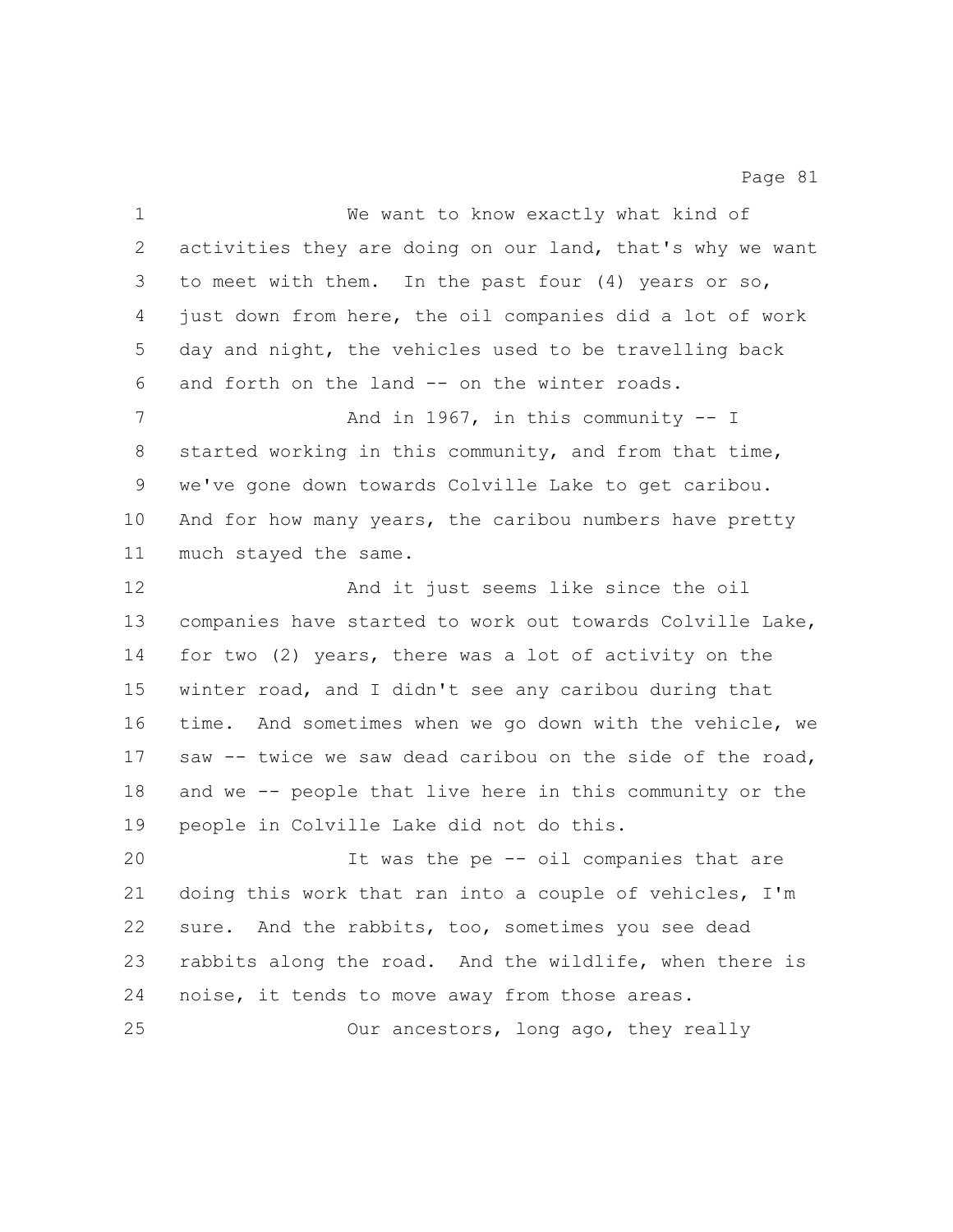depended on the wildlife to survive as people, and when we were children, we go out hunting, and we couldn't even break a stick in front of our Elders, that's how strict they were about this. And today, you see the helicopters.

 And last year and the year before, we spoke about this. In the springtime, when the wildlife are having their young in our boundary area here, there were helicopters. We asked that they do not come into our area during that time, but it's still happening. They just -- they -- it seems like whenever they feel 12 like, they come and fly around in our area.

13 And myself, since I was a young person, I have travelled to go hunt caribou. And not once, all the people that hunt, I have never witnessed a person shooting caribou in the neck. And I've seen many caribous being shot, but I've seen -- I never heard of a caribou neck getting shot.

 And I think these things should be thought about, too. And these helicopters, they are quite noisy when they travel close to the ground, and a lot of the wildlife they live down under the ground. Long ago, our Elders, when they used to track animals, when they were going to kill something they would track them. And sometimes they'd follow them for a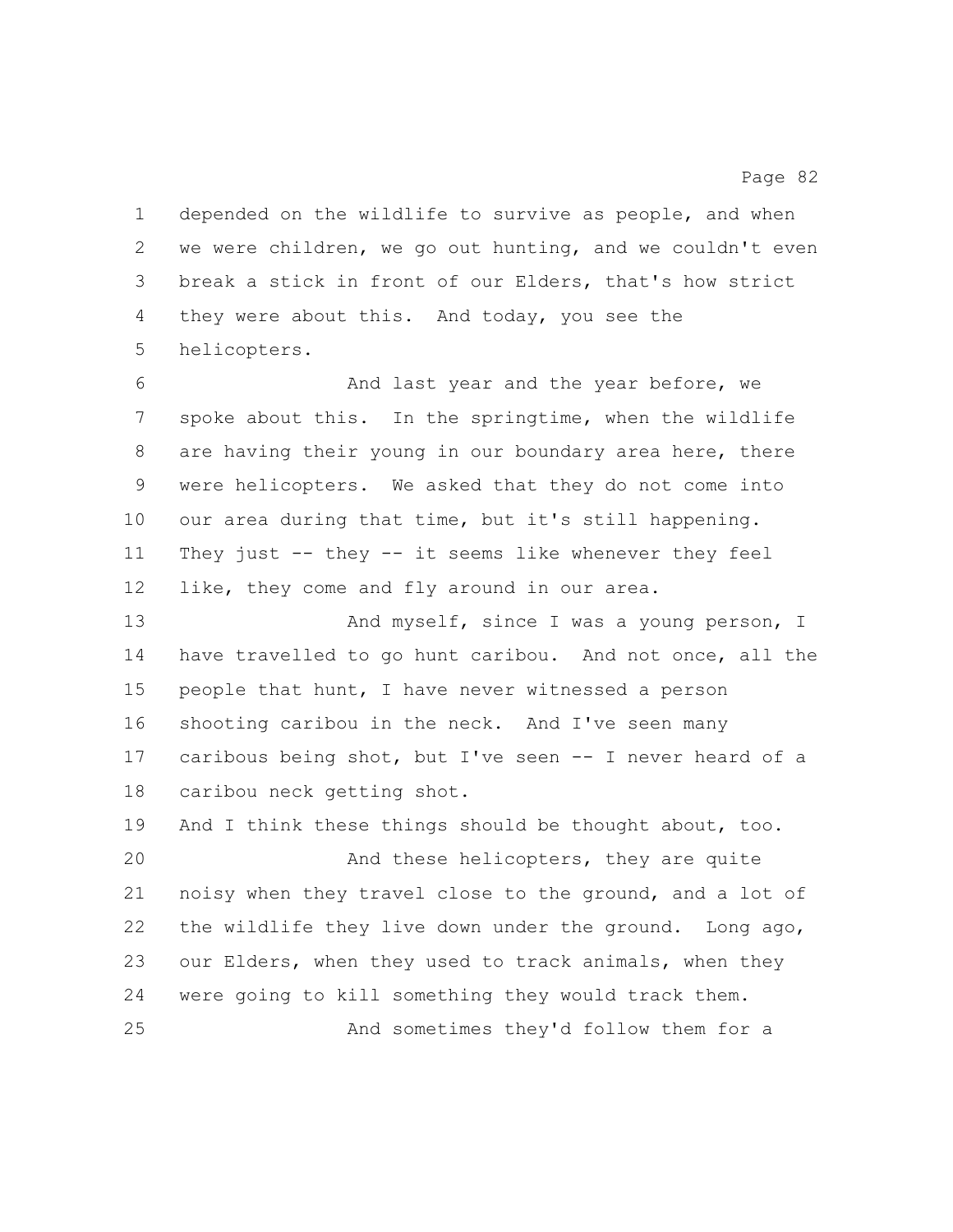long ways, and when they stressed them too much, it's just like the flesh would become kind of watery, and so - - and when they use -- when they were going to put those collars on these caribou, they chase them down with these helicopters.

 These are some of the things that's probably happened to the caribou when they do this activities. So I think that's some of the things that you should be aware of, too. And myself, the caribou, 1960 -- from 1970, in that time, the wolves, there used to be a bounty for wolves, and whoever shot a wolf was paid forty dollars (\$40) for a wolf.

13 And my people here in this community, I said in front of them, they should open up a bounty again on to -- on the wolves so that our youth could go out and hunt for wolves. And back then, they used to have it so that people were paid forty dollars (\$40) per wolf.

 And with forty dollars (\$40) you could buy fifteen (15) gallons of gas or some oil. And today, with forty dollars (\$40) and five dollars (\$5) to buy the oil for it, it's like you don't have enough to pay for that. And if we had a bounty on the wolves, we, as Dene people, we're going to be the ones who are going to tell you 24 this, but you too you have to assist us and -- and we are here to help one another and listen to what we have to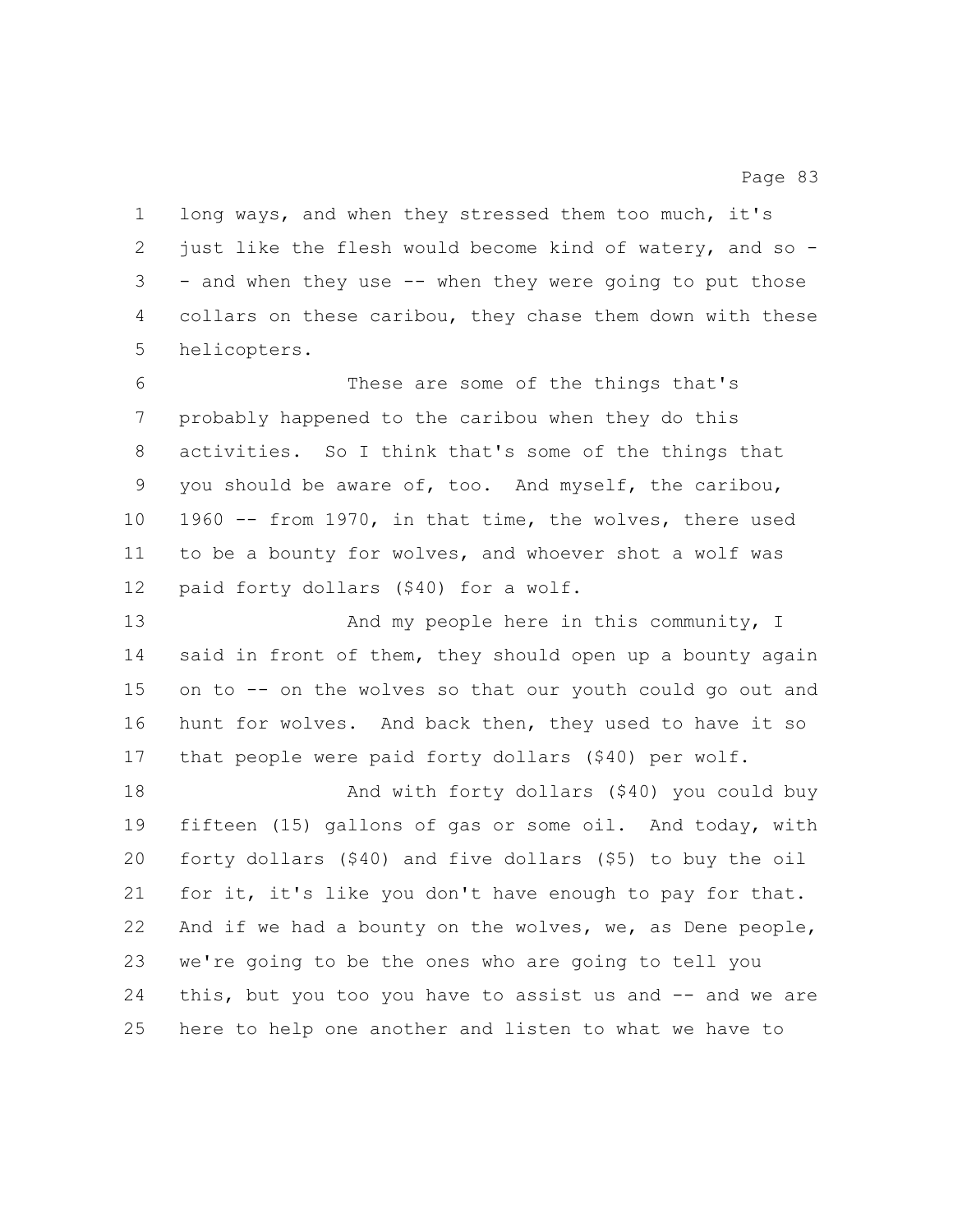say, that's why we are sitting with each other here. 2 And I know what happened a long time ago, and before the skidoos came people just used only dog teams. All winter long we travelled with dogs and wherever we stayed out in the bush, if we moved from one (1) place, there is not one (1) thing left behind where we stayed, there's not even a piece of garbage left behind. And today, from the time that there's no more dogs, wherever people live in the bush, you just see all kinds of garbage left behind in the different campsites. Back then, we had dogs, all our scraps or 13 whatever, our dogs used to eat that, so there was no garbage left behind. And we never played with whatever food that we got, we used it well. And down in Colville Lake, right from back in the old days, the people of that area, 18 they never hunted more than they needed; that's not the way they are. They just took what they needed. And us people that come from this area here, we travel down to their land, and -- and we take caribou and we bring it to this community here, that's how we had caribou here. So my people -- I just -- whatever you are concerned about, don't be afraid to talk about it.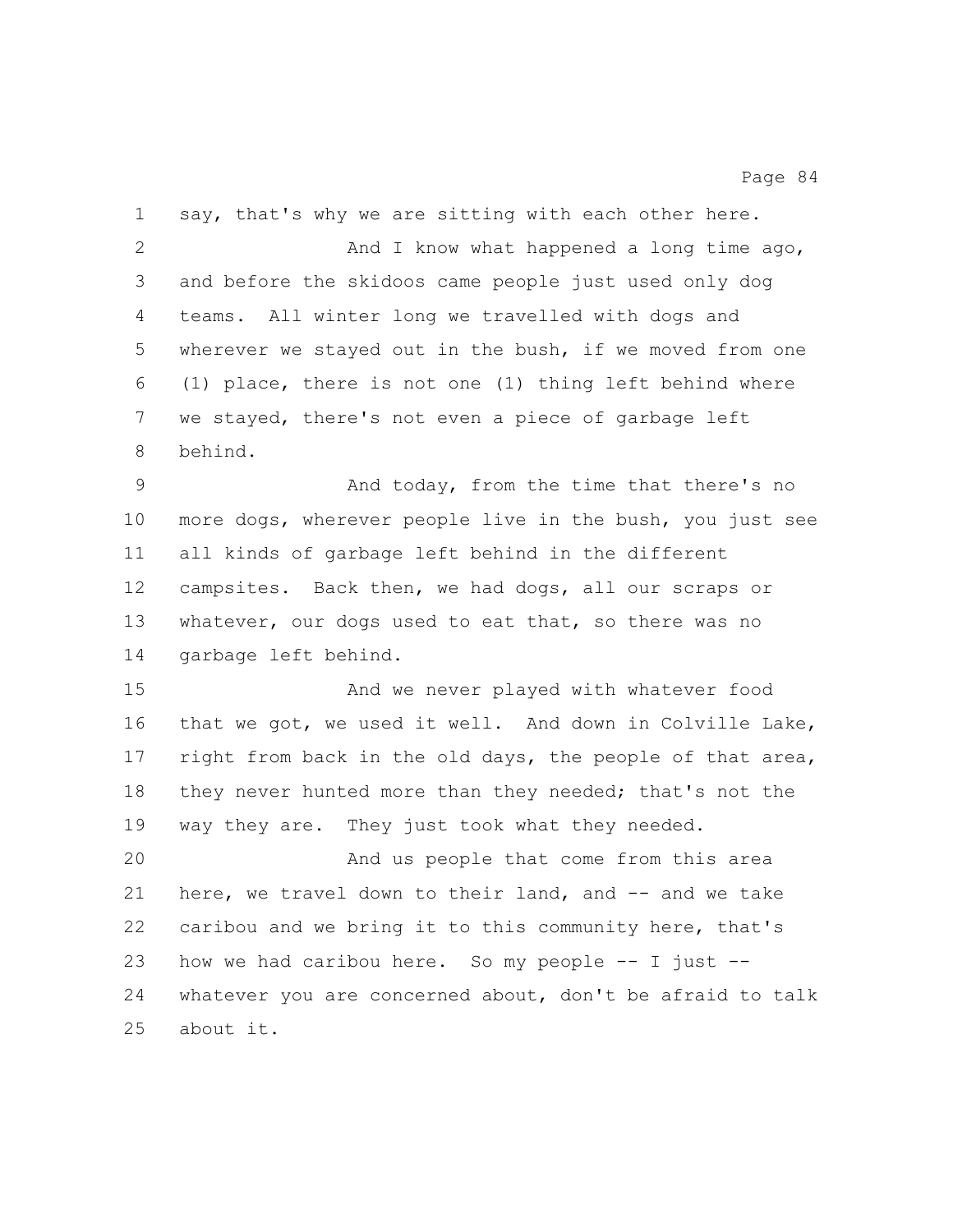one another and for now this is all I'm going to say to you. And whoever wants to say something, they should come and say something. And another thing I want to tell you today is this spring I just about had a tragic -- tragic end and all my friends and family members from all over in the Sahtu and all over when we were at our very lowest, they prayed for us. And because of that today just through their prayers probably we are here and my children too. We're all here together once more. And maybe because of their prayers to the Creator, maybe that's why I'm sitting here to you, so, my people I want to say thank you to you. THE CHAIRPERSON: Mahsi, Thomas. (NORTH SLAVEY TRANSLATED INTO ENGLISH) THE CHAIRPERSON: He's telling me that

1 Talk well with one another, listen good to

Page 85

 I'm heard all over the -- all over the world he said so that's what he's making signals to me about. (TRANSLATION CONCLUDED)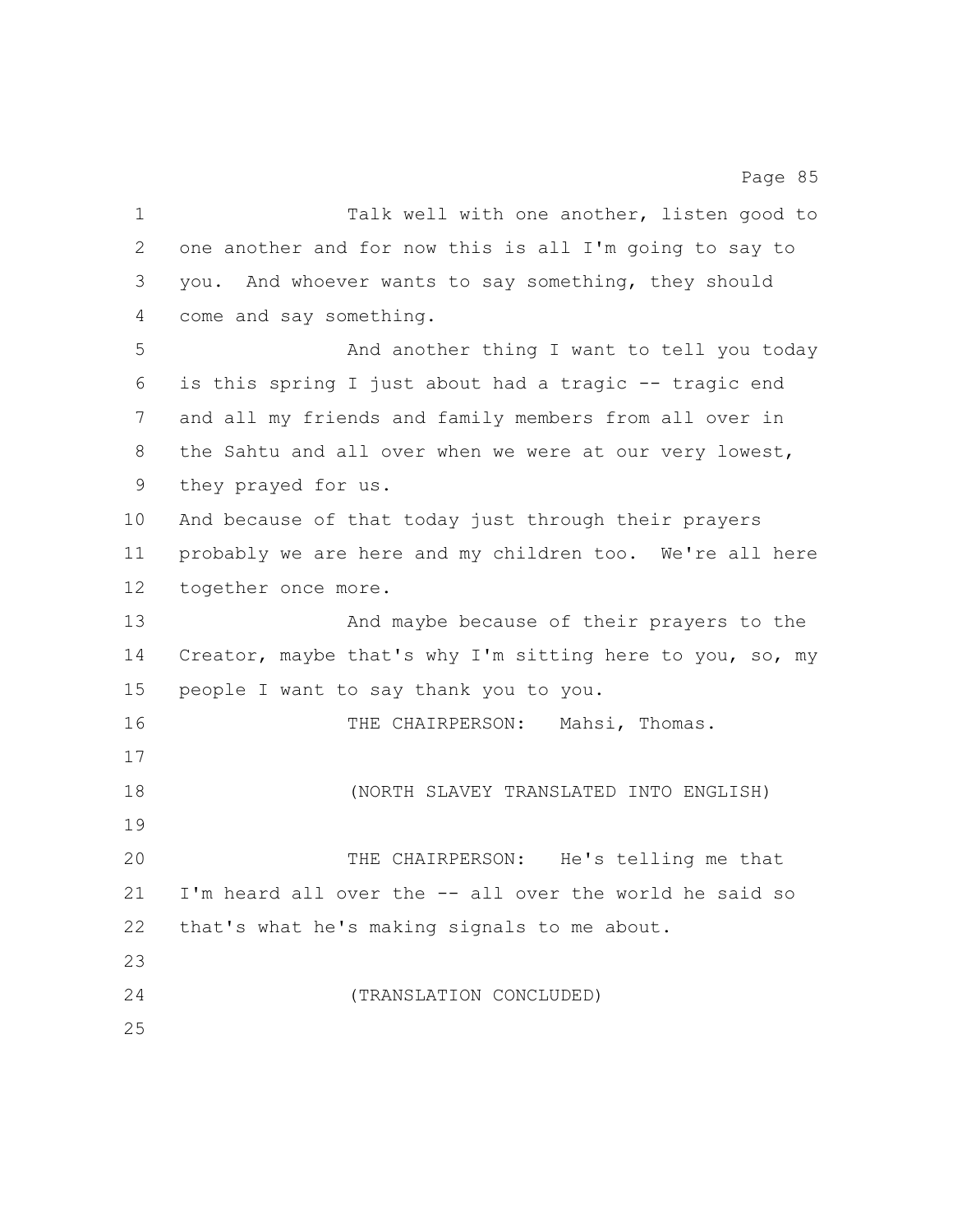1 THE CHAIRPERSON: Lawrence...? I've got you down here. It doesn't matter which order. I've got Lawrence, Barthy, Jim Pierrot and Edward. Whoever -- however you want to do that. MR. LAWRENCE MANUEL: Well I said it this morning already. 7 THE CHAIRPERSON: Oh, okay. MR. LAWRENCE MANUEL: Maybe you go with Barthy. THE CHAIRPERSON: Yeah, okay. Thanks, Lawrence. And then maybe Barthy and I can't see Barthy there. Okay then we got Jim and Edward is here? I don't see Edward. (BRIEF PAUSE) 17 THE CHAIRPERSON: Edward? Okay Edward. ELDER EDWARD OUDZI: I'm Edward Oudzi from Normal Wells. (NORTH SLAVEY TRANSLATED INTO ENGLISH) ELDER EDWARD OUDZI: Are discussing now about the caribou? This caribou, the is something that we all live off. Caribou sometimes when they migrate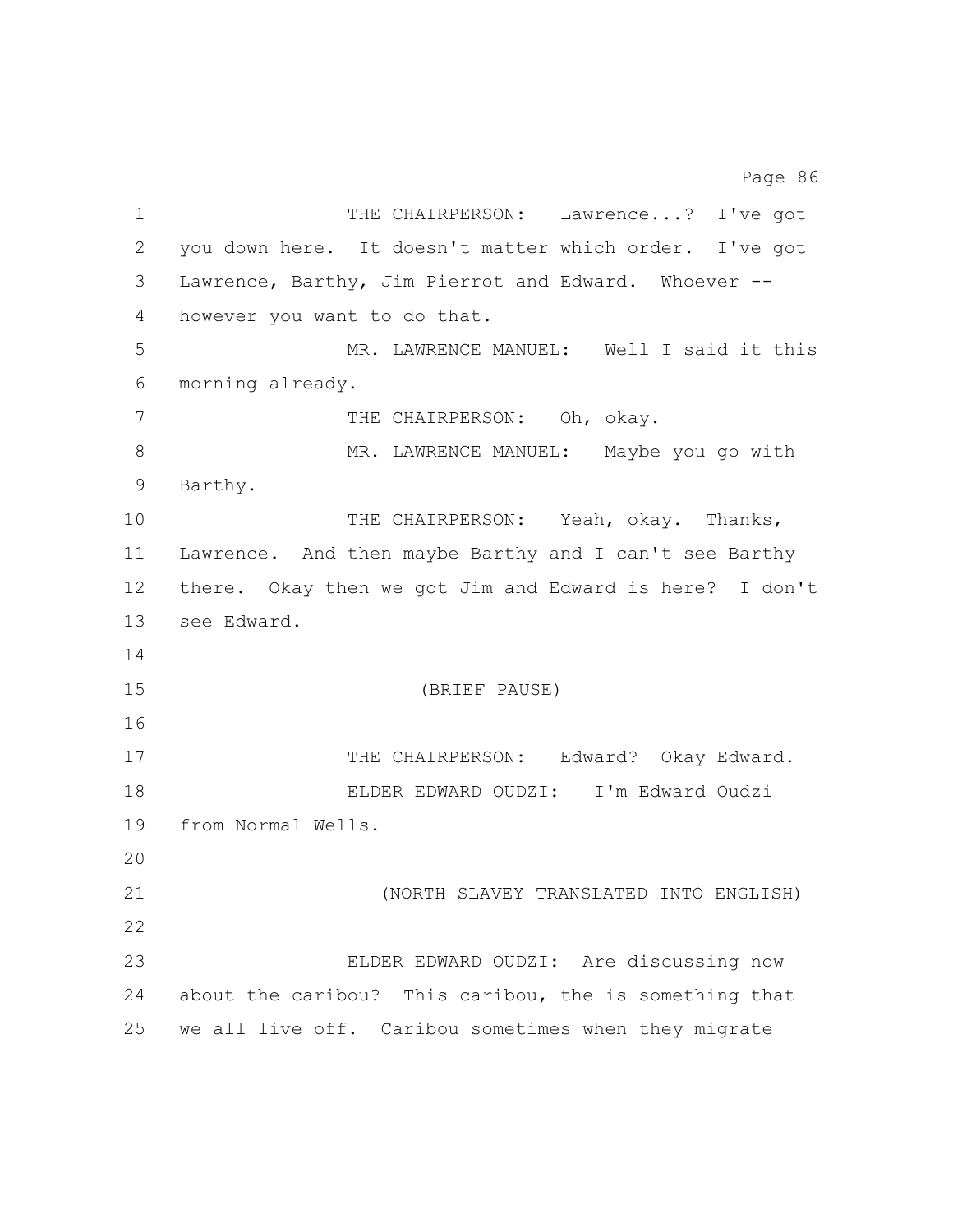it's like they migrate away from people. They come from a long ways, they -- they migrate from a long ways from further south and they come from around Baker Lake and from there it goes, migrates onto around the Yellowknife area and from there it goes down around Copper Mine.

 And then from there it goes -- comes this way towards Colville Lake and from Colville Lake we go to 8 Horton Lake to hunt for them. And for the past -- or for twenty-eight (28) years I've worked at Great Bear Lake.

 And every summer August 15th the caribou used to migrate along the shore. We used to see this quite regularly and now we don't see that at all. They migrate a different way. Now they're saying that there's a lot of caribou around Fort McPherson. We don't know which way that they might have migrated around past us.

 My father spoke a lot of times in front of me and said that there was a -- a person in -- in the past that said if the -- the -- if the caribou migrate across the river, we -- then we wouldn't be seeing it again and now that time has come. I just wanted to say that. Thank you. Thank you, Edward.

 THE CHAIRPERSON: We're still at a stage for -- for the general public to speak at this time so. Okay we got one (1). Jim is going to come to the mic there.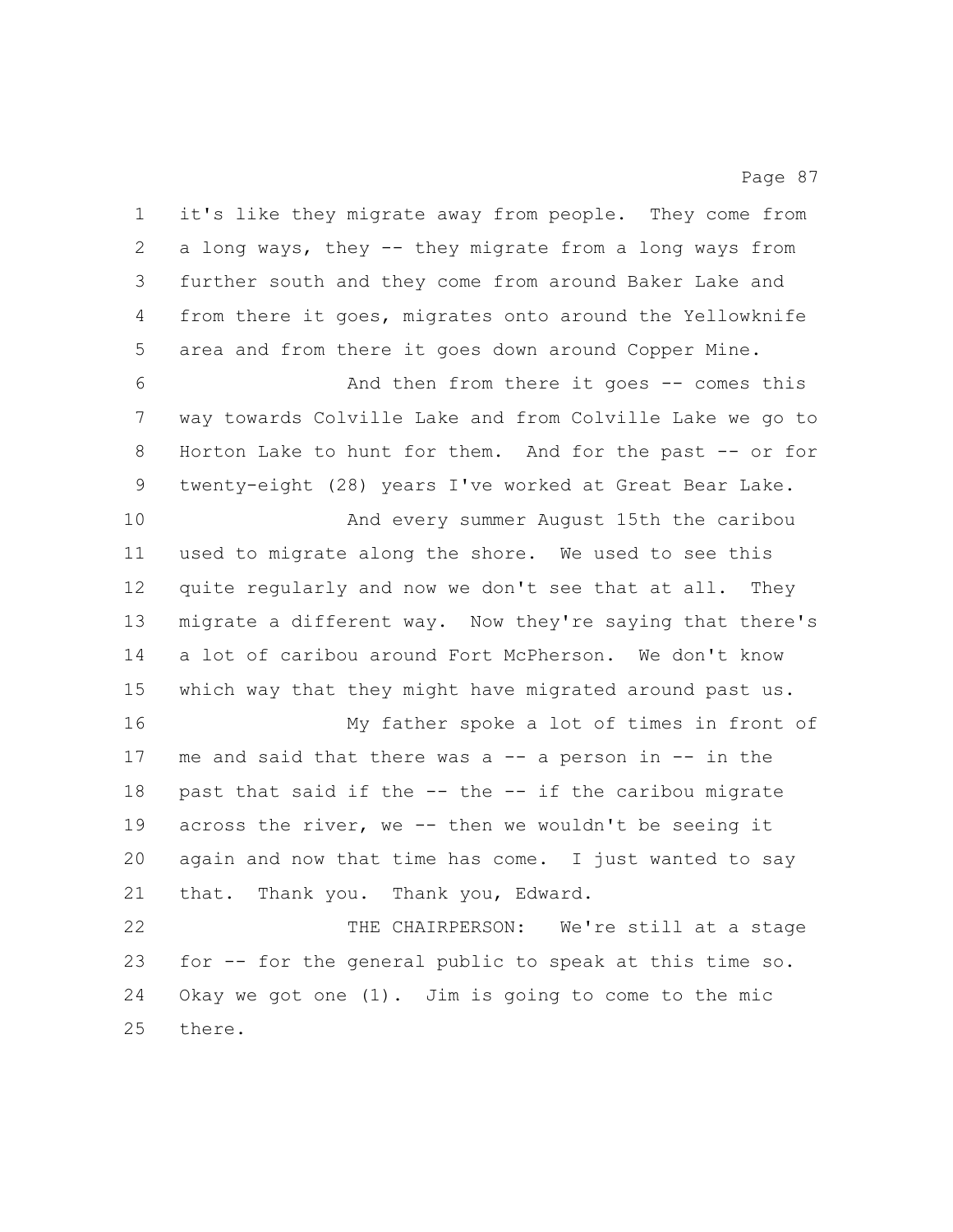| $\mathbf 1$  | (BRIEF PAUSE)                                             |
|--------------|-----------------------------------------------------------|
| $\mathbf{2}$ |                                                           |
| 3            | ELDER JIM PIERROT: My name is Jim                         |
| 4            | Pierrot. I lived on the land all my life since until      |
| 5            | four (4) years ago. They caught my cancer cut out so I    |
| 6            | stay in town.                                             |
| 7            | What Thomas talks about, he's already told                |
| 8            | you everything, that's what I was going to talk about     |
| $\mathsf 9$  | yesterday. I talk to you about how we fly around for      |
| 10           | caribou in the past and I want to know in the past about  |
| 11           | twenty (20) years or eighteen (18) years ago, we check on |
| 12           | the caribou, what we eat and then we have an animal       |
| 13           | doctor with us at Colville Lake.                          |
| 14           | We use $-$ we use helicopter and ski plane,               |
| 15           | two (2) plane, and then what they do is they shoot the    |
| 16           | neck and then they take the head and they take the blood; |
| 17           | that's the way they -- they were doing.                   |
| 18           | And me and Charlie Gully, we stay with                    |
| 19           | them. We -- we have been travelling with them. But then   |
| 20           | they shooting caribou. Also we shot about four (4)        |
| 21           | caribou, we shoot them in the neck, then they tell us     |
| 22           | that -- then they're going to shoot those caribou.        |
| 23           | And what they did is they shoot $-$ - they                |
| 24           | reach around there and they shoot the guts and then --    |
| 25           | they use scope guns, hey. Us, we $-$ we no use scope but  |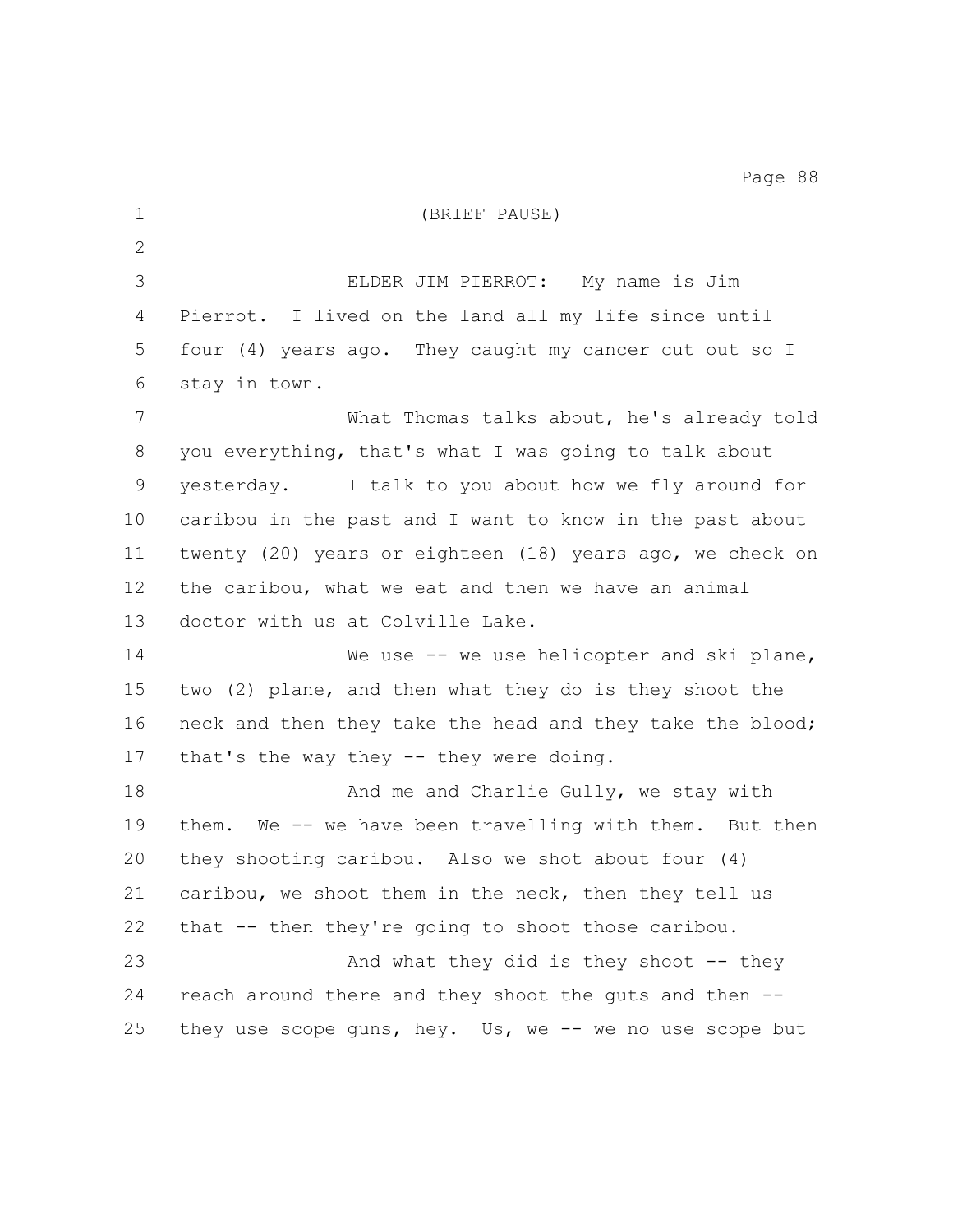1 we shoot -- we shoot them straight.

 So then they shoot caribou and then what they did is they give the meat to Good Hope and Colville Lake and the skin; that's -- that's the way they did. And I want to know if the caribou is test, if there's something that we should check them out if it's good to eat because we don't know now. That's eighteen (18) years ago, that's a long time ago. So I want to talk about those things. In the past way in 1942 around there, Renewable Resources they work with Dene people. And they listen to the people, they got their own law, us too, we got our own law for animals, for everything, birds, anything, ducks. **And that's the way we live.** We live off 15 the land. And whatever you count, long time ago, they said they count the moose, not allowed to shoot the cow moose but the bull moose are what we going to shoot. **And what happened, there were no more**  moose. And not long ago after that, they open the moose, the moose is open, it's wide open, and around here right across there I shot a moose. You could see those trees across there, I shot a moose there. At the end of Old Baldy there's one (1) -- one (1) old man whose name is Acuda (phonetic) he shot a moose there. Moose all over the place. Now today it's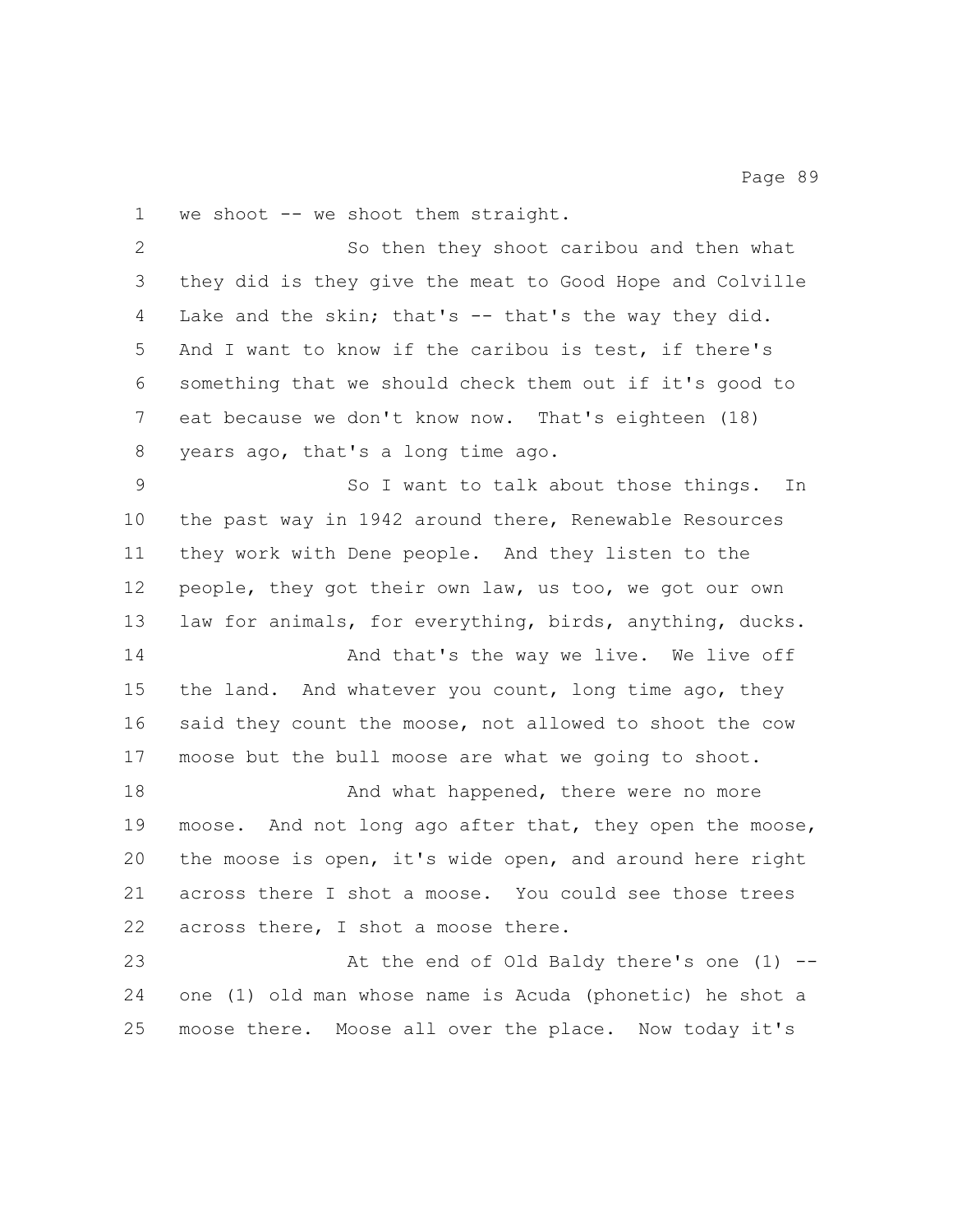like that. Moose is all over the place. 2 A long time ago they set up a margin. Fifty (50) margin you only get for married people. A single, they don't get fifty (50) margin. At that time 5 there was no margin at all. What -- what we did, my father, we went out about a hundred (100) miles from here, more than that. And then around Christmas we get about thirty (30) -- thirty (30) margin. No margin at all. We use a hundred (100) traps, that's what we used. But

Page 90

after that later on, they said margin is open.

12 Now it's all over the place now. Now people just trap hundreds, it's all over the place. We 14 think that we are the boss of the animals, no. Up -- we have to trust God to look at everything on earth, everything.

17 We're not the boss of it. So long time 18 ago our people, the old people they tell us we -- we got our own law for animals. And then they were real strict on that.

 So we follow that rules of the animals. We -- we fix the land, retrieve the land. And even water, even bush, you don't cut trees for nothing unless you use it, only you could cut any trees. All the plant is like that. We got our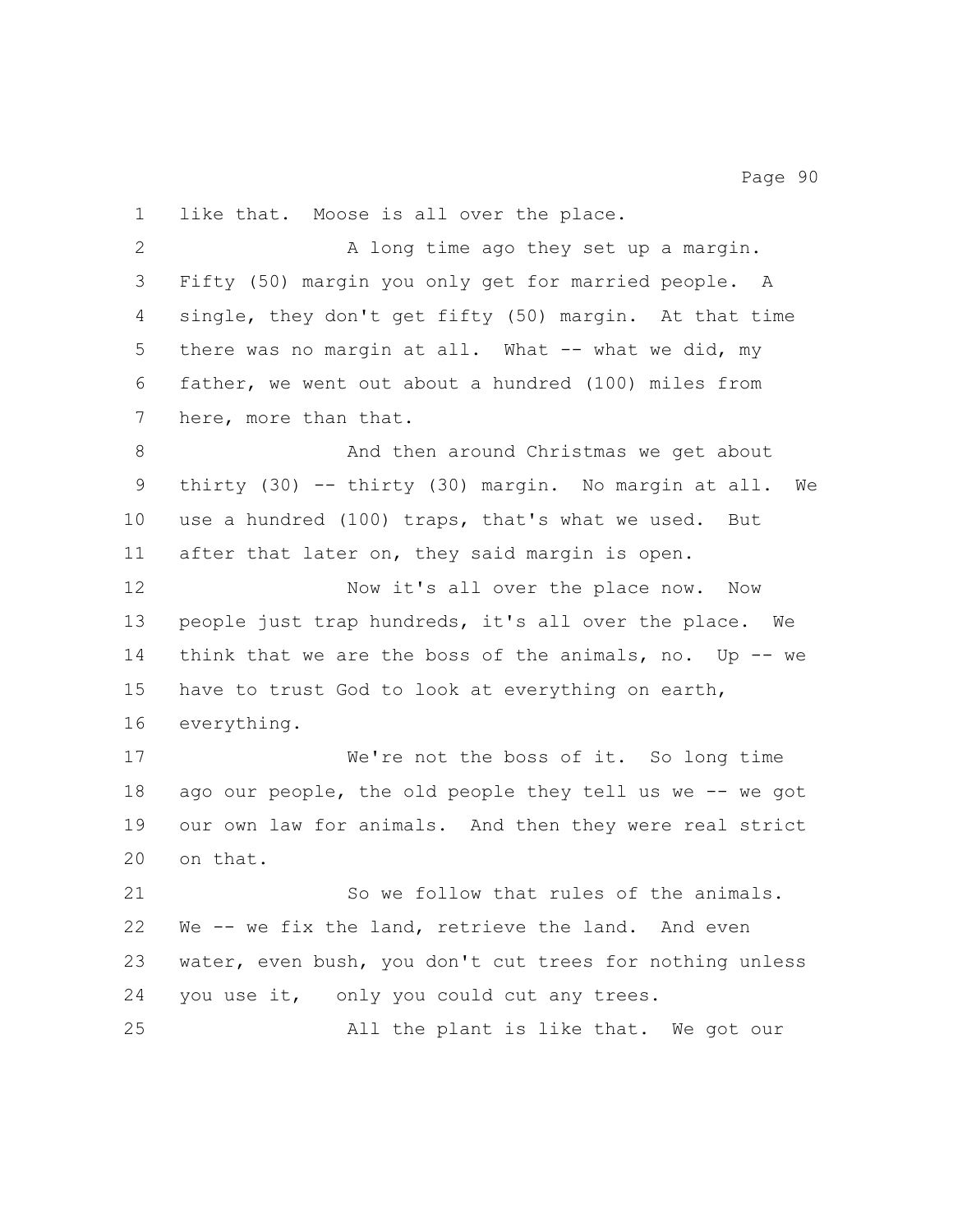own law, that's the way we are. When the time was Green Peace in Edmonton, we -- we meet with them. They said there was no more trapping. You don't have to trap and then you have to live by laws. I think that you could live even trout, trout, eggs. One gallon is about four hundred dollars (\$400). That's what they told us. 7 But me, I talk to them about how God created us. There were all of us there from Yukon, from McKenzie River, Eskimo. There were lots of them. About fifty (5) Green Peace. Those people there. They come from England I think. And then three (3) of them -- three (3) of them are German. And then I told them that God He created us, us people. Eskimo all over the ocean. Even in Russia, there's Eskimo there, they got different kind of language but they have their own law to look at the animals. 18 And that's the way they -- they've been created. Us people too, we are different language but we looking in the bush that's where we looking at all the animals. We got the law for them and we have to keep

Page 91

them.

23 That way we keep the land, that is the way we've been told, we've been created. So I told them that we are -- I told them that all the -- we were -- have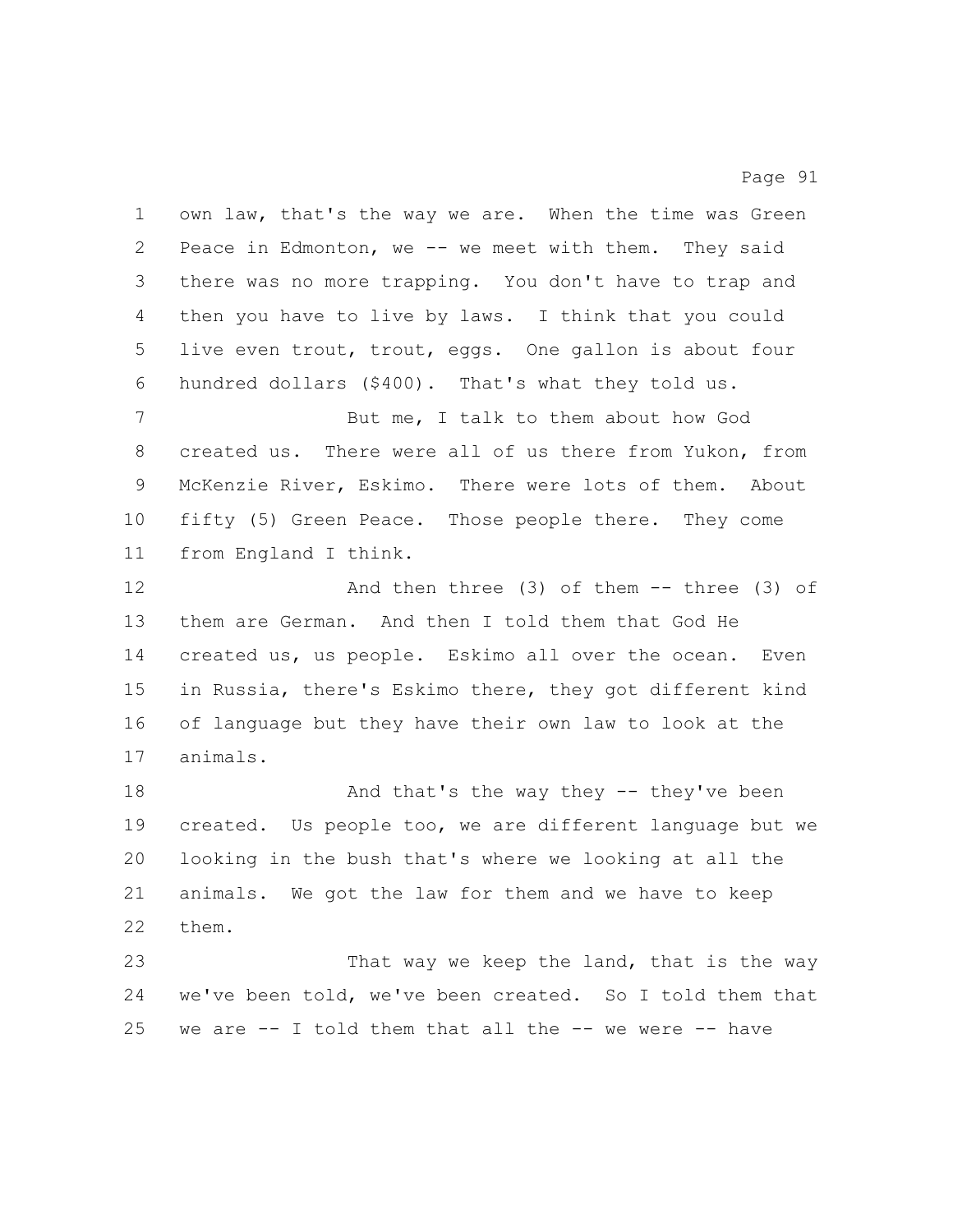meeting, Edmonton, lots of people.

 So I told them that Good Hope is a very small town. You could stand right in the middle, you could see the end and how wide it is. I just asked them a question. I told them there's lots of crow. You have meeting in the wintertime and I told them that there's lots of crow in my -- my little town.

 What they doing there? They say that they keep garbage, eating garbage. When the spring come, it not going to be dirty they said. Well, Eskimo and all of us we are crow. We are the same as crow. Everybody tough, that is the way we are.

 We're just same as crow. We look at the land and we got the rules to follow. Now, today, just like everything be forgotten. Everything, just like sometime they shoot caribou and they leaves the back and they take out the legs and they leave the backbone.

 Even the old people they said, Look at the wolf. When he kill the caribou, nothing left behind him. Don't know what he did with the skin. They put the bone together even the -- doing that. All the animals kill one another, nothing left behind.

 So they tell us to kill caribou anything, don't leave anything behind. Even the ducks. When you shoot the ducks, don't pluck them, just like that, and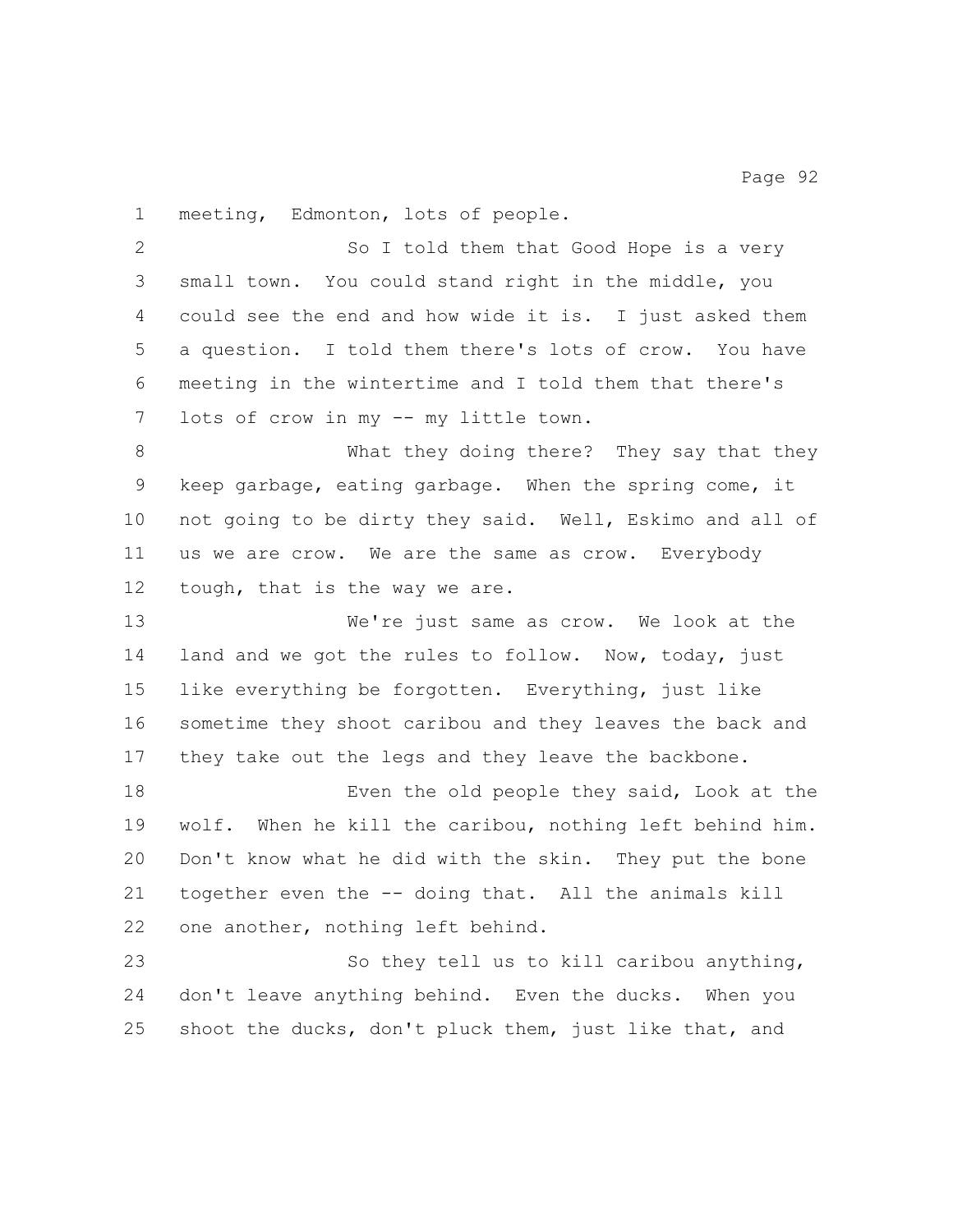throw the feathers all over the place. There really is strict law, that is our law. And a long time ago, 1942, around there, Renewable Resources and Dene people, they listen to one another. Just like the law is one (1). We should do that today. What kind of law the Government in Ottawa to give it to you? And then we got our own law; we should put it together, a workshop, and look at it. 10 And that is more better. Maybe we work good together. And I'm -- I'm just thinking about what do we eat? What if caribou is good to eat now, it should be checkup and that's what I'm worrying about for the health. 15 And if you count the caribou, you give so much to people, it's going to go like that. Just the same as what happened to the moose; what happened to the marten. Yeah, we're not the boss. There's -- God is the boss too. So if we -- we start counting the caribou we're not going to see them, they'll be gone maybe. We don't know what will happen to it. So let -- let the people -- they don't 24 kill that much caribou every year. From Good Hope, I don't think they kill, thirty (30), you know, today's no.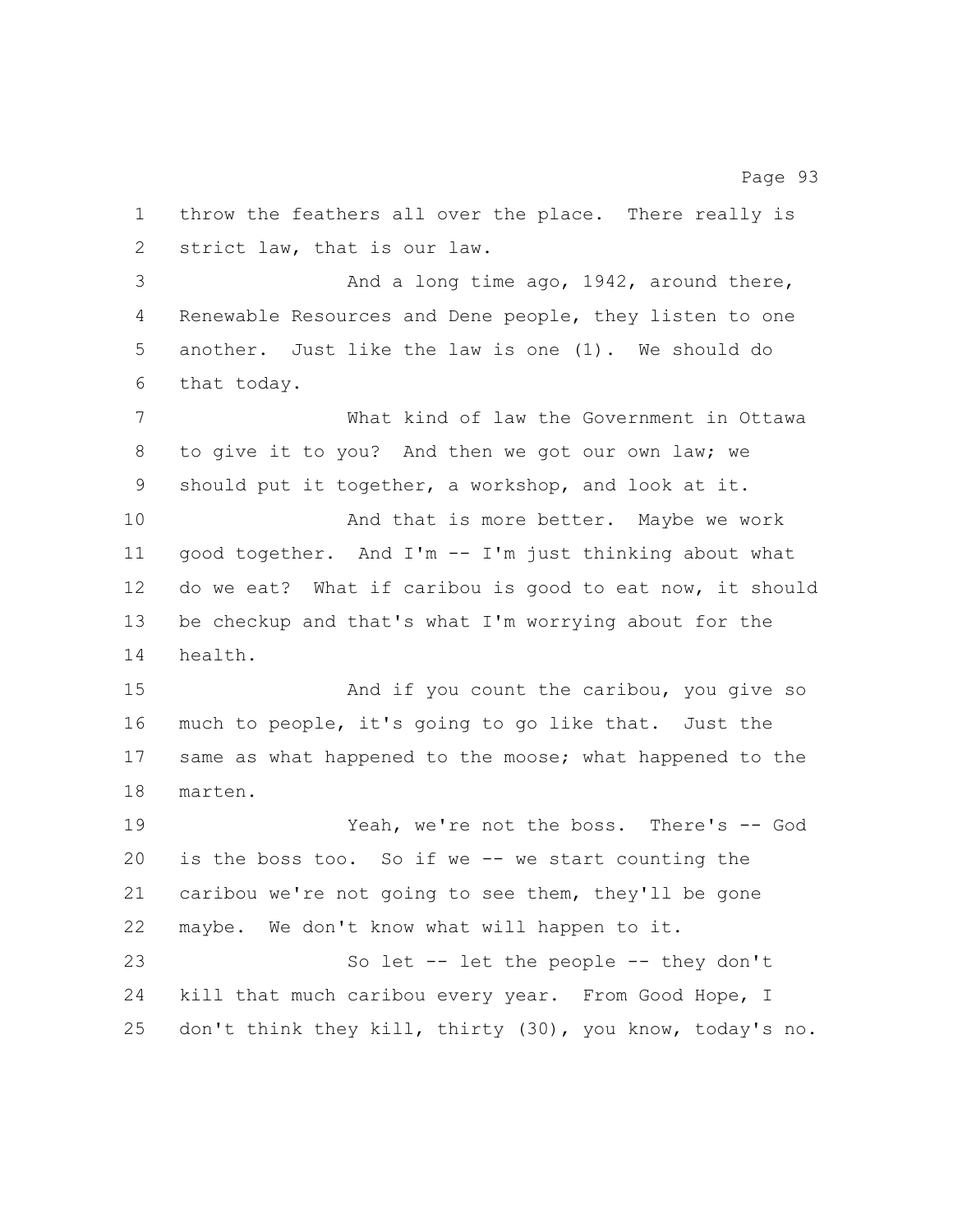Last year there was nothing unless I go to Colville Lake to get some caribou. Now they send me it. Long time ago it was just across here, not far from here there was caribou. No more because of noise, because of oil companies. So what the caribou did, it moved back all the time. So this is what I'm thinking about, and all what Thomas was saying is already -- that's what I was going to talk about. But he told you it already. So we better work together just like long time ago. The old people, they say, you have brothers and sisters, work together, that's the only way we get along. Otherwise, you can't do it. We have to listen to one another and do it. 1969 -- at that time we made a government for every... (BRIEF PAUSE) ELDER JIM PIERROT: For the -- for that land, that's why we really -- were twenty-six (26) Elders. Men, all from Good Hope, and out of that, today maybe four (4) of us alive now. I'm eighty-four (84) years old now, and maybe there's about four (4) of us alive out of twenty-six (26). They all dead now. And now, today, everybody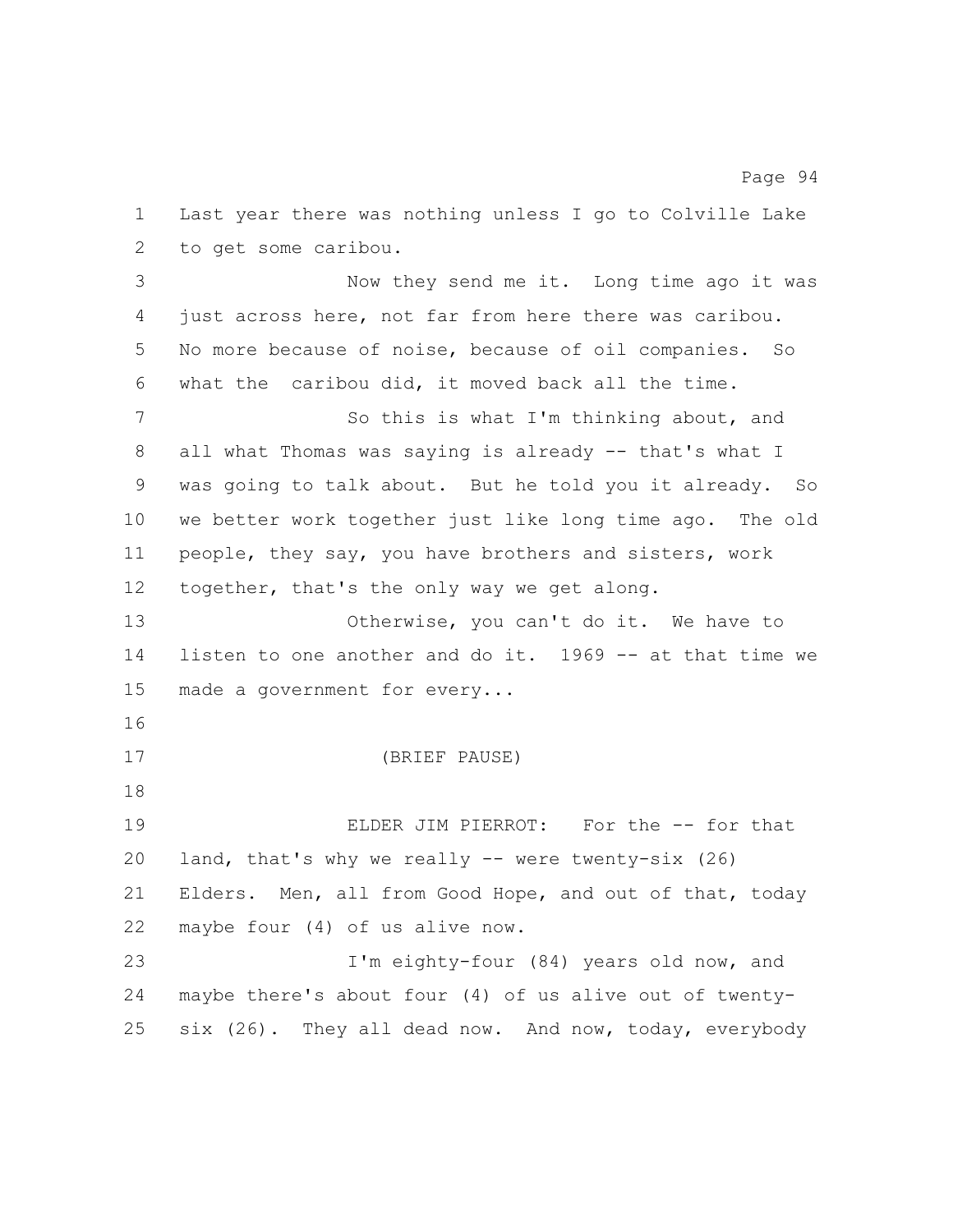-- and at that time I -- not one of them sitting here now.

 We talking lots. We talk about animals. We talk about everything in that time. I go to Ottawa many times, Calgary most often with oil company. I've been fighting -- I'm still fighting now. They sitting here to hear my voice. I'm the oldest one in Good Hope now.

9 There's one  $(1)$ , two  $(2)$  -- one  $(1)$  of us is little older. About four (4) years ahead of me. There is two (2) of us, the last ones I think. We're -- we're the only -- I'm the oldest one. I'm still helping them, whatever I know.

 So it's not -- it's not good to -- to count the caribou. Let them go and then it's going to be okay. That's what I ask. Mahsi. Let's work together. 17 We don't work together -- we got to get along, that is time is the old people they said. And me, I'm like that, too. I listen to you, you listen to me. Mahsi. THE CHAIRPERSON: Mahsi. Okay, we're still on the -- on the -- the public, you know, if people wanted to say something. I have some other names here. Barthy, I -- I know Barthy talked yesterday. I don't know what he wanted to say something again. He'll probably have other -- other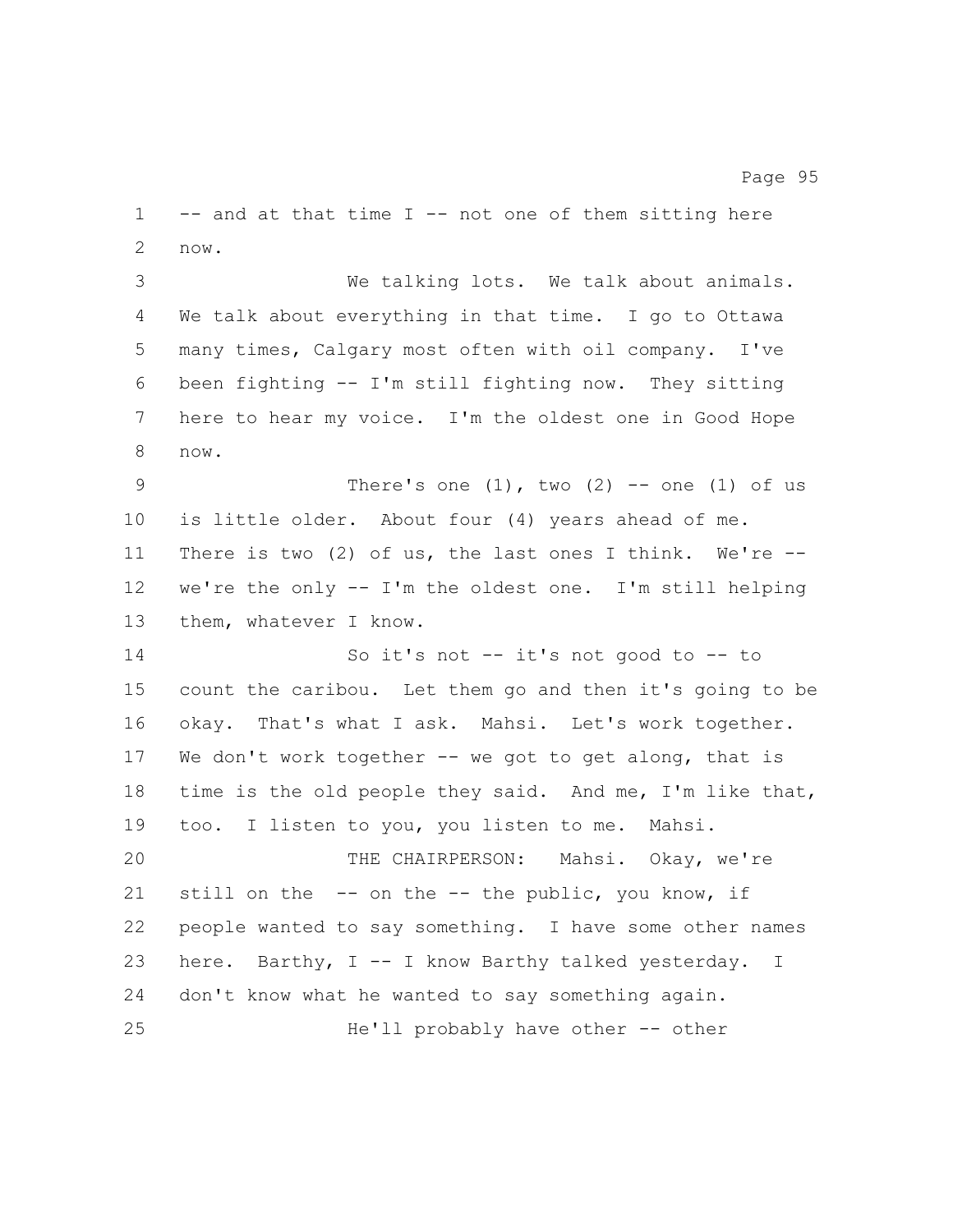occasions so. But if -- we've got Jonas and then Raymond there? Okay, Jonas Kakfwi. ELDER JONAS KAKFWI: Jonas Kakfwi, seventy-four (74) years old. Since yesterday I was listening to peoples about caribou. First of all, I'd like to tell you a little bit about my -- my dad, Gabe Kakfwi (phonetic). My old man used to live around Anderson River. All their life, you know, they were trapping, hunting and living around Anderson River. They come around Easter, then they stay around, work for the NT and right after break-up, they usually have a barge -- a boat coming down with tobacco, shells and so on; tea. 14 They just wait for that and they start going back to Anderson River. No plane. Walking. What they do is they bring them down about five (5) miles down here, their trail is still there. Right after breakup they -- they start going back to Anderson River. And by August the 15 they said finally they get to Anderson River. Those days those people, they were living a hard way but they were happy people. They work so hard for their living and trapping. And they said they start trapping, there's no lot those days, start trapping,

trapping, then by November they start coming back,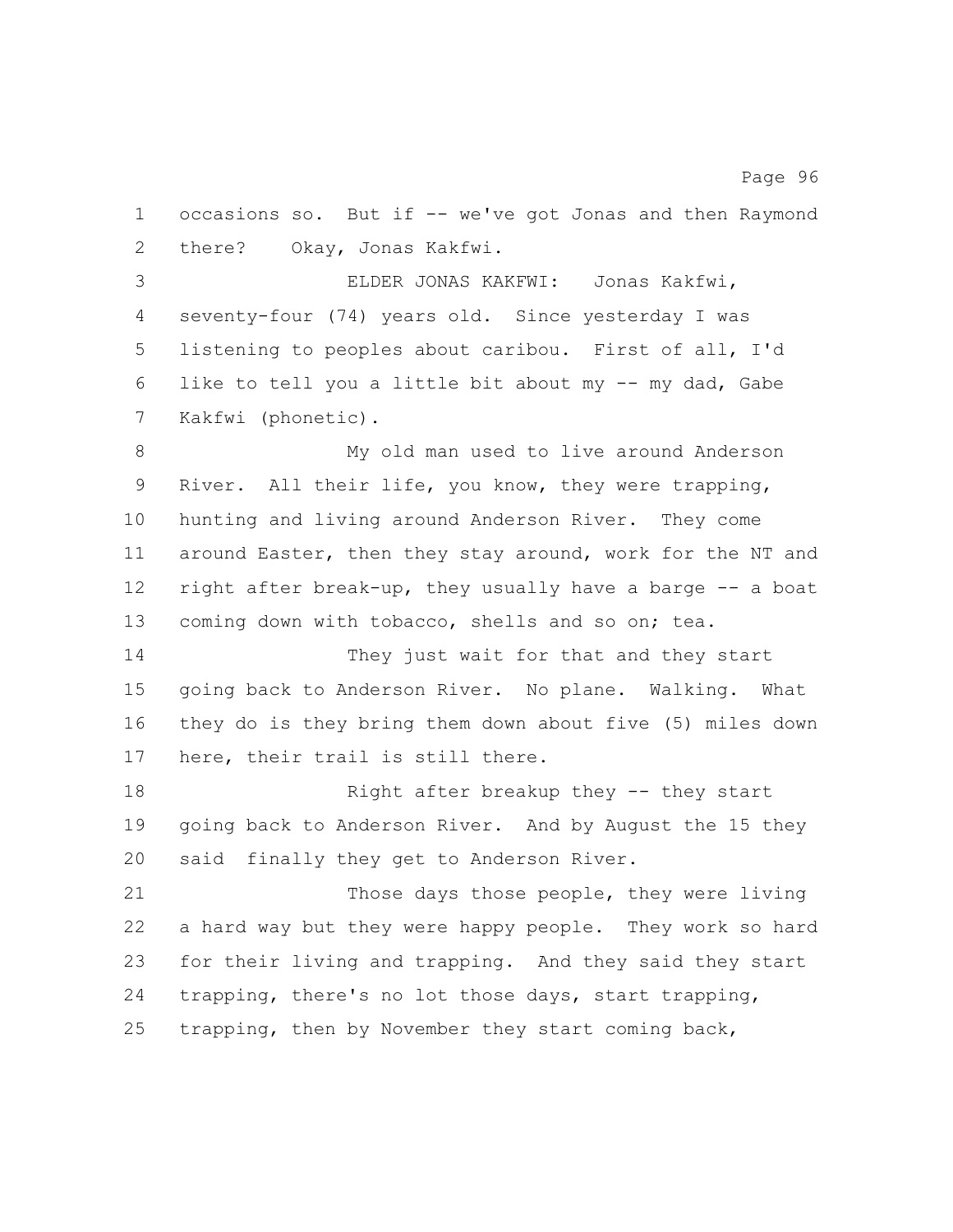finished trapping around Anderson they said. Start coming back to town, start working for the NT. Yeah, my dad used to tell me a lot of stories and taught me about bush life but I was sick man in the hospital for two (2) years with TB way back '46. And today my health is not that good, heart -- heart trouble. I used to travel a lot by dog team, especially going for caribou. Around Tadek Lake, about halfway to Colville, eh. Those days there were no seismic. We follow our Indian trail. But towards the end the -- the oil companies start coming in, seismic, breaking roads, all over here and there. The caribou start coming around 1947 I think of '48; that's when the caribou start coming and since then all those oil companies they start making trails here and there and that's Northwest Territories. It's pretty well covered with seismic roads here and there with all that noise. There used to be a lot of caribous. Used to go by dog team around halfway to Colville. Get a lot of caribou. But since the seismic and all this choppers and all that start coming around, caribou are getting kind of scarce.

 Some of us were talking about people going like Colville Lake people going for caribou to Horton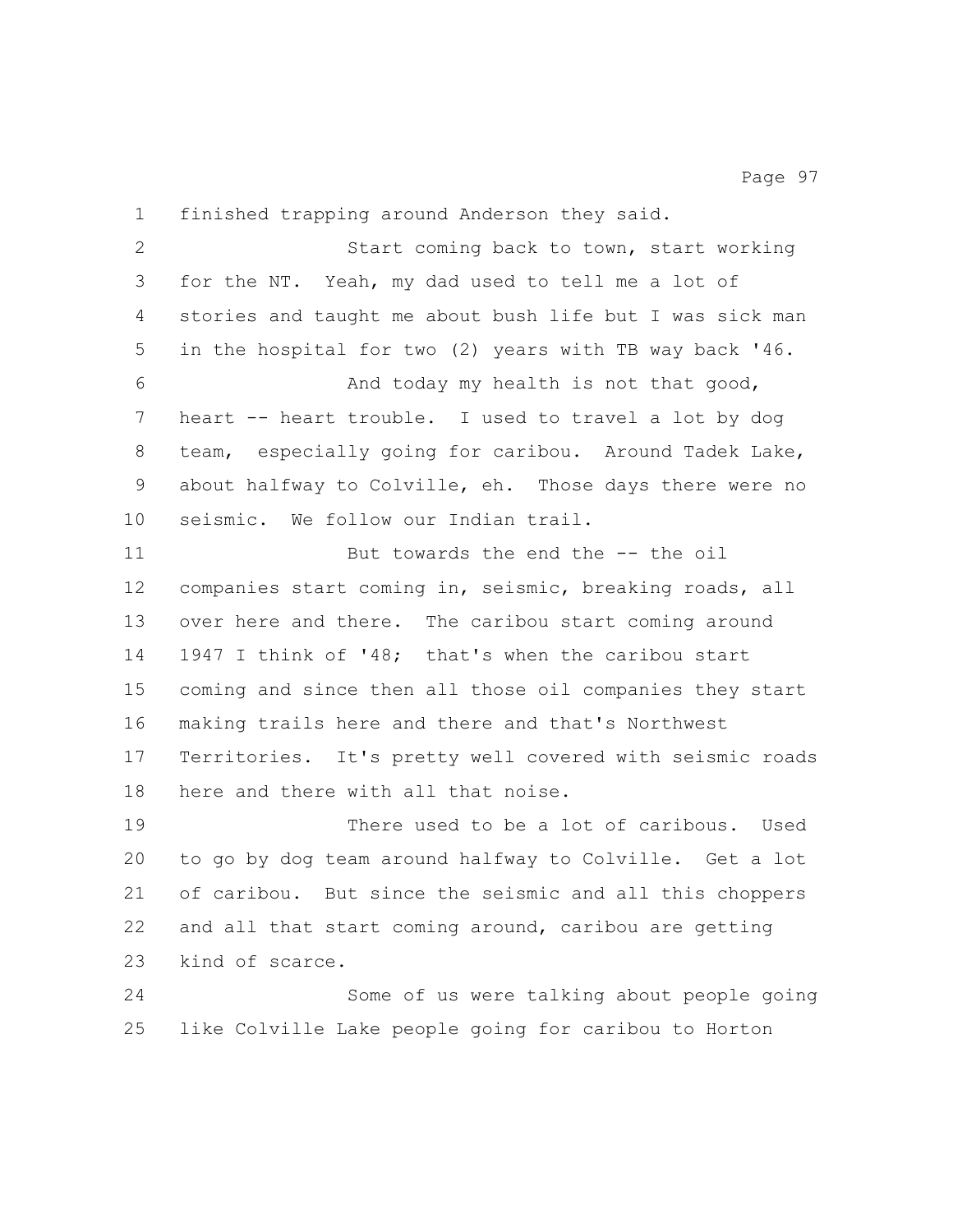Lake. Our people from Good Hope they go there too. When 2 they come back everybody got meat. They share meat, little bit here and there. Used to be really good. But since not too long ago the caribou start -- they don't come around that often now; not like before. Some of us were talking about if the people could leave Horton Lake for one (1) year, just to see what happen. So it's not because we don't want people to go hunting, no. Like I said before, we all get meat from people in Colville after they finish hunting from Horton Lake. All we want to is see what happen. What will happen if we leave it for one (1) year? I hope a lot of our people from Colville are here, and I guess we can talk with each other and see what good we'll get out of it and... Yeah, like there's not only that, you know, it's just the choppers, you know. This year there's hardly any -- anything going on all fall time, you know. But I heard after Christmas, you know, they're going to start again -- seismic, you know, around halfway to Colville and -- see all those choppers again. So having got that much and sure good

listening, you know, sitting over there and listening to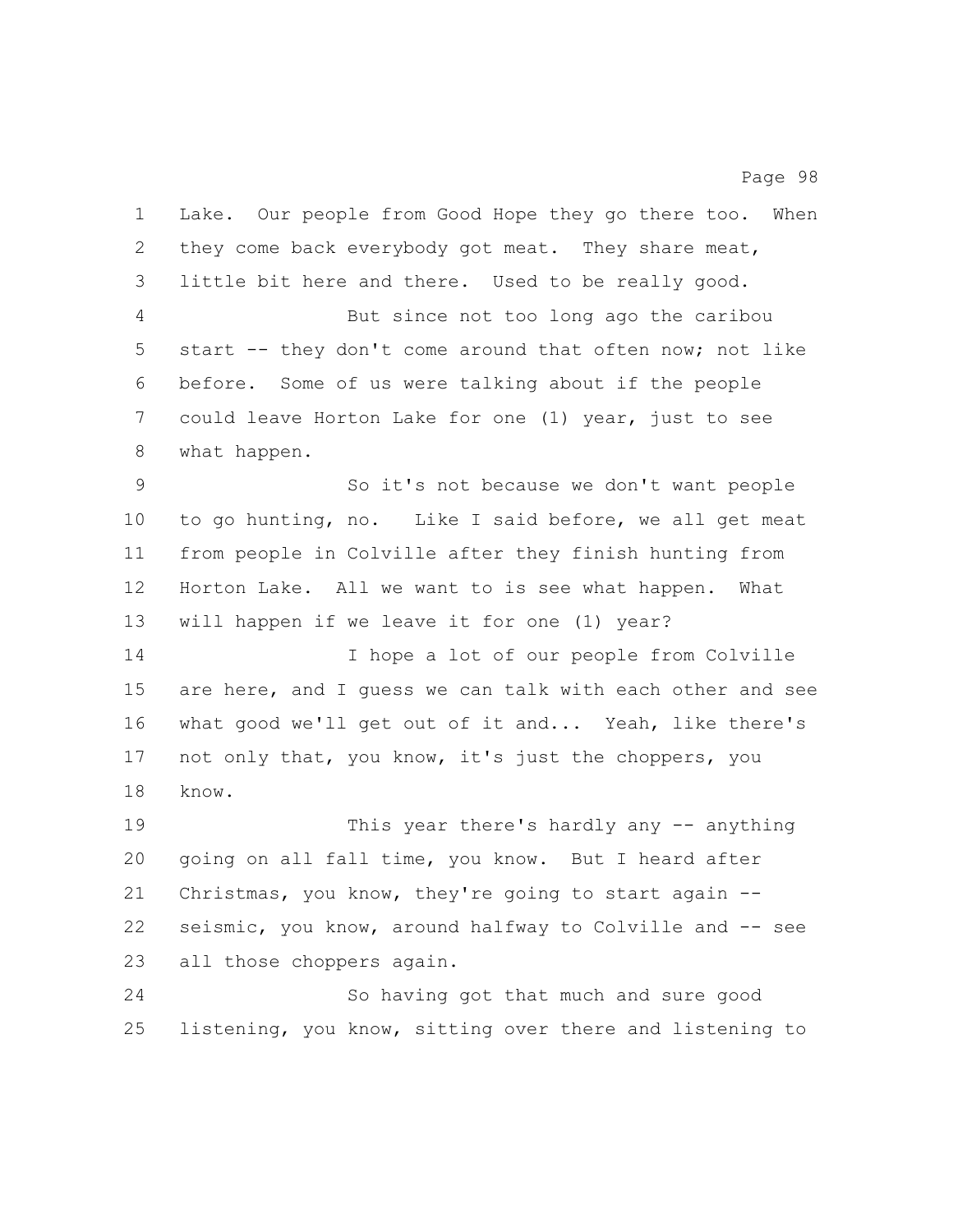the people and trying to get something done and hope you can come up with some more good news and thanks very much and have a good day. Thank you.

 THE CHAIRPERSON: Yeah, mahsi. Ray -- yeah Raymond is going to -- Raymond Tutcho is the Chief of Deline First Nations. While he's getting seated there, after this I'm going to -- I'm going to allow the Elders of Colville Lake because they've been there for a while and I think we'll, you know -- I'm just giving you a heads-up on that so you can start right after Raymond. 11 I think it's kind of refreshing to hear from Deline because a number of occasions people brought that up and I thought I'll let Raymond do his presentation and then we'll go to the Colville Lake. Mahsi, Raymond. (NORTH SLAVEY TRANSLATED INTO ENGLISH) CHIEF RAYMOND TUTCHO: Thank you, my name is Raymond Tutcho. I'm the Chief for Deline. Thank you -- I'm thankful for being here amongst you and I -- they're giving the opportunity to -- to Elders for a chance to speak, and I feel like I'm getting in their way but I just want to say thank you for having this chance

to speak.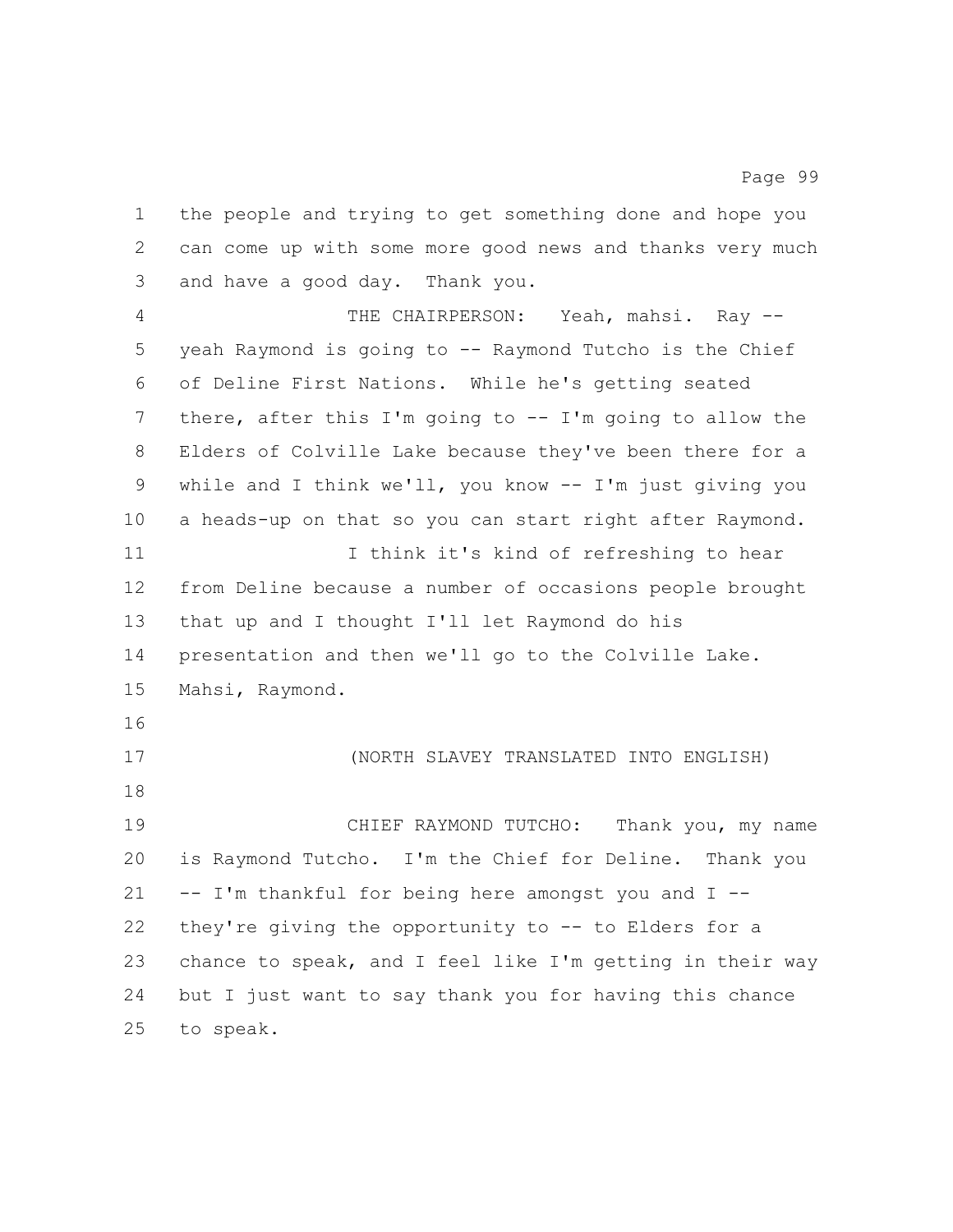CHIEF RAYMOND TUTCHO: First Nation. We - - me and our grandchildren just came here for a trip and just to see what's going on here, but I have some delegation coming here from Deline but they didn't -- didn't pan out so. I think the idea with the caribou which is right, like usually every year I go out to the north shore area for caribou hunting, and this year I went out 9 all the way around from McGill Bay, all across the -- the end shore of the north shore and all way to Pumber's -- there, the caribou point and all the way in. 12 I don't see anything -- no caribou there but -- I know the government are hesitant on this quota 14 and the count and I think my people are -- in Deline they're really counting on caribou, and they're still in the traditional area in Deline. 17 And we have to -- have to go out now, we're kind of looking towards maybe go over to Colville or -- last springtime we went to Hollow Lake for caribou and -- and two (2) years ago, they sat on our doorstep in Deline. 22 But I think when you start -- start talking about quota, you know, we should really think what the Elders are saying and for me, like, and for the young -- young youth that's coming up on -- on -- ready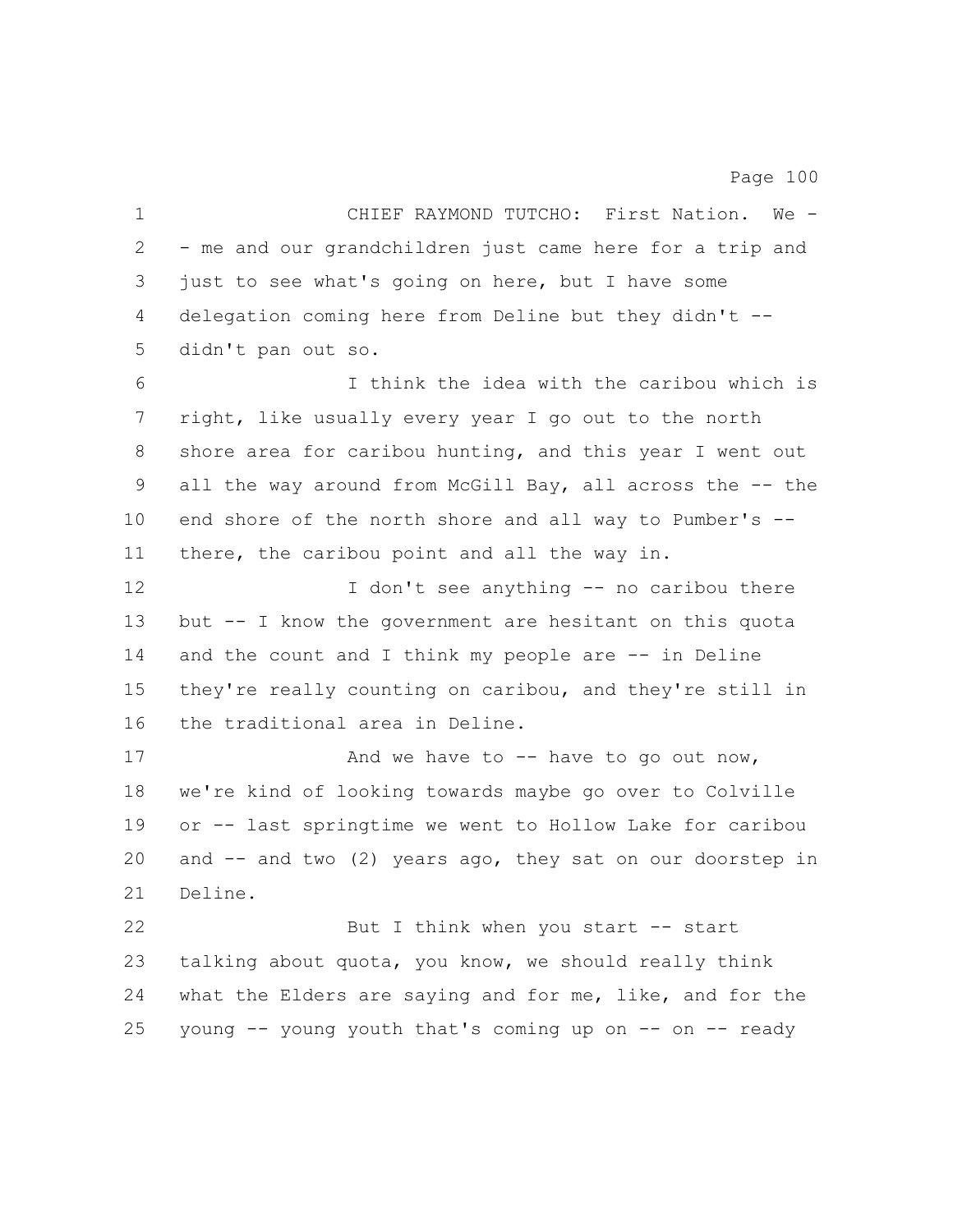to hunt, we always talk about the traditional way of life and how to use caribou and how to kill caribou, when needed.

 I think that line should be really looked at. Nowadays, you know, our youth go out hunting and we don't hear what's -- what's being done there, how they shoot and how to kill.

8 And so like I think I prefer it like -- like quota about, you know, for Aboriginal people. I don't mind about the other, you know, non-Aboriginal and other outfitters. And, you know, if there's migration route up there our caribou it might change, you know.

13 We always hear that industries, you know, and especially our Elders are like, for example, when we have the, you know, seismic work in Deline around our winter road area, they cannot use their vibrators to do a seismic work, and I think for the Elders' perspective they're kind of saying that, you know, they goes -- vibration goes a long ways through the land and, you know, it doesn't really -- it doesn't really hurt caribou but for -- for -- for those kind I think but we have to. Now is the generation and when I'm talking about generation that looking for, you know, best way to

look for business and then you're looking at -- or the

way -- the way of life we live.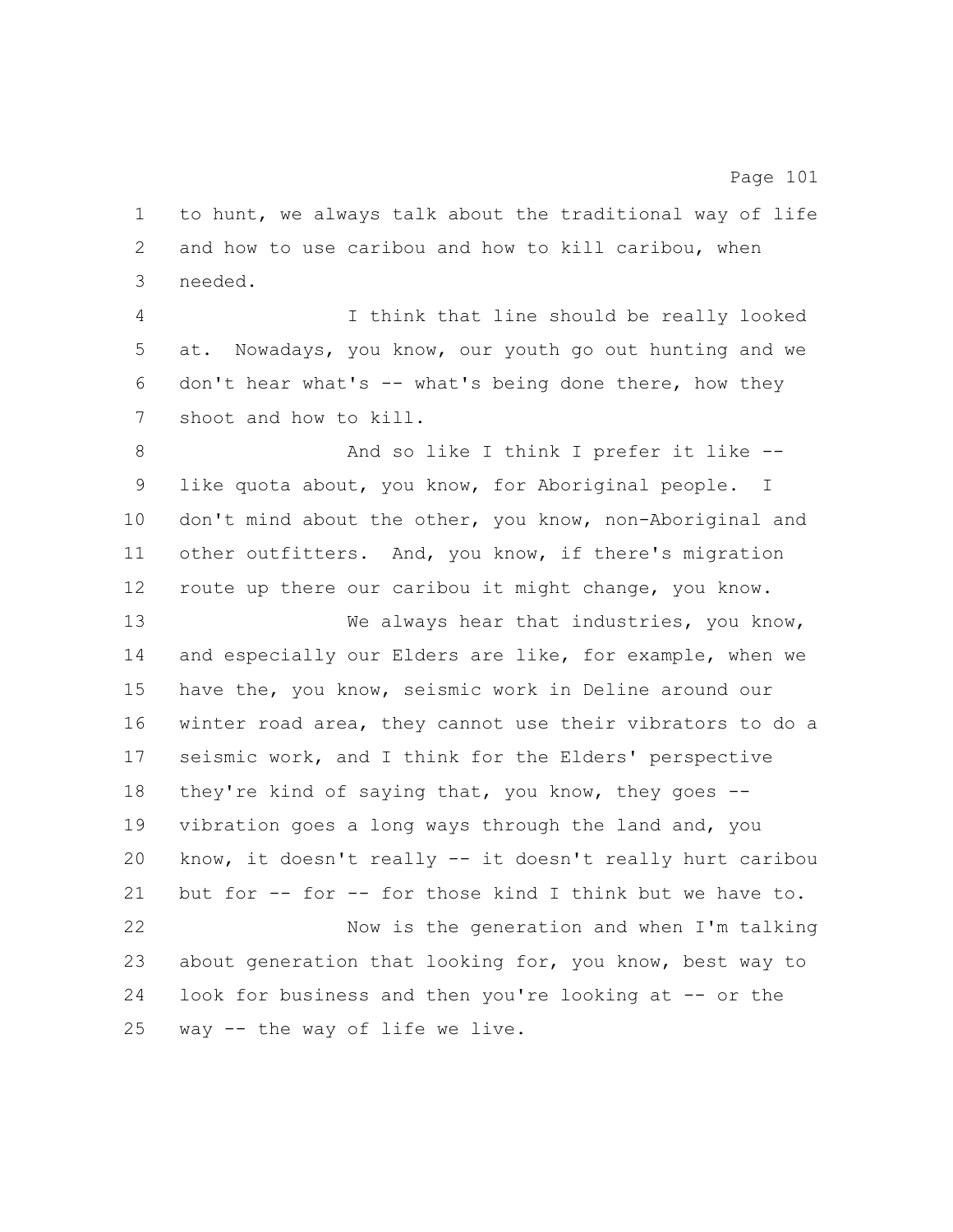1 So it varies, you know, and you want to look for business -- you have to do business to look for your own peoples work and then you have to look at our life, the way of life and -- which is -- it's changing everyday but it always be the same. Like the Elders keep saying, you know, and you know, they got -- the animals itself got their own way of life, and they have their own way of thinking too. And for me, my dad always tell me that, 10 you know, stories that, you know, I still have them myself and I still believe that, you know, if you kind of wait -- wait and prolong, you know, whatever you do and, you know, it'll -- it'll come around. And it's -- just like a flow, you know. You -- you -- it's just like what comes around, goes around as the Elders used to say. (NORTH SLAVEY TRANSLATED INTO ENGLISH) CHIEF RAYMOND TUTCHO: They said that whatever decrease would increase again; that's what the Elders would always used to say. (TRANSLATION CONCLUDED)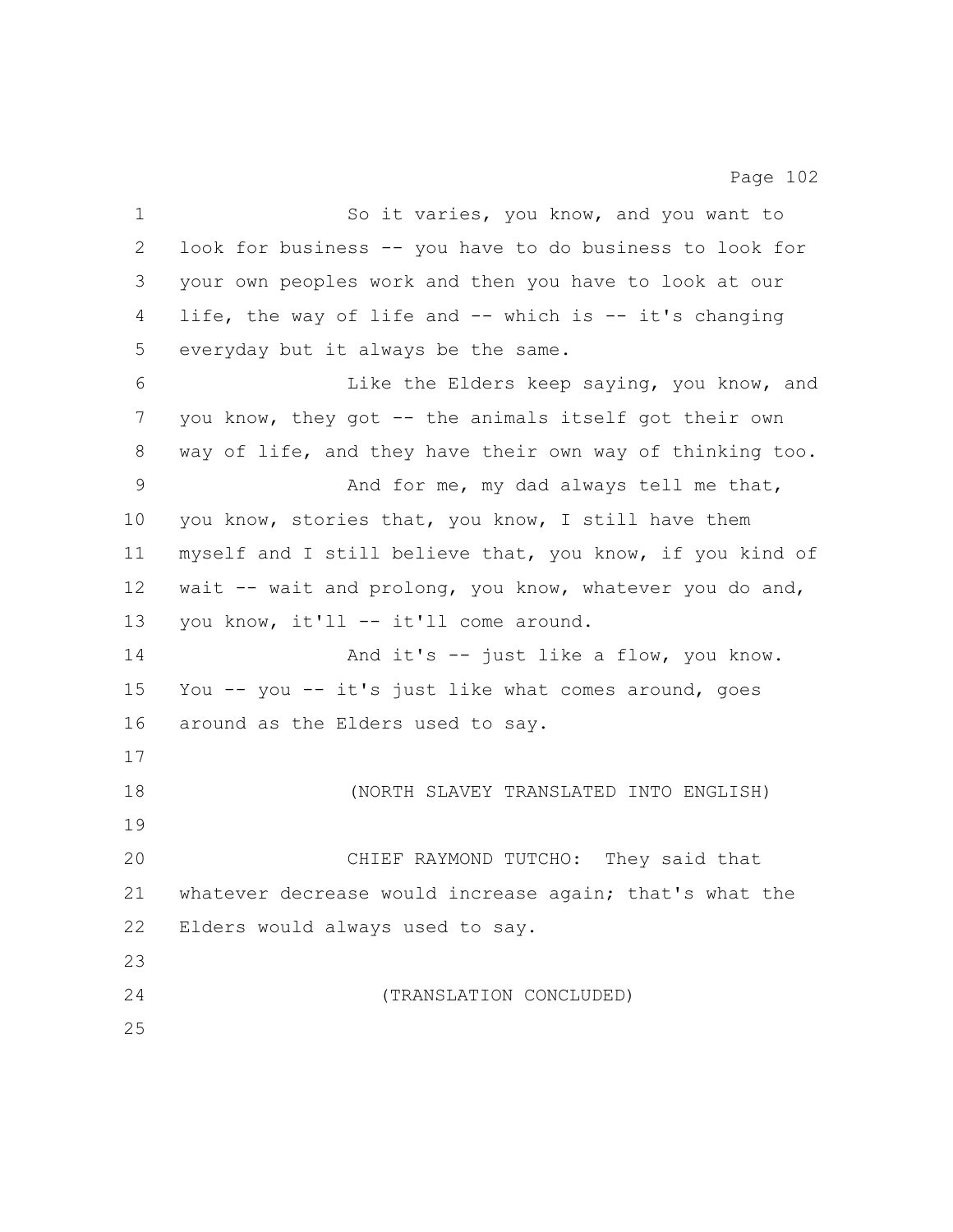| $\mathbf 1$ | CHIEF RAYMOND TUTCHO:  Animals got the                    |
|-------------|-----------------------------------------------------------|
| 2           | same, he don't -- but the -- for the quota sake $I - - I$ |
| 3           | prefer that if, you know, kind of weigh out this quota    |
| 4           | with the Aboriginal people because from what I gathered   |
| 5           | like $--$ I don't $--$ my time is so preoccupied now $--$ |
| 6           | nowadays.                                                 |
| 7           | So that I kind of don't even have time to,                |
| 8           | you know, probably sit home and read material that I      |
| 9           | should read but things that $-$ like from what I gather,  |
| 10          | you know, this quota should be looked at again because I  |
| 11          | think it doesn't sound that long when you put quota on    |
| 12          | and no quota for other people and now it's towards us.    |
| 13          | So like should really look where like, you                |
| 14          | know, animals got their own set of mind. They travel all  |
| 15          | over and just like people, they like to migrate to        |
| 16          | different areas and you never know, it might be in the    |
| 17          | Porcupine herd or east of us or in the mountains, you     |
| 18          | know.                                                     |
| 19          | And if somebody in your department if they                |
| 20          | look at that those kinds of issue, you know, it would be  |
| 21          | nice, cause you never know. Animals, you know, are        |
| 22          | animals, but they like to, you know, travel where they    |
| 23          | want to travel. They got their own set of minds, like I   |
| 24          | said, and if we really can think about the -- the quota   |
| 25          | for the our -- our people cause somewhere people are      |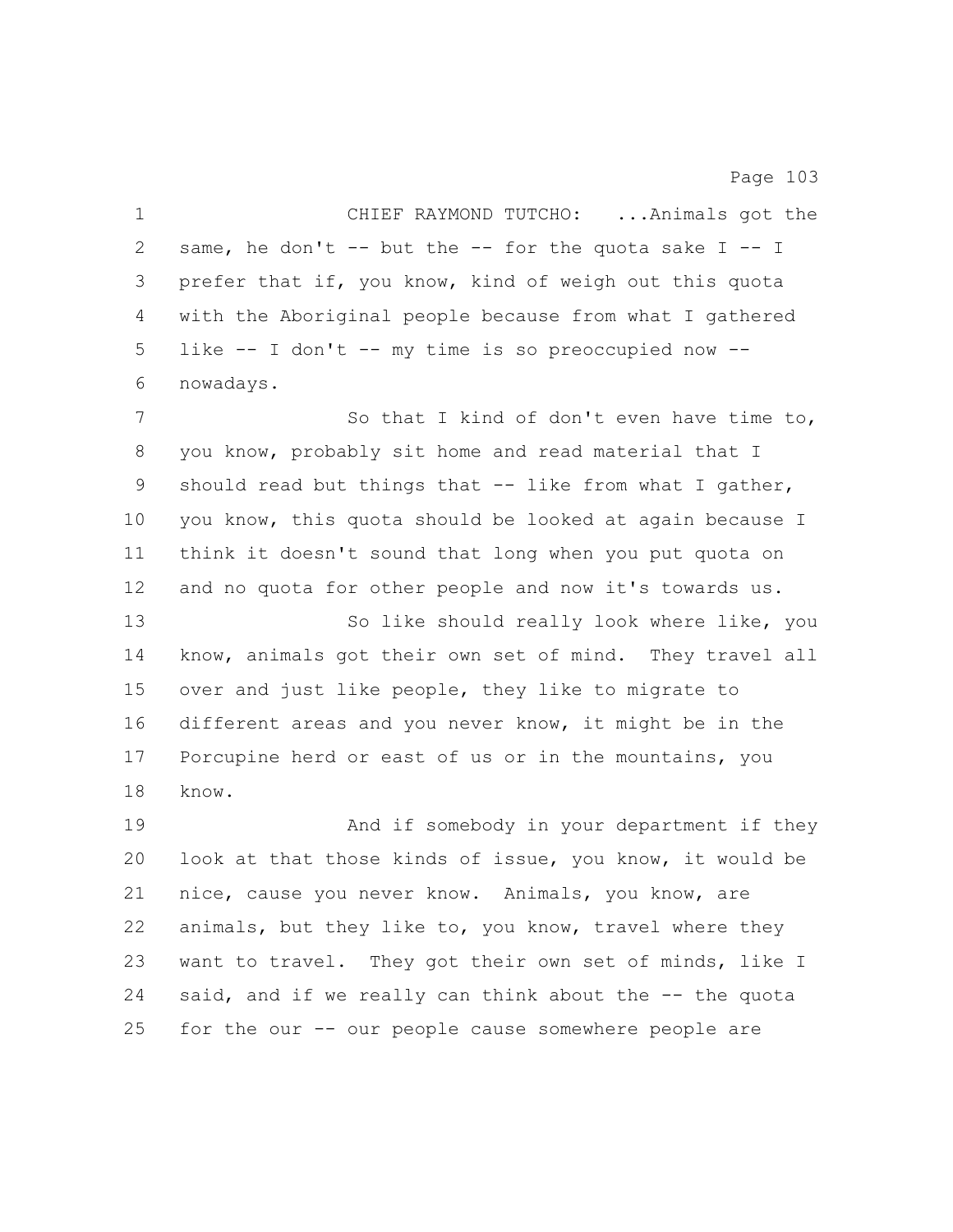still using those materials that they used for hides, and even muskox, and everything, so I think you should really look at the quota. I'm not gonna make -- take some of your time, so Mahsi let me speak. Thank you. THE CHAIRPERSON: Mahsi, Raymond. That was the -- the Chief Gwatedae (phonetic) from Deline First Nations. 8 Okay, now I'm gonna get into -- I'm gonna try to juggle my agenda a little bit so that we can get the Colville Lake Elders presentations and the Colville Lake community members. There's quite a few of them here, and we haven't given them too much of a chance yet to talk on -- on the public, general public section of our hearing. I'm gonna get in to their presentations now so at the end of their -- their presentations I would probably, you know -- there will be probably a few questions that people want to ask. And I probably would 19 allow that. But I'm gonna make sure that -- that the Elders are aware of that. Let's see, I -- I, you know, Richard, Joseph, you guys are here. I don't know how you want to -- who you want to -- to start first with your delegations there. And -- and it doesn't, you know, I think, you know, make like - we'll listen to the stories,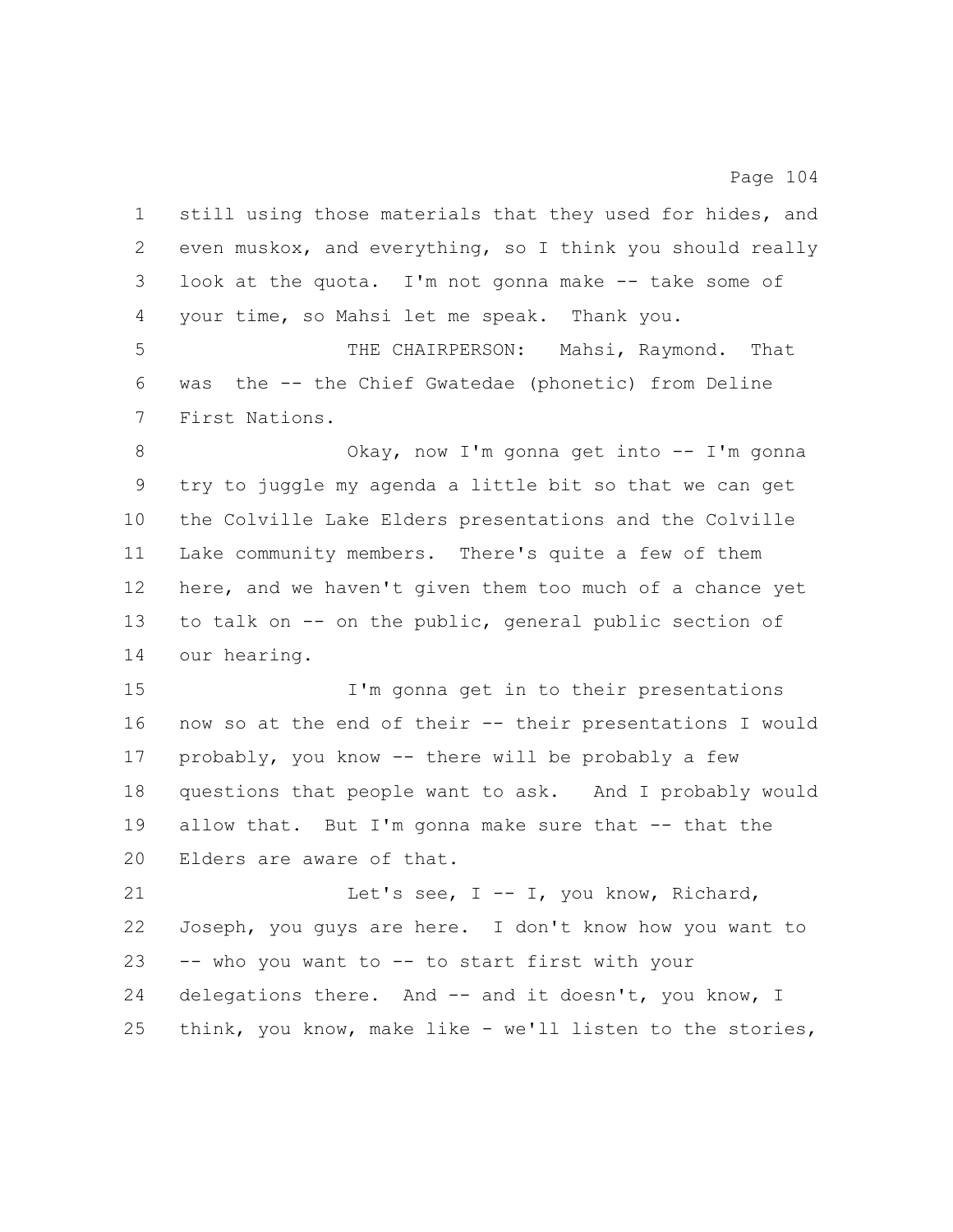but I mean each like what Pierrot was -- or Jim was saying, Thomas said a lot of things that he wanted to say, so you guys can sort it among yourself. Okay, this is Hyecinthe Kochon, He's an elder from Colville Lake. (NORTH SLAVEY TRANSLATED INTO ENGLISH) ELDER HYECINTHE KOCHON: I come from Colville Lake. My name is Hyecinthe Kochon. The wildlife -- it's something that's very significant to us. We depend on it for our survival. And I don't really talk too much about wildlife, because we work so hard for 14 it, and we are so greedy for it, and we are fearful that if we talk about it, it might disappear on us. So we, as Deline people, have this belief that we don't talk too much about the wildlife. 18 And long ago we used to hunt for it, and that's how we used to be able to get it. And when we're sitting home alone, that caribou's not gonna come to you. And a few years back, the caribou came here to Good Hope and it was just like, you know, young people were just playing around with it, and maybe because of that the caribou...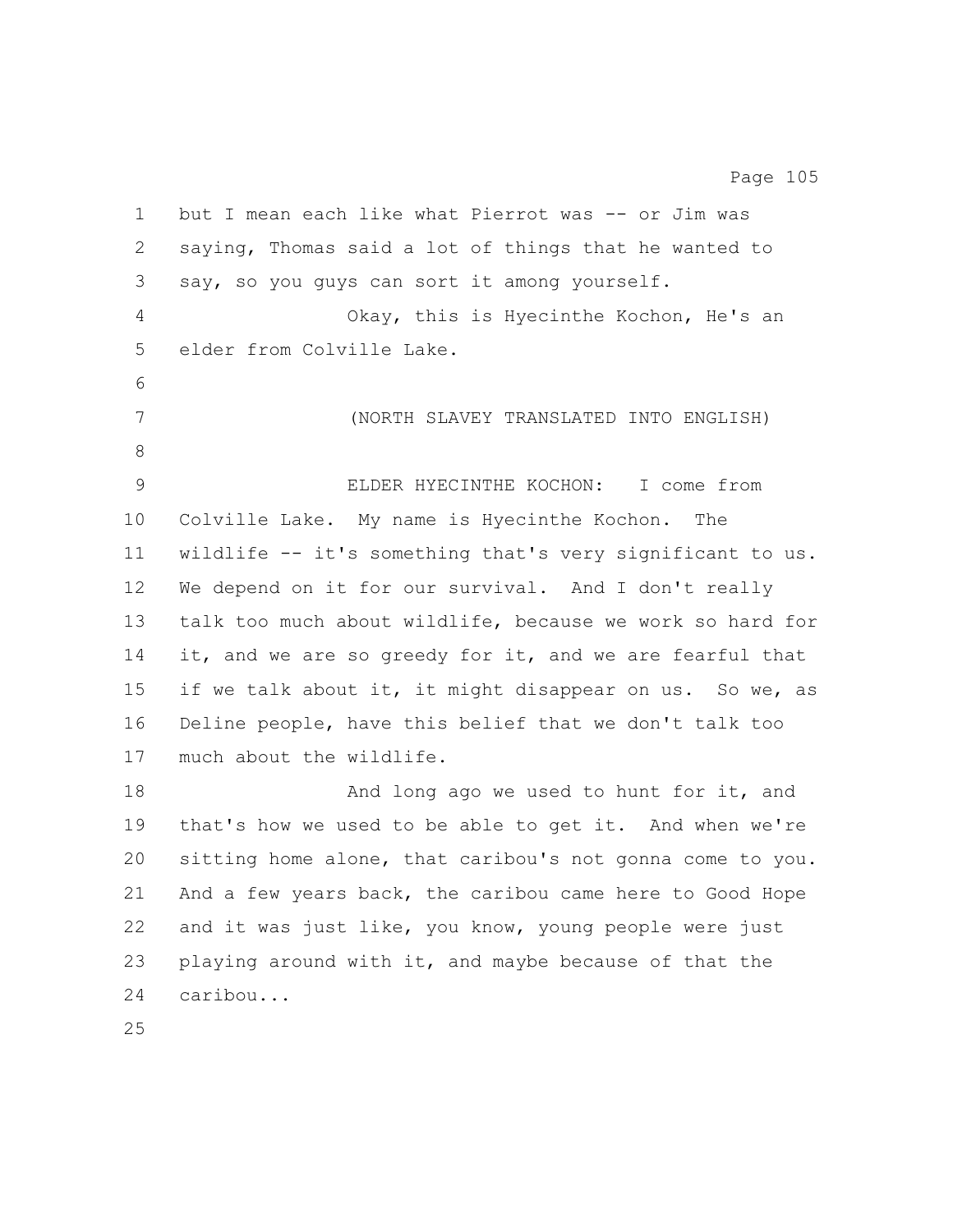(BRIEF PAUSE) In Colville Lake, we have been getting caribou in that area for a long time ago. And in the last little while there hasn't been too many, but we don't say there are no caribou. And there -- if a person's a good hunter, they go out even though there's few caribou, they are still able to get something. And every now -- every year we go out trapping and we see caribou tracks and sometimes I'll see caribou, sometimes not. And if there's no caribou, we'll get maybe one (1) or two (2) and that's how it has been for over the years. And our ancestors, too, depended on it for their survival as well, and we didn't play around with it. We really worked on it well, and had great respect for it. And we respect our relatives and our people too. And our people, they all work to sustain themselves. And right from the young children from the time they start walking we show them respect. They are people too. That's because we think like that, we respect one another as people, and when we talk about wildlife -- I can't as a person I -- it's hard for me to 24 talk about it. It's not something that I am the boss of, and I don't really know their ways. I didn't raise. I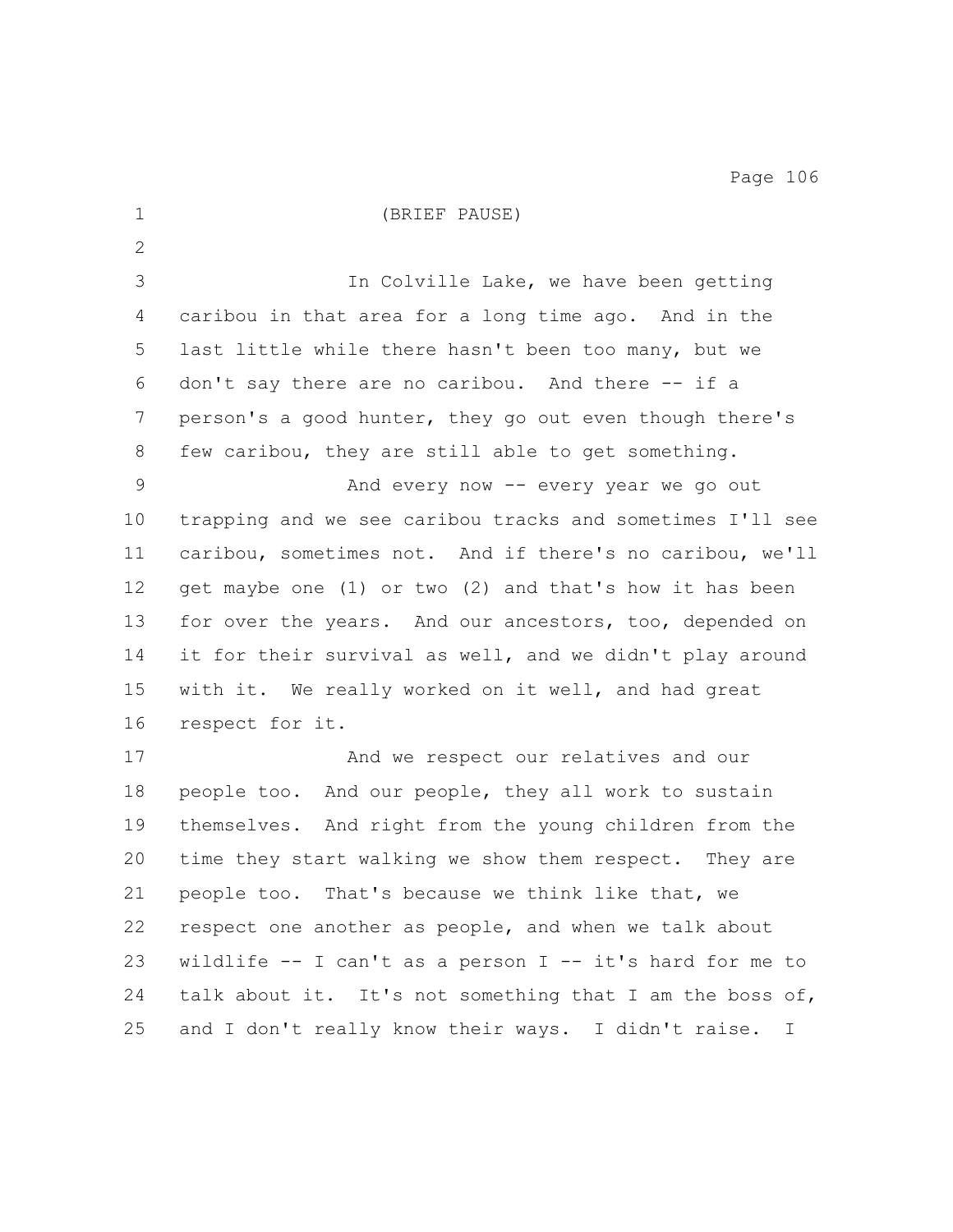have no -- I don't really know their ways. I didn't raise -- I don't have any knowledge about raising wildlife. It follows it own laws and it follows its own mind and -- and it survives. And if you were to go off into the wilderness to follow a -- an animal and if you walked a long ways when you come home that next day and you go off into another direction, you'll see its tracks again and sometimes that's how its behaviour is. I've witnessed that myself. And because of that, I can't say that something is gone -- it's no longer there because I've seen things like that happen.

 And they're talking about counting it, the quota system. I don't agree with that. It's not something that we're in agreement with. And the caribou -- it is looked after. And when it comes too close to the community sometimes people become careless, and sometimes when it -- the numbers lessen they're not used 19 to hunting it, and sometimes when it gets too easy, they just tend to play with it. And people that don't usually go hunting, they'll go shooting caribou. And I feel that when you have to go farther, it's people that look after it well that will go after it.

 And when we talk about animals, I think about this and it's kind of hard for me to talk about.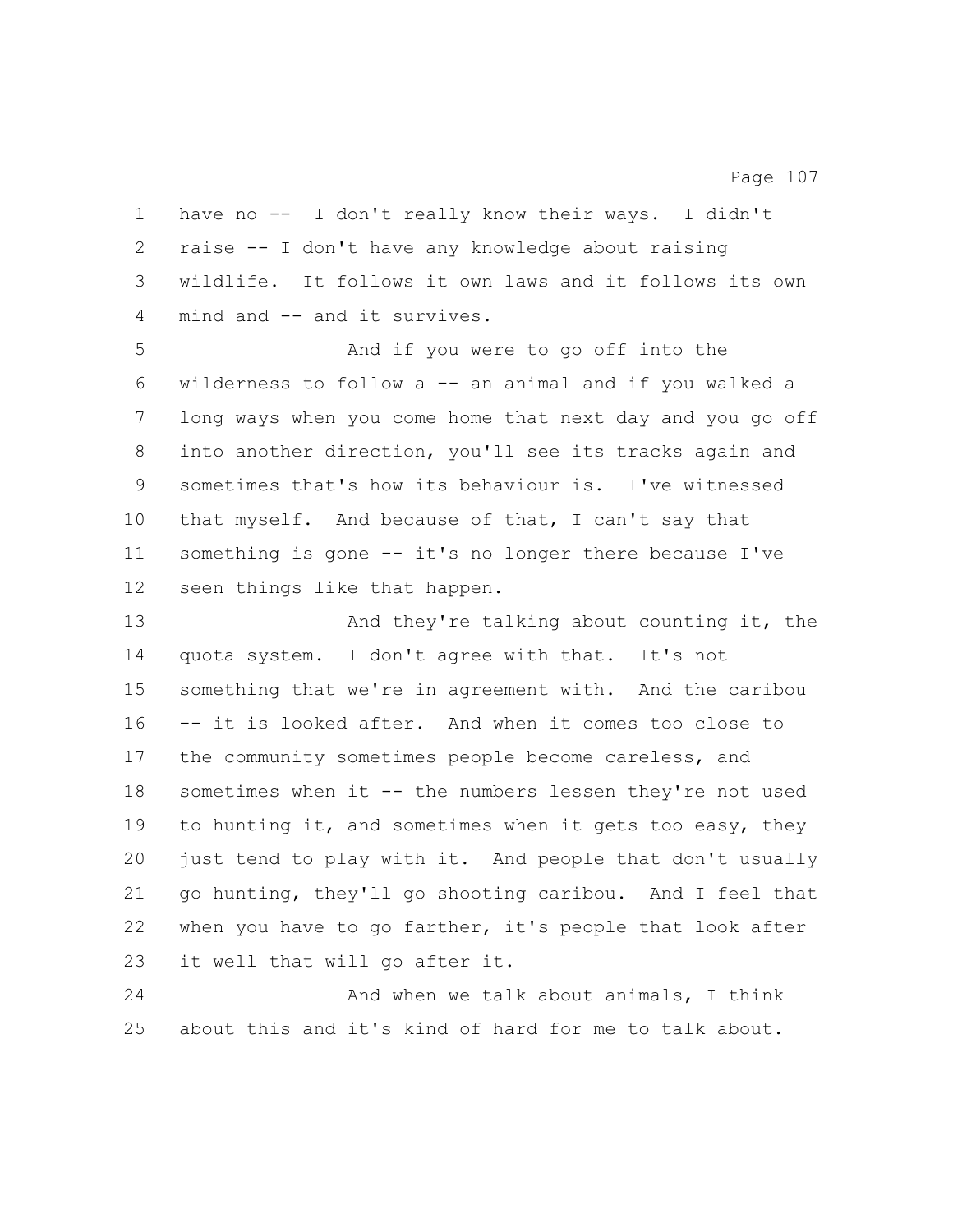Our elders they lived on it. They to -- they depend on it to sustain. And when we go hunting for it, it's because we're hungry for it. And we can't talk about it too much. And if it altogether would disappear on us it would be -- cause us great difficulty and for me to talk about it, it's hard for me, because I'm not the boss of it. And it's hard for me to say more about it. I have a lot of stories about wildlife. And all the people that are of my age have a lot of stories as well, and so... And they're talking about 11 hunting for it under a quota system,  $I - - I$  don't agree with this. I don't like it. 13 And I just wanted to say that, and I'm thankful if you really understood what I said. Thank you. I'm saying what I'm thinking about. That's all I have to say. There's probably a lot of other people that will have something to say too. 18 THE CHAIRPERSON: Mahsi, Hyecinthe. Marie Kochon. ELDER MARIE KOCHON: Mahsi. Thank you. This talk about the wildlife like this it really concerns me. The Creator made it for us on this land, and he put it on this land for us to use for food. And we are not the boss of it. And today there's lot of discussion about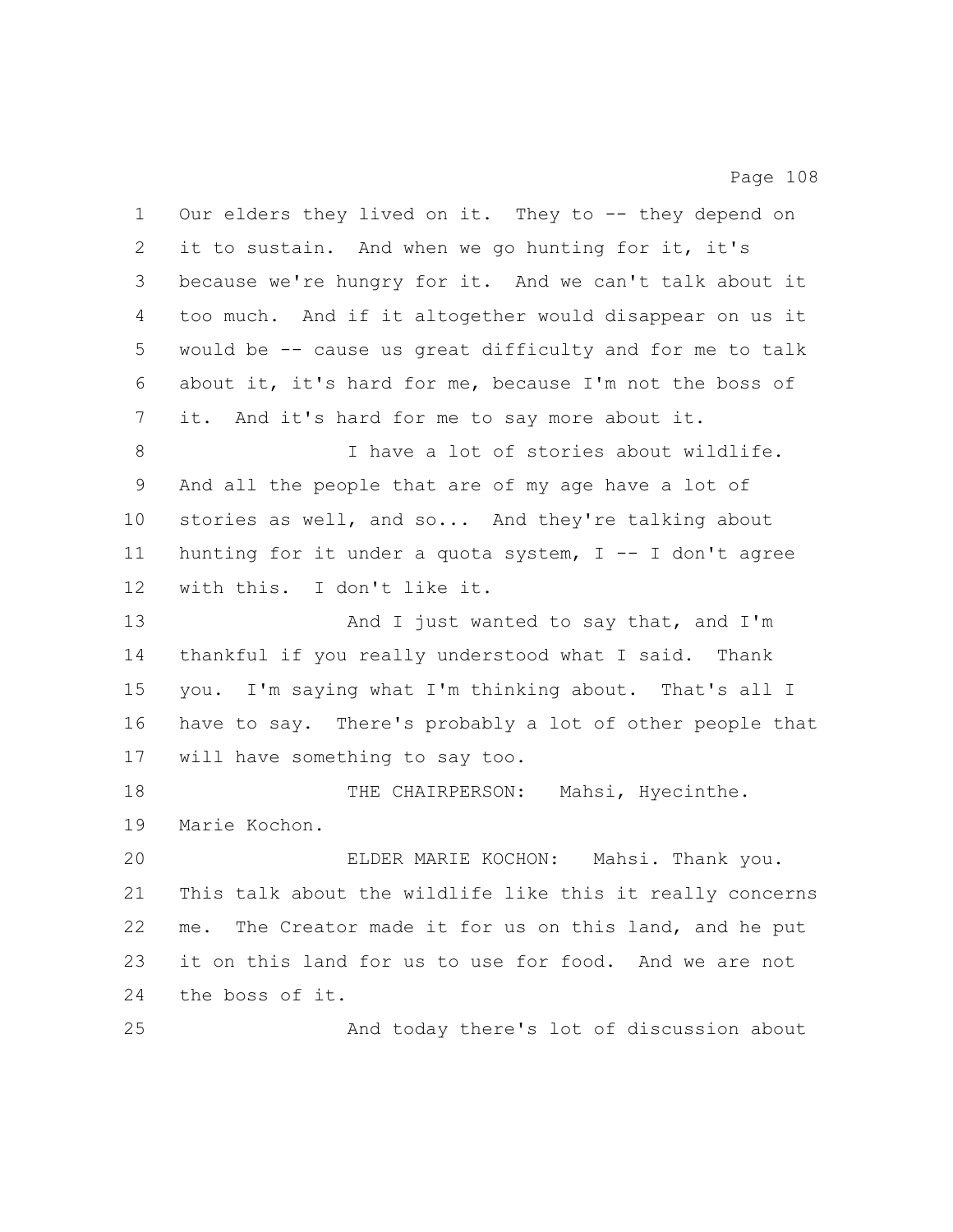the wildlife, and we are down in the bush and to come to this meeting we went to Colville Lake from the -- our camp. And from the time my husband and I have been married, it's now forty-two (42) years, I think, and for that many years every fall, from the time we first got married we'd go off into the bush with our children, all our -- altogether our children -- we have twelve (12) and we gave one of our child -- children away for adoption. And we raised all our children out on the land. And maybe because of teaching them well and raising them well, they are all in the important positions today and we never told them you're gonna be this. You're not gonna be in this job. You're gonna be doing this. We never told them that. It was just -- it was their decisions. And what I want to talk about is when we live out on the land, the distance that the caribou migrate in the May -- the caribou migrate back to the barren lands and October, they come back to Colville area. And we -- when you live out in the land, you see lots of caribou. You don't see them when you're in the community. And you really work on the meat and look after it well. And the one time when the caribou came up to this Good Hope area sometimes when you see places where people shot caribou, and you have to take all the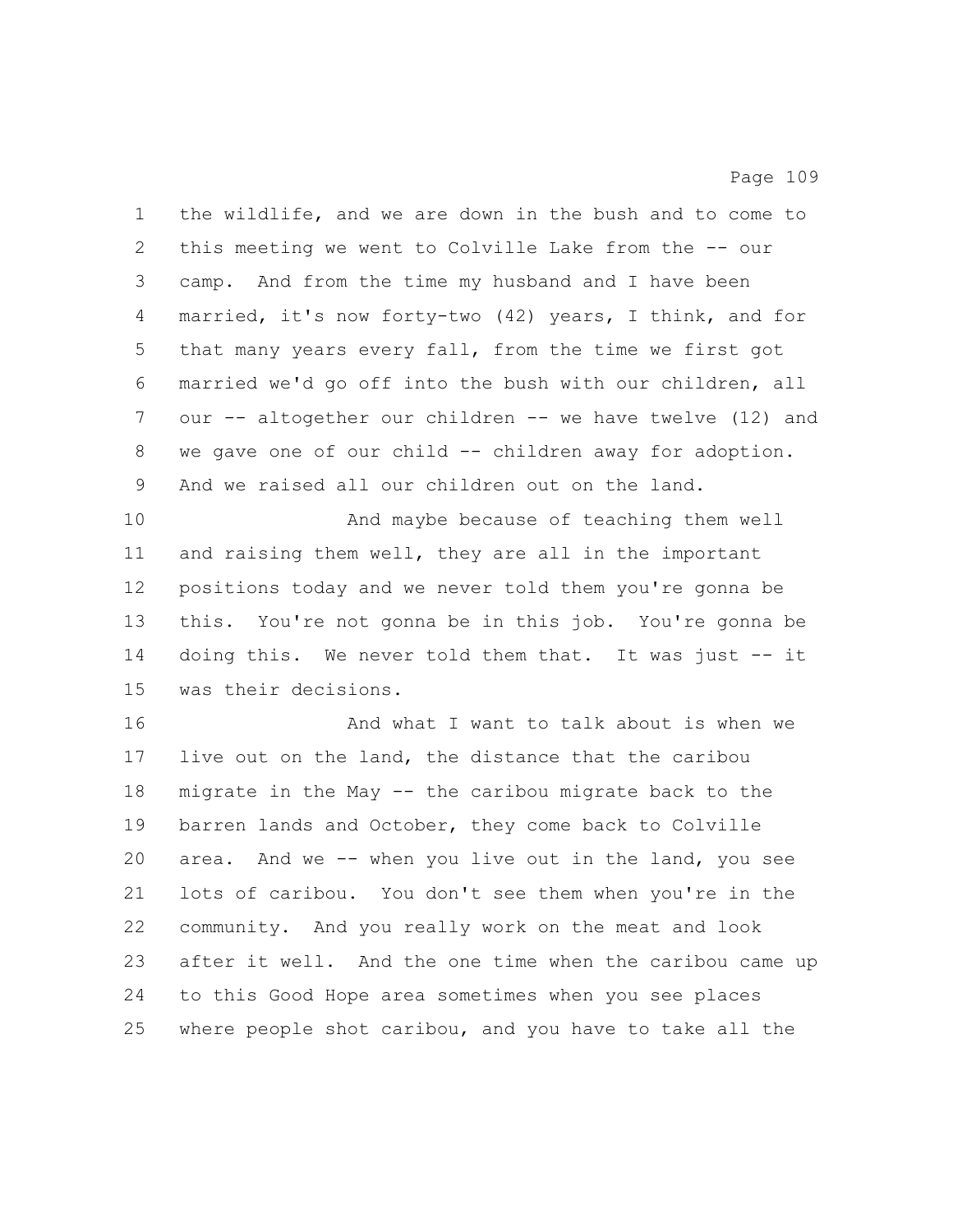meat. And look, one time I heard about how a place where people shot caribou, and they only took which pieces they wanted. They just cut out the tongues, and they left the heads behind. And they said they looked at the heads and all the tongues were removed, and they left the heads there. That's not right.

7 And, well, however way you treat an animal and it's body, that animal is aware of it, and it would not return to that area. And some of these things that are changing today and the profit Ayha from Deline spoke that in the future food would become very scarce, and now you see different behaviours with the caribou. And you -- when you hear like people speak

 about these issues, they are telling the truth. The Creator made these animals for our survival, and we really enjoy ourselves when we are out on the land looking after the meat and working on it. And it's not there for us to play with.

 And this discussion has taken place about 20 the wildlife  $--$  it causes me great concern, and I'm not happy to hear some of this, but it's very important. I'm glad that we are all here to discuss this. And we have to realize that we are not the boss of it, and there are some people; if they're not gonna shoot any, they won't.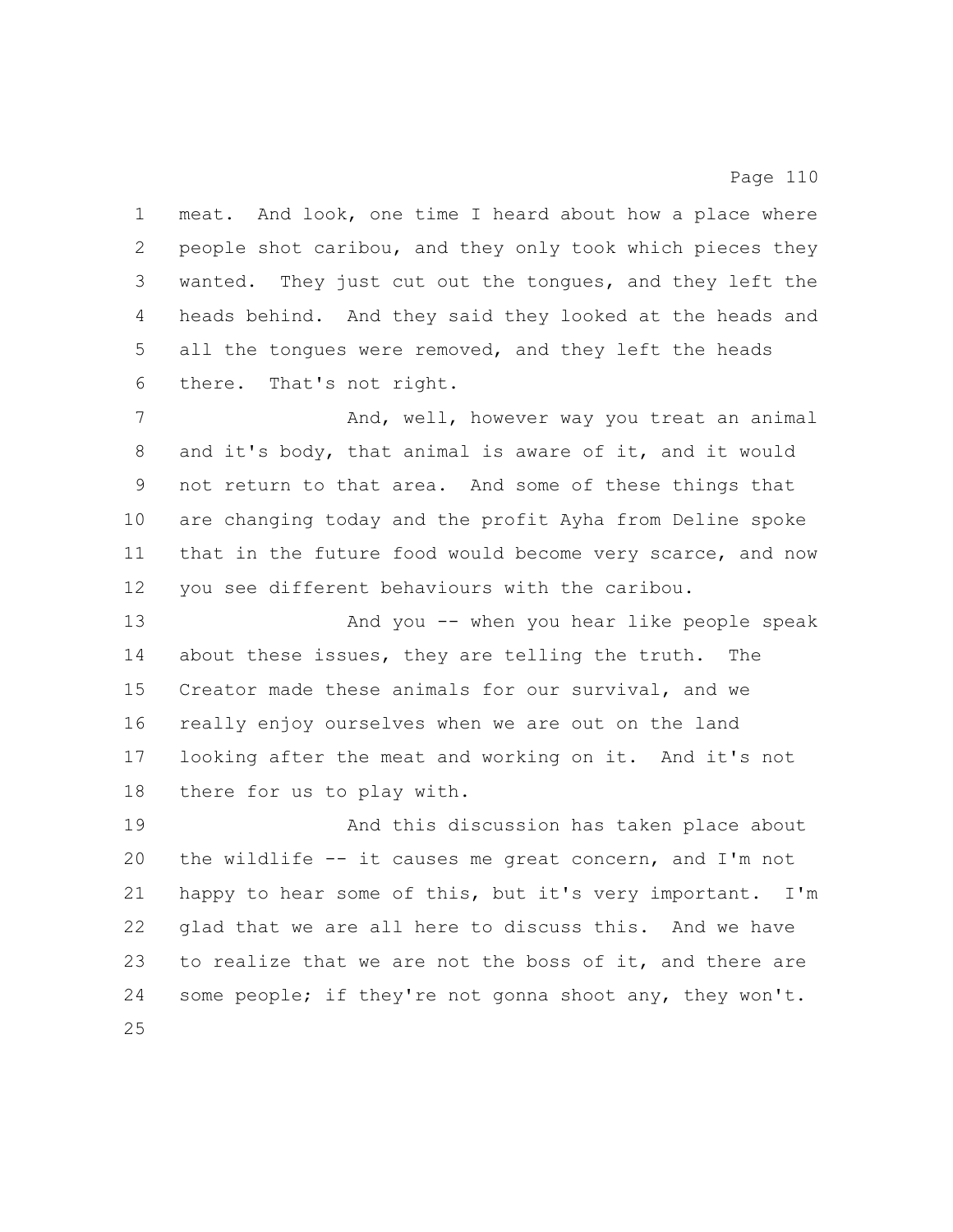| $\mathbf 1$     | And they're talking about hunting a quota                   |
|-----------------|-------------------------------------------------------------|
| 2               | system. You have to really look after -- it's important     |
| 3               | that we look after the caribou meat properly. And they      |
| 4               | talk about how the numbers are decreasing and some of the   |
| 5               | changes that are taking places -- maybe it will be more     |
| 6               | so in the future, but if we look after what we have now,    |
| 7               | maybe it won't be so severe.                                |
| 8               | And $I$ -- I read some books and -- and they                |
| 9               | talk about how in the future, some of the animals will      |
| 10 <sub>o</sub> | become sick with diseases. But it is the Creator who is     |
| 11              | the one who will be the boss. And I just want to thank      |
| 12              | you for having the opportunity to say what was -- what I    |
| 13              | was concerned about. Thank you.                             |
| 14              |                                                             |
| 15              | (TRANSLATION CONCLUDED)                                     |
| 16              |                                                             |
| 17              | THE CHAIRPERSON: Mahsi. Alexis Blancho.                     |
| 18              |                                                             |
| 19              | (NORTH SLAVEY TRANSLATED INTO ENGLISH)                      |
| 20              |                                                             |
| 21              | ELDER ALEXIS BLANCHO:<br>I just want to say                 |
| 22              | something very briefly. I'm not on any board or any         |
| 23              | organization, but I just wanted to say something.<br>You're |
| 24              | talking about the quota a -- hunting under quota.<br>I'm    |
| 25              | concerned about this.                                       |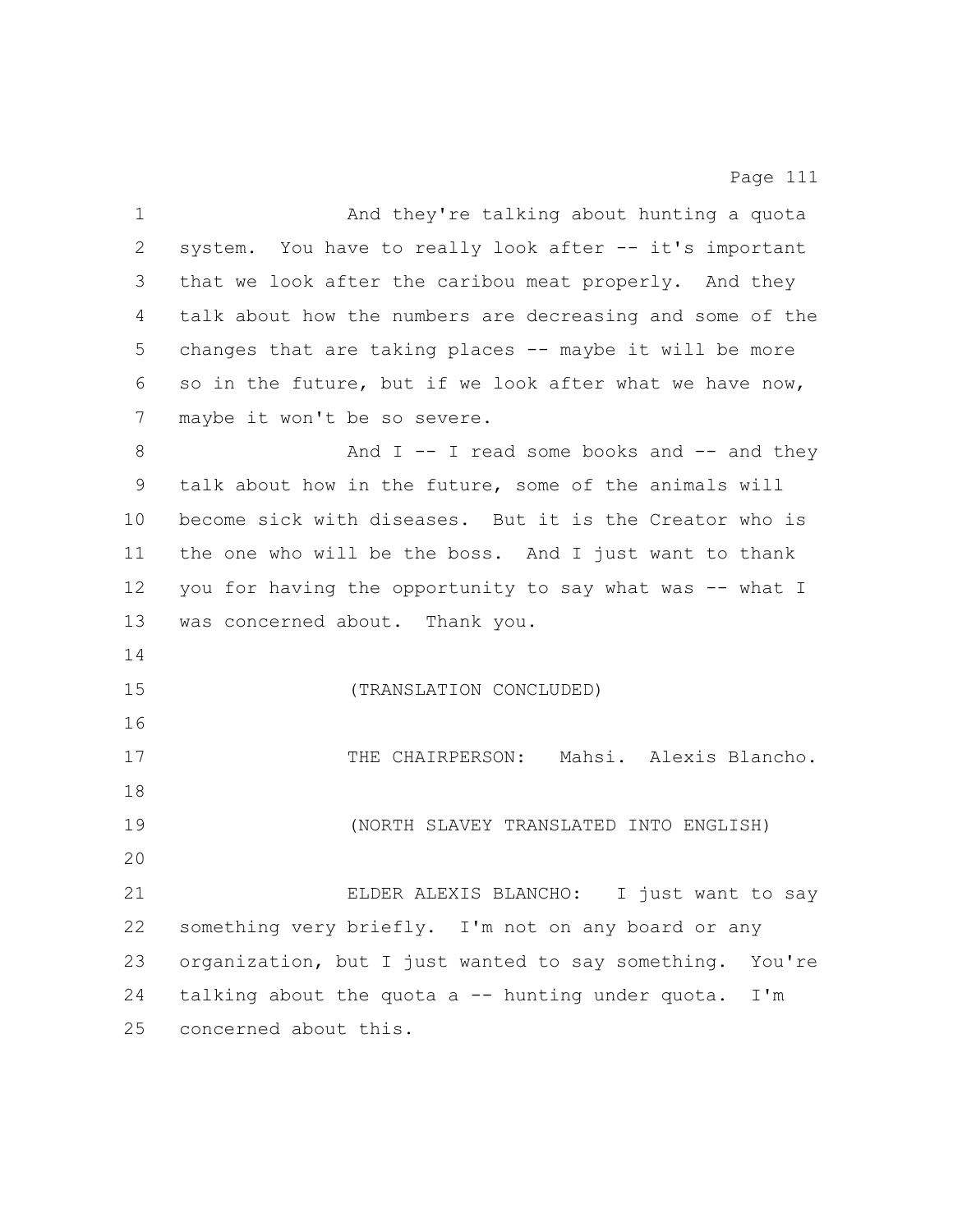| $\mathbf 1$ | When I was a child we used to go play out                 |
|-------------|-----------------------------------------------------------|
| 2           | in the coal, and when we used to count things, they would |
| 3           | tell us what you are doing is taboo that's, you can't do  |
| 4           | that and that was what we were told. And you are talking  |
| 5           | about counting caribou. For me that's just like a really  |
| 6           | big taboo that you are doing. And because of that we      |
| 7           | wonder how long the caribou with us. And you're talking   |
| 8           | about how the caribou numbers are decreasing and it's     |
| 9           | true. And if you play with things too much and then the   |
| 10          | -- it'll go down -- the numbers.                          |
| 11          | And sometimes they fly around them with                   |
| 12          | the helicopters and it'll move away from those noises.    |
| 13          | And with the skidoos too -- they travel after the caribou |
| 14          | with skidoos and it moves away from this areas. And       |
| 15          | whenever they start hunting in an area with skidoos, the  |
| 16          | animals tend to move away from that area. That's how      |
| 17          | they are.                                                 |
| 18          | You have to look after it and if you                      |
| 19          | don't, it'll move away from people. And if you look       |
| 20          | after it respectfully, it'll come back. And back out in   |
| 21          | the barren lands we went and we shot two (2) caribou, and |
| 22          | when we were done, wherever we go trapping and whenever   |
| 23          | we see caribou, we kill one $(1)$ or two $(2)$ , and it's |
| 24          | that's coming towards Colville Lake. And one time I was   |
| 25          | travelling with a dog team, and I saw two (2) caribou     |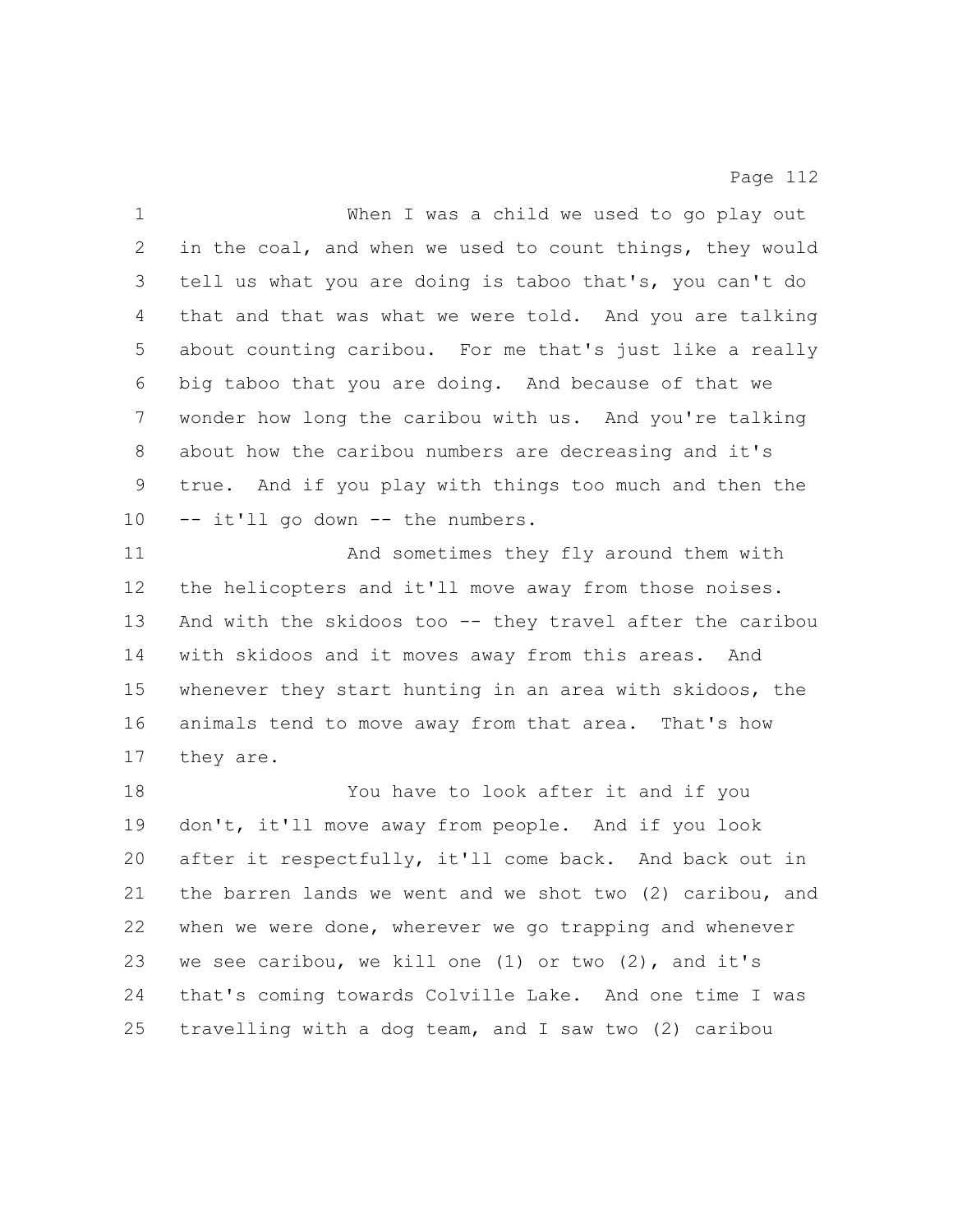1 that were following me on the lake. And when I -- if I started to shoot them they would move away, but they were coming in a certain direction, and they just kept on going. And I think some of this knowledge will be good if our children knew about some of this stuff, and maybe then they would look -- look after the wildlife better than they are now. And every fall we go out to Horton Lake to go hunting. It would be good be if maybe they left it even for one (1) year just so that it could manage the caribou better. And I agree with what they're saying, maybe we're suffering the animals too much by going out 13 on the yearly hunts. I just wanted to say that, thank you. THE CHAIRPERSON: Mahsi, Alexis. We have some more elders from Colville Lake. Joe -- Joe Martin. (NORTH SLAVEY TRANSLATED INTO ENGLISH) ELDER JOE MARTIN OUDZI: Me too, I'm just going to speak very briefly. This discussion on the caribou that you are having here -- my elders told me that the caribou are wildlife that live on their own, and you can't mess around with them. Back in 1942, 1943 from back that time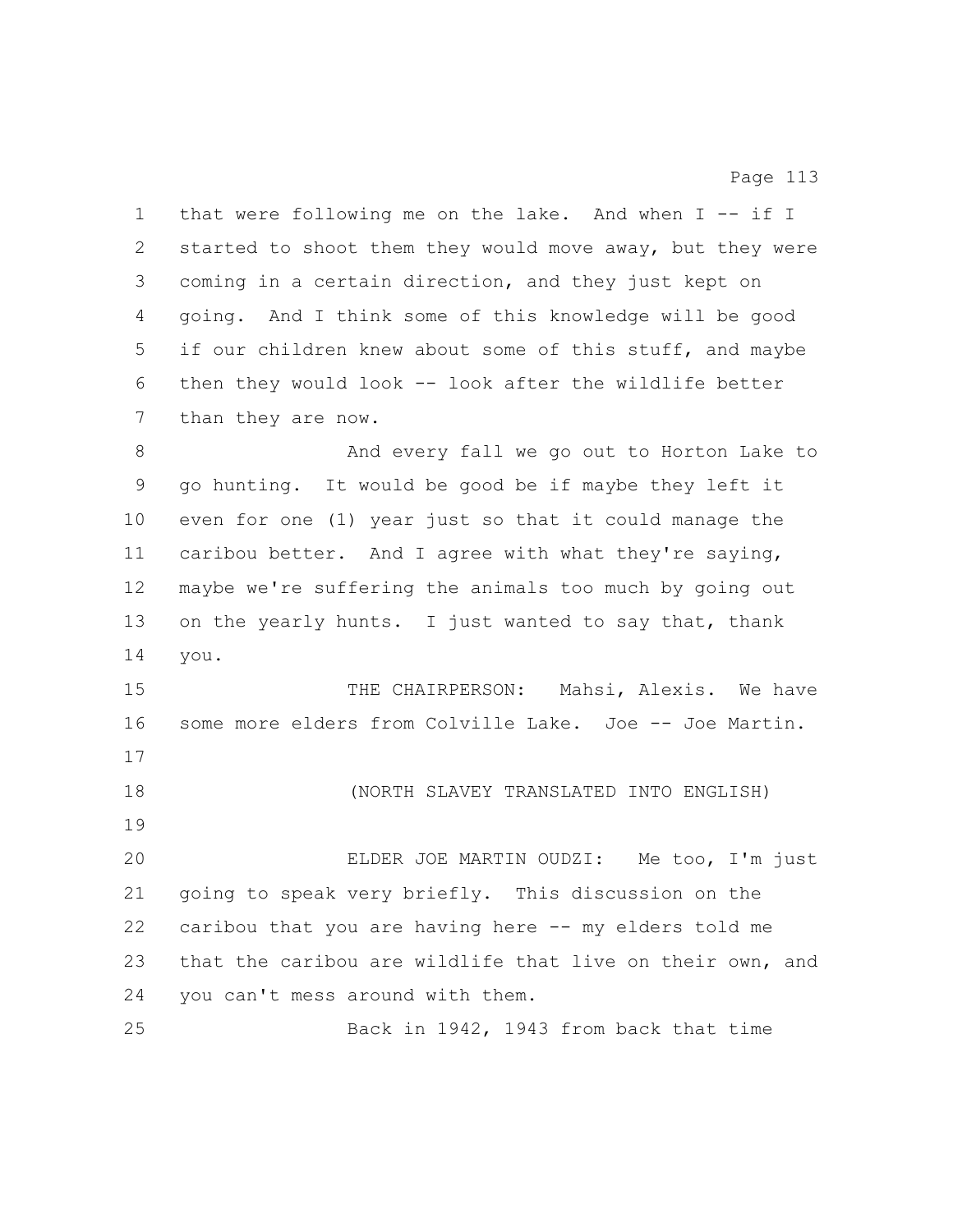there were five (5) years or four (4) years that were the -- there was no caribou because of a child that had hit a caribou with a stick and for four (4) years there were no caribou after that. And after that the caribou start moving back and to this day the -- the patterns have been -- remain the same. And it's still the same.

**And one time back in how many years when** I went out to the barren lands where the people -- the caribou I saw it run and there was lots of caribou that I saw. And from the one end and it over the land I was trying to see how far they come and it -- I just couldn't see the end of the herd. And it won't go away completely. And when they come down to Colville Lake they kind of split up the herds. And where Gabriel there's living at Loche Lake it's coming to that area now. It just goes all over into the different areas around Colville, and it won't ever completely disappear. And the caribou when I was a child the bones -- the game wardens used to take the bones. They

 said how people to give the bones to the game wardens. And we, as children, we used to take all the bones to the lake and put them in the creeks or in the lake. You can't burn the animal bones, it's a really bad thing to do. And one time the game warden set that in front of me, and that's why I'm bringing this up.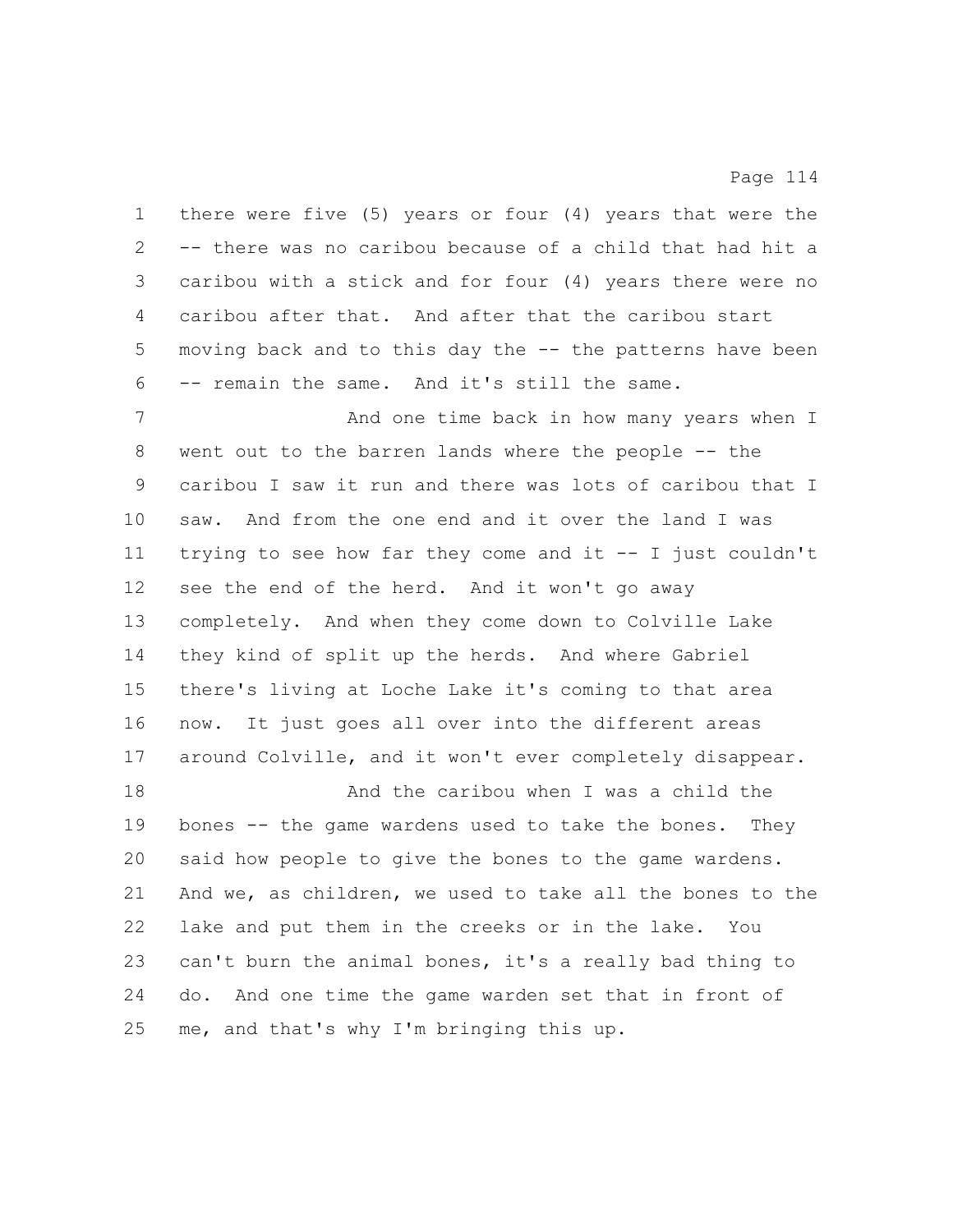| $\mathbf 1$ | And they're talking about a quota system.                 |
|-------------|-----------------------------------------------------------|
| 2           | We're not the boss of it why should we impose those kind  |
| 3           | of laws. And they should let people continue to hunt how  |
| 4           | many they want. If they want to take one (1) caribou      |
| 5           | they should be allowed to do that. There are so many      |
| 6           | things I want to say, but I just wanted to speak briefly. |
| 7           | One kid too not long ago when the caribou                 |
| 8           | came up into this area they said it was children that     |
| $\mathsf 9$ | were doing these things and -- and they put these sticks  |
| 10          | together, and it's not good to do that too. And from      |
| 11          | that time on we don't see caribou come up to this area    |
| 12          | anymore. I heard these things but I never said anything   |
| 13          | about it before this. So the kids they're not really      |
| 14          | aware of some of the rules and the laws, and they're the  |
| 15          | ones that are doing these things.                         |
| 16          | You can't play around with the bones. You                 |
| 17          | have to treat them respectfully. And when the caribou     |
| 18          | are moving, and if you -- you have to wait till they get  |
| 19          | a certain ways before you start going on their migration  |
| 20          | path. And today they don't do that. They just shoot       |
| 21          | towards them as they're coming towards you. And those     |
| 22          | are some of the rules too.                                |
| 23          | And the wildlife they have their own                      |
| 24          | rules. Wherever they want to go, they'll go. That way     |
| 25          | we're not the boss of them. We can't dictate which way    |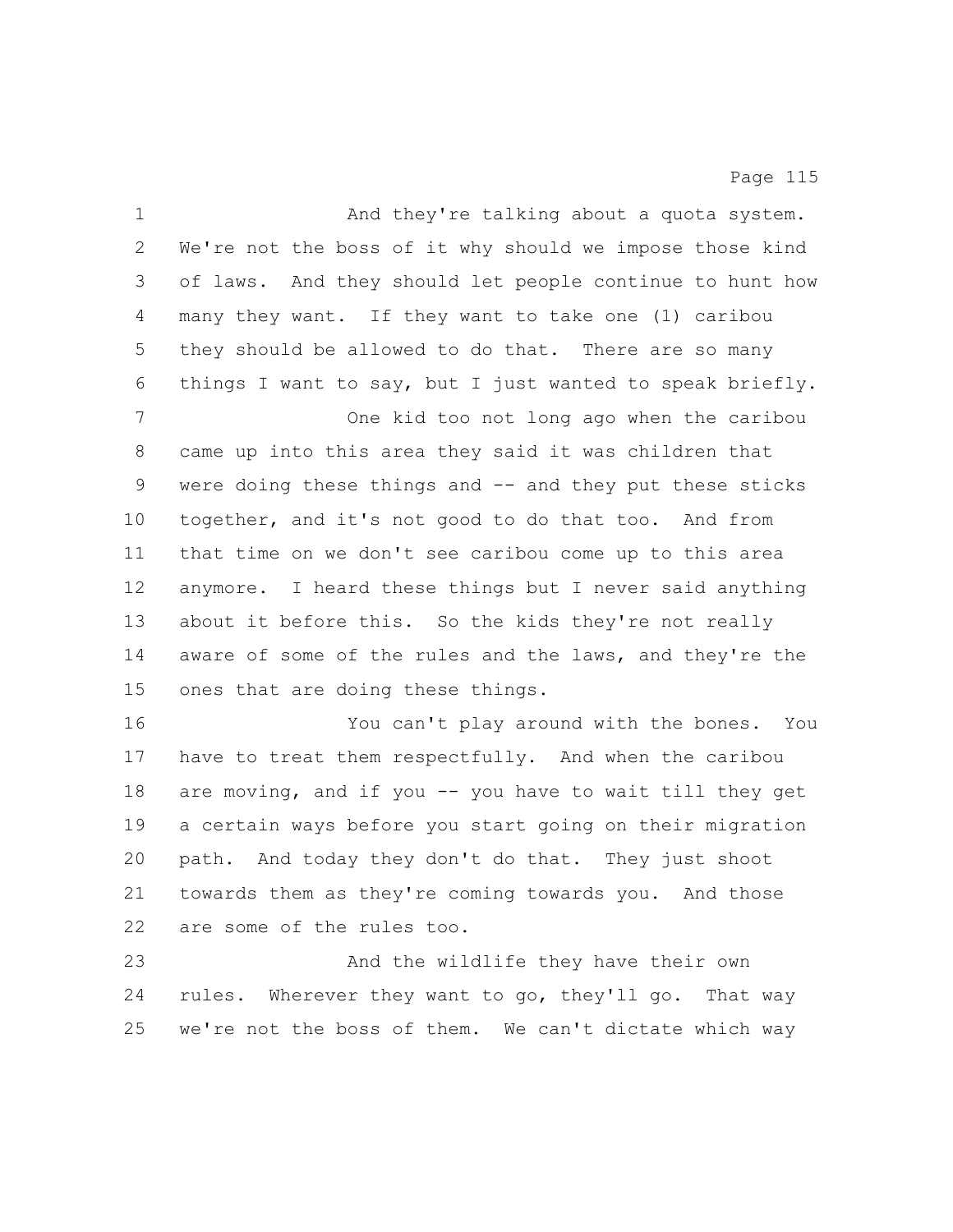they go. And I just wanted to say that, thank you. 2 THE CHAIRPERSON: Mahsi. (BRIEF PAUSE) THE CHAIRPERSON: Okay, this is Sarah, Sarah Kochon and just to heads-up on this, I'm gonna give a break to the translators. That's pretty heavy duty translating there. So I'm gonna give them a break after Sarah's presentation. Sarah. (NORTH SLAVEY TRANSLATED INTO ENGLISH) ELDER SARAH KOCHON: I haven't spoken in a long time, so I'm kind of nervous to be speaking now. I -- and we're talking about caribou. I'm really thinking about it too. When you talk about something too much like wildlife, it's not a good thing. This is our belief. This is the way that our -- our father has spoke to us. That's why I'm just thinking why are we having this -- this big discussion. Whatever happens or whatever is being discussed about it it knows too. When -- when we -- we go to Horton Lake it's not only by the lake that they migrate, it's on both sides, because it's the barren lands is a big area. So there's other ways it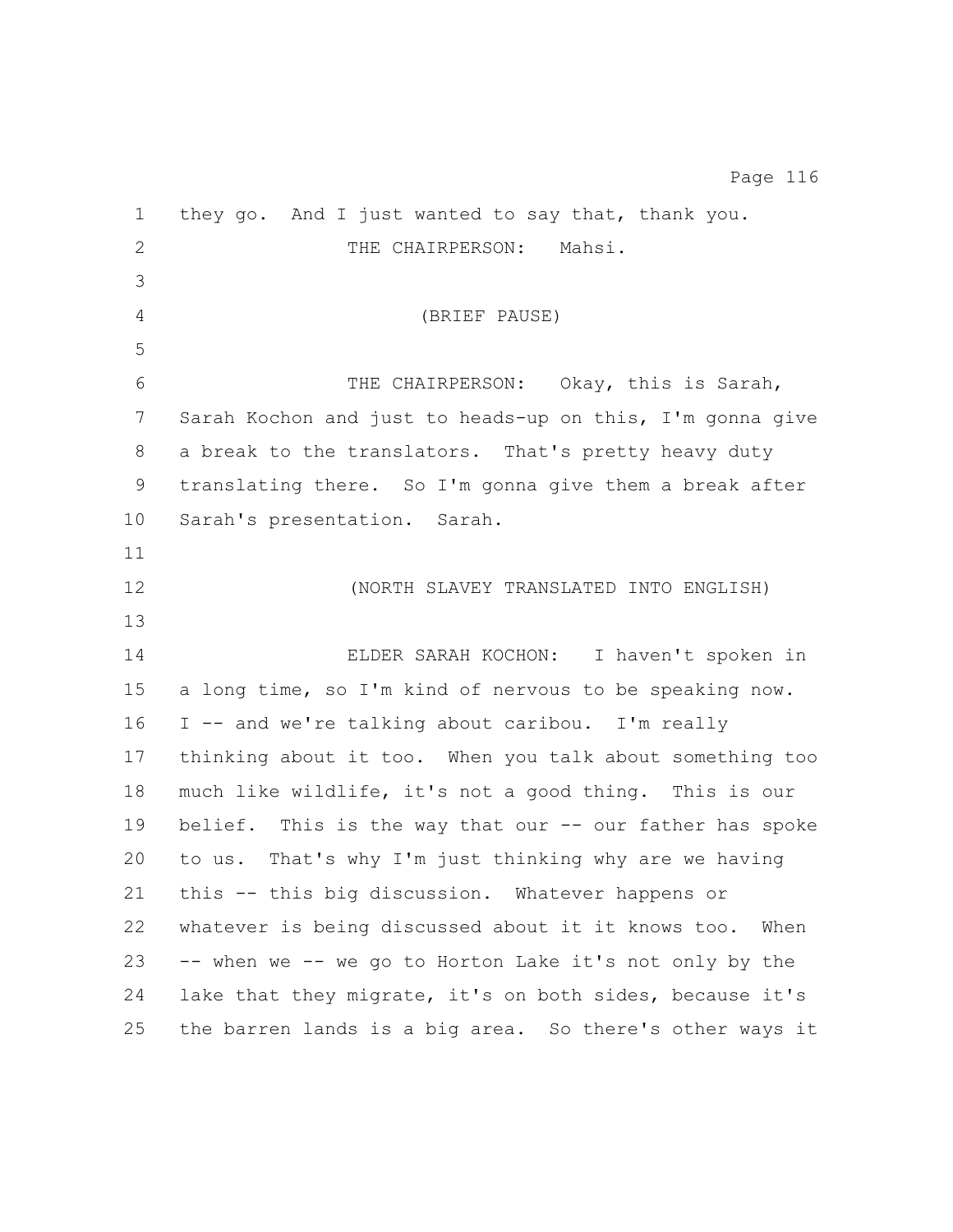migrates too.

 My father and my grandfather they spoke about it, and they used to tell us like the habits and what was going on with the caribou. They also told us that the caribou knows Deline as people, our thoughts, how we want to, like what we want to do, like, with them as animals. Things like that, that's why they said it's no good as elders, they said it's no good to talk about it too much.

 My father also said that the leader of the 11 -- the herd if that's the one, if you talk about it -- that one -- even it -- even that it knows. If we talk about how we're going to hunt them, all those kind of things, they know about it.

 They only go to where it's good for them on the land. If there's some place that the land is not right for them, they're not going to go there -- around there. So I -- I think that if we have -- if we have too much discussion on this it kind of worries me because I think about my father's words where he said caribou are like people, you can't talk about them too much. They -- they live the way they want to and they travel where they want to too and they don't live by man.

 So, as well, I don't think that they should be a quota set or they should be counted and now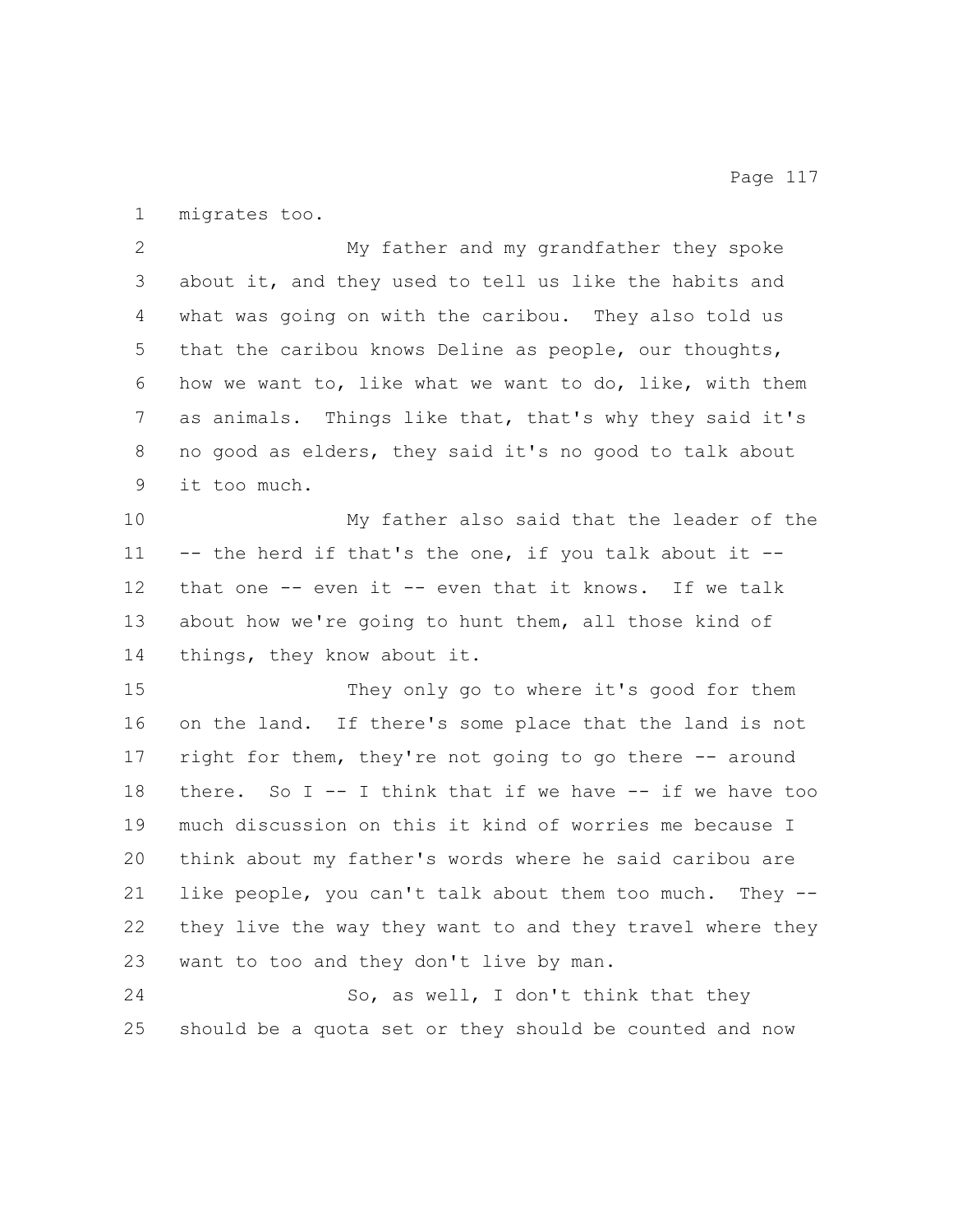my -- my grandfather and my father and they -- they always told us that caribou were very smart. They were always -- they're always aware of what man has in plan for them.

 Just like if you want to do something like on the land or something the caribou already knows about it. As soon as they know something it's not right that they're not going to be treated properly, it seems like 9 they just move on to another piece of -- another area. So it's something that's very worrisome for us, like all of this discussion about this wildlife.

12 12 In the fall time the caribou we used to  $-$  we go to Horton Lake every fall to harvest caribou, and 14 sometimes there is -- there is no -- we have nothing -- no -- no meat or anything like that so that's why we harvest the caribou. We can't buy meat and that from the store because we don't know all what is -- what is put into the meats. At least if we go to Horton Lake, like, we know what we are getting, and they don't harvest more 20 than we need. They get as much as they -- they're gonna need like to provide for their families. That's what they harvest.

 My father and my grandfather they both told me that -- that the caribou is not something that should be just discussed like that. If not -- they also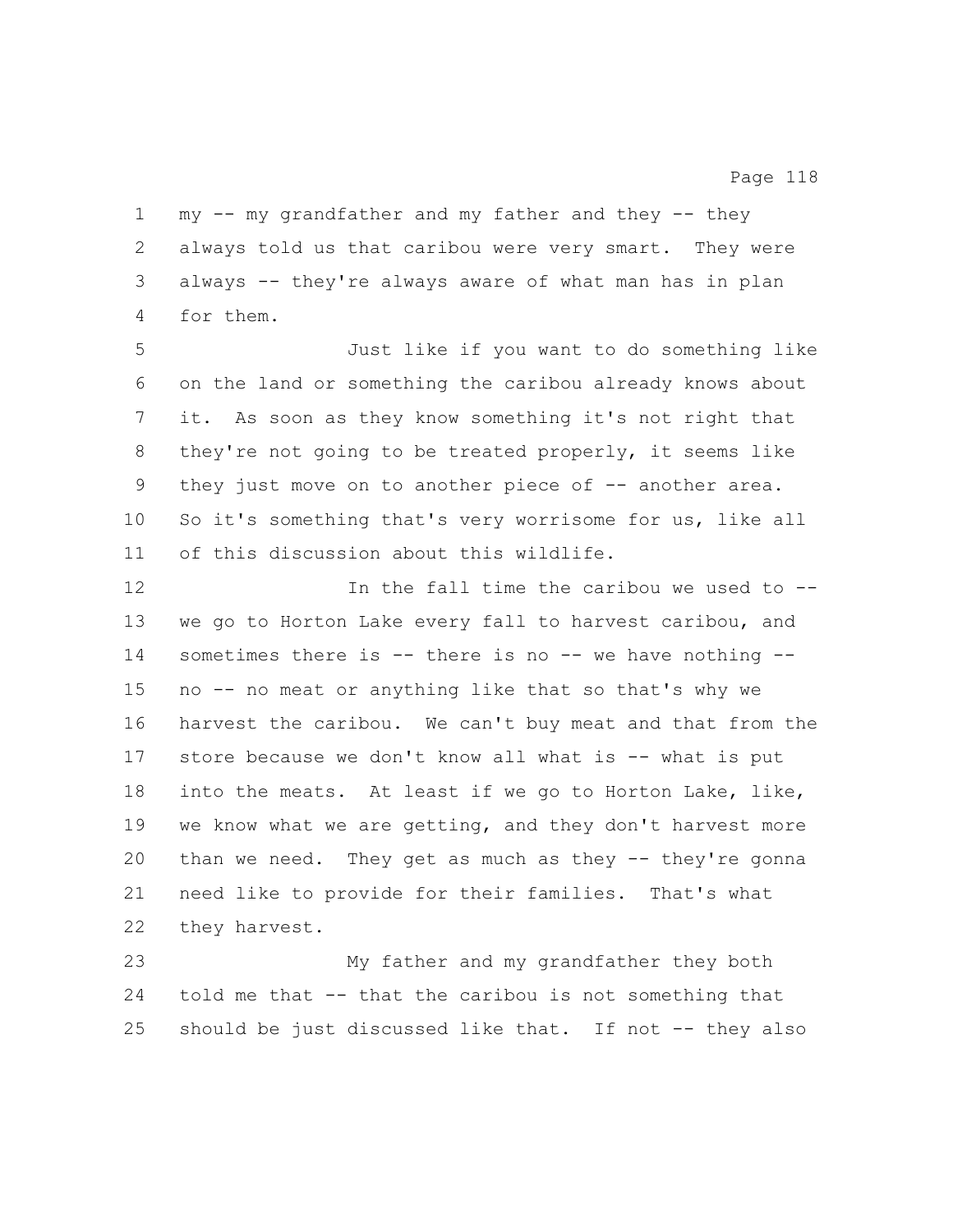said that if you did something to the land where they are, if not -- if you disrespect it like their bones by burning the -- their bones like that they know. The -- everything on the caribou, the marrow, the bones, everything you can use -- you can utilize. This is what my father talked to us a lot about. Everything on the land and how to provide for ourselves. What my father told me I still have this in mind as well as in my heart. Myself and my older

 sister we always stayed only with our parents so my father spoke to us a lot and he always told us that as relatives you have to take care of each other. He said it's the same thing with wildlife. You have to take care of it and respect it.

 We can't make, because of all of this discussions and everything it's just like we're putting the caribou through a stress. They know, like, what our plans are as man what we plan to do, like, with them or for them.

 We just harvest as much as we -- we need. And when we -- we harvest the caribou we use every part of it. We take care of everything too. We don't want it to be counted the -- the caribou. Everybody lives off the caribou. So we don't want a quota set on -- on the caribou. Like all of our the elders that's the -- that's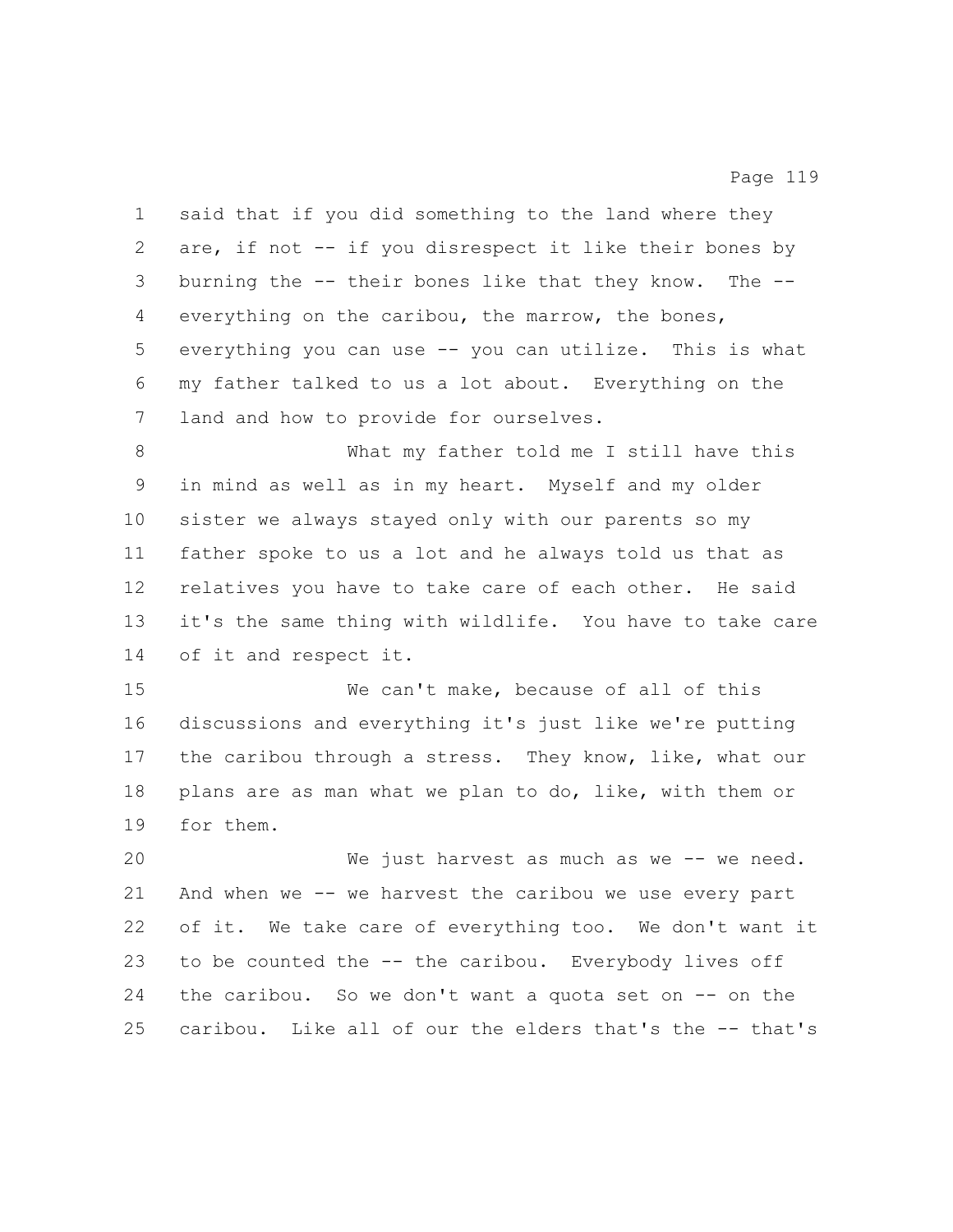the way we feel. I haven't spoken for a long time so I'm kind of nervous, and I keep forgetting what I want to say. When maybe whenever I remember what else I wanted to say then maybe I'll have to say. Thank you. THE CHAIRPERSON: Mahsi, Sarah. Now, I am going to go and give a break for the translators so. It may be heavy duty going getting into the Elders' stuff, so, you need your break. --- Upon recessing at 3:02 p.m. --- Upon resuming at 3:30 p.m. 14 THE CHAIRPERSON: Okay, people are settling. I think we have to continue with the Elder's presentation. I want to make sure that we -- we get most of them done or all of them done, you know, today. So going back to -- I have got Charlie Kochon also here. He keeps putting his name down so maybe we will get Charlie, if Charlie is here. Where is Charlie? Okay, Charlie, you can have the mic there. Charlie does not need any introduction. I think everybody knows Charlie here.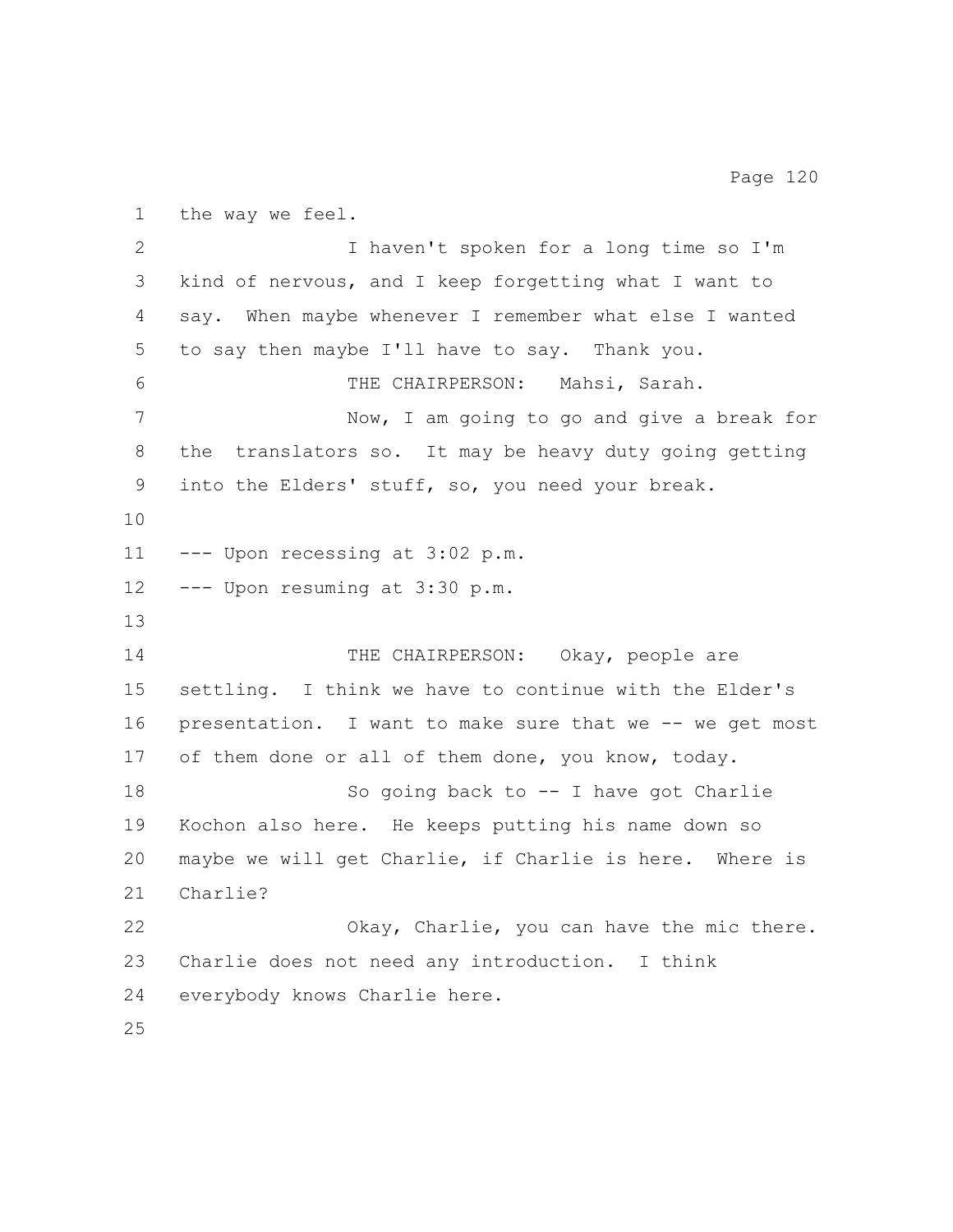| $\mathbf 1$  | (NORTH SLAVEY TRANSLATED INTO ENGLISH)                    |
|--------------|-----------------------------------------------------------|
| $\mathbf{2}$ |                                                           |
| 3            | MR. CHARLIE KOCHON: Hello there. To be                    |
| 4            | saying this in my language as I am an Aboriginal person - |
| 5            | - and there's interpreters here so I'll be speaking in my |
| 6            | language.                                                 |
| 7            | And we are speaking to the -- the Board so                |
| 8            | I -- I was going to say it in English but then I'm going  |
| 9            | to speak in our language. I wanted to speak yesterday.    |
| 10           | When you talk about condition in English for me, it's     |
| 11           | already -- you already know me and then there's some of   |
| 12           | you that already know me but for those of you that don't, |
| 13           | my name is Charlie Kochon and I am from Colville Lake.    |
| 14           | I am raised by Elders. My -- my parents -                 |
| 15           | - they were elderly people and I was educated a bit. I    |
| 16           | went to Inuvik Residential School.                        |
| 17           | And now, it seems like government is the                  |
| 18           | one that is dictating to us. There's -- we have gun       |
| 19           | laws. When we talk about business -- for me, it makes a   |
| 20           | person very hardhearted -- that's what you call business. |
| 21           | Since how many years back the government -- since they    |
| 22           | took money from the government for land claims, it seems  |
| 23           | like from there, we've had a lot of disruptions.          |
| 24           | Even though we are relatives, it seems                    |
| 25           | like we have bad feelings to each other, even if we're    |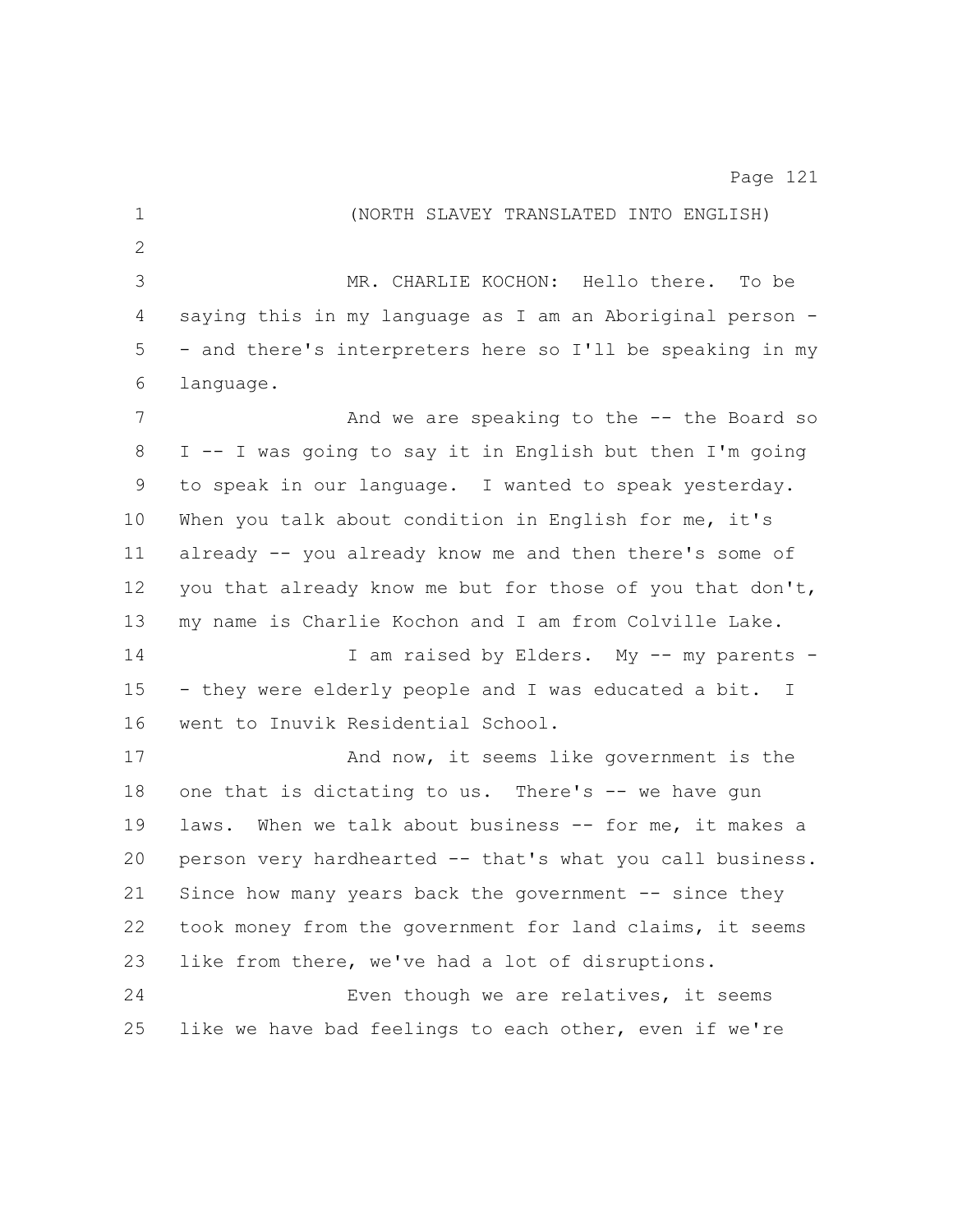we're starting to talk about boundaries and districts. This has come out of the land claims. When my parents were living, there was -- we didn't know about things like that. I was raised on the land. That's why I say this. And in 1950, the -- it -- nobody went to meetings. Everybody lived on the land. We used to come to Fort Good Hope in -- in September and then we don't see Fort Good Hope again until June. but you, as our friends -- you White people -- that's who There is just a few of us that stayed behind in Colville Lake that chose to live down there, 19 and the rest of the people migrated over here. And, nowadays, the government seems like they're just dictating to us. And because of that, as relatives, we have a lot of bad feelings to each other, and we do not work cooperatively. This caribou that we are talking about -- this is something that's a very touchy subject. My

 related -- this is the way it seems to me. And it's 2 because of that -- that land claims happen from there;

 We never said that there was a boundary I'm referring to, you -- you live on your own as well. Whenever we go, like, down south we don't try to make regulations on your buffaloes and other wildlife like that around Colville Lake in the past.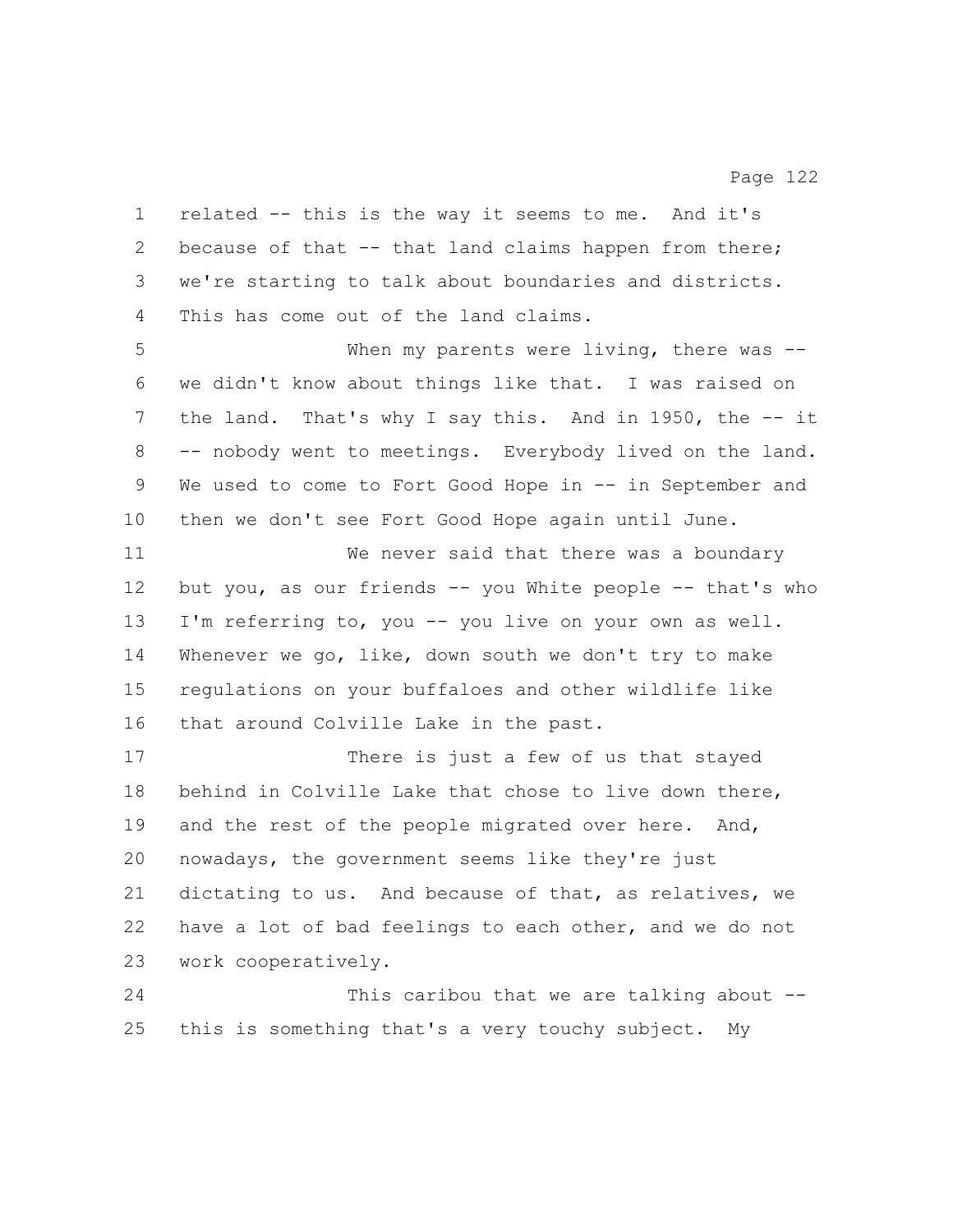brother spoke before me -- Hyecinthe -- and that's the same way I feel. I came today with skidoo. I did it on my own. And maybe some of you that are White people -- maybe you're -- some of you are atheists, we don't know. There is -- there is only one person in this world that is -- is the -- the boss of all of us and that is the Creator. 8 Those of you that work for Renewable Resources -- if somebody put a tag on your -- on your 10 collar around your neck, I don't think you'd -- you'd be -- you'd like that. I see some of the Renewable -- they make tapes and they're talking about collaring wildlife 13 and sometimes that wildlife dies and because of that...if -- if we did that, I think that we'd be charged for it and we'd be going to Court. 16 But as -- as game wardens, RCMP, law enforcers, you all help each other. I used to be a Chief in the past too so I feel that I can -- I can speak on behalf of my people. I think I could speak on behalf of my people. You make regulations on wildlife for the government; that's what you guys are appointed to your jobs for. I think this caribou should be left alone. It's something that's very -- a sensitive issue. The caribou lives on its own. Our Creator is the one that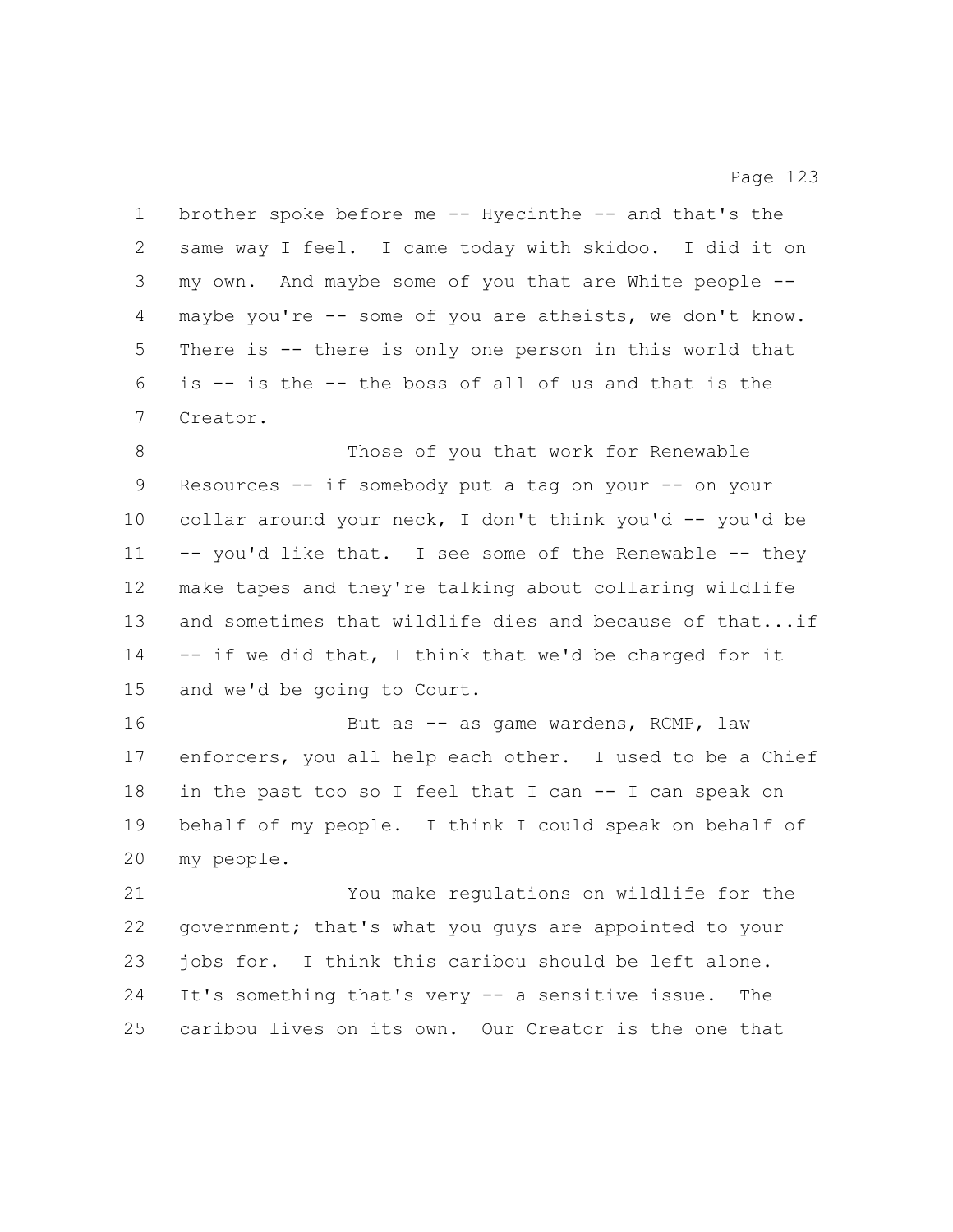put everything in this world, It's not in our place to be talking about things. This is what you are putting collars on. That's why they are dying off and maybe -- maybe they are dying off because of that. I see it on a show. That's why I'm saying that. This is something that's not -- hasn't 7 been discussed in the past -- we never did -- but now it's because of these government regulations that we are talking about things like that. I can't talk very long because we're only allotted fifteen (15) minutes so that is what I'm talking about -- this conditioning. and we'll just sit and listen. But I just wanted to say I -- I have things to do for myself too. I need to get wood for myself here while I'm in town. Nobody's going to do it for me. And while you guys are talking about caribou, caribou is -- nobody is the caretaker of them. Our Creator is the one that -- that made the caribou for us. That's why we have to defend ourselves -- the people

 Sometimes a White people they come, and they'll talk to us all day. We don't set a time limit for them. If they want to, they'll speak to us all day, this and I want -- I've been waiting since yesterday. I've been bothering Walter, pestering him, telling him that I wanted to talk.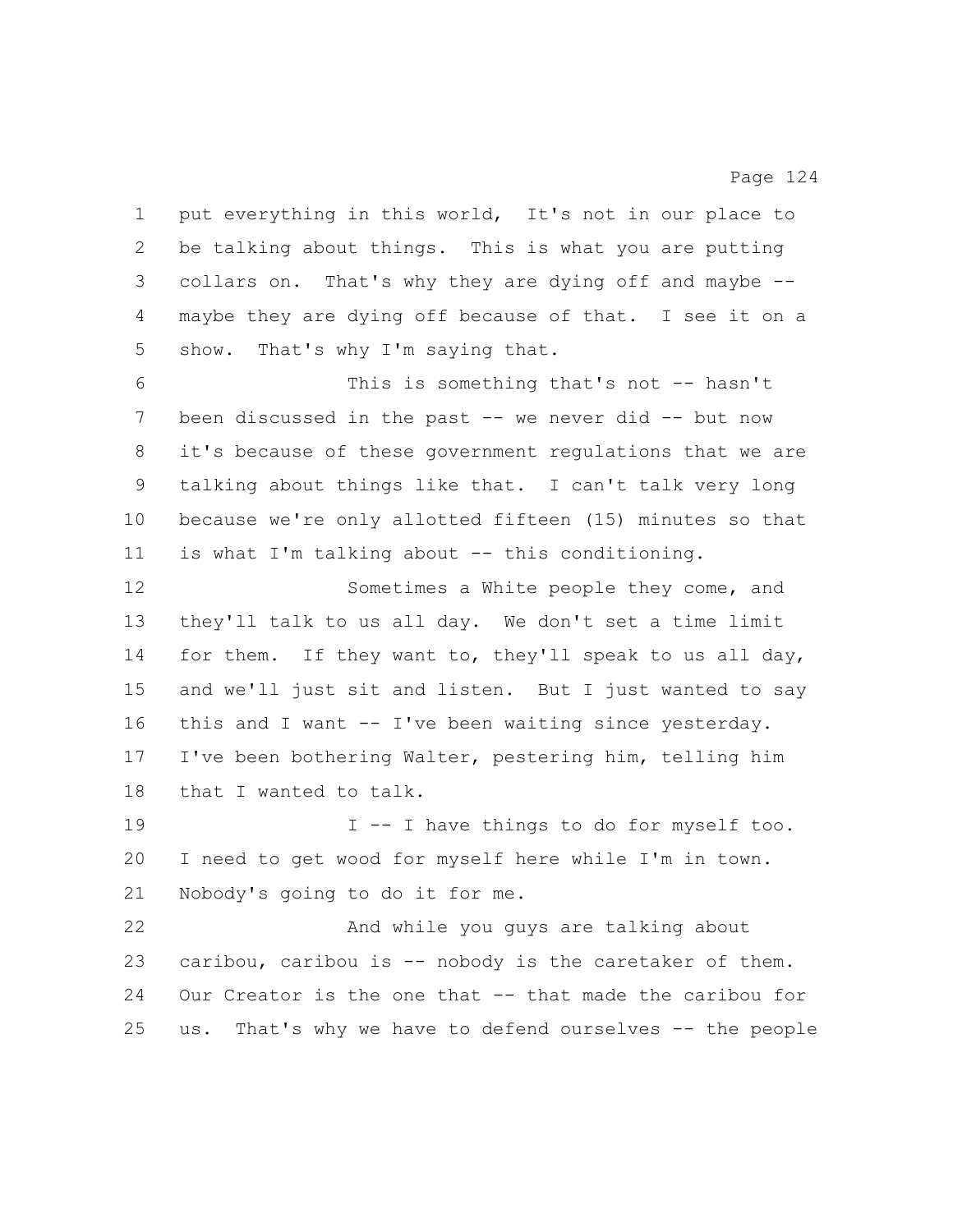living on this land here -- because this is what we -- we live off. The caribou -- they migrate all over. They'll never disappear.

 If you walk out on the land for a distance, you'll see caribou tracks. They wander where they want to. It's the same as people. We can't try to tell people what to do. The caribou is the same way. They'll go where they want.

 So whenever something happens, government is always talking about regulations. Even as relatives - - relations now -- there's a lot of bad feelings between us all because of the government regulations and things like that.

 I can't speak that long so I just wanted to say this. It's through gatherings like this that we 16 all see each other, shake hands and are happy to see each other. We can't say we're going to do this or do that. We are not the boss of ourselves. We don't know if we'll be here tomorrow. So it's not in our place to say. How does the government know that they'll

 be here in the next twenty (20) years? They're talking 22 about the pipeline and things like that; we don't even know if we'll be around, you know, that long.

 And it's the same thing with the caribou. 25 The people that are talking about it; maybe they don't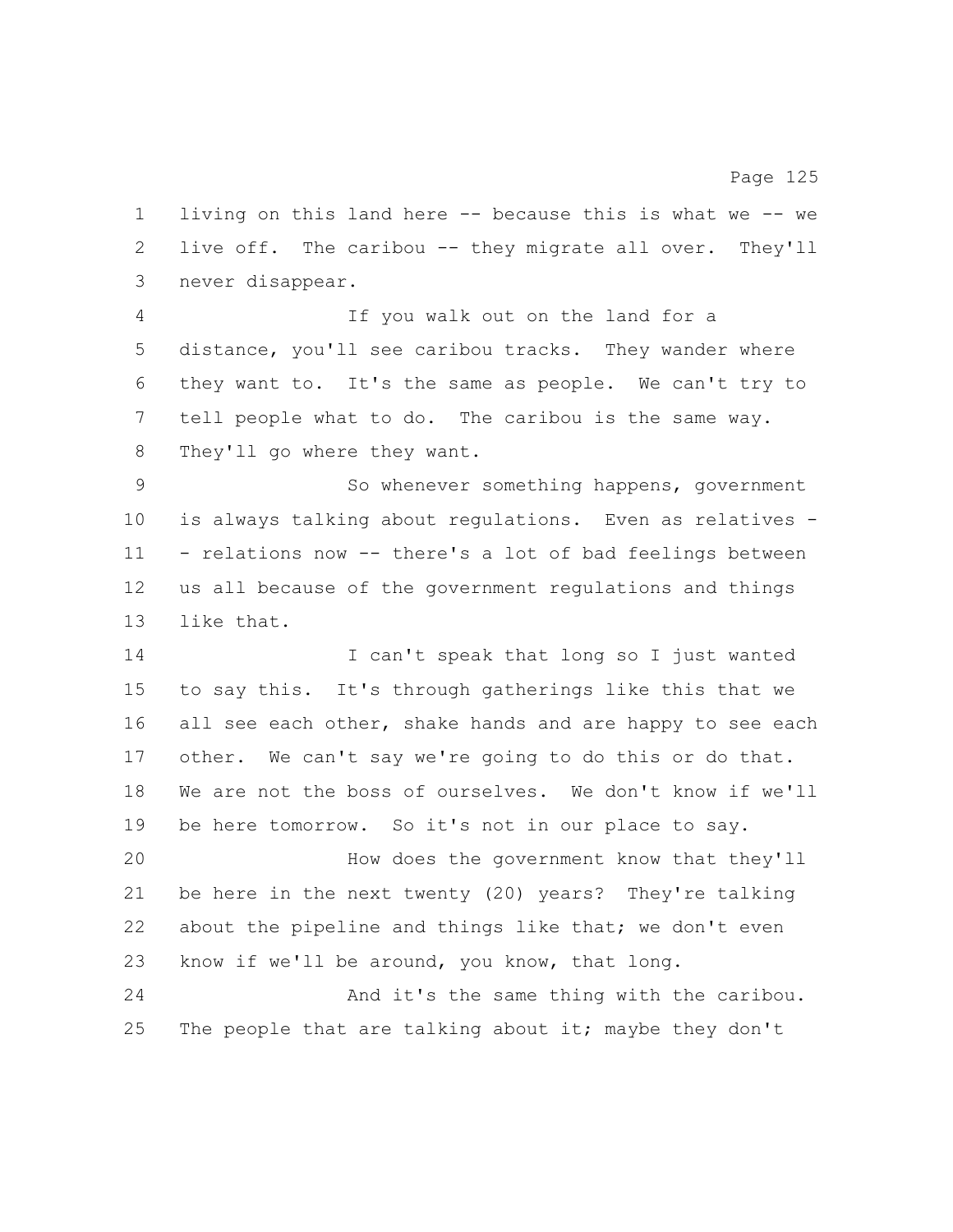even -- even harvested themselves. And we were raised in -- on tent on the land and I don't think they could survive like that, if -- if there's no shower or anything like that. So there was a lot of things that I wanted to talk about but I also, on the other hand, I feel like there's a lot of other people that would like to speak so that's all I'll say for now. Thank you. (TRANSLATION CONCLUDED) THE CHAIRPERSON: Mahsi, Charlie. Okay, Barthy. (NORTH SLAVEY TRANSLATED INTO ENGLISH) ELDER BARTHY COTCHILLY: Okay. I am also going to speak in my language. 19 That Renewable Resource -- if they were here -- I wanted to question them too but they're -- all of this discussion about caribou, it has me really concerned. There's not a reply that I got back yesterday when I was talking. I was asking about when they -- they take the caribou, how do they catch them and how do they put it on and how long do they keep it on and what do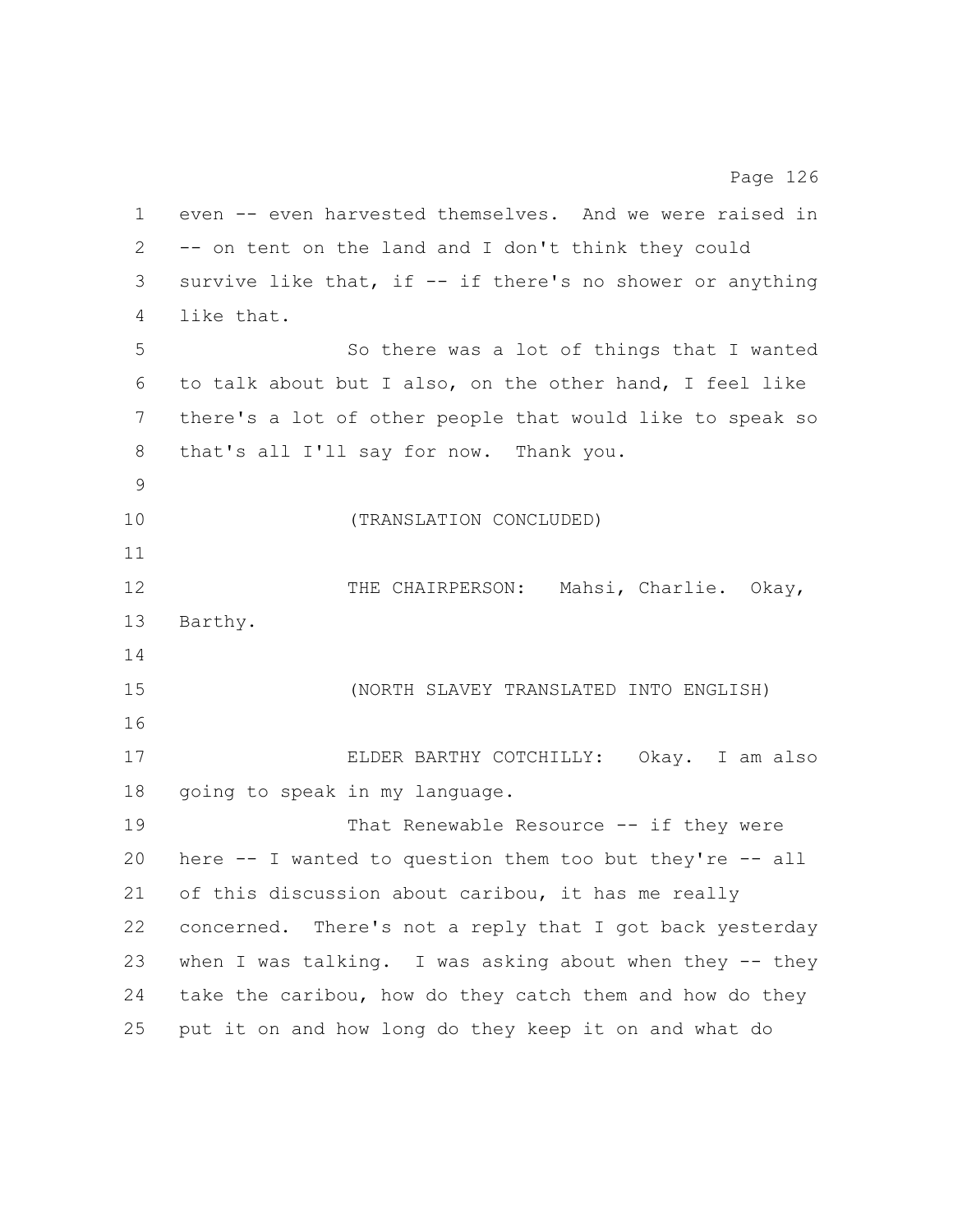they do when they take them off? After they take it off -- the tags off -- like, what happens with them? Like, we don't know that too.

 Animals are like us. They -- they have feelings too. If us, we went out on the land -- if there's even a twig that poked us it would -- we would, like, work on it until we get it out. It's the same way 8 for them, the caribou. If -- if this tag on them; if it got stuck or something like that, then -- and then it's going to be like that, lodged in there until they -- they take it out.

 This wildlife we don't want -- we make our living from it so we think that it's not proper for that Renewable Resources to be, like, doing all these things. So I wanted them to talk a little bit to us about this procedure.

17 This land -- we -- we live on it. We are caretakers of this land; that's why we are people living here on this land. As non-Aboriginal people -- it just seems like whenever there's some resources or money to be made, it seems then, only then, there's an interest from the non-Aboriginal people.

 Our land, all our wildlife is -- we live off it and it provides for us. That's why it's something that's very important for us. It's just like having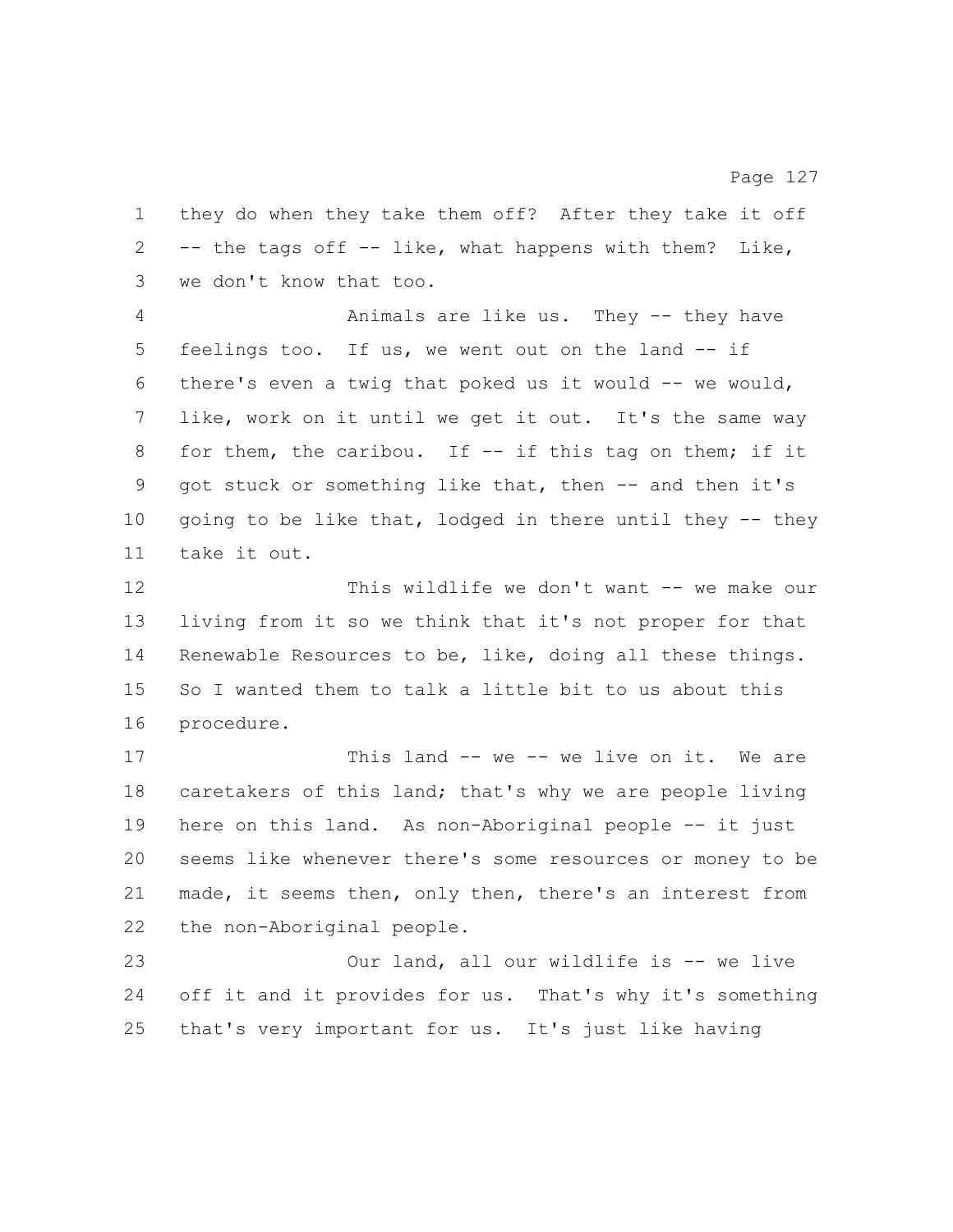| $\mathbf 1$ | money in the store. We don't want to suffer our          |
|-------------|----------------------------------------------------------|
| 2           | wildlife, not on our lands. So we -- with Renewable we   |
| 3           | fiqured that they should be helping us to conserve our   |
| 4           | wildlife, but now they're asking us to $-$ about this    |
| 5           | quotas and stuff like that.                              |
| 6           | So this tag that they put on the caribou,                |
| 7           | this collar, that's what I'm thinking about, like that   |
| 8           | whole procedure. So I'm still thinking about it. That's  |
| 9           | why I just wanted to say this today. Thank you.          |
| 10          |                                                          |
| 11          | (TRANSLATION CONCLUDED)                                  |
| 12          |                                                          |
| 13          | THE CHAIRPERSON: Mahsi, Barthy. J.B.                     |
| 14          | Gully, Colville Lake.                                    |
| 15          |                                                          |
| 16          | (NORTH SLAVEY TRANSLATED INTO ENGLISH)                   |
| 17          |                                                          |
| 18          | ELDER JOHN B. GULLY: We're still going                   |
| 19          | to be sitting for a while so I just wanted to make a     |
| 20          | brief statement. In 1947 -- that's the first time that I |
| 21          | shot two $(2)$ caribou -- that was in 1947 -- and since  |
| 22          | then we've been going out on the land. Not only myself - |
| 23          | - everybody sitting behind me -- we've, like, lived off  |
| 24          | the land. We didn't go with skidoos. We didn't go with   |
| 25          | planes. We -- we went walking and with snowshoes.        |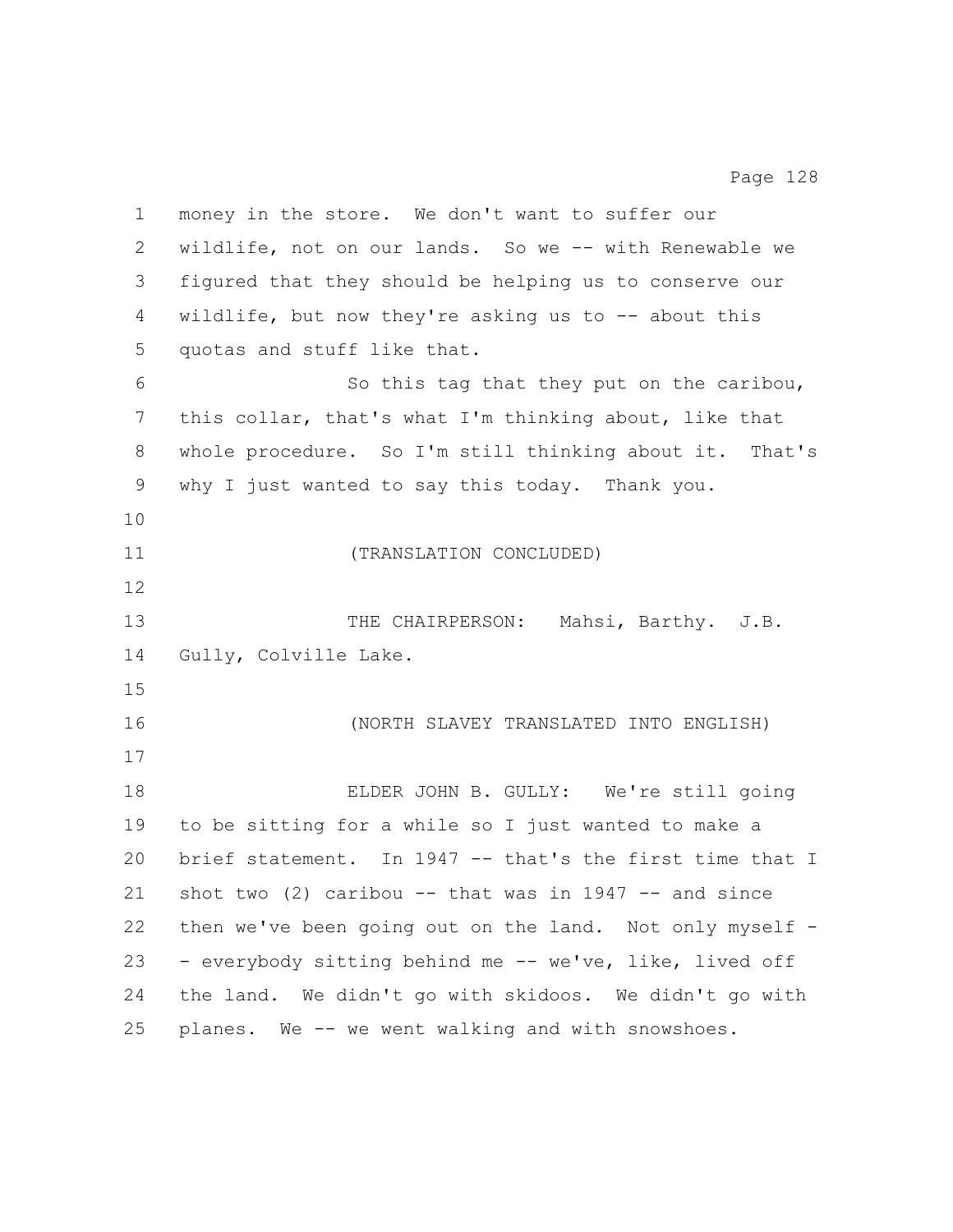And because of that -- because of all of the walking that we did on the land now all of us that are around my age we're all suffer with our legs because of all that walking in the -- in the land with snowshoes. The wildlife on our land -- all of their habits and everything else -- we know all about it. The marten and wildlife -- it's feed -- all of that -- we travel on the land with snowshoes so we know all of it. And in 1947 -- since 1947 -- that's just about sixty (60) years that I've been living on the land 11 -- not only myself, people sitting behind me. I already said we didn't go by planes. My grandfather said this wildlife if it goes -- if it stays, like, too long in certain areas it - - it -- all of its feed depletes. When its feed is no more then it goes to another area that it hasn't gone for a while, and it'll do that until its food grows again and it's ready for them. 19 What we are talking about now is wildlife, and I'm telling you that we -- we still live on the land and we -- that in the summertime, in Colville Lake, all the little creeks around there -- there's fish in those - - in those creeks in the summertime. 24 And in the summertime, the -- the wolves have dens and they have their cubs. We see them around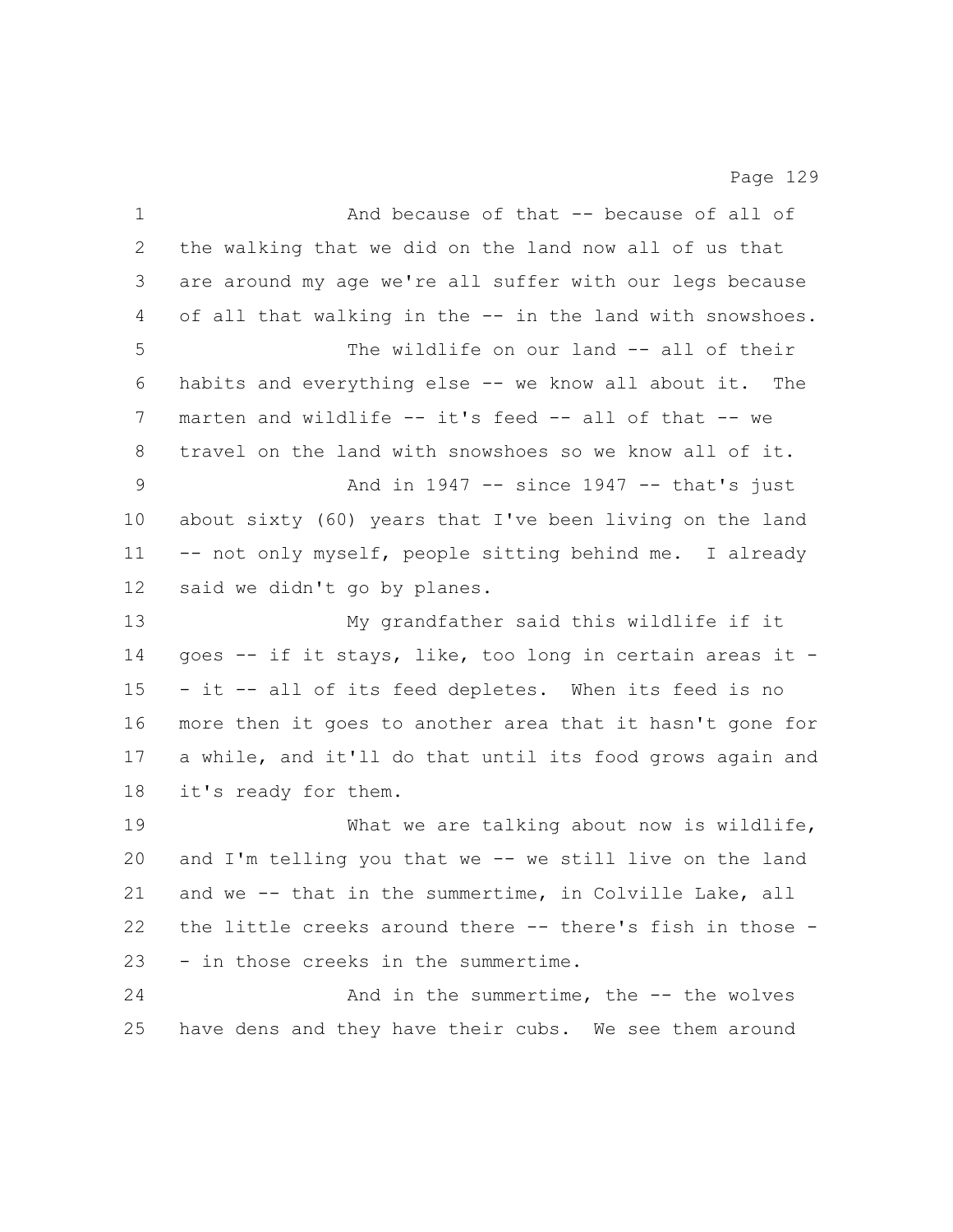the creeks. That's why I'm saying that. In -- in October, they get so big there -- the pups get so big -- and then they -- they run around, not in Colville Lake but on the -- the outskirts of the community, and we could hear them howling. And then after they do that for a little while. And after that they disappear, like, where do they go?

8 They were talking about predat -- wolves being predators. In the summertime, they -- they live on the fish. We know that because we see it. But in the winter what do they live on? It just seems like there's a lot of things that are predators that prey on animals. It's not only wolf that -- wherever there's a lot of mice, that's where there's a lot of marten. All the animals they know, like, where their food is and that's where they go.

17 And in 1980, in Fort Simpson, there was some of them that talked about this Renewable -- Renewable Resources. And there was people that were from -- from Arctic Red River. He was talking about -- this Elder Nab Norbert (phonetic) -- he was talking, and he was talking about these tags that they were putting on the animals.

 And he -- he said it was a grizzly bear. Its head was really big -- just like it's swollen -- and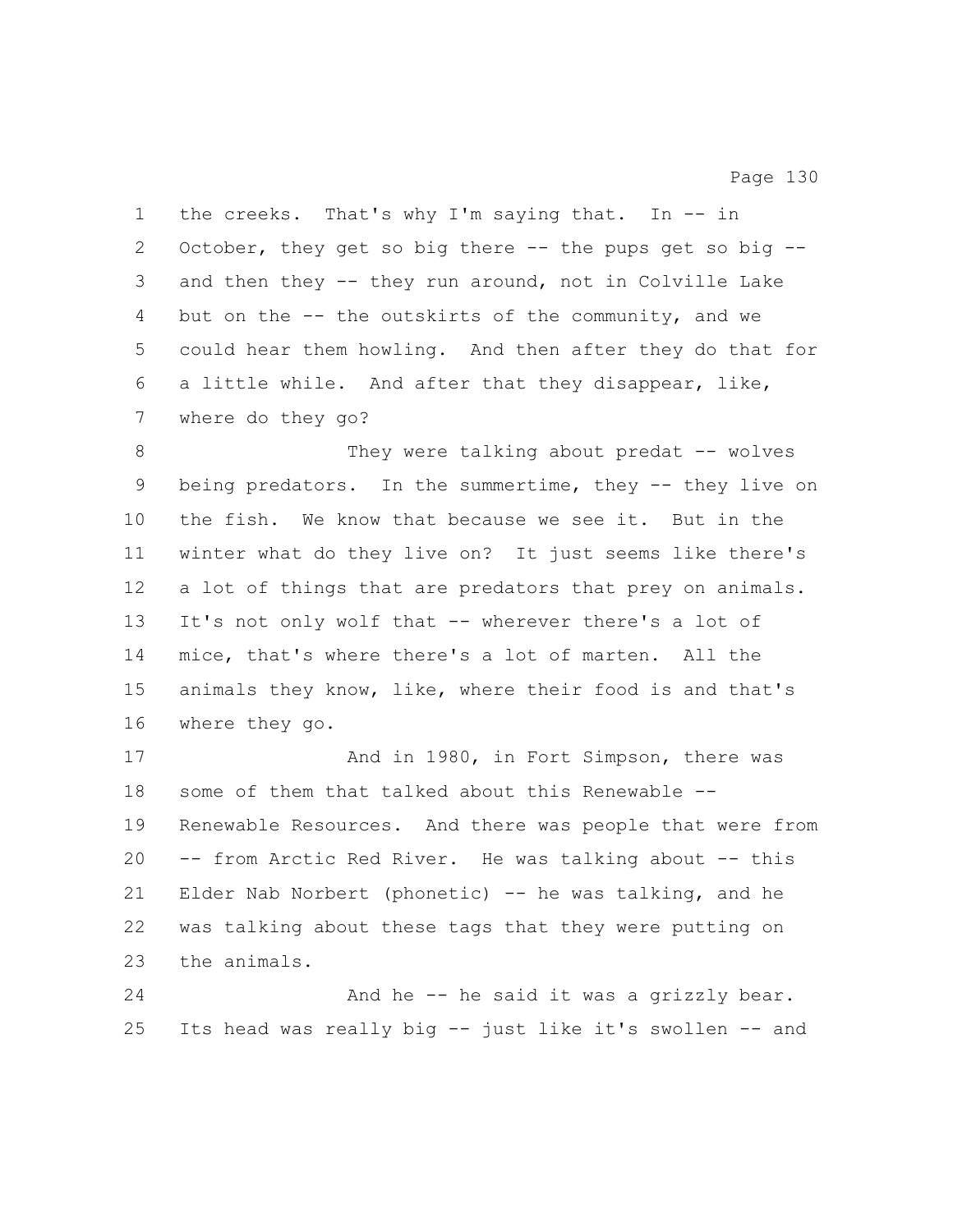it was just walking -- swaying -- and we were watching it. And he said it was a grizzly, but it had a tag on it. And even though it was still living, it was just like -- around its neck and everything -- the flesh was 5 all rotten so we had to shoot it, he said. And -- and because of that happening, it -- it's worrisome to a lot of us when we hear about this tagging.

 There is a lot of things that have to be still discussed, but we are still sitting for a while yet. So there's just a small little thing that I wanted to bring out. They were talking about working late too. These children -- there is nobody to -- to teach them -- the young people. That's why we take the children out there.

 They don't just go out and just shoot at Horton Lake. They -- we teach them -- we teach them to hunt, and we count, like, how much caribou that we are 18 going to harvest, and it's the same from Fort Good Hope; how much Caribou they're going to harvest. It's already -- it's already decided and for -- for everything to go smoothly, everything is being kept track of.

 And then this year they said we're going to have -- we're going to harvest sixty (60) and that was just enough for the whole community.

In the past, there -- from the caribou and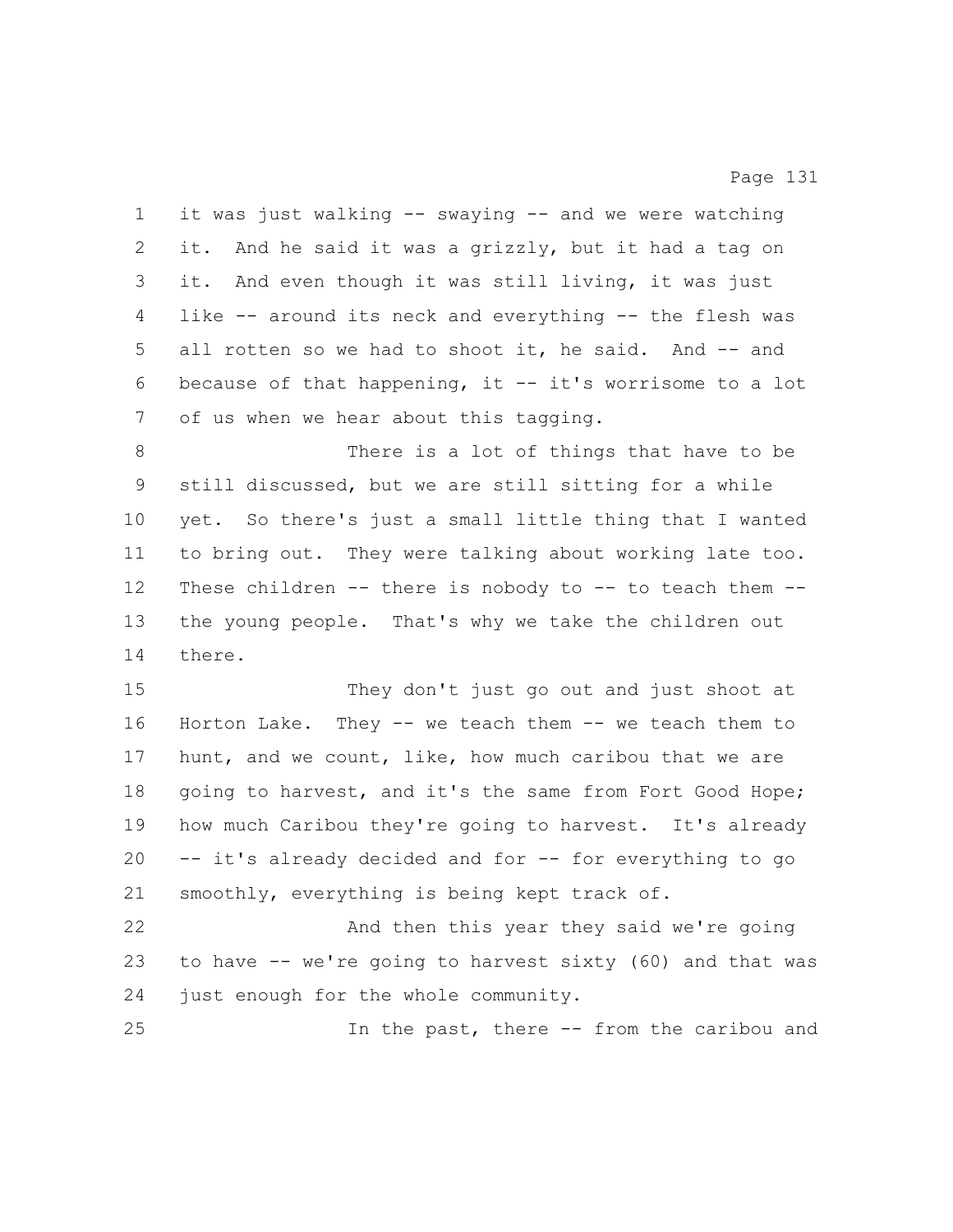all of these other wildlife, there was a lot of things that were gotten from them. From the hide, we made bibish (phonetic) and with that we made snowshoes. My -- I seen my grandmother, my mom -- they take the bones and they pound it down and they boil it and they make grease from that. They never threw anything away. And those of us living today, we still remember those practices. Yesterday, my daughter -- Sharon Pierrot -- she went out to Horton Lake with us. She asked me if I wanted to have some dried meat. I told her that only if it's not too tough and she said okay. And she put -- 13 she put a grease beside me. I thought that it was lard, 14 and here it was the -- the grease from the pounded caribou born -- the bones. And it was just the grease and that it was just like having my own food. I was so happy for it. Everything that we harvest, it's not anything to be played with. When we make a fire and we shoot something -- their ribs, like, we don't just -- after you eat the bone and that, you don't just throw it by the fire. There's a lot of practices like that. You don't burn bones. Now I am seventy-four (74) years old. These are our Elder's teachings. There's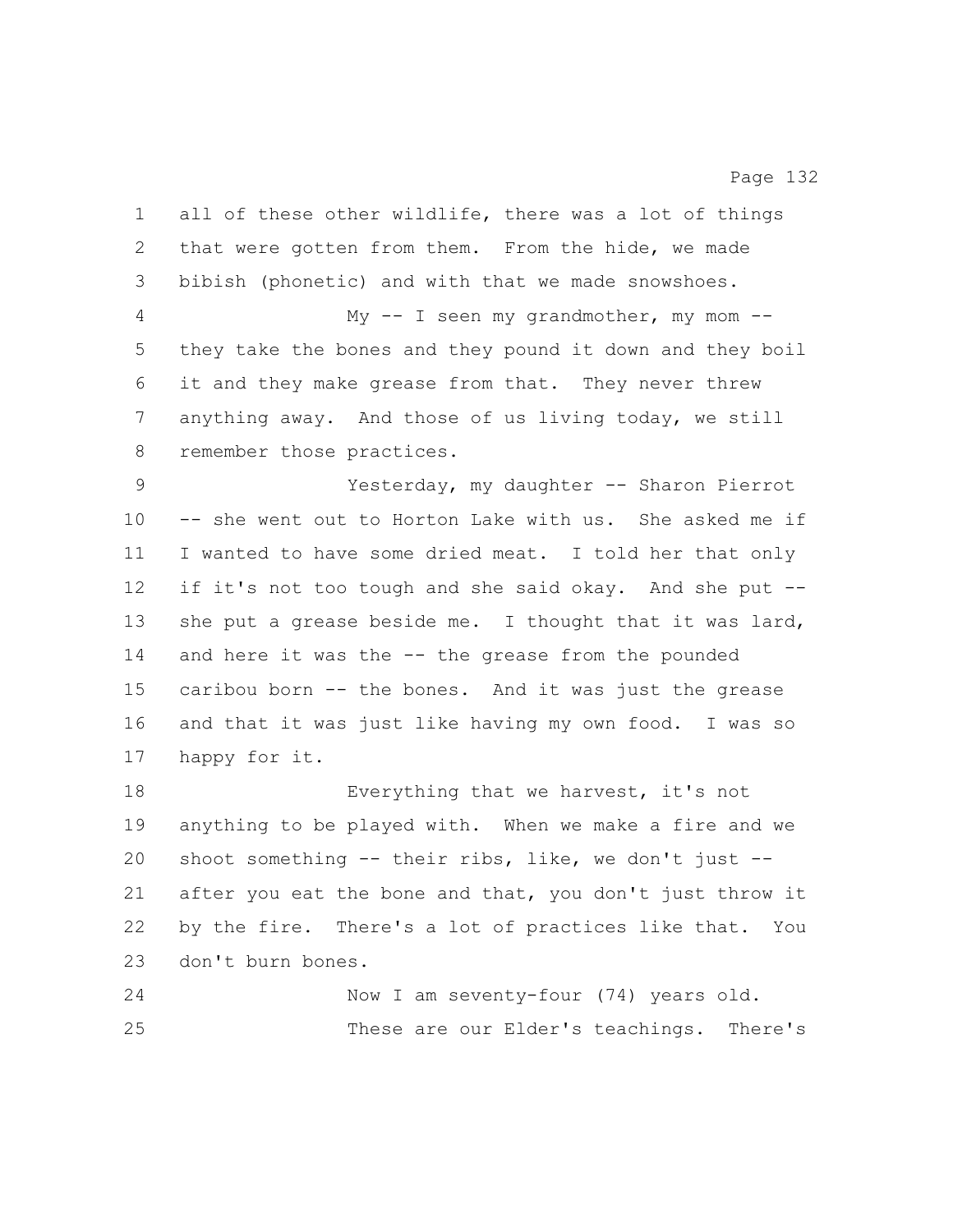a lot of things that they -- that are taught to us. Its -- the wildlife's habitat, how it -- where it goes -- all of its habitat, everything we know, all of that. 4 And around -- same with the wolves. We know that in the summertime they're up around the creeks and that but after that -- after the snow comes and they're gone, where do they go? Like, what do they live off? It's -- we shouldn't, like, be talking too much about wildlife. For us, it's not proper. And those of us that are coming from Colville Lake, we still live very traditional. We don't live in rental houses. We don't burn oil. We all burn wood. 14 We don't have water hauled to us. We haul our own water. We still live very traditional, just like in the past. We haven't changed very much from the past. Our ancestors, how they lived -- that's the same way that we still live today. We live very different from the -- what do you call? -- civilized community. We -- if we burn oil and that maybe we'll be just sitting with our hands in our pocket. And if we have no water, we have to get our 24 own water. If we have no wood, then we get our own. If we don't have heat, we get our own wood.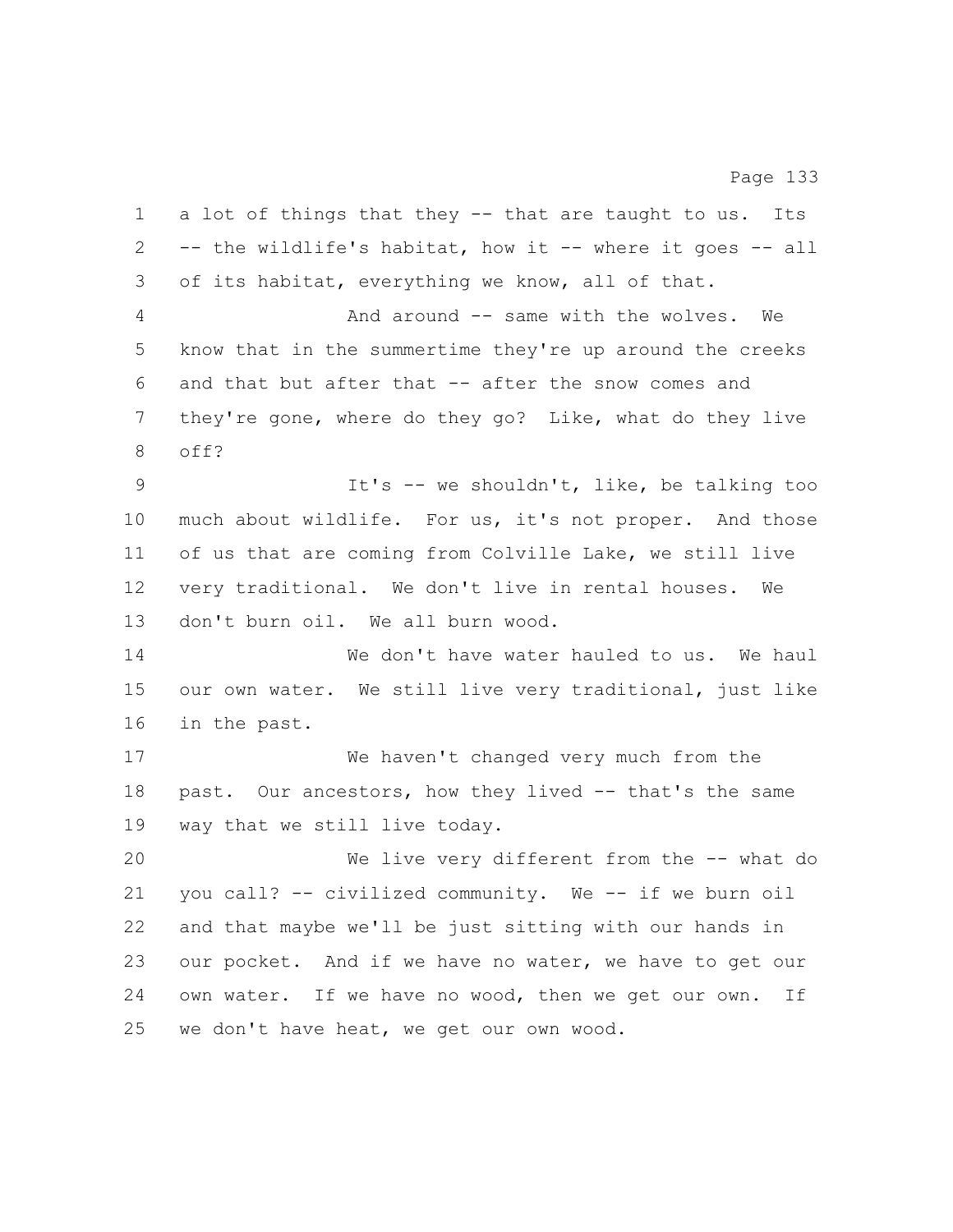The children that we've brought to Horton Lake, those that are fifteen (15) and younger, they're all out in the bush right now as we speak. They're all out trapping; that's how much that they like to be on the land. It -- they don't even want to be in town, they'd rather be out on the land. 7 So those of us that are from Colville Lake -- I was small when my -- my father passed on but my grandfather and them, they were just like the -- they were like our dignitaries; we listened to everything that they said. And now it's just like: We don't know who is. 12 12 I heard a lot of things. In 1985, maybe in Dillon, there was a meeting like this. They were talking about the -- the migratory birds and there was one (1) Elder that spoke and he said there was -- one (1) Elder that said he was over seventy (70) years old and he was saying in the spring the -- the birds migrate north and in the fall they migrate south. We've never -- he said in all of those years I have never seen government like flying around after the birds that are either flying north or south or -- they're saying, Like how do they know all of this about the migratory birds? There's still a lot of people here that probably would like to speak so I'd like to thank you for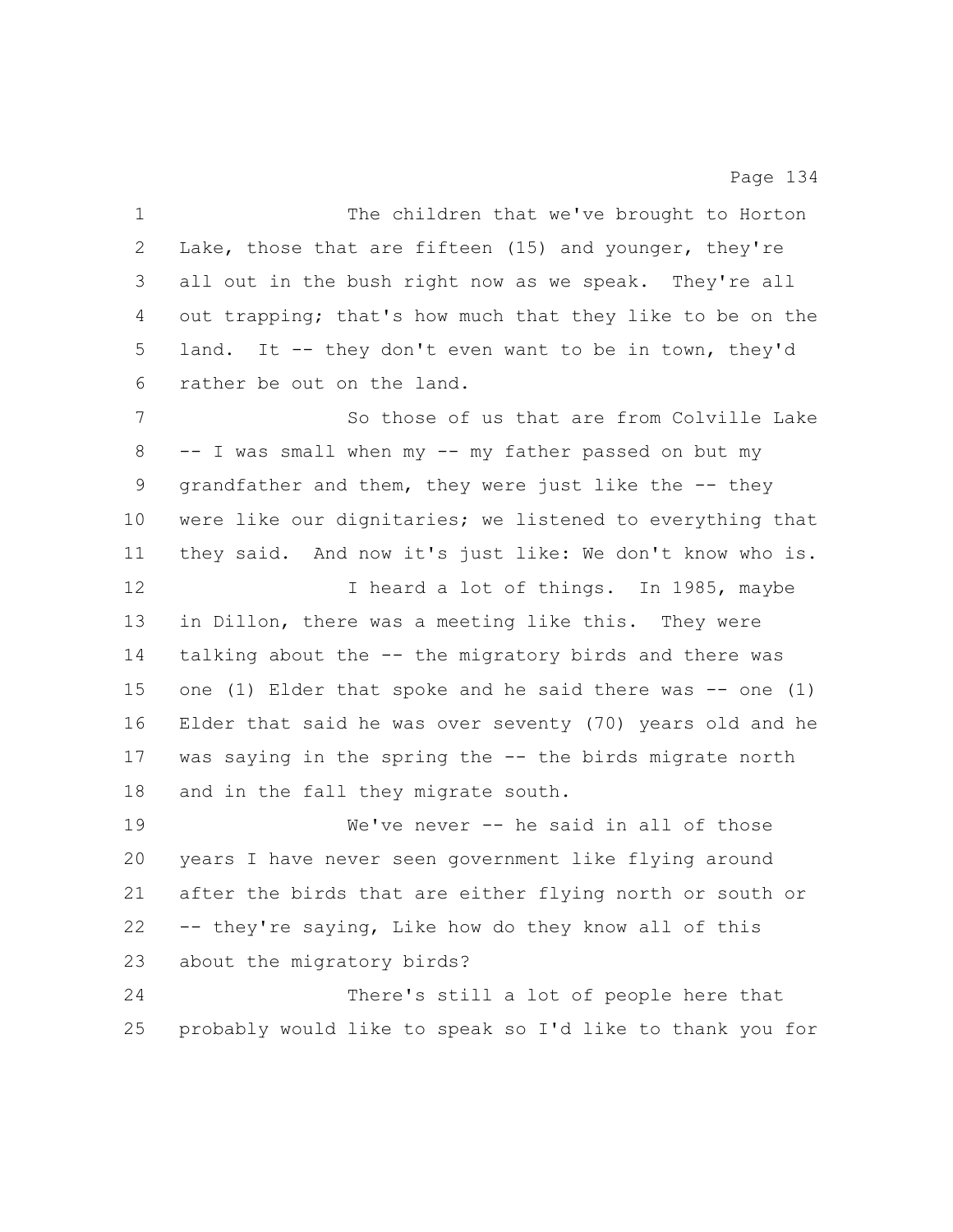-- for asking us to be a part of this meeting. So it's through this kind of discussions that we -- we talk about things and that we can make things better for ourselves. And for asking us to participate in this meeting, we thank you for that and we're going to be here until the end of the meeting. We're not going anywhere, we're only going to leave when the whole meeting is over. 8 So this is all I'd like to say for now. Thank you. (TRANSLATION CONCLUDED) 13 THE CHAIRPERSON: No, just to check with 14 Colville Lake here. You still had a number of -- oh, 15 there. Okay. You got -- that's Mary Rose Drybone. MS. MARY ROSE DRYBONE: Good afternoon, ladies and gentlemen. (NORTH SLAVEY TRANSLATED INTO ENGLISH) MS. MARY ROSE DRYBONE: I speak English well but I want to speak my own language so I'm going to say this in my language. I come from the community of Fort Good Hope but I've been living in Colville Lake for a number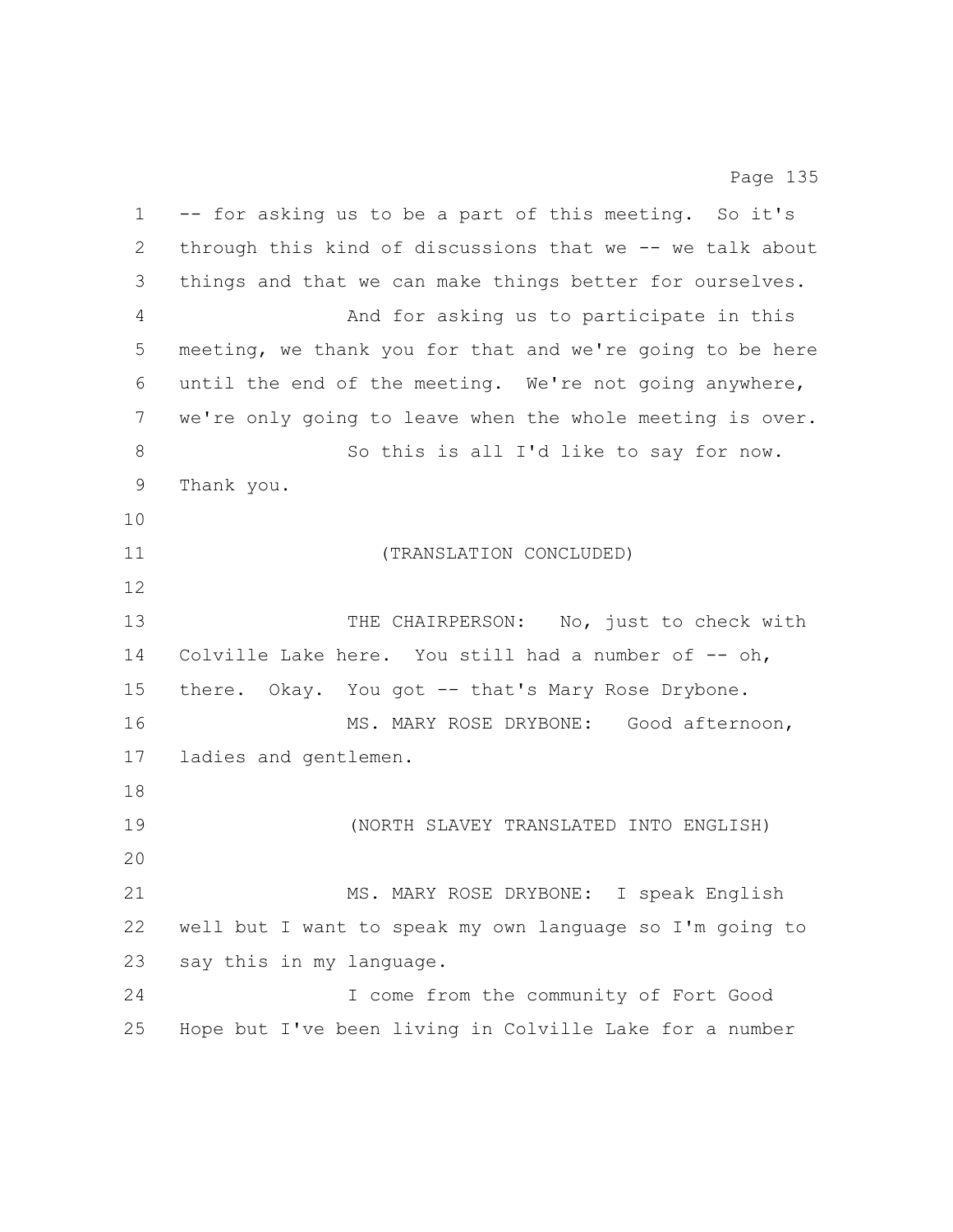of years now. I was doing some work down there and I just ended up staying. And also, this meeting that is taking place here -- or this hearing, and they told me that they were going to talk about caribou and I wanted to come with the people. At first, I was kind of reluctant to come but after thinking about it, I thought -- I told them I would speak too.

8 Right from when I was little my father died so my mother raised my brother and I and so my mom had said not to talk about wildlife, it's not something that you should do. When you talk about the bigger wildlife -- the bigger animals, it's something that is very wise. And because of the way it is, you can't laugh about it, you have to respect that animal, mom used to say to us.

16 And the big animals, caribou, the moose, the wolves, all these animals that live on this land, that's what my mother was referring to when she said this.

 These bigger animals, if you just shoot it for no particular reason -- my mother would tell me, I'm going to teach you how to work properly on food. And if people are transporting meat or transporting food on the roads, she told me not to walk around that area; that's how much they respected food back then. They took great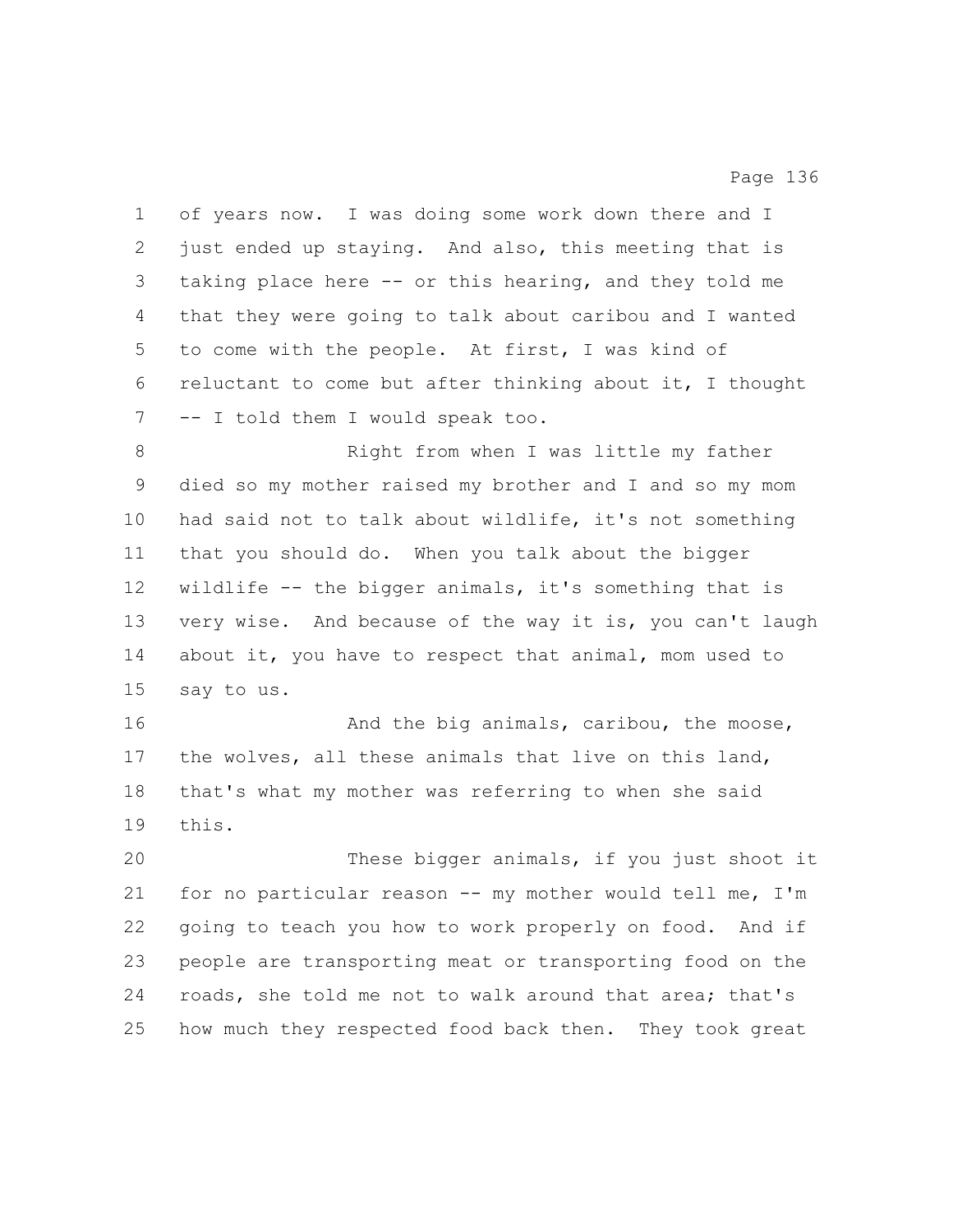care that wherever meat and that was transported, we didn't just walk on those trails. And my mother many times with my older brother and I, we would go out to Loche Lake and he would shoot moose and he'd come home at night. Even my mom used to come out to him and tell me to remain inside the tent and she'd say, I'll work with your older brother, you stay inside. And how my mother worked on food, how she shared the food with other people, she really taught me about that. And she told me not to be stingy with food to people And I grew up sharing what I had and that's how I lived amongst my people here and they are like me too. And now I'm talking about my mother. She passed on a number of years ago and the people that are sitting behind me, the ones that I am living amongst now, it's like they are all very kind people and they really take good care of me. I'm like an orphan. And for me, when I live amongst them, it's just like I'm with my 21 mother, that's how they treat me. And those people are very capable people that are very capable out on the land and I'm really thankful to be able to live amongst them. They live well on the land.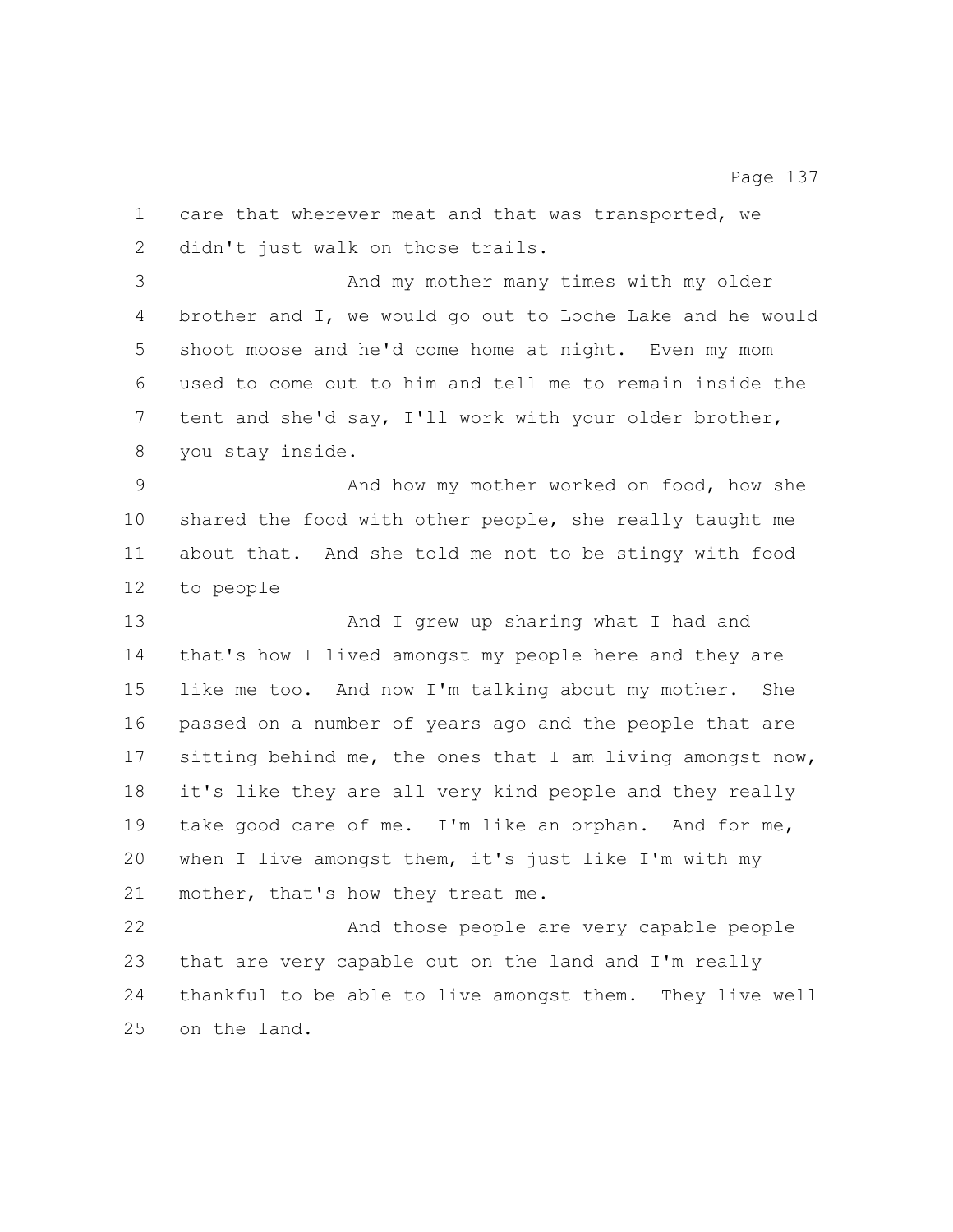| $\mathbf 1$  | And when I used to live here in this                      |
|--------------|-----------------------------------------------------------|
| $\mathbf{2}$ | community, I used to have a furnace in my house, I had a  |
| 3            | telephone, but now that I -- when I moved to Colville     |
| 4            | Lake to do work and they told me I was going to get my    |
| 5            | own wood and haul my own water, there's no running water  |
| 6            | and there's no furnace there. And I thought about it:     |
| 7            | Am I going to go back to those old ways where I have to   |
| 8            | haul water and burn wood again, I thought. But if I       |
| 9            | wanted to live there, that's how I would have to live.    |
| 10           | And I didn't forget my old ways and right                 |
| 11           | away I went back to learning how to burn wood and hauling |
| 12           | water again, and I thought back to those days. And now I  |
| 13           | live like that; I burn wood and I haul water. And when    |
| 14           | they bring meat back to the community, whoever shot an    |
| 15           | animal, like a caribou, they share the meat to everyone,  |
| 16           | all the Elders, everyone gets a share.                    |
| 17           | And recently, they went out to the barren-                |
| $18\,$       | grounds and it's been my third time that I've travelled   |
| 19           | out there with them. And I went six times that I went     |
| 20           | out there with them and I went again this fall.           |
| 21           | And the men go off to go hunting.<br>Nobody               |
| 22           | questions one (1) another about what they got. People     |
| 23           | are so grateful for the food that they are provided with  |
| 24           | and they're just so thankful for what they get. And they  |
| 25           | also teach the children, they're busy doing this.         |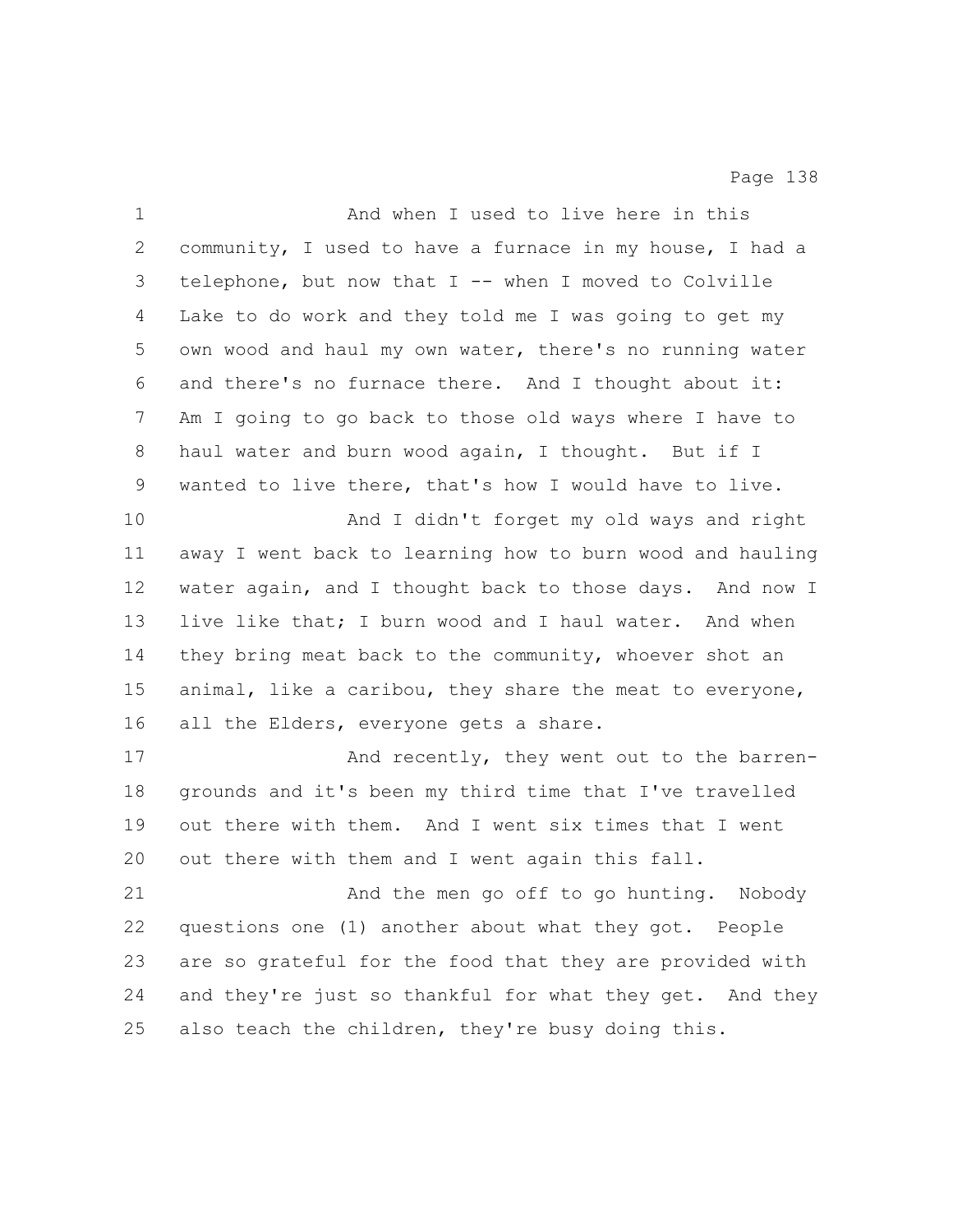1 And so when you're talking about these big animals, it's just like for me, I'm kind of -- it causes me -- like kind of confused about it. It's hard for me to talk about it because I don't really know it and I remember what my mom said and I still follow her -- what she had told me. 7 And I think to myself, the animals, all the wildlife, the moose, the caribou, the ptarmigan, all what lives out on the land, how it lives. We should just leave it. They just go wherever they want to go. We should leave them alone, they go where their food is. Maybe they use their feet to move the snow aside so they can eat the food under the snow. They're boss of themselves. And they are grateful for being on this earth, not only down in the north maybe in the south too. That's how I think about it. And they shouldn't say this person can only kill this number of caribou, that's not right for me. They should leave people to how they want to support themselves. They know what they're doing. Why is it that you are talking too much about this? 22 And these bigger wildlife, they are putting collars on some of these animals they are talking about. My brother, Barthy, spoke about that and I too. When they put these collars on them, how long do they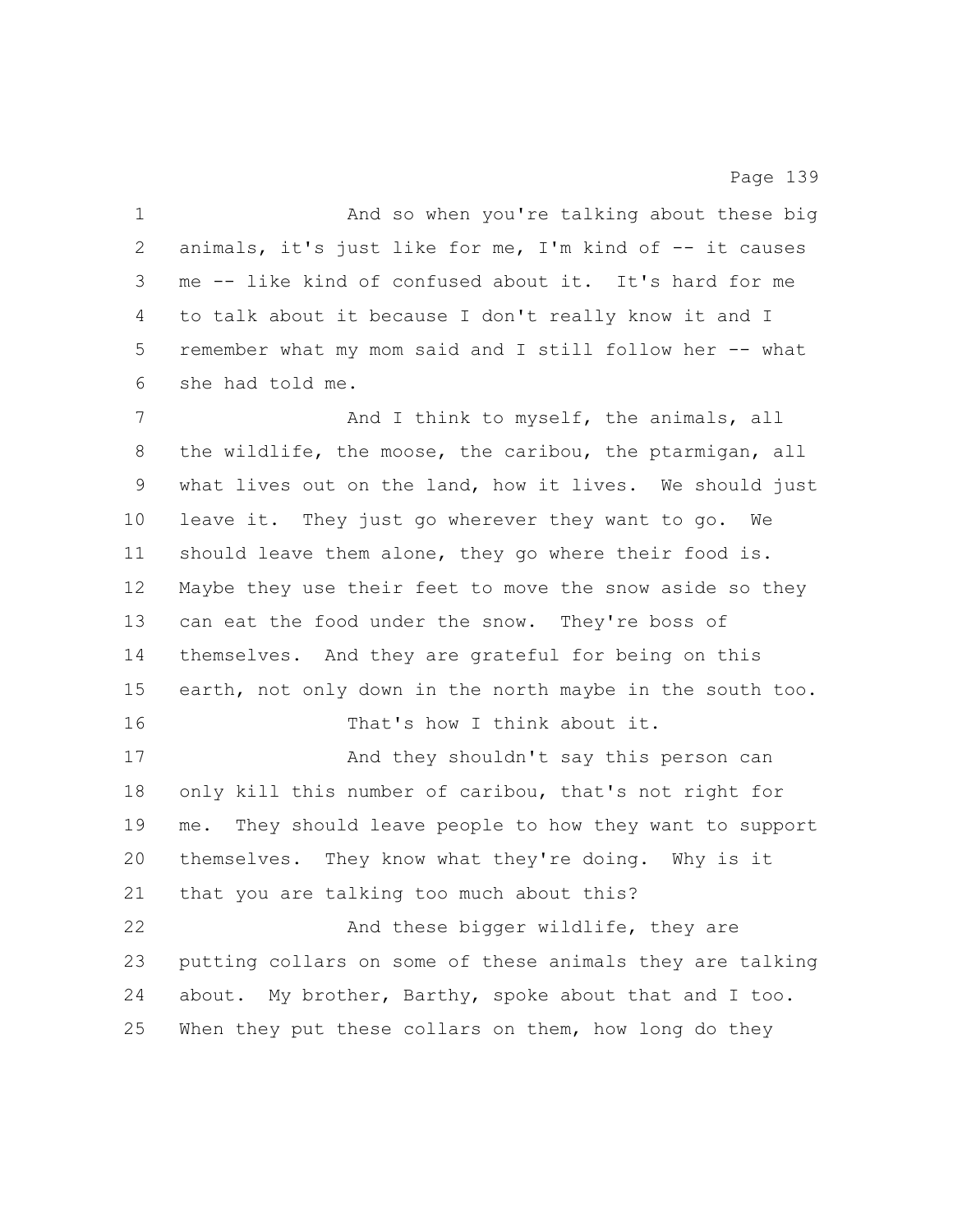leave the collars on them? Is it until they are shot and killed? Is it one (1) month, one (1) year? How long do they leave these collars on these animals? And what is the reason for these collars on these animals? I'm sure these animals are not comfortable having these collars on their necks. And that causes me great concern too. 8 And so since I started living down in Colville Lake and living amongst the people there, I'm really grateful to live amongst them. And I came to this community with them and they told me that you're going to be able to come with us only if you spoke so I said okay. 13 One (1) time when I was still young, I think I was around ten (10) years old or so, my mother told me, Let's go, we're going to set some traps, so I went with her. And she told me, You're going to set only two (2) traps, I'm going to set ten (10), my mom said. So my mom was using snowshoes and she went way off ahead of me with her snowshoes and we set our traps and about three (3) or four (4) days we went back to check our traps. And before that I was so proud that I set traps and I was just bragging to everybody that I set these traps and I was going to trap all these fur- bearing animals. And somebody told me, You'll never trap anything. You'll probably trap a little squirrel, they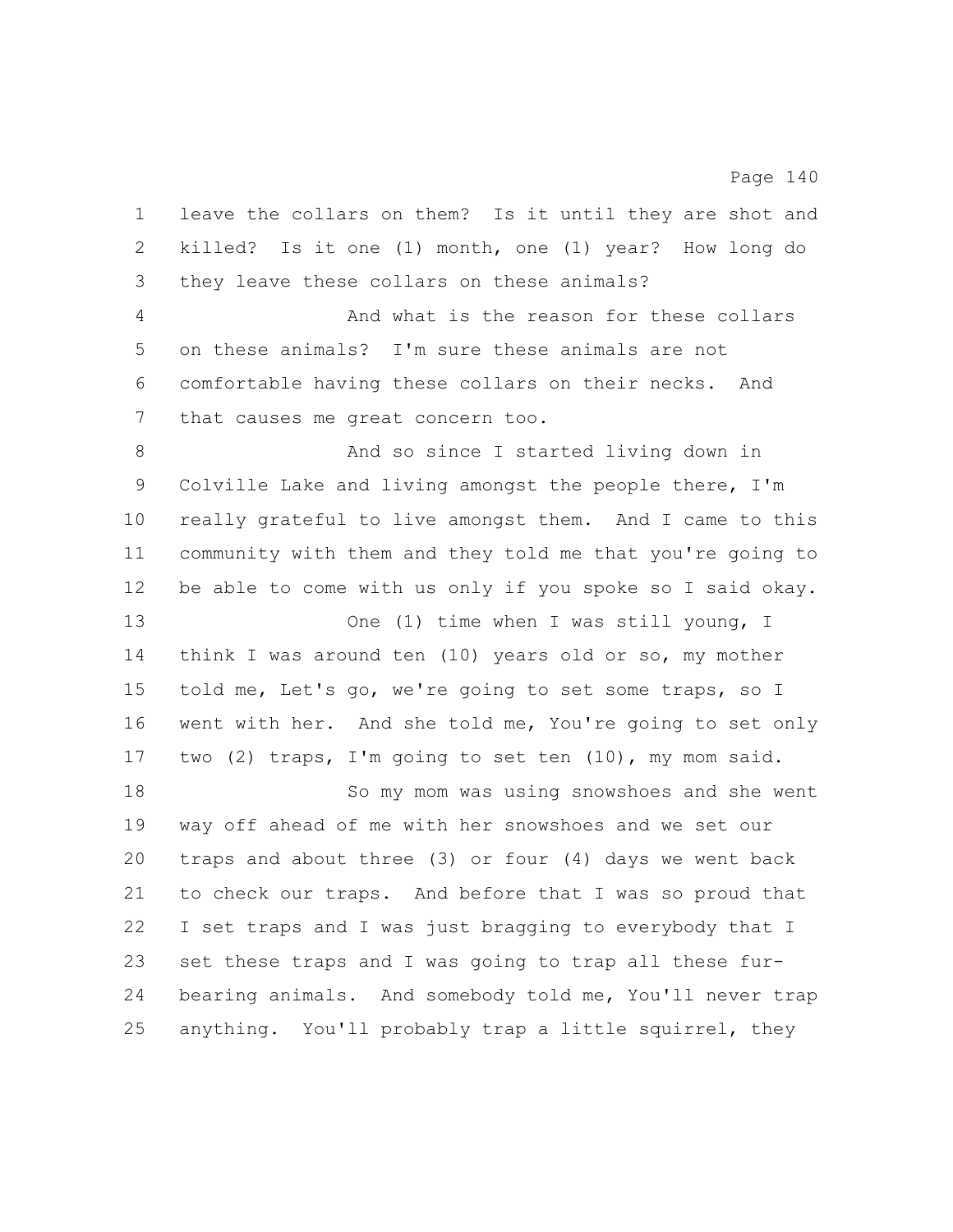were telling me.

2 And my mother and I, we went back to our traps and my traps were the ones that were at the beginning of our trap line and my mom said, That's your trap right there, go. And she -- I ran to it and checked it and here I caught a Whiskey Jack in my trap. 7 And then just ahead of that, my next trap was set, and I caught this Whiskey Jack and I'm just crying about it. I told my mom, I said, I'm not going to be catching a Whiskey Jack, that's your trap, I was telling her. And she told me, I told you not to talk about this. Remember what you said to your friends about setting traps? And we went further up ahead and another trap and there was another Whiskey Jack sitting there. And that's one (1) of the things what mother was talking about and I remembered my mom the other day and I thought I'll tell you a bit about what she had told me. And thank you for listening to me and I live in Colville Lake now and I just want to say that for now. Thank you. (TRANSLATION CONCLUDED) THE CHAIRPERSON: Mahsi, Mary Rose.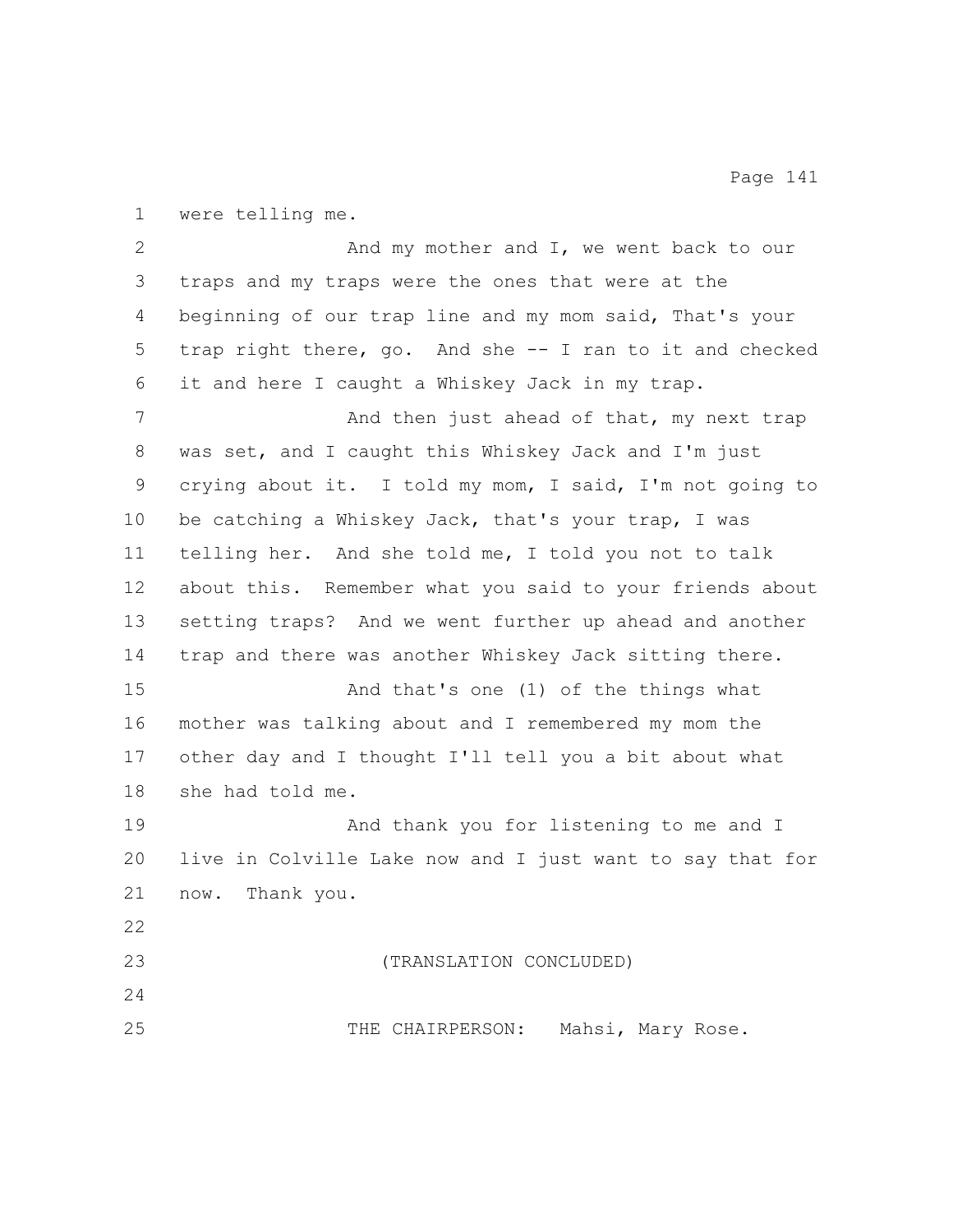| $\mathbf 1$ | Okay, we heard from quite a few Elders. I                 |
|-------------|-----------------------------------------------------------|
| 2           | know originally we planned here for questions but I would |
| 3           | rather not get into that at this time. I am sure a lot    |
| 4           | of the stuff that maybe people may have some question     |
| 5           | about, I think we can probably clarify.                   |
| 6           | There are some other $--$ I want to get into              |
| 7           | -- into some of the other presentations that are very     |
| 8           | important and, you know, I want to get that -- get        |
| 9           | through some of that, at least the presentations for the  |
| 10          | -- for the Behdzi Ahda's Renewable Resources Council      |
| 11          | presentation.                                             |
| 12          | They were supposed to be right next to the                |
| 13          | Behdzi Ahda's Land Corporation's -- or the Ayoni Key Land |
| 14          | Corporation. So if David is around. I saw him coming in   |
| 15          | and out. So it shouldn't be very long. David Codzi.       |
| 16          | You know, while Jody is trying to find him, I quess we do |
| 17          | have copies of the information that they sent us. So,     |
| 18          | you know, I think this information we need to look at it  |
| 19          | very closely.                                             |
| 20          | I want to make sure that the Boards                       |
| 21          | understand what that information is all about and I think |
| 22          | David, if he's around, might be able to shed some more    |
| 23          | light on there. I don't know if he's here.                |
| 24          | Maybe while we are waiting, I think $--$ you              |
| 25          | know we have a number of other RRCs that made             |
|             |                                                           |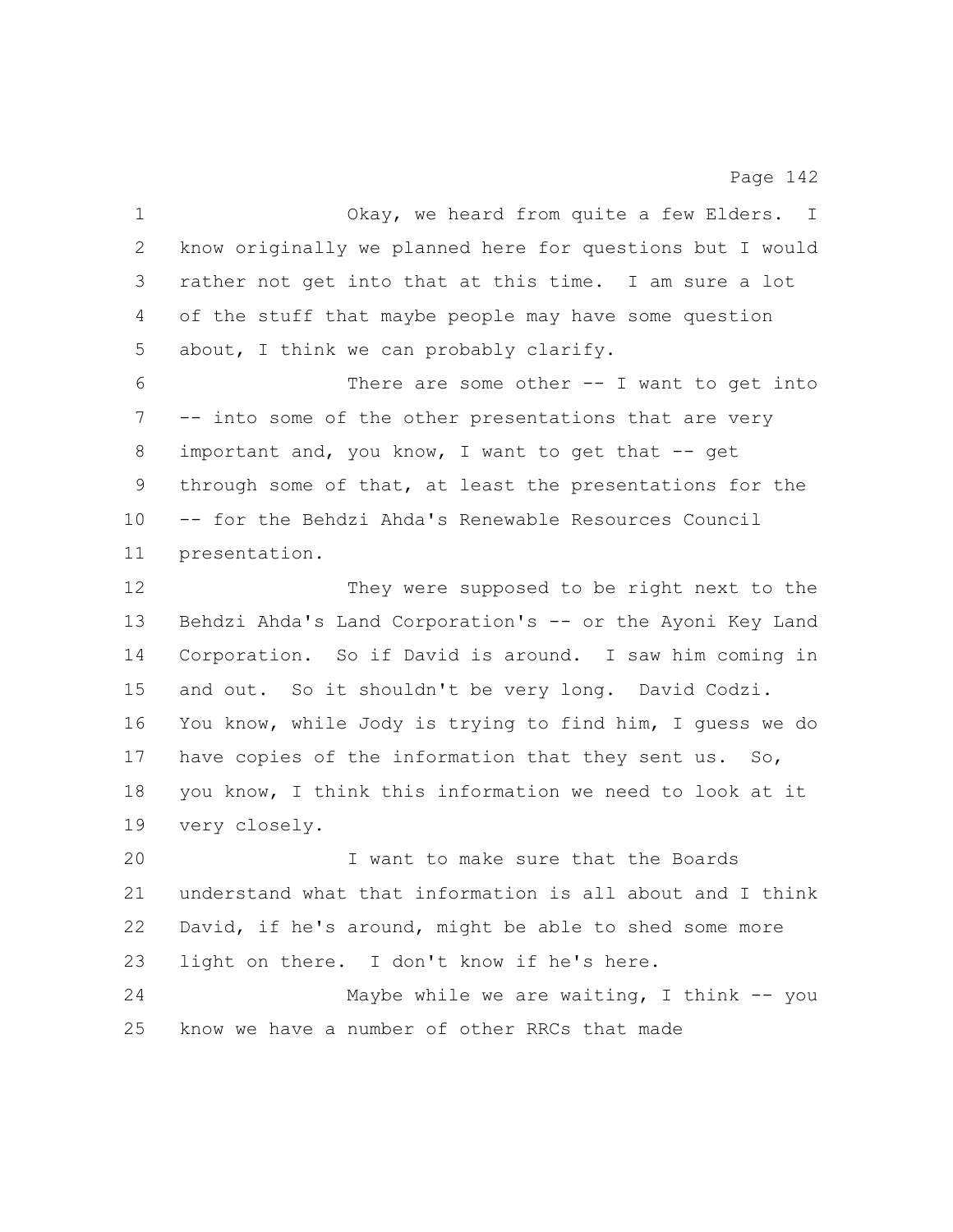presentations and are registered with us. Oh, there's David. David, you probably need the -- MR. DAVID CODZI: Yeah. THE CHAIRPERSON: Yes. Okay. So -- MR. DAVID CODZI: Can I borrow your pointer there? 8 THE CHAIRPERSON: My...? Oh yeah, the pointer. Sure, you can have the pointer there. I think we'll set it up quickly here and -- Anyway, David Codzi, has -- David, you are -- I guess Richard is the President of the RRC, so you are just doing the presentation. But you are on the RRC as well? 15 MR. DAVID CODZI: For now, yes. 16 THE CHAIRPERSON: Okay. (BRIEF PAUSE) PRESENTATION BY BEHDZI ADHA' FIRST NATION RENEWABLE RESOURCE COUNCIL: MR. DAVID CODZI: My name is David Codzi from the Behdzi Adha' First Nation Renewable Resources. About a year ago, we started doing our caribou count and as from the results of what the GNWT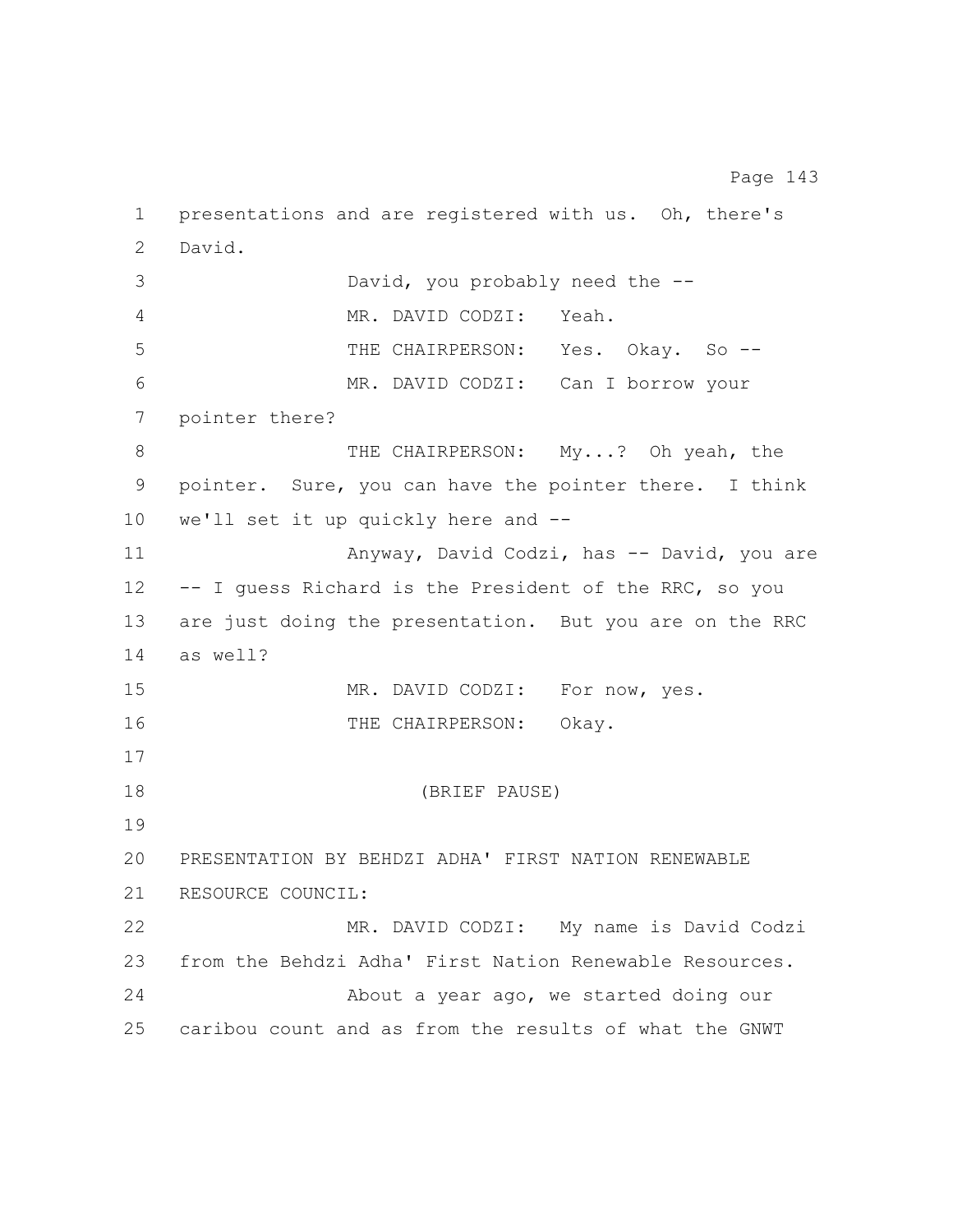that. 3 And what we did was, we went and -- before we started, we went and saw all the people and talked to the Elders on the behaviour of the caribou and whatnot. We didn't have all the resources that the GNWT had so we just made do with what we had then. What we did was, the way we went about it was instead of going to where they were, they -- we 10 waited until they came to -- closer to us. When we first started we started contacting the trappers that were out around the Colville Lake area. There was some people -- there was a camp 14 around there and then there was another down here, here, 15 and then around here somewhere. And, yeah. When we first started, we started -- we contacted the people by band radio, the trappers and whatnot. And what we did was, from talking to the Elders we knew that they were going to come around this way, but I wasn't really certain, sometimes they change their routes and whatnot. But this year they -- that year -- that particular year, the year they all came through this way and that made it much easier for us to count them. There was a first camp here, they passed here and then we waited until they got about here, so

had on their count. And, yeah, people wanted to have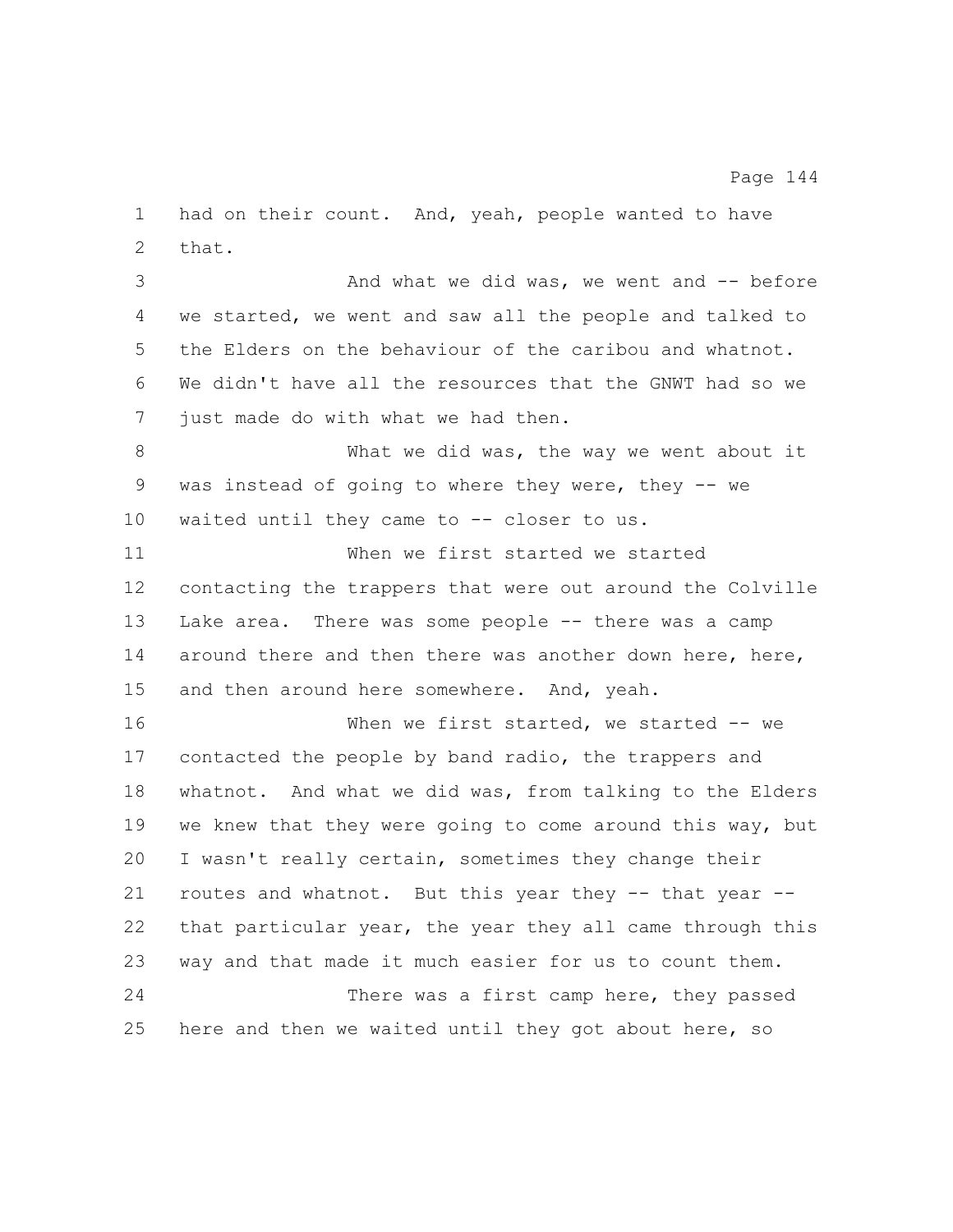that kind of established which route they were going to go. And from there, we started watching them come this way and then when they were around here we used the lay of the land to put spotters and that, and we hired maybe twelve (12), sixteen (16) people. Some of them stayed out there for a couple of days counting the caribou. And the way we did that was we used a contour of the land, you know, the mountains, the streams and the rivers and whatnot. And from there we, you know, we used how it is going to be easier to walk on the land. If there was a caribou we'd put people down there and we had them stay there for a couple of days and count them as they passed. 14 And they only did that during the day, not when it was dark, it was, you know, kind of useless to try to count them at night, eh. 17 So from this particular area right here, there was about four (4) or five (5) days of caribou walking by and they counted about maybe a little close, about fifteen (15) -- fifteen thousand (15,000) in different areas. And the way it went was they were not all in one (1) place all the time, they were in different areas across this route. Right here, is the Manuel Ridge (phonetic), eh. So that's a mountain on one (1) side and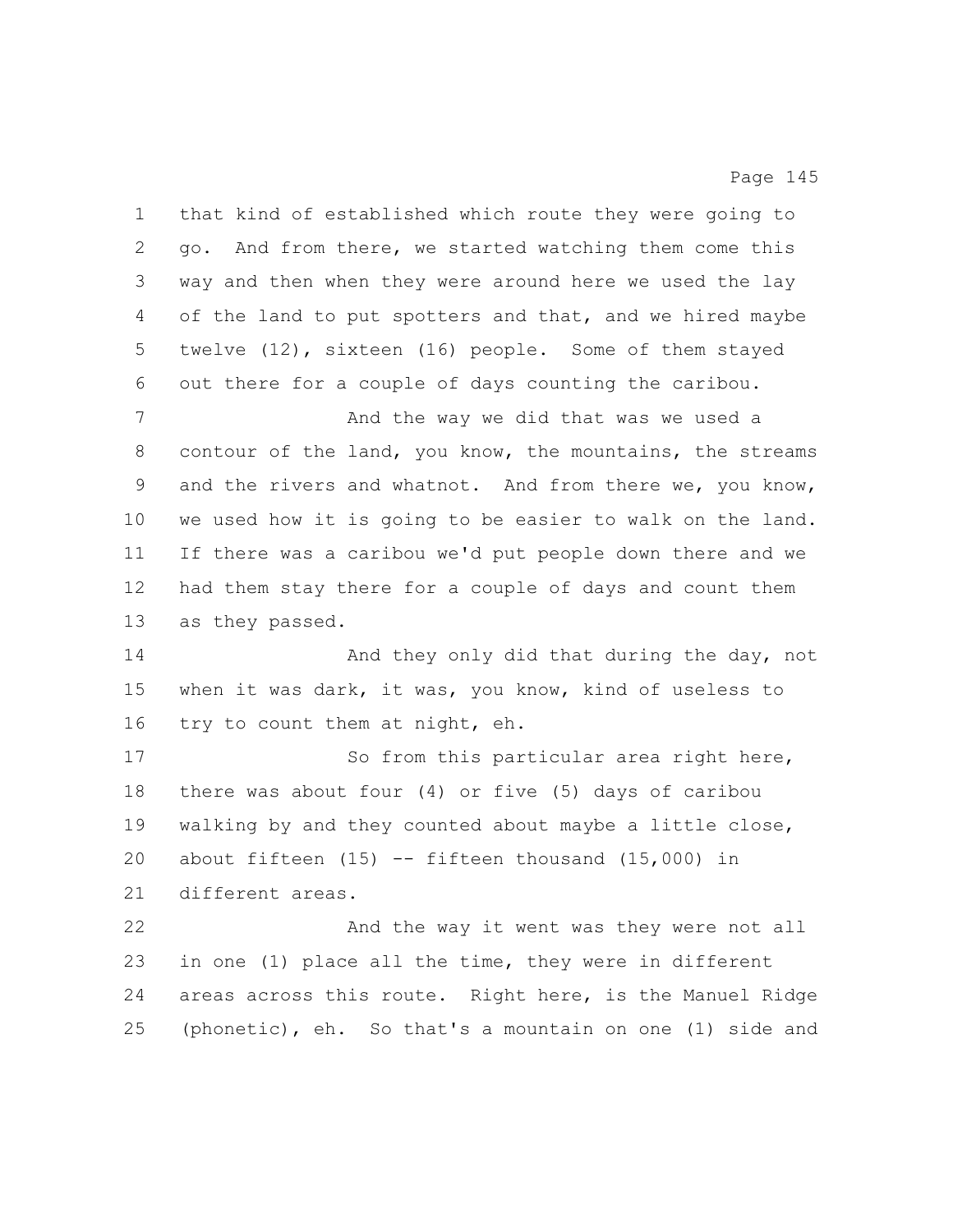this is the lake and they went around this way. So it was easier to put people here so that you could catch them walking by. It was easier to do that. Maybe about -- maybe five (5) days into it, while they were all around here, there was another five thousand (5,000) being spotted out here, up on the ridge. 8 So what -- as soon as that was spotted, the helicopter went around again to find out, see if there was any more that were left unaccounted for and there was a few up here but not really that much. 12 And, you know, as soon as this was happening, they all went from here, they kind of split up north and then some go south. But we just wanted to count the local caribou. And that was about it. **And I** think one (1) of the questions that you're going to ask me is if I counted the calves or the yearlings and stuff; we counted everything. Or counted everything that we could. Sometimes you don't see all of them, you don't, you know. Yeah, like, we had a bunch of like trappers and whatnot that live on the land and that made it much easier to see where they were. And there was another camp around here. But then from what we counted there was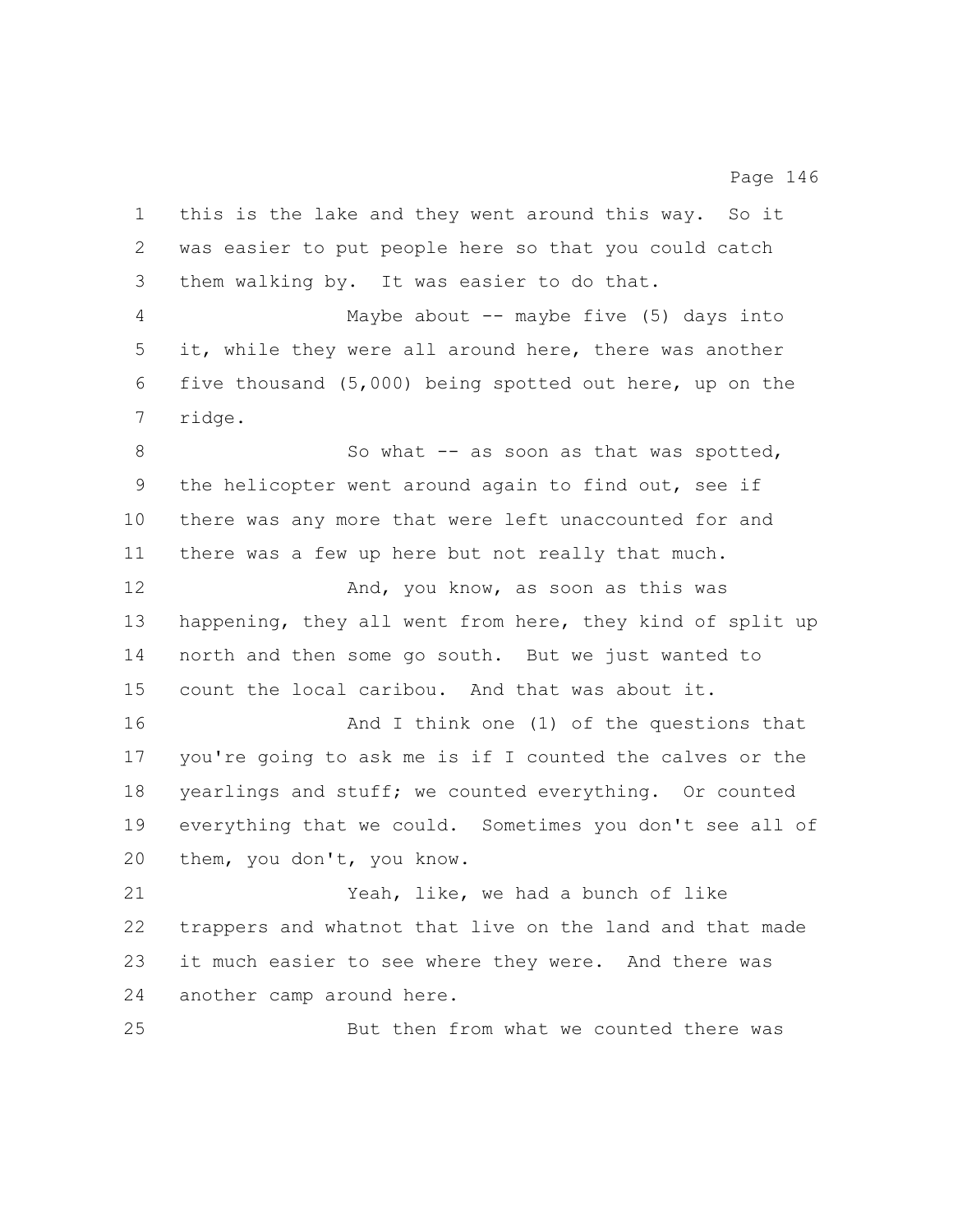take, because, you know, sometimes we counted most of the day. Use that -- but then doing it this way, it was much easier for us because we didn't have that much money or anything like that, we just used what we had and this is how we did it. Now I didn't really go all the way far back or, you know. It only started in '87. I think your results come from '87. Before that it would have been better. If it was at least twenty (20) or thirty (30) years before that but it wasn't so I just went with that one (1) year and it's, you know, pretty well good, I guess. **I'll** just leave it at that. If you want to ask questions, go ahead and maybe I might add some more as I kind of remember it. 18 And most of them were real -- people reluctant to use anything that had to relate to collars because there might be some kind of behaviour towards the caribou with collars on. Has there been any studies into that? Any studies to the behaviour of the collared caribou towards another caribou without one? Do they discriminate? THE CHAIRPERSON: Okay, David, that was

about maybe twenty thousand (20,000), you know, give or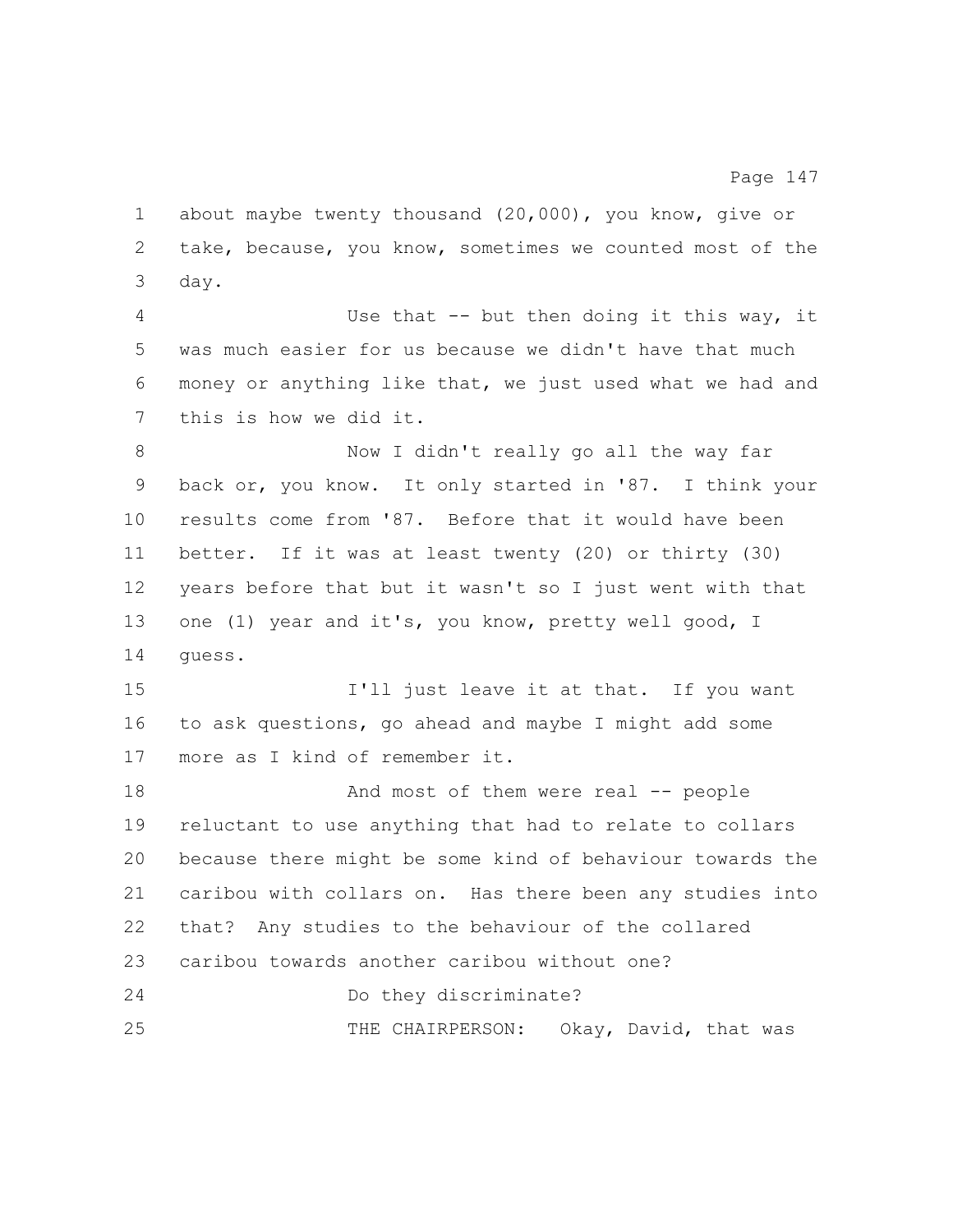| $\mathbf 1$ | good. I mean, that clarifies a lot of -- just -- some of     |
|-------------|--------------------------------------------------------------|
| 2           | the things that -- because people keep asking, well, how     |
| 3           | the $-$ - how the counting $-$ or how you got those numbers. |
| 4           | Anyway, you got one $(1)$ question for the -                 |
| 5           | - for ENR. I think we have noted that. A good one (1)        |
| 6           | because there is a lot of issues around behaviour of         |
| 7           | caribou.                                                     |
| 8           | So, you know, we will go through it like                     |
| 9           | this and we have -- usually after a presentation we will     |
| 10          | have ENR do their thing with their questions. Susan?         |
| 11          | Okay, thanks.                                                |
| 12          |                                                              |
| 13          | QUESTION PERIOD:                                             |
| 14          | MS. SUSAN FLECK: Susan Fleck, ENR.                           |
| 15          | Just on your question about caribou with                     |
| 16          | collars. When -- when we have gone out to see where the      |
| 17          | caribou are with collars and we go down to see them low,     |
| 18          | they always have other caribou with them. So that's what     |
| 19          | we've seen.                                                  |
| 20          | The question we had was, one (1) thing we                    |
| 21          | said we don't know much about in this area in the fall       |
| 22          | time is how many -- how many calves are with the herd.       |
| 23          | And this year, the -- was it Boyan? -- Boyan and some        |
| 24          | others, they were trying to go out to see in the fall        |
| 25          | when -- but the weather was bad. So we were just             |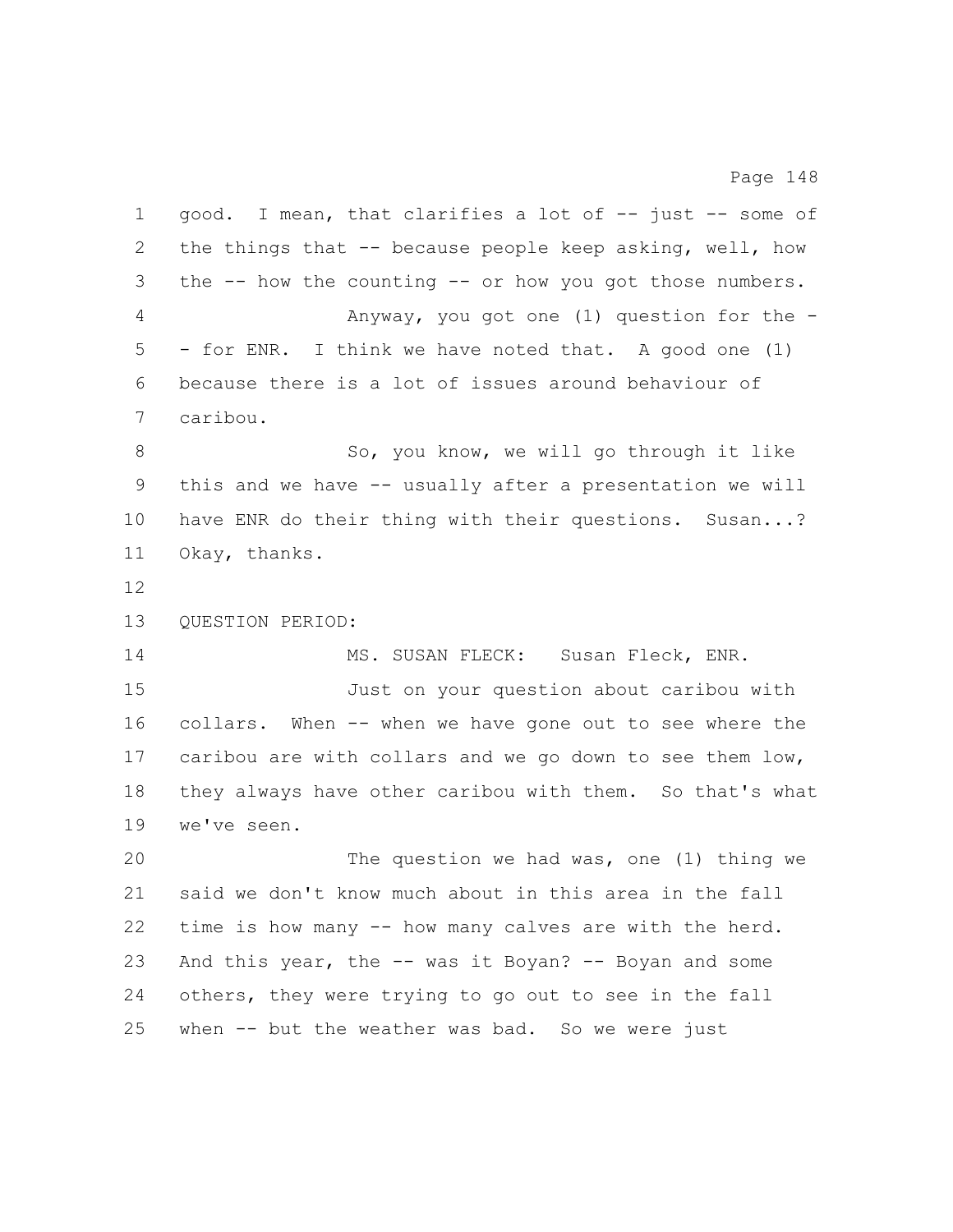wondering what you had seen for how many calves were with -- with the herd and if it was different from what you might have seen in other years; if it was high or low. And the other thing -- other question is if -- if there were -- if it looked like it was normal numbers of -- of adult bulls with cows. 'Cause you were -- it was during the rut that you were counting. 8 THE CHAIRPERSON: Thanks, Susan. You know, David, if you are not clear about these questions and you want to make sure it is clear in your head when you answer it. 'Cause it gets very confusing. MR. DAVID CODZI: Yeah. 14 THE CHAIRPERSON: Okay. Go ahead, David. MR. DAVID CODZI: From when I was flying. That year I kind of noticed that there was -- I didn't really make a note of how much. (BRIEF PAUSE) MR. DAVID CODZI: Well, Hemi (phonetic) was doing the other part of it too, so, you know. MR. WILBERT KOCHON: You're talking about 24 the calves and that -- in the past. Three (3) years ago I was kind of questioning the -- I said there was less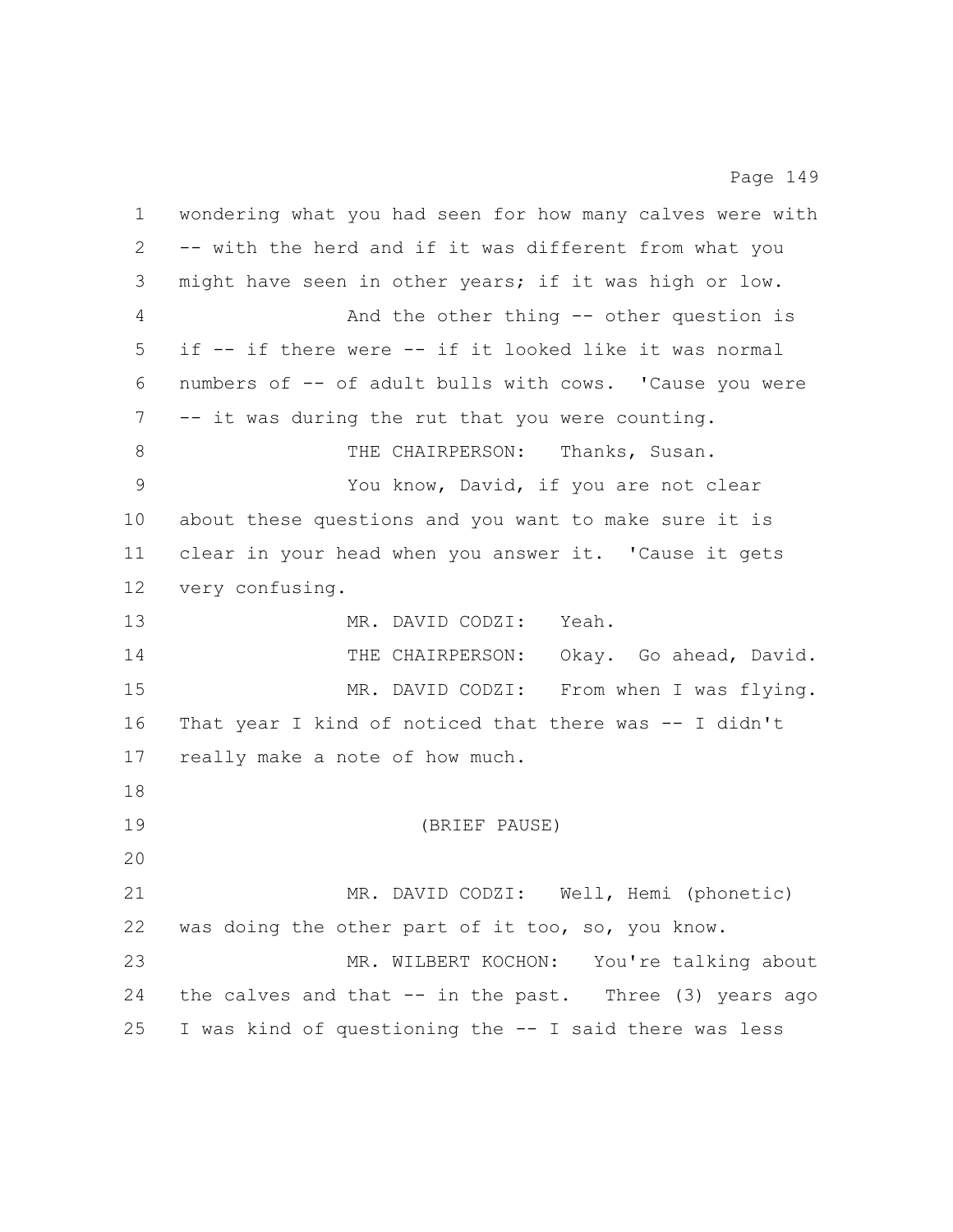calves and then last year I seen more calves so I was more happier. And this year I've seen a lot of calves too, so -- so there's a big cha -- big change and more calves, so I feel more comfortable with it. I was questioning that about three (3) years ago, I was saying why is there less calves. But the past two (2) years there seems to be more. So more survival rate, I guess, and the caribou seems more healthier. 10 That's -- answers your question. 11 THE CHAIRPERSON: Yes. Thanks, Wilbert. That was Wilbert Kochon for the record. We have any more questions from ENR? 14 MS. SUSAN FLECK: No more questions. 15 THE CHAIRPERSON: Mahsi, Susan. We have Richard there, I guess. Richard is going to add some information, I guess. 18 Richard Kochon...? 19 CHIEF RICHARD KOCHON: I just -- I just want to say something on behalf of RRC. 21 That some of these young people they -- that work for the RRC, they count the caribou. But I want to talk about the -- the caribou. And I really thank them that they did this count last fall. You know, the -- my Elders, they said it's really hard to talk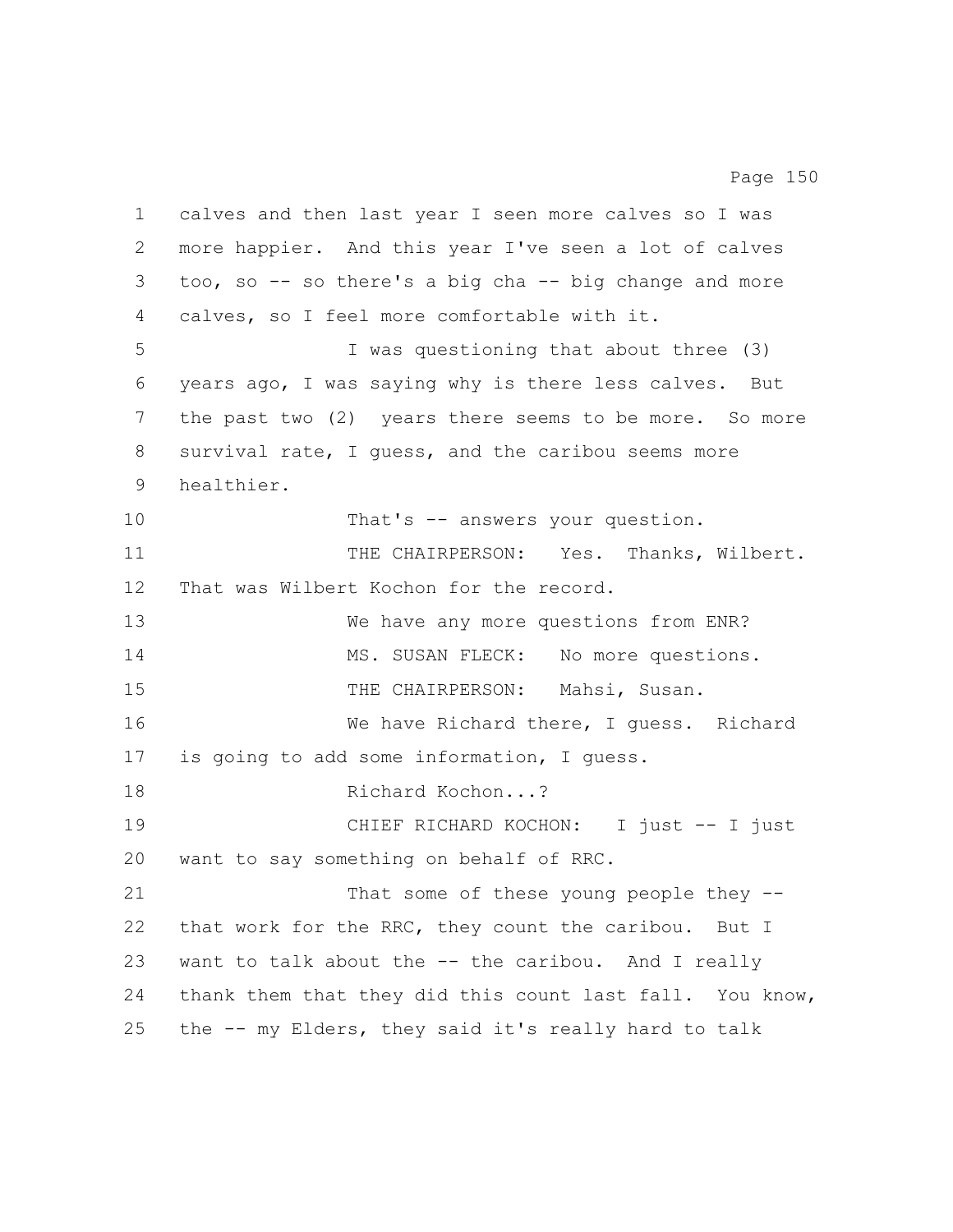caribou, the Creator made the one (1). It's all well off already by -- the nature takes care of it. It all have its healing, everything there that -- that doesn't need our -- our help. I think these people that did that konkit (phonetic), you know, if you put that whole caribou on -- there's a few people that said that this caribou is getting low. You put that whole caribou on those -- those few people's carrier, just like killing those caribou off. You're pulling them away from their power, like, so just leave it the way it is and then do not say anything, this much we're going to shoot like that. This land is all designed to make a living on it. You see a lot of fish lakes out there; that's all 16 for to live on and that we go out there with. You -- you -- you have full rich land that a lot of food on it. You know what myself do, I think about the -- if they're going to put a limit on this caribou like that. I'm not -- I'm not a god to say that. Only God can say that he's the one that -- that created us, the 22 one (1) that made the caribou and the moose, everything, all the animal on the land. As we did -- we didn't have to do anything to -- to grow it up; it all grew itself on the -- what

about a caribou; that's true. We know the -- the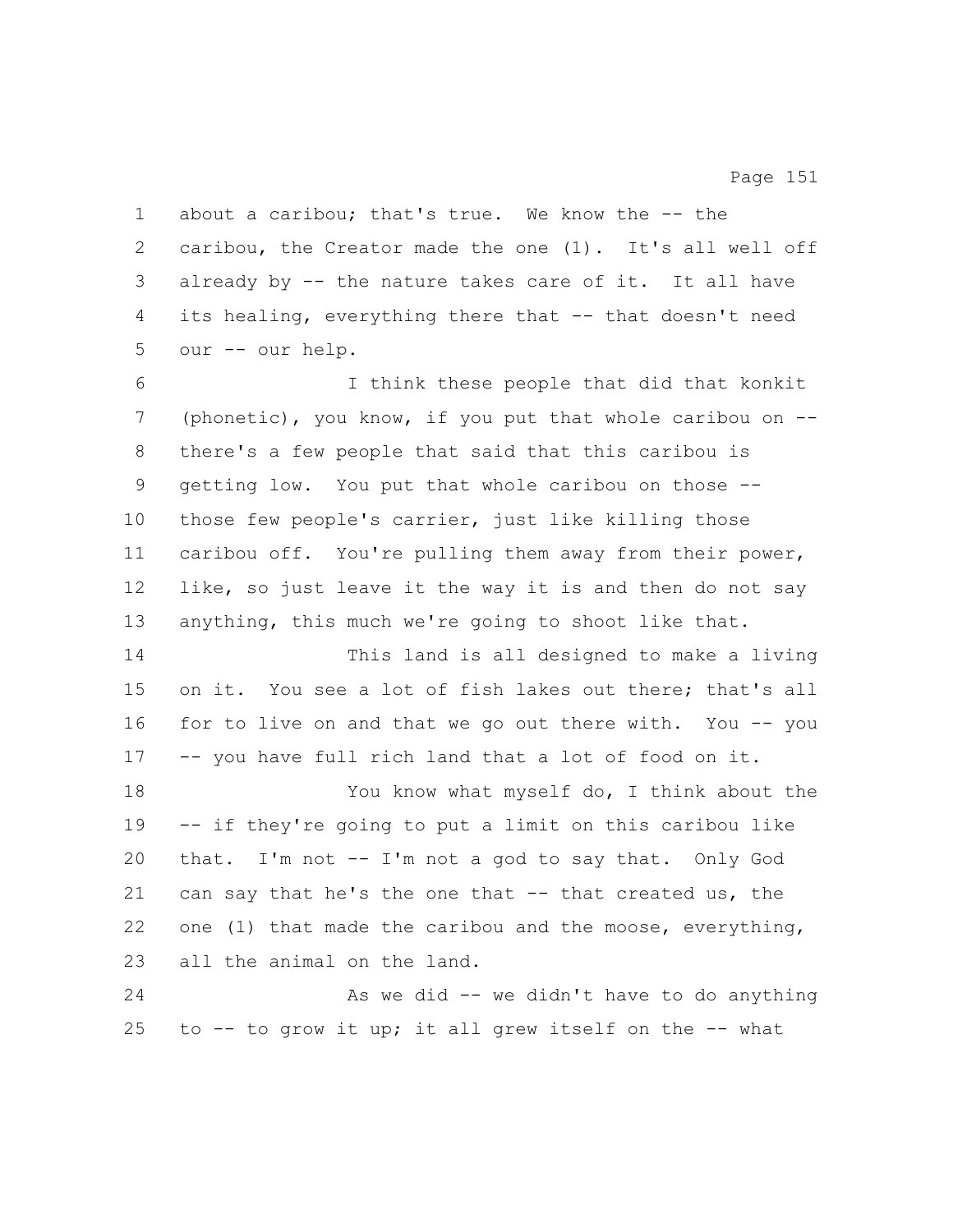1 the Elders say, eh. And it's very true to -- it's really hard to talk about that.

 You know if -- if we talk about it -- for me it's really hard to talk about that kind, too, as we live off it, eh. And -- so I hope we have a really good respect from this meeting we had. It's really good to listen to the Elder. They don't talk for nothing, eh. Some of them, they -- they're born right out there way out on the land. There's no doctor there. And at that time there was no family around or old pension at time. A lot of them grew up like that, eh.

12 So I -- I thank you for listening to the Elders and -- and to the -- from the RRC there. I just wanted to share that and I hope things will go -- make things work good together. That's how we'll do it, together, eh.

 $I'm not -- if we just -- one (1) -- one$  (1) other people that doing something alone over there, eh; there saying the number is going lower than this -- they have to involve other, and then that way they'll work really more better.

22 And then you -- sometimes we don't have -- we don't even have to talk about it, eh. Some things we don't have to talk about and then we're -- we end up talking about it. Out there, I think all of the wild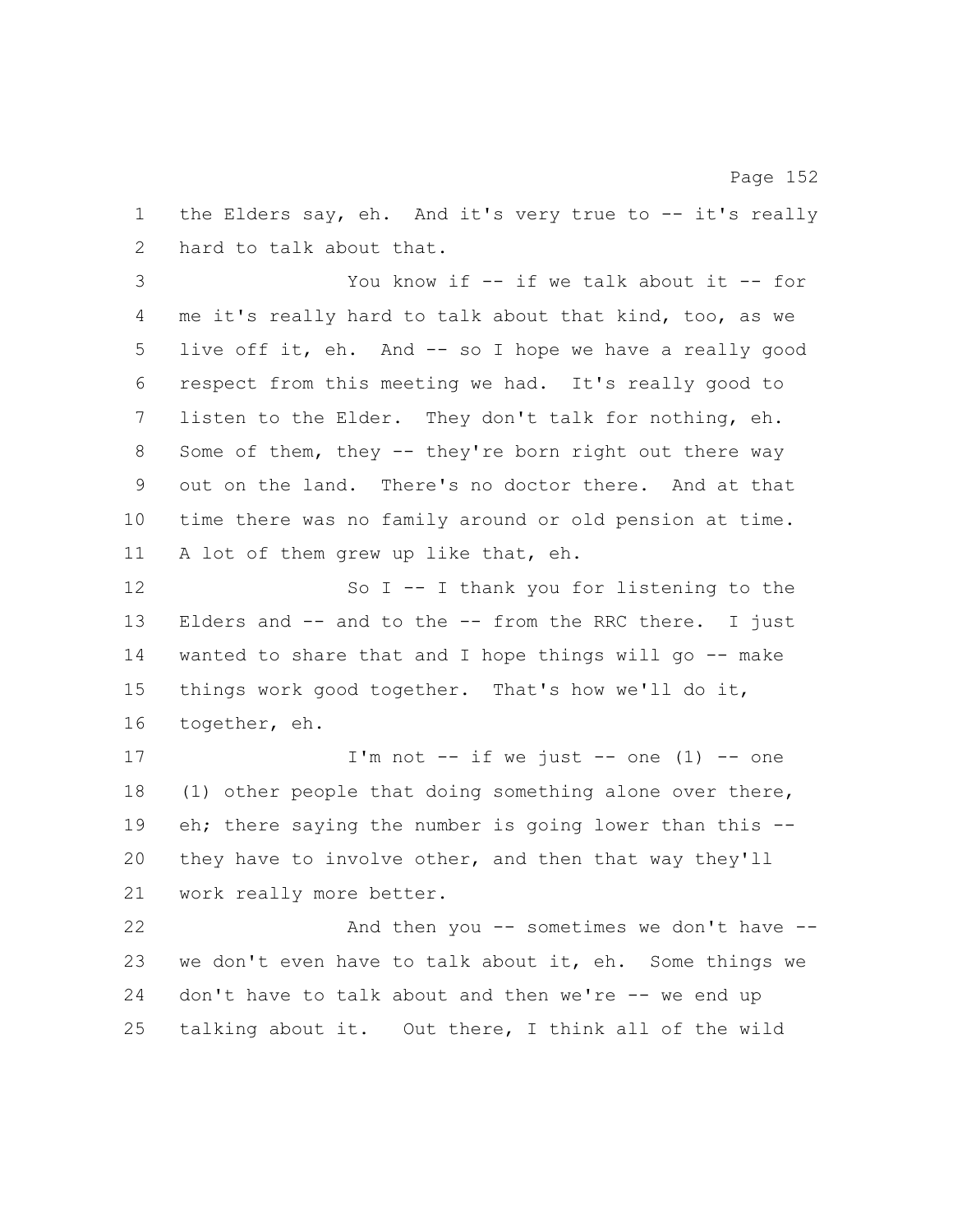animals and that they're way well up than us. Okay, they know us, our mind, and they -- they even know a year ahead, even a little bird like that, this person's -- something's going to happen to him next here; he knows it already. My grandfather said that one (1) time that he heard that bird singing, eh. He was wondering what it was saying and it was singing and it said something to him. And one (1) year later, in the springtime, that time my grandfather, he passed away. 11 So, animals we have to respect it, eh. So I just wanted to say this from the Elders, even the -- 13 there's one (1) -- one (1) lady that came from Dene Nation to this, her name is Camilla Zoe, the Environmental Manager that works with Dene Nation, that he works with us, the five (5) chiefs that were -- were 17 on the Caribou Committee who -- who welcome here to our meeting here, thank you for listening to -- to us and mahsi. Thanks, Richard. THE CHAIRPERSON: Yeah, I -- I met Camilla, so there she said the First Nation, but this is sort of timely that I've got you here, there's -- usually I go through all the people want to question. I think ENR is pretty well finished. Thanks, Susan and your group there,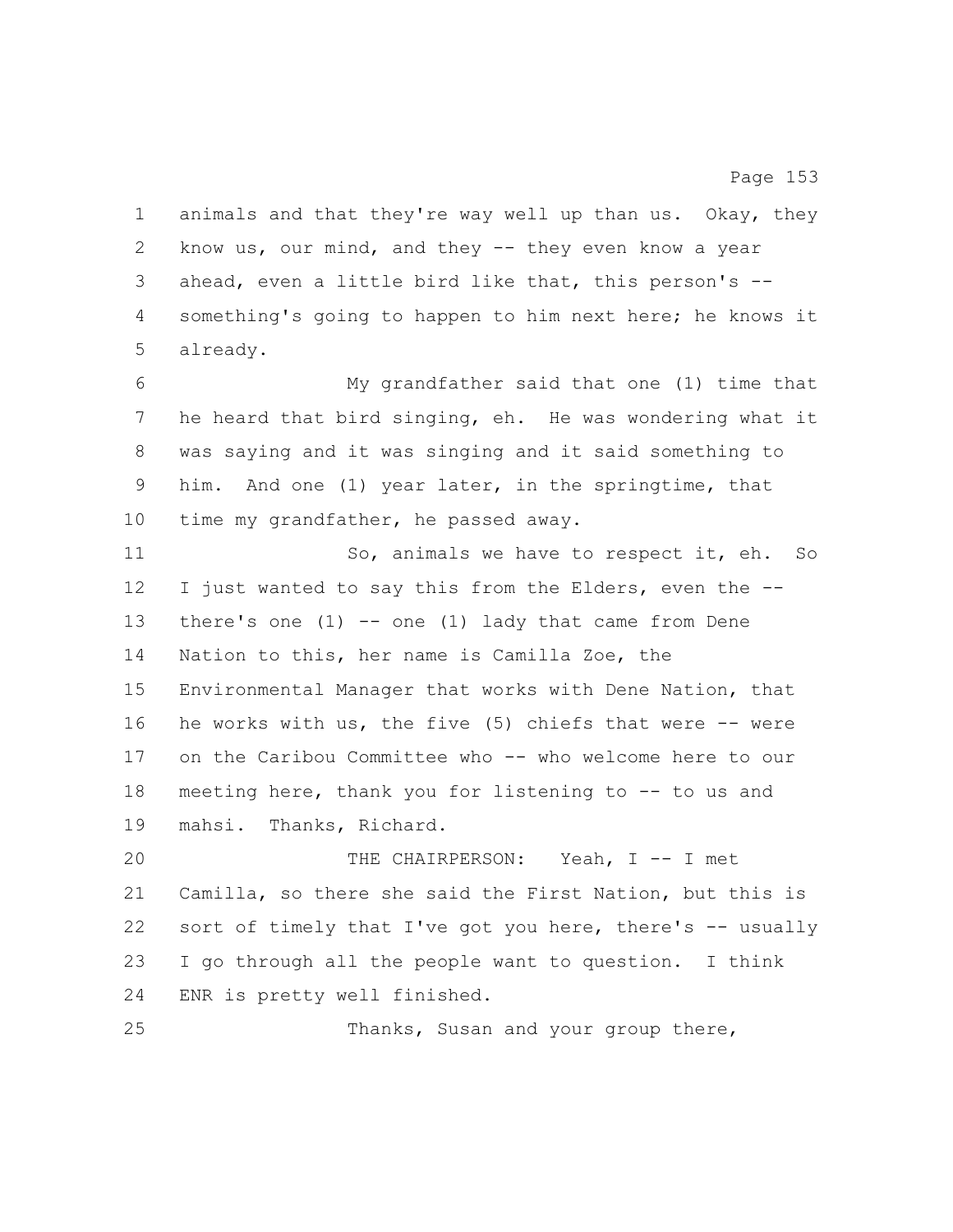Alasdair, and Boyan and -- and Marsha there. The -- I had Wilbert -- yes, Wilbert Kochon -- usually what I do is I ask everybody if they have anything that they want to clarify it or maybe they want to ask some more questions of David. I have also had Cold Lake Elders here and the community members of Colville Lake, as well. I think Richard pretty well went over all the community fields in that. 10 The -- you know, I'm going to go further down here while we have David here. 12 Roger, you're over here if you wanted to - - is Roger here? Where -- he took off, I guess. I don't see Roger; he left? 15 Boy, I'm really nice and every time somebody leaves I say something about them and remind everybody that somebody's left. Roger is gone, too, I guess. Oh, Roger left to -- that's going to be all on the record. Boy, I'm -- they're going to do something to me if I don't stop doing this. Anyway, Wilfred Lennie here or these -- they're not here, so... Okay, I've got -- I know I still got Frank here. Maybe -- you know we've got to the section where we have general public. You know Frank -- well, just to -- you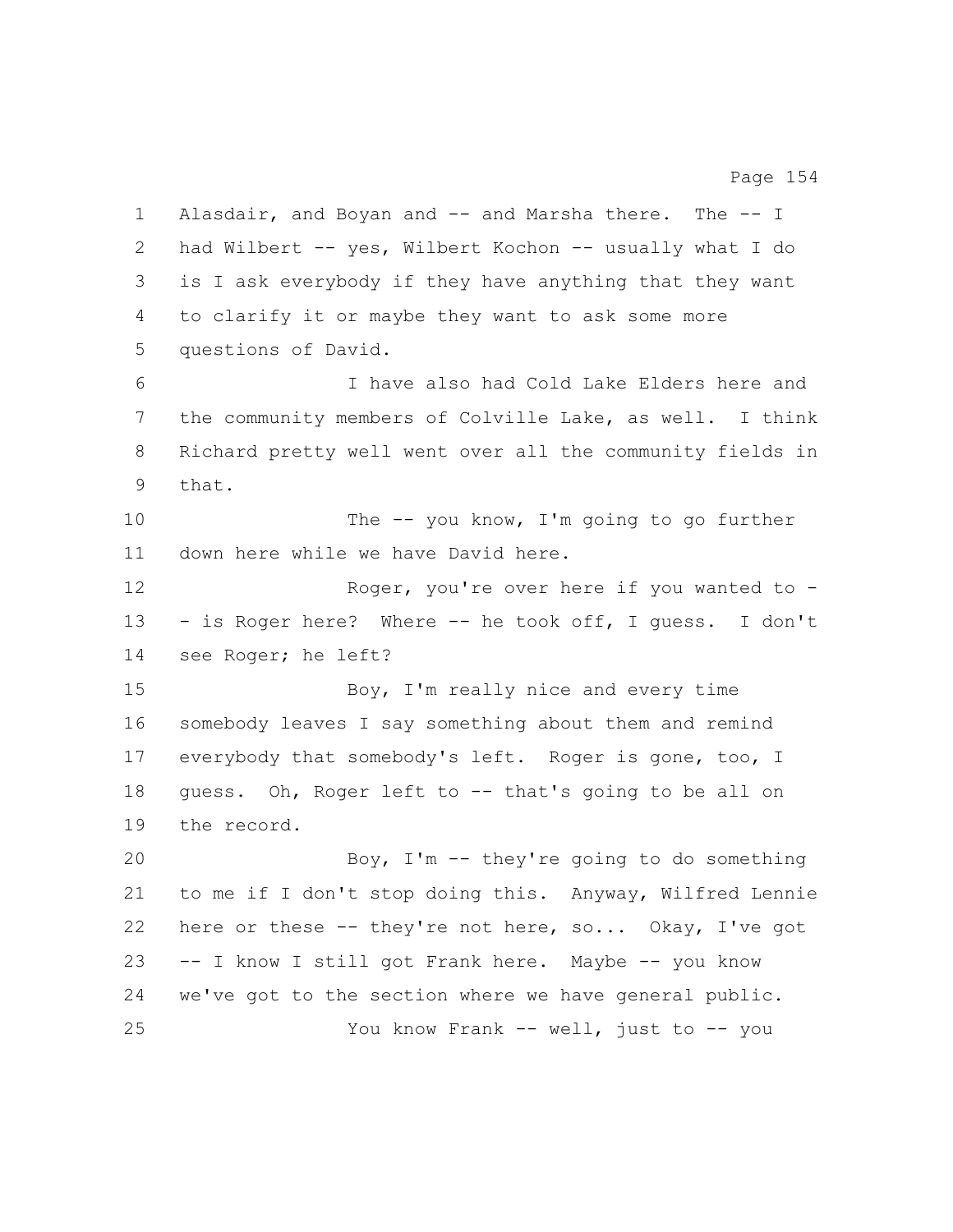| 1               | know just to help you catch up with things, what we do is  |
|-----------------|------------------------------------------------------------|
| 2               | they have presentations and this one (1) is from Colville  |
| 3               | Lake and David has offered to do the presentation.         |
| 4               | They did a, you know, trying to get an                     |
| 5               | idea on caribou numbers, so that's what he just went       |
| 6               | over. If you're interested in asking him questions, you    |
| 7               | know, you're $-$ I won't $-$ you know, this is the time to |
| 8               | do it, I quess.                                            |
| 9               | So, we're on the general public here now                   |
| 10              | and if anybody wants to ask David any more questions on    |
| 11              | some of the work they've done there, the presentation      |
| 12 <sup>°</sup> | he's made, you're more that welcome to do that at this     |
| 13              | time.                                                      |
| 14              | And remember, I say this because every                     |
| 15              | time there's a question, then it becomes part of the       |
| 16              | record; our board would have to look at it before we make  |
| 17              | a decision. So if we don't have any more questions, I      |
| 18              | think I'll thank David and -- unless we -- we also have -  |
| 19              | - you know, we go into our staff and board members.        |
| 20              | You know, sometimes when I get to that                     |
| 21              | part I think people think that here, you know, we're       |
| 22              | going to be asking all kinds of questions that you might   |
| 23              | not be able to answer, but I think this is, just again     |
| 24              | for the record, that we've gone through it. So we're       |
| 25              | down to where -- and again, I'm going to ask John          |
|                 |                                                            |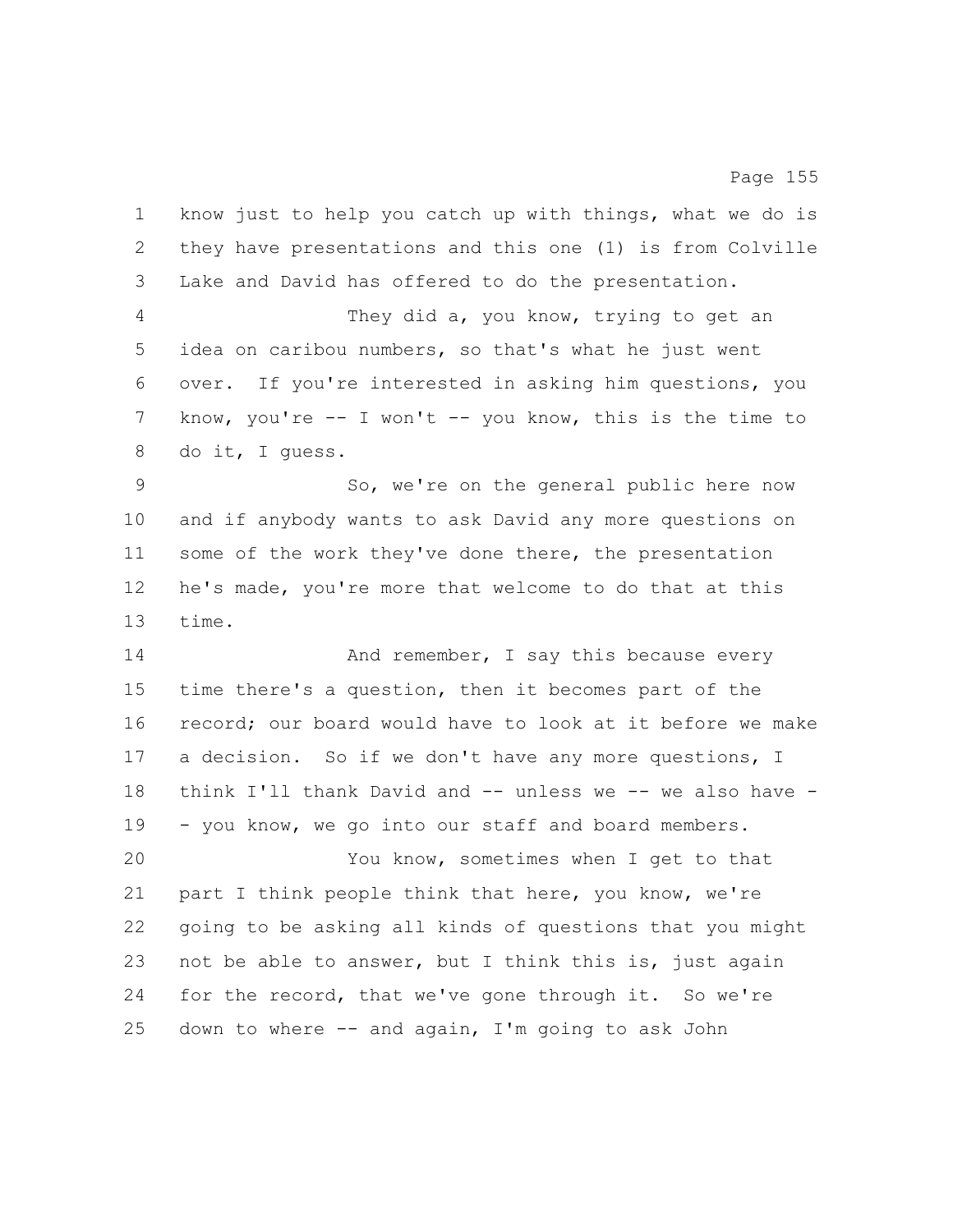Donihee, our legal counsel but, again, you know I say it -- and I'm going to say it again, it's for our Board's purpose. We got to make sure that, you know, the claims that -- and our mandates, we cover it off, eh. So, John, just... MR. JOHN DONIHEE: Thank you, Mr. Chairman. John Donihee for the Board. I just have one (1) question. We had a presentation this morning on behalf of the Behdzi Ahda' First Nation by Joseph Kochon and one (1) of the things that that presentation included was a suggestion that the Board not establish a quota but rather leave it to the community of Colville Lake to develop some voluntary measures or restraints to try to deal with this problem at the community level. 17 And I just wanted to ask you whether the Renewable Resources Council and the -- the band, the First Nation, has there been any discussion, up to this point, at the community level about what kinds of voluntary measures might be put in place in order to address this problem with the caribou numbers? THE CHAIRPERSON: Thanks, John. Go ahead, David. MR. DAVID CODZI: Yeah. The times I have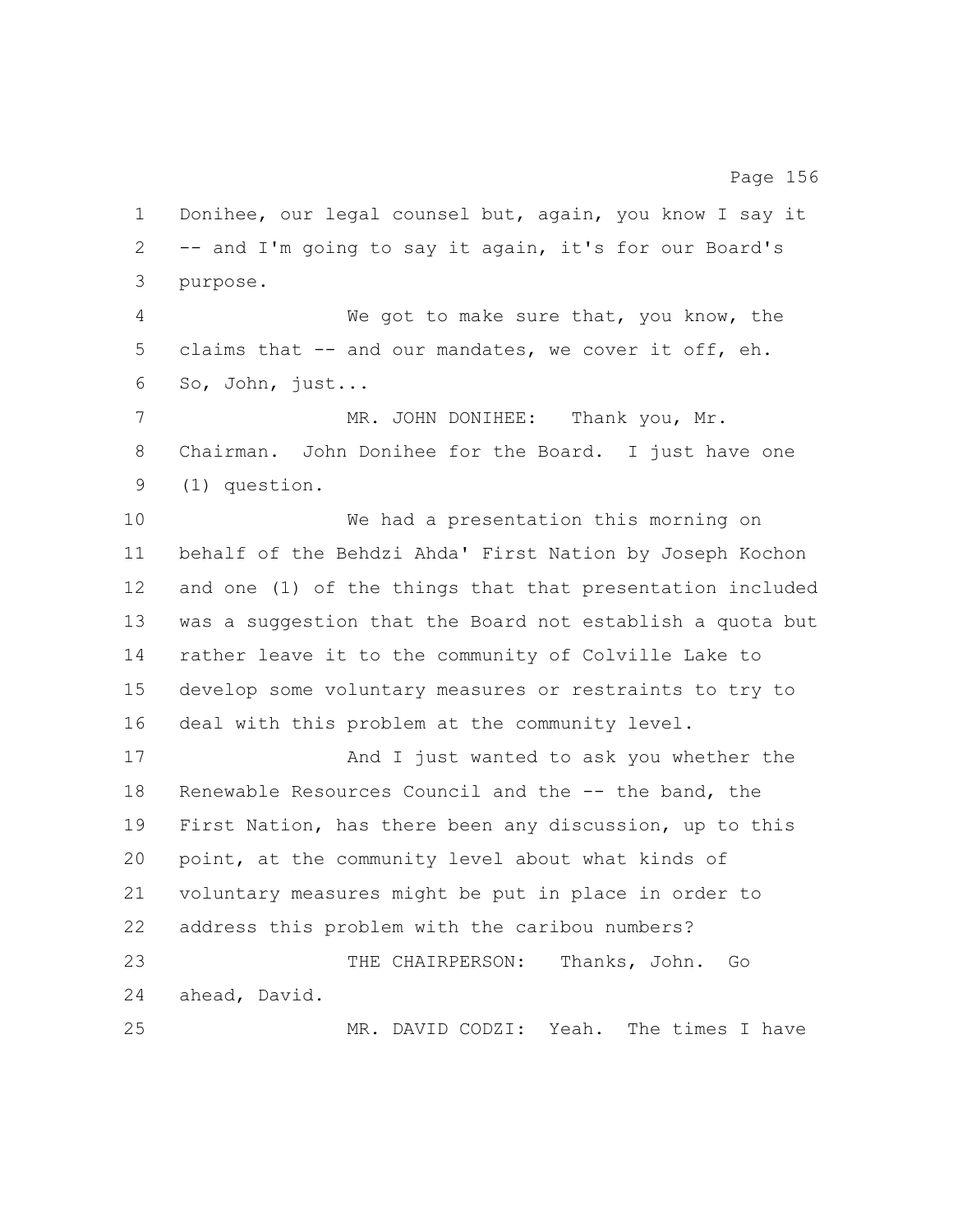been there that I did hear them say that they're -- you know, they started already doing stuff. Voluntarily, not everybody talks about it, but they do shoot less. You know, they -- they started doing that out at Horton Lake, you know. It's already happening. It's just not really voiced that much, hey. It's something that's done, but it's not really outspoken. THE CHAIRPERSON: Thanks, David. 10 MR. JOHN DONIHEE: Thank you, Mr. Chairman. Thanks for the answer. That was my only question. THE CHAIRPERSON: That is it for our staff. Glen, Jody, Lori Ann, you have a question about - - they going to send you any bill for that survey. The Board Members. We will go through the Board Members. We will start from the, my left here. Rosa...? 18 Rosa has got a few questions here, I guess. Yes, go ahead. MS. ROSA ETCHINELLE: I was kind of 21 curious when you  $-$ - you were talking about the  $-$ - the calf, like, their survival rate was really low a couple of years ago. And I'm kind of curious 'cause I know a couple years ago that there was freezing rain, and it just froze the ground.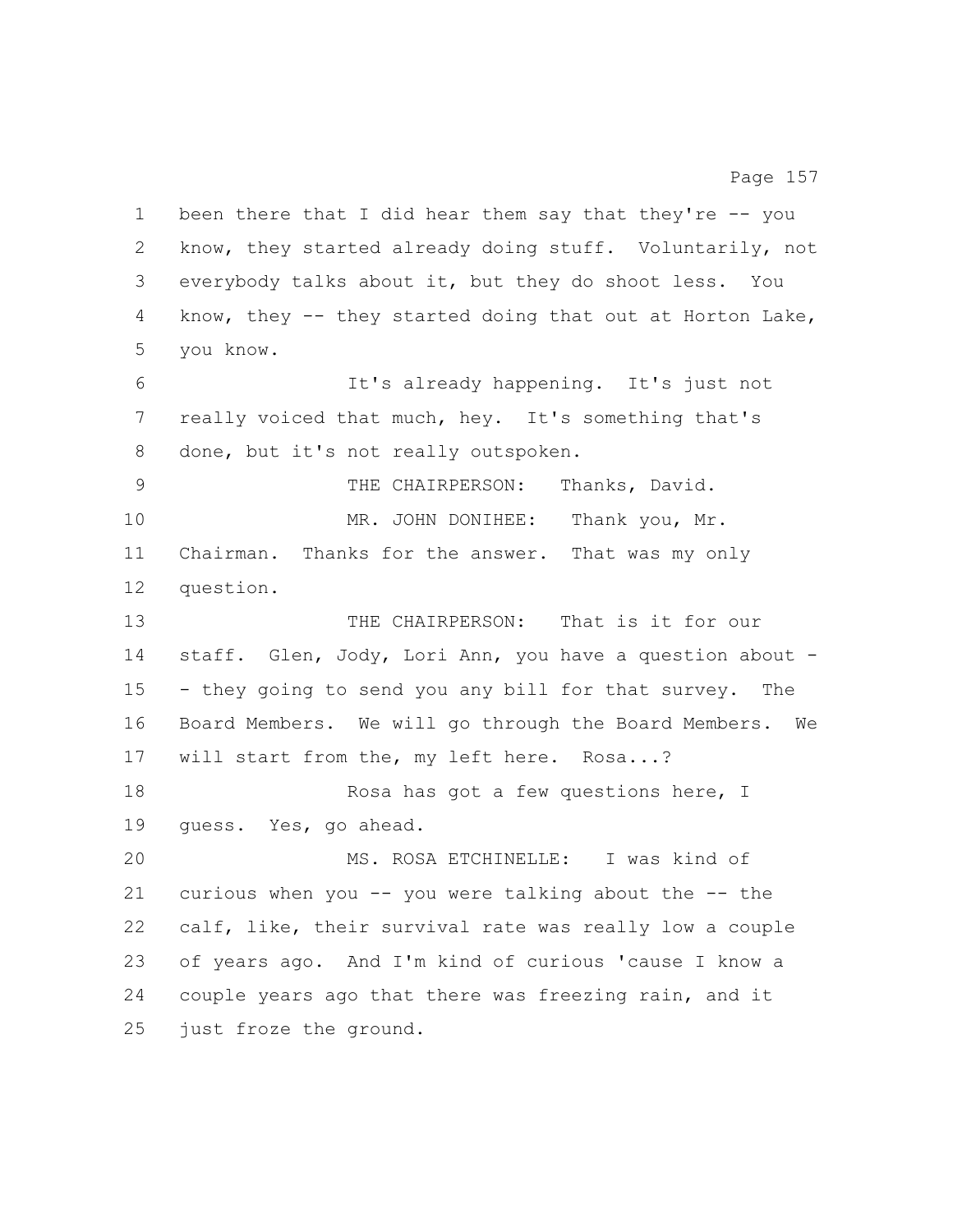1 Was it -- was it like that around Colville Lake? THE CHAIRPERSON: David, Go ahead. MR. DAVID CODZI: That particular year there was not as much snow, there was less snow, so -- and the year before that there was rain and snow and ice covering the snow and whatnot. 8 MS. ROSA ETCHINELLE: Yeah, that was my question. I just wanted to... THE CHAIRPERSON: Thank you, Rosa. That is a good question. I think that -- the ice, you know, last -- I think it was last year there was a lot of rain and it froze right on the ground. And that has a big impact on the food source for caribou. 15 What about Keith, you...? 16 MR. KEITH HICKLING: I've -- I've got no - - no questions for David. 18 THE CHAIRPERSON: Thank you, Keith. Okay, Paul...? MR. PAUL LATOUR: Paul Latour here, Board Member. I was wondering, David, if I could borrow the pointer back please. That's not my question. MR. DAVID CODZI: I'm starting to like it. MR. PAUL LATOUR: For one thing, I'd just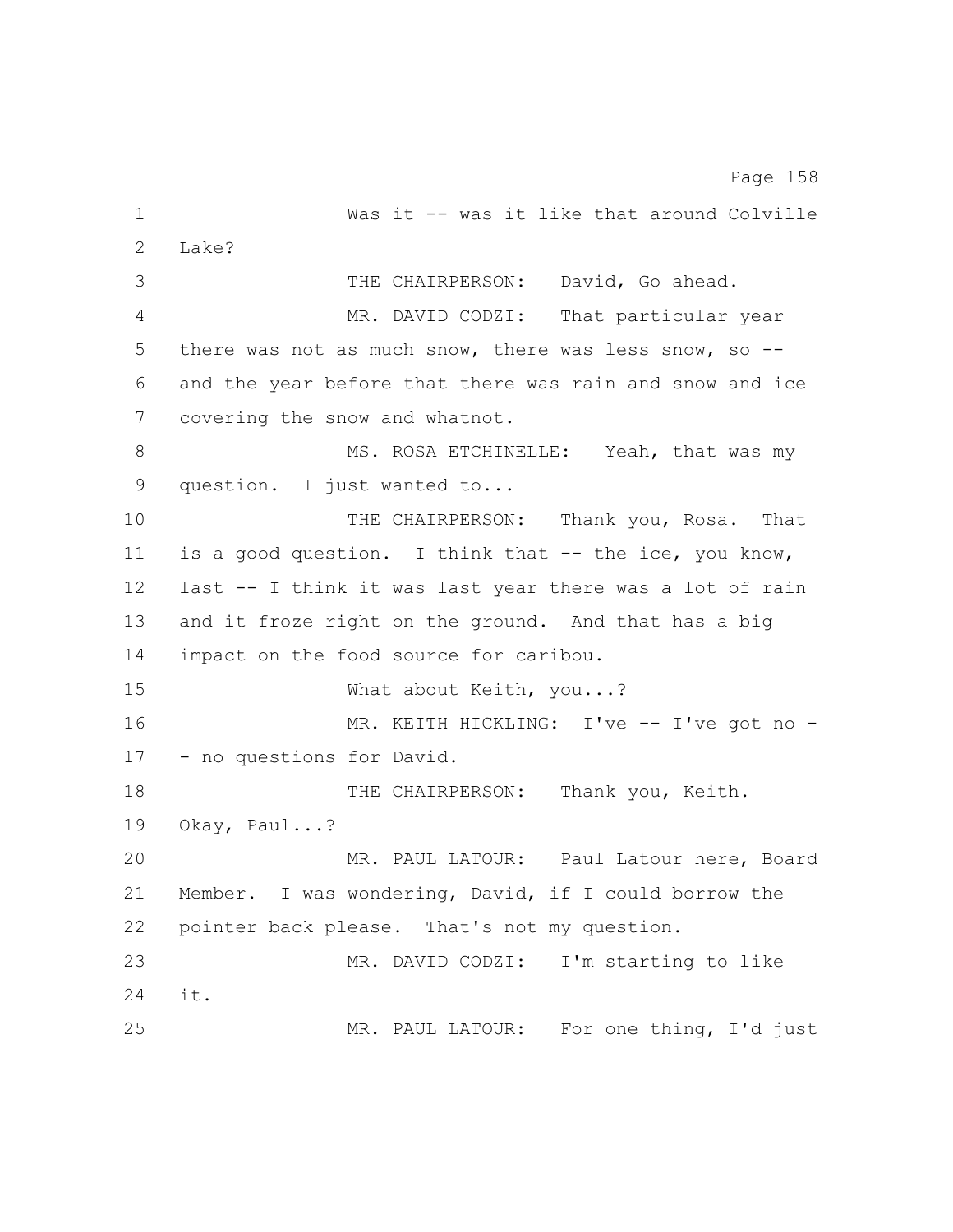like to compliment you on -- on the survey and -- and going out there and -- and doing some independent work. I know -- I know there's some disagreement between what Colville Lake thinks the numbers are at, the cari -- the numbers of the Bluenose West Caribou and what, say, ENR, for that matter, might think. 7 So the fact that you went out there to -- well, we're -- you know, see if we can do something about this ourselves is, I think, commendable. And I just have a couple questions about the actual survey, if you would just bear with me here for a sec. Now, you mentioned you had people sort of scattered around, trappers out, just getting out on the land fairly early, I guess, like, places like here and, I think farther out, and down -- down Lac Des Bois -- down at Lac Des Bois. So I'm wondering -- and you were watching the caribous sort of starting -- starting to move through 19 this area. Now, I'm wondering if there were -- in fact, were maybe people down in -- farther south in these areas or -- or maybe, more importantly, up in the northern parts. And if they're -- if they're -- if they're weren't, which I imagine is probably the case, otherwise you would have mentioned it -- if there's not the possibility that the ca -- some of the caribou might have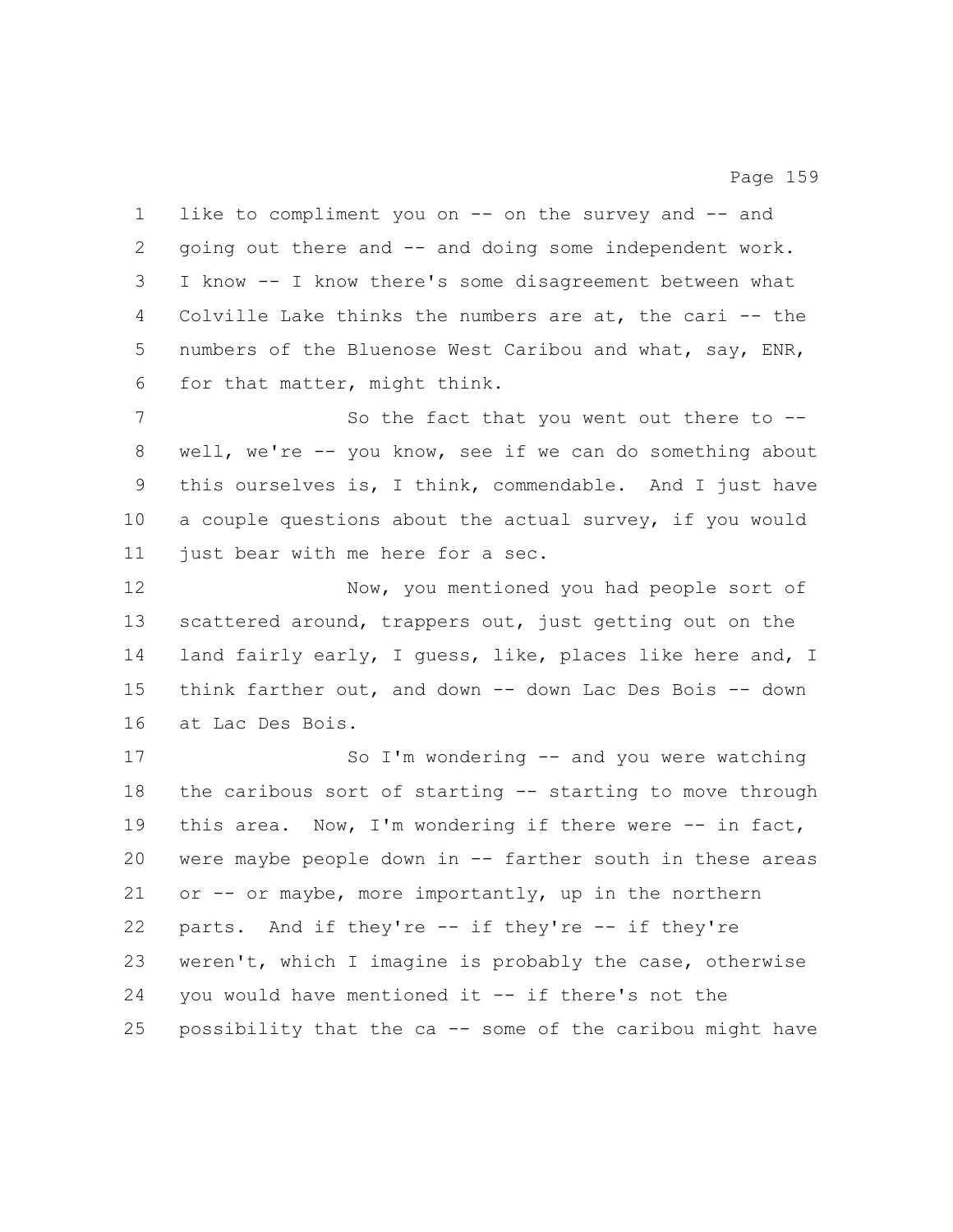started coming around through here like this, and then some of them maybe swinging them back around through there. And the possibility that you might have missed some? You probably want the pointer back? (BRIEF PAUSE) MR. DAVID CODZI: Oh, I was just looking for Wilbert. I just wanted to make sure -- I think there was a couple days that we have -- we had people up around this area, and they were counting this little group here -- many farther north; we didn't really go that far north. We just concentrated around the Colville Lake area and what we use. And what -- you know, what we are a party to. This is our main concern. If there are caribou walking around this way, then there are probably more than this twenty thousand (20,000), right. So, yeah, we just concentrated on this area because, you know, we don't have the people to go all over the place, but we did have enough people to go across this line right here. THE CHAIRPERSON: Yes, thanks, David. MR. PAUL LATOUR: Paul Latour here again.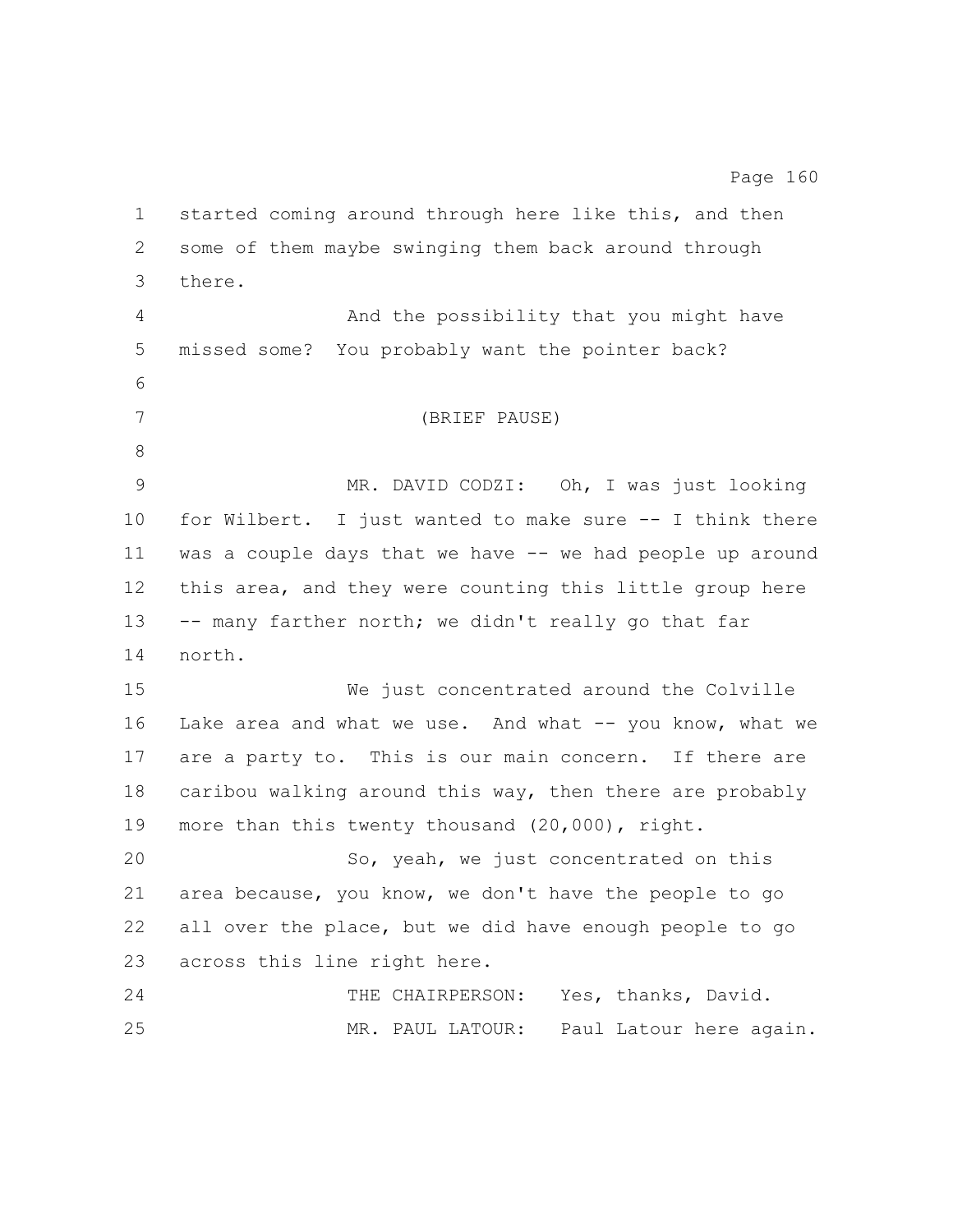1 So I guess when I look at that -- that map, and I see the numbers fifteen (15) and -- and five thousand (5,000), it tells me that there were approximately twenty thousand (20,000) caribou going through the area which is, actually, very close to what ENR says the maximum number of caribou is, twenty thousand (20,000), so we've got the same numbers. 8 So that's why I'm asking. If there's -- if there's not much chance that the caribou somehow slipped through, you know, to the north or to the south then do we not have some sort of agreement about general numbers of caribou or...? Assuming that -- assuming that all the caribou were just counted once, you know -- that you weren't, maybe, double counting caribou or -- and then you also mentioned, obviously, you can't count caribou at night, whether they were -- some of them were maybe moving through at night. So, I mean, the fact that you did count twenty thousand (20,000) caribou, and you -- I'm just trying to get a sense of whether you thought you 21 got the bulk of the herd. Like there was -- obviously the bulls were 23 mixed up in there, too, it was the rut -- was going on, so you got -- you didn't miss bulls, but I'm just wondering if you think that -- sort of your sense is that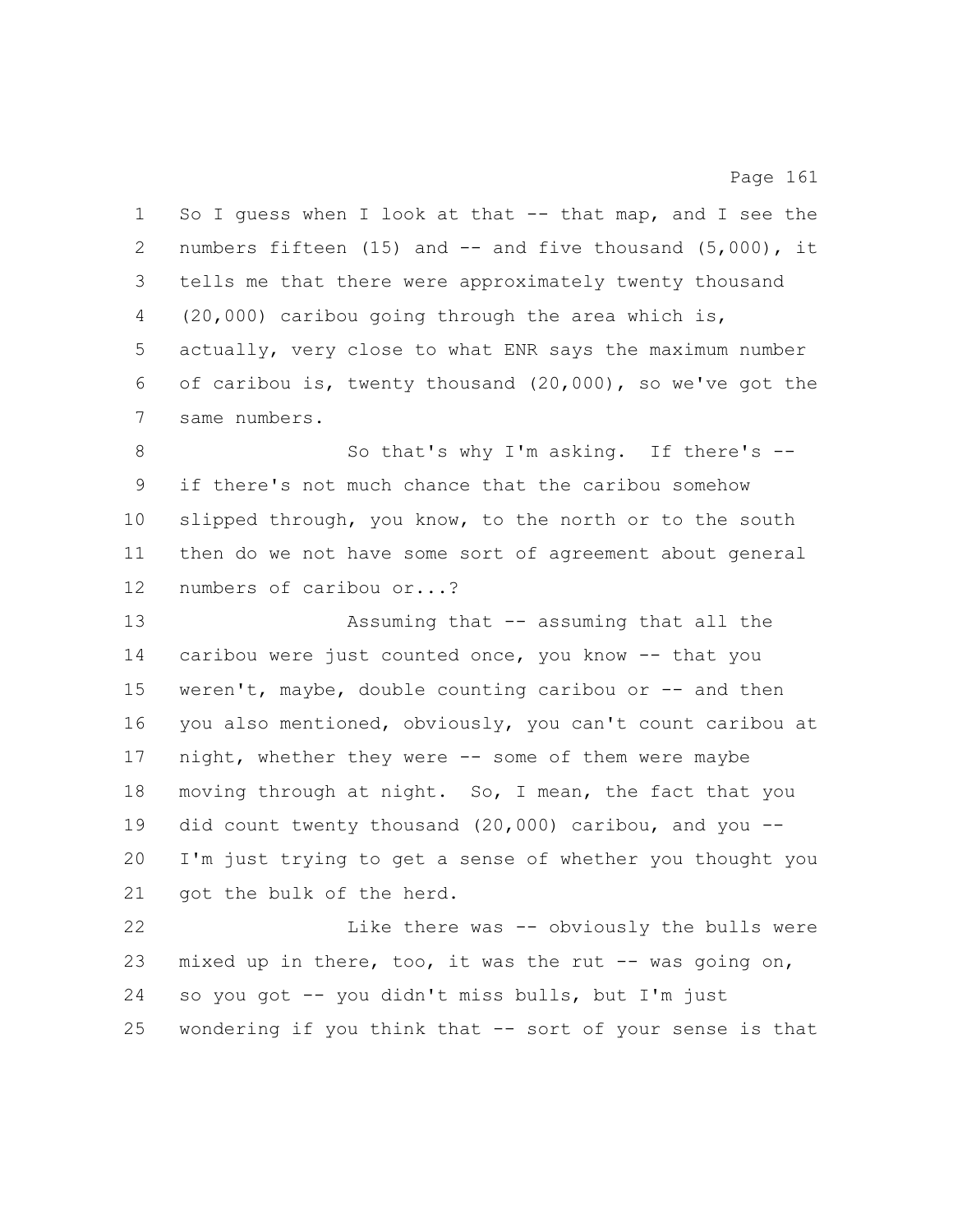you got most of the caribou that were going through there? THE CHAIRPERSON: Go ahead, Dave. MR. DAVID CODZI: Pretty well got most of them, you know, but then I do it like -- there's always that -- there was most -- more of a chance for them to walk in other places, too. You know, I only got to count that one (1) area, but I know there's more out there. You know, personally, I feel that this is a natural cycle. You know, the tests or the studies don't go that far back in order to make a really good decision on this. So personally, for me, I'd say just leave it alone, and, you know -- leave the quota alone, 14 manage it, whatnot -- you know, work together with people to do that, but put a quota on it is just, you know, not really necessary. 17 To put a quota on it, you know -- people are already shooting less. They're doing these things on their own and that's -- that's a good responsibility to have. And that's, you know, stewardship. But then if I did -- like, we did miss some -- yeah, there is, we did miss some. 23 But so did they. You know, we didn't have no cameras or anything like that to shoot all these things. We didn't use collars, but we did get a pretty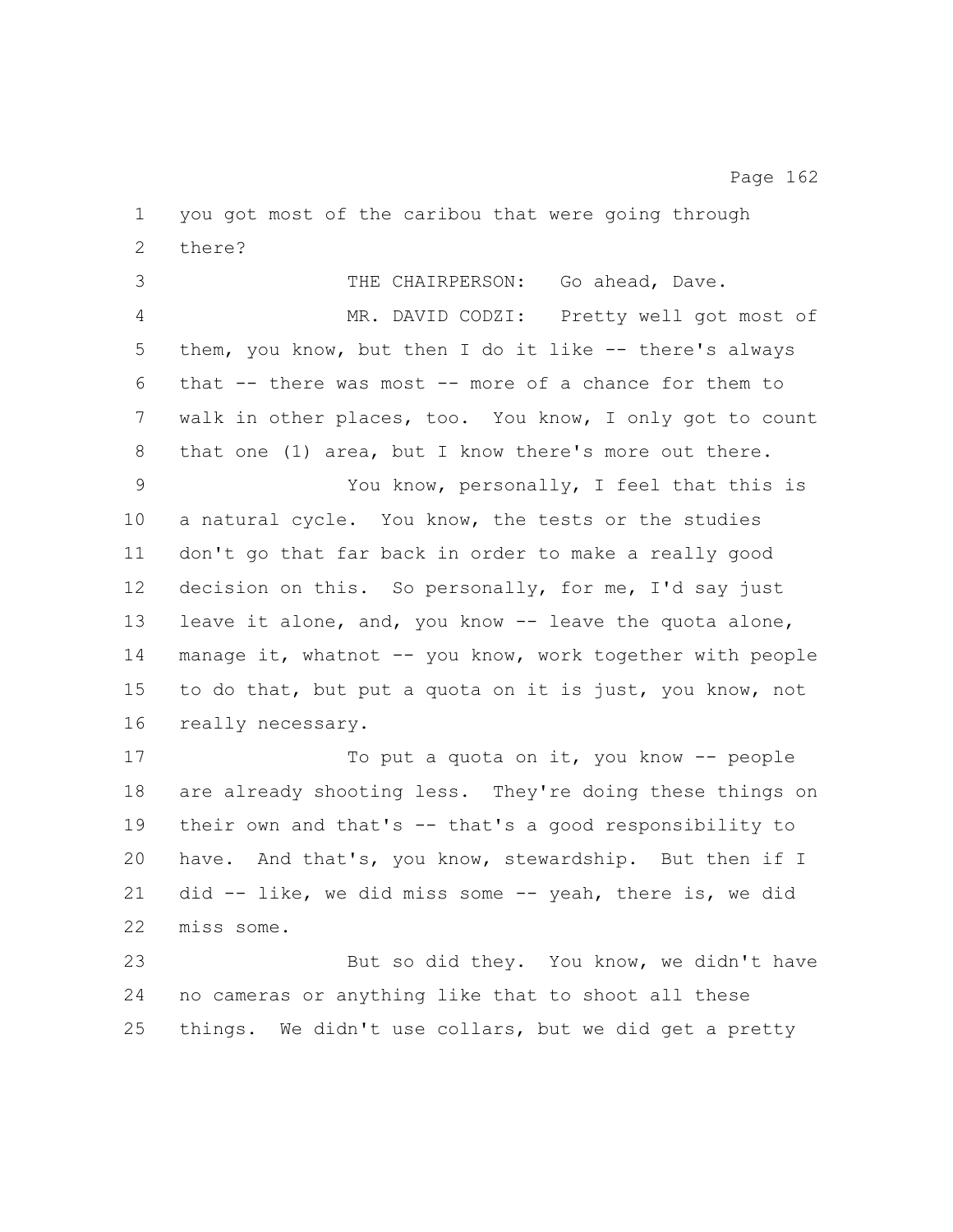good bulk of it, you know. Any more -- more than that then, it's good. Am I making myself clear or do I... MR. PAUL LATOUR: Yeah. THE CHAIRPERSON: Yes, thanks, David. Okay. Where we are here. Paul, we have any more questions? 7 MR. PAUL LATOUR: No more. 8 THE CHAIRPERSON: Okay. Thanks, Paul. Paul has got no more questions. Camilla...? 10 MS. CAMILLA RABISCA: No questions. 11 THE CHAIRPERSON: No questions. 12 MR. DAVID CODZI: Oh, just a little thing there. We only went around this area because we only had enough fuel to go that far, you know. 15 THE CHAIRPERSON: Oh, okay. Robert, any questions? Okay, thanks. 17 MR. ROBERT KELLY: Robert Kelly, Sahtu 18 Renewable Resources Board. Why is that -- just a basic question. I know you had quite an area to study and -- and count caribou. I'm just wondering on your workers if they saw anything unusual like dead caribou or anything else like that? Thank you. 23 THE CHAIRPERSON: You got that, Dave? MR. DAVID CODZI: Yeah. When they were counting, no, they didn't see any dead caribou except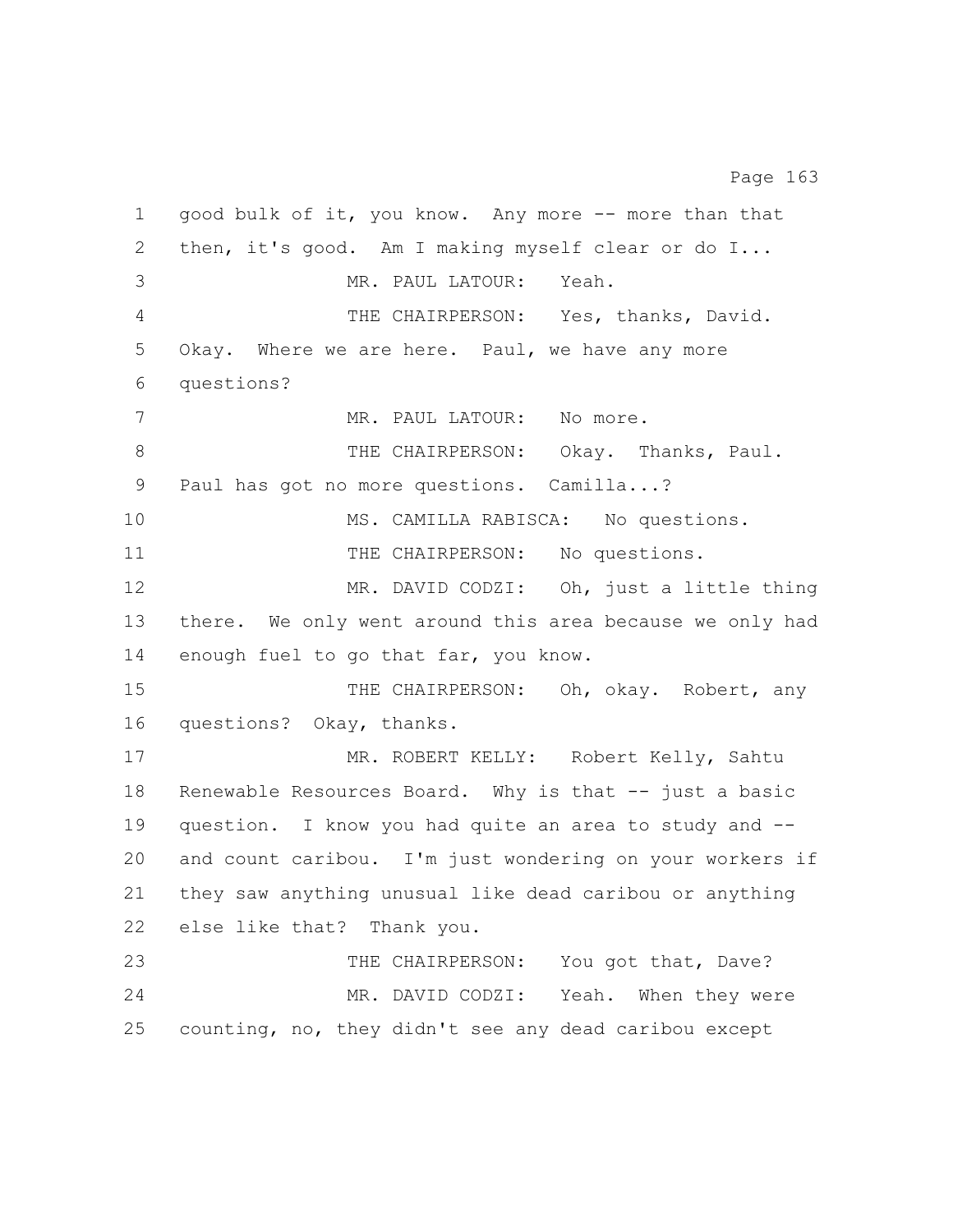after they had a meal. 2 THE CHAIRPERSON: The only ones that -- no collars either, I guess? You didn't see any collars? MR. DAVID CODZI: We didn't mention that. I just  $-$  THE CHAIRPERSON: Yes. 7 MR. DAVID CODZI: -- didn't really look at anything like with any collars, just counted. THE CHAIRPERSON: Okay. I think we pretty well got everybody here. You know, it is almost timely -- oh, we have got one (1) more question here with Richard. CHIEF RICHARD KOCHON: That -- I want to answer that Robert question. He said if we found any dead caribou. Last year I was chopping towards -- around Telji Lake -- 17 THE CHAIRPERSON: Use that pointer so we know, that way it is easier. CHIEF RICHARD KOCHON: -- around from Colville Lake, I go this way. And then around where I hit this big lake right there, enough -- and fall time, 22 the caribou went there a lot  $-$ - went through there already. And I found one (1) hitting this lake -- there's two (2) bulls. Their horns were stuck together, and their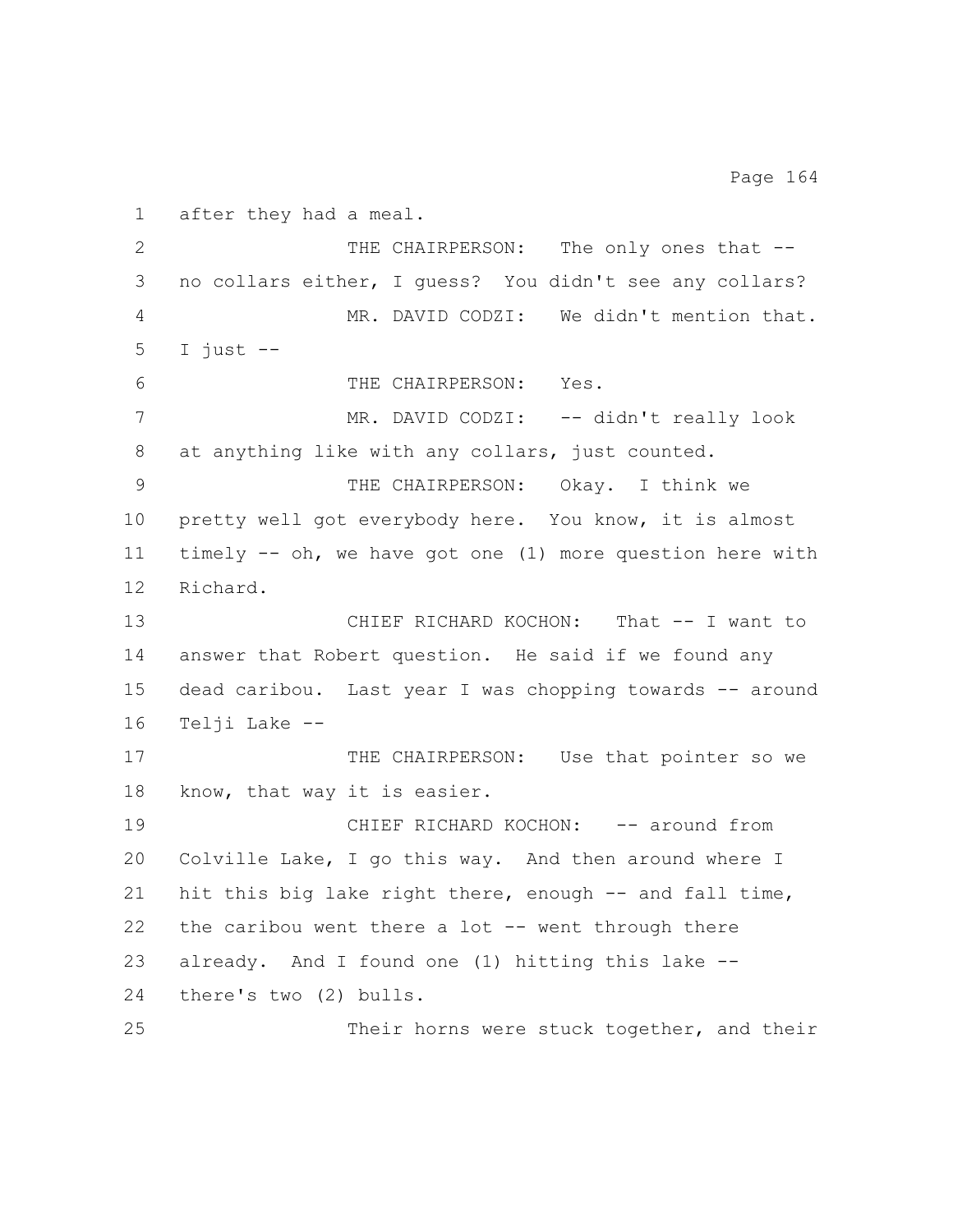-- they died like that. Two (2) bulls. And they -- that's a wolf -- they ate it all up already and just -- just the horns were there. And I go to -- this lake right here, though -- you -- right there to found another two (2) bulls. Again, there they're -- were two (2) bulls were -- their horns were stuck together, again, they were fighting, I guess. And they -- they just died like that. There's a lot of places that bulls they fight. Their horns get stuck together and they can't go back apart. 11 A lot of -- if you go on the land all over, you'll find some places like that. And there too, there was just the horns left. But that -- that's where I seen two (2) -- two (2) places; that's four (4) bulls altogether that they kill each other. **And the -- there, too, just the -- the**  horns left. But if you go other places too, on the land, you'll see a lot of trap and there's -- and there they stayed around that Gassen Lake all winter there. But we hardly bother it. So that was last year that the count they did and there's -- there's quite a bit that went in between there that I trapped -- I trapped down that way, and I could see where the -- lot of places there's -- they go on each other's trail. It's just like it's one (1) trail, but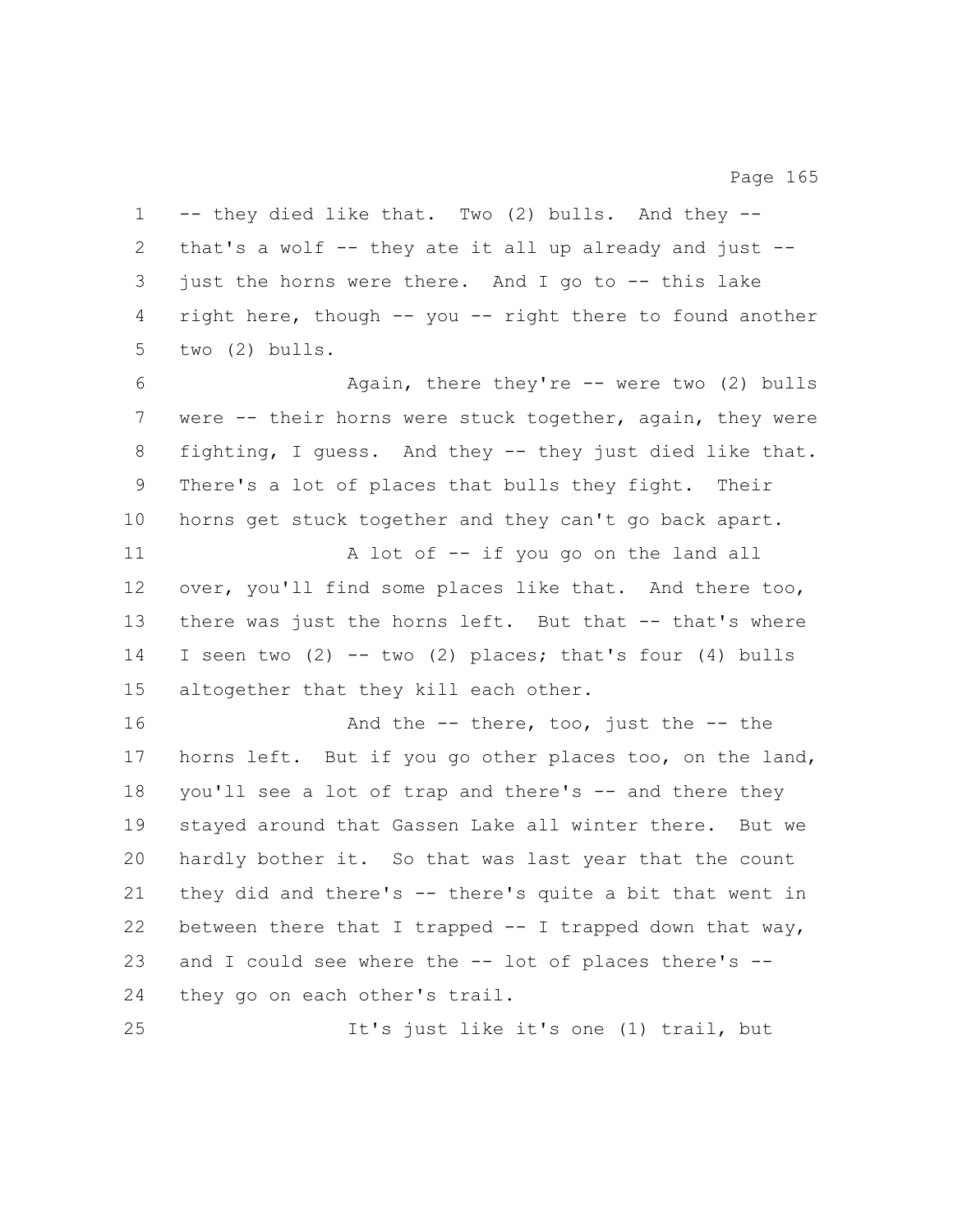it's -- sometimes it's about fifty (50) caribou; they walk. So there's a lot in between there we never count that. And, like, David said, at night time, too, they -- a lot go through -- mostly in the night time. That's when it's really alert. So around that time, a lot go through -- through the bushes, huh? So I just want to say that one for the... THE CHAIRPERSON: Yeah, thanks, Richard, that was good. We have Rosa -- Rosa's got one more. Okay, go ahead. MS. ROSA ETCHINELLE: Okay, I was gonna ask this before, but the one thing I wanted to ask was when the land corporations allow for development in the area, do they impose any restrictions for aircrafts when the caribou are migrating where the monitors can follow? 17 THE CHAIRPERSON: Yeah, go ahead, David. MR. DAVID CODZI: Yeah, during I guess before they started doing all the projects or anything like that, they send some people into the area to see what's there. They usually make sure the planes fly higher usually. They keep them at a certain time of the year -- the -- those kind of things, yeah. And usually if the -- they do the aero ready -- whatever you call it aeromagnetic surveys and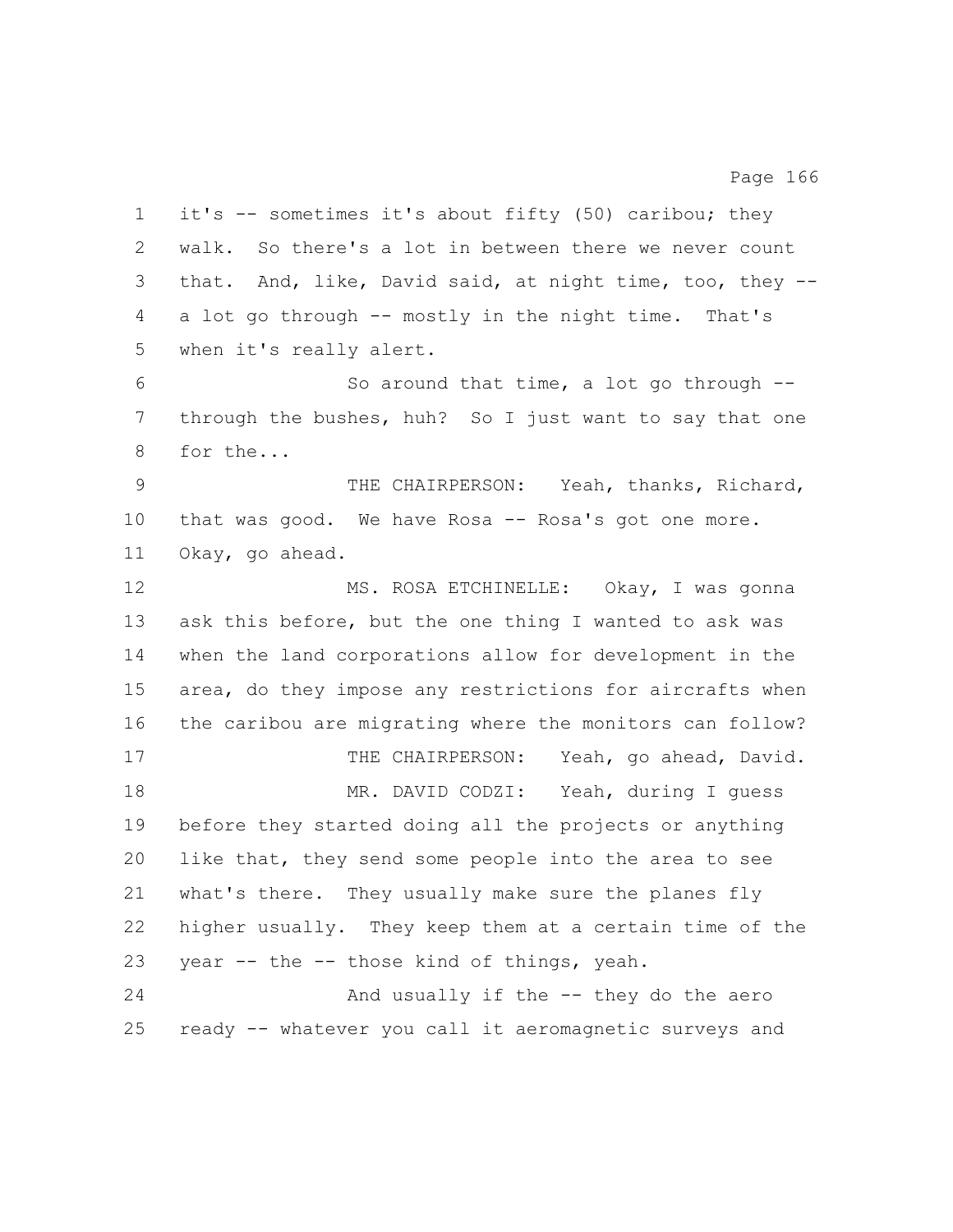stuff like that, they make sure that they look at the area first before they even fly there. And, that kind of stuff. They do have monitors. THE CHAIRPERSON: Yeah, thanks David. I don't think I have any more -- nope -- got more? No more questions from our Board. You know, I usually get the 7 last -- last person to -- to speak to this. 8 No, if -- if there's any other surveys that -- that they talk about can -- can we hire you so that we -- we get it done? Anyway the -- that was good. I think we have a bit of an idea of how your surveys were 12 done, and I think the Boards appreciate it, and certainly the -- the people that are here at the -- at this process here. I don't have, you know, I was thinking about doing a quick recap, but it -- it might be better off doing it in the morning. I think we're pretty close 18 to 5:00, and we -- we said that we'll -- we'll keep the hearing each day to -- to that time. We have -- you know -- you have a list of some of the people that are gonna be making their own presentations tomorrow. Most of them will be pretty short tomorrow. You know, again, I'm gonna -- we want to try to get rolling tomorrow at 9:00, that -- that way we try to get done earlier. Some of the guys are anxious to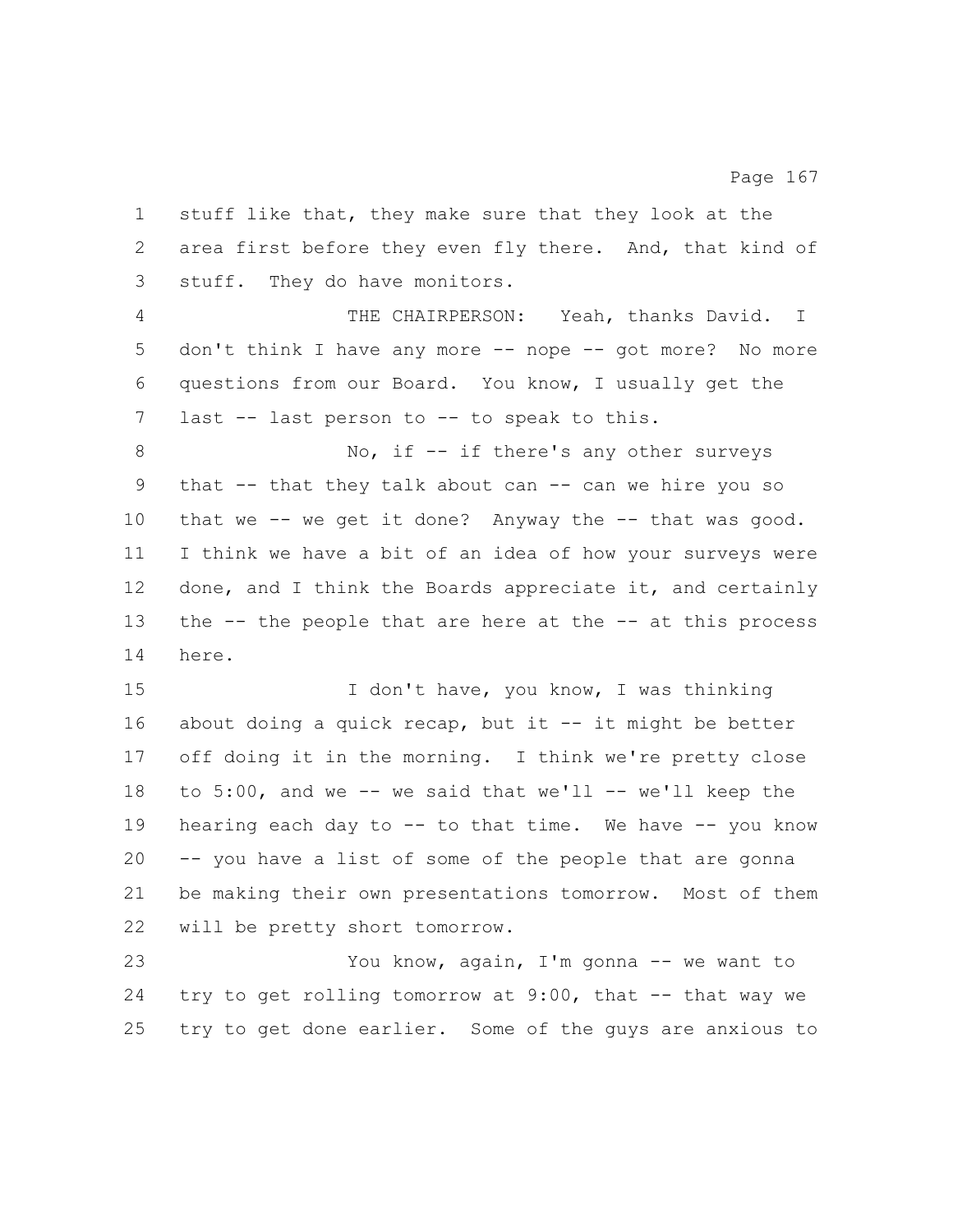catch their flights back to Yellowknife and those kinds of things, and the Boards and our process can accommodate them, that would be great.

 So tomorrow we'll -- we'll start with, you know -- while I think we got the RRCs, Good Hope, Norman Wells -- I don't think we have anybody from Deline but, you know, I would allow -- allow Raymond -- or to speak on it tomorrow if, you know, just to provide a little more information to the Board.

 And then we've pretty well have our closing -- yeah, closing comments by the registered 12 parties if they want; any of them. And then we have our closing comments by the ENR, and then closing comments by ourselves, okay? But tonight, you know, you're not sure on some of these things and you want to do some closing remarks -- maybe reinforce some of the things that you were saying today -- we can -- we can do that during the closing remarks.

19 But I -- I really appreciate, you know, like today I allowed a lot of people to speak and you know I want to -- I want to provide the Board with as much information as I can, but we, you know, if -- if you can get together and -- and do a one, you know, one closing remarks and really put on the -- the stuff that you want -- you want the -- the Board to listen to.